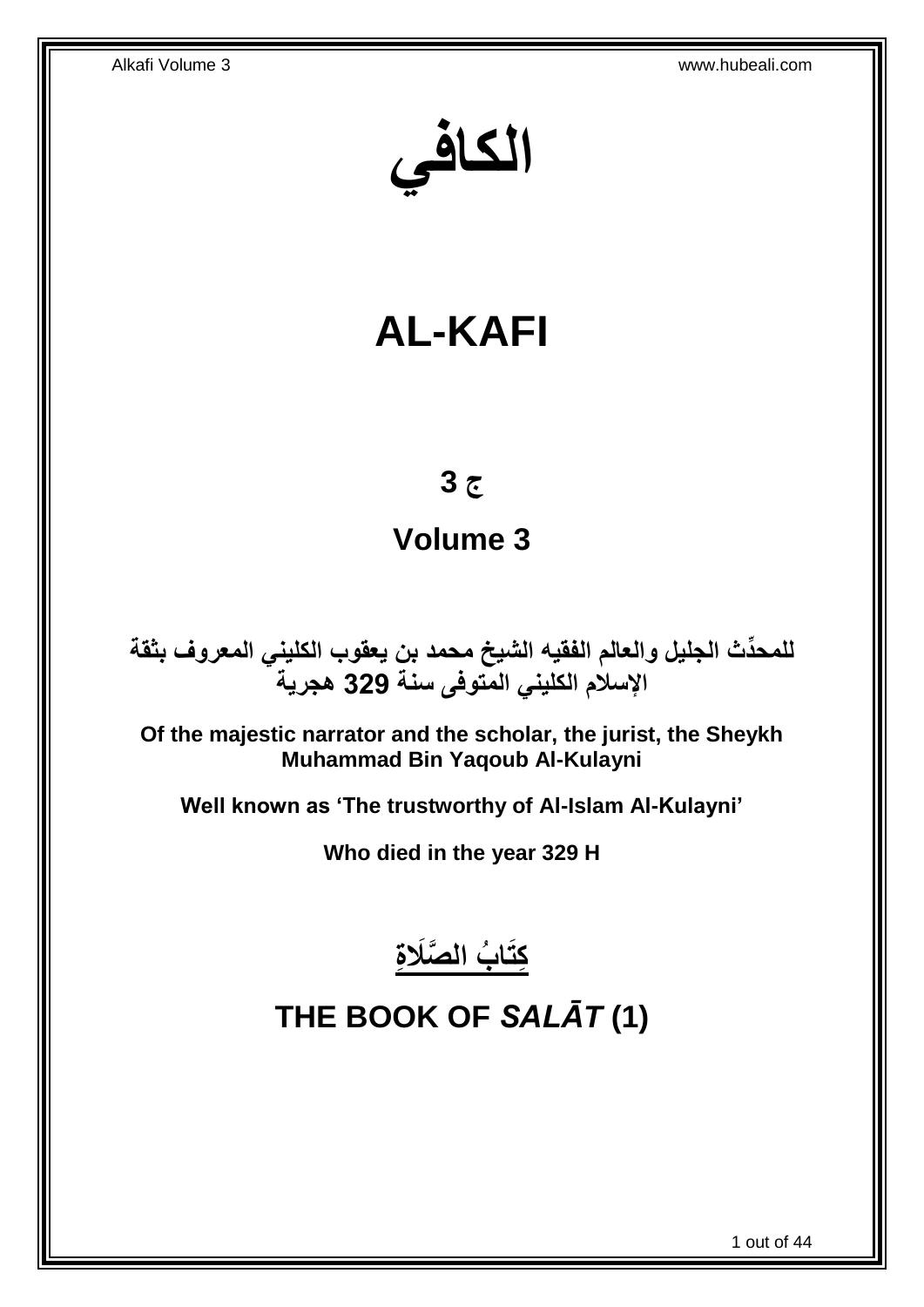# **TABLE OF CONTENTS**

| Chapter 4 - The timings - its beginning, and its ending, and the best of it  14             |
|---------------------------------------------------------------------------------------------|
|                                                                                             |
|                                                                                             |
|                                                                                             |
| Chapter $8$ – The time for Salat during a cloudy and windy day, and the one who prays       |
|                                                                                             |
|                                                                                             |
| Chapter 11 - The Optional Salat during the time of the Obligatory (Salats), and the timings |
| Chapter 12 - The one who sleeps through the Salat, or forgets about it  35                  |
|                                                                                             |
| Chapter 14 - What the praying one can veil with from the ones who are passing in front of   |
| Chapter 15 - The woman prays Salat parallel with the man, and the man prays Salat and       |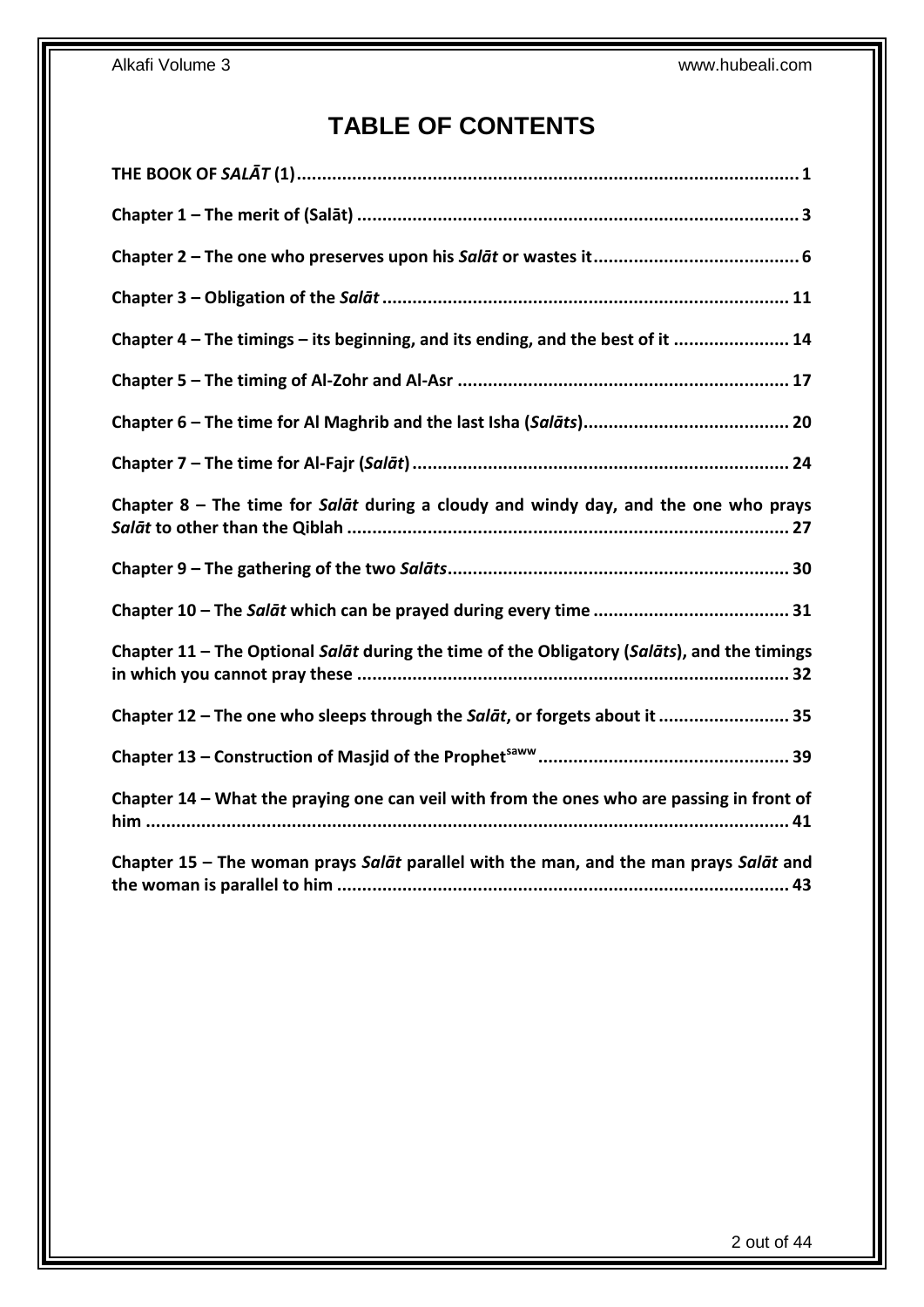**بسم هللا الرحمن الرحيم الحمد هلل رب العالمين، وصلى هللا على سيدنا محمد وآله الطاهرين، وسلم تسليما.**

In the Name of Allah<sup>azwj</sup> the Beneficent, the Merciful. The Praise is for Allah<sup>azwj</sup> Lord<sup>azwj</sup> of the Worlds, and Blessing be upon our Chief Muhammad<sup>saww</sup> and his<sup>saww</sup> Purified Progeny<sup>asws</sup>, and greetings with abundant greetings.

**ْض ِل ال َّصَال ِة باب فَ**

# <span id="page-2-0"></span>**Chapter 1 – The merit of (Salāt)**

قَالَ مُحَمَّدُ بْنُ يَعْقُوبَ الْكُلَيْنِيُّ مُصَنِّفُ هَذَا الْكِتَابِ رَِحِمَهُ اللَّهُ حَدَّثَنِي مُحَمَّدُ بْنُ يَحْيَيِ عَنْ أَحْمَدَ بِنِ مُحَمَّدٍ بْنِ عِجِسَى عَنِ َ ْ َ الْحَسَنِ بْنِ مَحْبُوبٍ عَنْ مُعَاوِيَّةَ بْنِ وَهْبٍ قَالَ سَأَلْتُ أَبَا عَبْدِ اللَّهِ ( عِلْيه السلام ) عَنْ أَفْضَلٍ مَا يَتَقَرَّبُ بِهِ الْعِبَادُ إِلَى رَبِّهِمْ وَ َ َ ْ Í ِ ِ ِ ْ ِ أَحَبّ ذَٰلِكَ ۚ إِلَى اللَّهِ عَنَّ وَ جَلَّ مَا هُوَ فَقَالَ مَا أَعْلَمُ شَيْئاً بَعْدَ الْمَعْرِ فَهِ أَفْضَلَ مِنْ هَٰذِهِ الْصَّلَاةِ أَ لَا تَرَى أَنَّ الْعَبْدَ الصَّالِحَ عِيَسَى  $\frac{1}{2}$ ْ َ َ َ ِ ْ َ ابْنَ مَرْيَمَ (َ عليه السلام ) قَالَ وَ أُوْصلنِي بِالصَّلاةِ وَ الزَّكاةِ ما دُمْتُ حَيًّا . **∶** َ

Muhammad Bin Yaqoub Al Kulayni, the author of this book, may **Allah<sup>azwj</sup>** have Mercy on him, says, 'Muhammad Bin Yahya narrated to me, from Ahmad Bin Muhammad Bin Isa, from Al Hassan Bin Mhaboub, from Muawiya Bin Wahab who said,

'I asked Abu Abdullah<sup>asws</sup> about the most superior of what would cause the servants to be closer to their Lord<sup>azwj</sup> and the most Beloved of that to Allah<sup>azwj</sup> Mighty and Majestic, 'What is it?' So he<sup>asws</sup> said: ' $I^{asws}$  do not know of anything, after the recognition (of the Wilayah), anything more superior than this *Salāt*. Do you not see that the righteous servant Isa<sup>as</sup> Bin Maryam<sup>as</sup> said: '[19:31] And He has Made me *Blessed wherever I may be, and He has Enjoined upon me with the Salāt (Prayer) and the Zakāt for as long as I live*'?' 1

َعْلِيُّ بْنُ إِبْرَاهِيمَ عَنْ مُحَمَّدٍ بْنِ عِيِسَى عَنْ يُونُسَ عَنْ هَارُونَ بْنِ خَارِجَةَ عَنْ زَيْدٍ الشَّحَامِ عَنْ أَبِي عَبْدِ اللَّهِ ( عِليه السلام )<br>-ِ َ ِ **∶** قَالَ سَمِعْتُهُ يَقُولُ أَحَبُّ الْأَعْمَالِ إِلَى اللَّهِ عَنَّ وَ جَلَّ الصَّلَاَةُ وَ هِيَ آخَرُ وَصَايَا الْأَنْبِيَاءِ ( عِليهم السلام ) فَمَا أَحْسَنَ الرِّجُلُ ِ  $\frac{1}{2}$ َ َ يَعْتَسِلُ أَوْ يَتَوَصَّأُ فَيُسْبِغُ الْوُضْوِءَ ثُمَّ يَتَنَحَّى حَيْثُ لَا يَرَاهُ أَنِيسٌ فَيَشْرِفُ عَلَيْهِ وَ هُوَ رَاكِعُ أَوْ سَاحِدٌ إِنَّ الْعَبْدَ إِذَا سَجَدَ فَأَطَلَ ِ َ ្ញ ْ ِ ا<br>ا َ ْ ِ َ السُّجُودَ نَادَى إِبْلِيسُ يَاۤ وَيْلَاّهْ أَطَّاعَ وَٰ عَصَيْتُ وَ سَجَدَ وَ أَبَيْتُ ۚ ـِ ِ َ

Ali Bin Ibrahim, from Muhammad Bin Isa, from Yunus, from Haroun Bin Kharja, from Zayd Al Shahham,

(It has been narrated) from Abu Abdullah<sup>asws</sup>, said, 'I heard him<sup>asws</sup> saying: 'The most beloved of deeds to Allahazwj Mighty and Majestic is the *Salāt*, and it is the last of the bequests of the Prophets<sup>as</sup>. So what is better for the man than he washes or performs *Wuzu* (ablution), so he accomplishes the *Wuzu*, then he steps aside where no person can see him, and Heazwj Watches him and he is either *Rukū* or *Sajdah*? The servant, when he performs *Sajdah*, and prolongs the *Sajdah* (prostration), Iblees<sup>la</sup> calls out, 'O woe! He obeys and I<sup>la</sup> disobeyed, and he performs *Sajdah* and l<sup>la</sup> refused'.<sup>2</sup>

عَلِيُّ بْنُ مُحَمَّدٍ عَنْ سَهْلِ بْنِ زِيَادٍ عَنِ الْوَشَاءِ قَالَ سَمِعْتُ الرِّضَا يَقُولُ أَقْرَبُ مَا يَكُونُ الْعَبْدُ مِنَ اللَّهِ عَزَّ وَ جَلَّ وَ هُوَ سَاحِدٌ ْ َ ْ ٍ<br>ة وَ ذَلِّكَ قَوْلُهُ عَزَّ وَ جَلَّ وَ اسْجُدَ وَ اقْتَرَبْ . ِ ُ

Ali Bin Muhammad, from Sahl Bin Ziyad, from Al Washha who said,

 $1$  Al Kafi V 3 – The Book of Salāt CH 1 H 1  $2$  Al Kafi V 3 – The Book of Salāt CH 1 H 2

1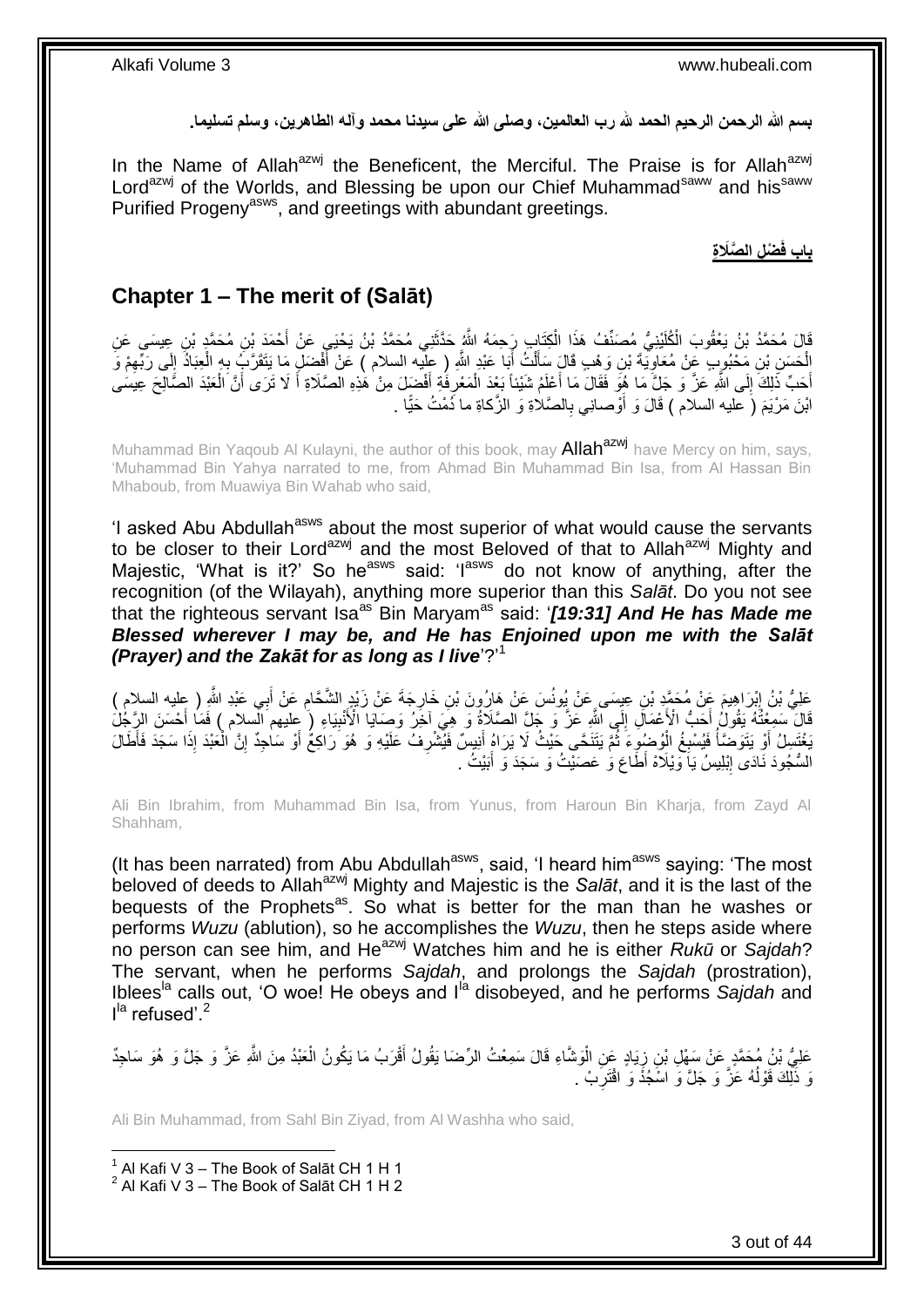'I heard Al-Reza<sup>asws</sup> saying: 'The servant cannot happen to be (any) closer to Allah<sup>azwj</sup> Mighty and Majestic than when he is performing *Sajdah*, and these are the Words of the Mighty and Majestic *[96:19] and make obeisance and get closer (to Allah)*'.<sup>3</sup>

عَلِيُّ بِنُ إِبْرَاهِيمَ عَنْ مُحَمَّدِ بْنِ عِيسَى عَنْ يُونُسَ عَنْ يَزِيدَ بْنِ خَلِيفَةَ قَالَ سَمِعْتُ أَيَا عَبْدِ اللَّهِ ( عِليه السلام ) يَقُولُ إِذَا قَامَ<br>وَمِنْ اللَّهِ السلام ) يَقُولُ إِذَا قَامَ َ ِ ِ الْمُصَلِّي إِلَى الْصَّلَاةِ نَزَلَتْ عِلَيْهِ الْرَحْمَةُ مِنْ أَعْنَانِ الْسَّمَاءِ إِلَى أَعْنَانِ الْأَرْضِ وَ حَفَّتْ بِهِ الْمَلَائِكَةُ وَ نَادَاهُ مَلَكٌ لَوْ يَعْلَمُ هَذَا  $\frac{1}{2}$ َ יִי (ו ْ ْ ِ َ الْمُصَلِّي مَا فِي الصَّلَاةِ مَا انْفَثَلَ . ْ

Ali Bin Ibrahim, from Muhammad Bin Isa, from Yunus, from Yazeed Bin Khalifa who said,

'I heard Abu Abdullah<sup>asws</sup> saying: 'When the praying one stands for the Salat, the Mercy Descends upon him from the horizons of the sky to the horizons of the earth, and the Angels surround him, and an Angel Calls out: 'Had this praying one known what is in the *Salāt*, he would not turn around (finish)<sup>4</sup>

مُحَمَّدُ بْنُ الْحَسَنِ عَنْ سَهْلِ بْنِ زِيَادٍ عَنِ ابْنِ مَحْبُوبٍ عَنِْ أَبِي حَمْزَةٍ عَنْ أَبِي جَعْفَرٍ ( عليهِ السلام ) قَالَ قَالَ رَسُولُ اللَّهِ ( َ َ ِ صلى اللهِ عليه وَإِلَه ) إِذَا قَامَ اَلْعَنَّذُ اَلْمُؤْمِنُ فِي صَلاَتِهِ نَظَلَ اللَّهُ إِلَيْهِ أَوْ قَالَ أَقْبَلَ اللَّهُ عَلَيْهِ جَتَّي يَنْصَرِفُ وَ أَظَلَّتْهُ الرَّحْمَةُ مِن<br>يَمْسُلْسِ اللهِ عليه وآله ) إِذَا ْ ْ ْ َ َ لَ ِ قَوْقِ رَِأْسِهِ إِلَى أُفُقٍ السَّمَاءِ وَ الْمَلَائِكَةُ تَحُفُّهُ مِنْ حَوْلِهِ إِلَى أُفُقِّ السَّمَاءِ وَ وَكَّلَ اللَّهُ بِهِ مَلَكاً قَائِماً عَلَى رَأْسِهِ يَقُولُ لَهُ أَيُّهَا ُ ِ ْ ُ  $\frac{1}{2}$ :<br>ا ْ ِ َ الْمُصَلِّي لَوْ تَعْلَّمُ مَنْ يَنْظُرُ إِلَيْكَ وَ مَنْ تُنَاجِي مَا الْتَفَتَّ وَ لَا ۖ زِلْتَ مِنْ مَوْضِعِكَ أَبَداً . َ ْ ِ ْ لَ  $\frac{1}{2}$ ْ

Muhammad Bin Al Hassan, from Sahl Bin Ziyad, from Ibn Mahboub, from Abu Hamza,

(It has been narrated) from Abu Ja'far<sup>asws</sup> having said: 'Rasool-Allah<sup>saww</sup> said: 'When the believing servant stands regarding his Salat, Allah<sup>azwj</sup> Looks at him', or said, 'Allah<sup>azwj</sup> Turns towards him until he leaves, and the Mercy Shades him from above his head up to the horizons of the sky; and the Angels surround him from around him up to the horizons of the sky, and Allah<sup>azwj</sup> Allocates an Angel with him, standing upon his head, saying to him: 'O you praying one! Had you known the One<sup>azwj</sup> Who is Looking at you, and the One<sup>azwj</sup> you are whispering to, you will not turn around nor cease to be in your place, ever'.<sup>5</sup>

أَبُو دَاوُدَ عَنِ الْحُسَيْنِ بْنِ سَعِيدٍ عَنْ مُحَمَّدِ بْنِ الْفُضَيْلِ عَنْ أَبِي الْحَسَنِ الرِّضَا ( عليه السلام ) قَالَ الصَّلَاةُ قُرْبَانُ كُلِّ نَقِيٍّ . ْ َ ْ ْ َ

Abu Dawood, from Al Husayn Bin Saeed, from Muhammad Bin Al Fuzayl,

(It has been narrated) from Abu Al-Hassan Al-Reza<sup>asws</sup> having said: 'The *Salāt* is an offering of every pious one'.<sup>6</sup>

َ عَذْهُ عَنِ الْحُسَيْنِ بْنِ سَعِيدٍ عَنْ صَفْوَانَ بْنِ يَحْيَى عَنِ ابْنِ مُسْكَانَ عَنْ إِسْمَاعِيلَ بْنِ عَمَّارٍ عَنْ أَبِي بَصِيرٍ قَالَ قَالَ أَبُو عَبْدِ ِ ْ َ اللَّهِ ( علَيه السلاَم ) َصَلَاةٌ فَرِيضَةٌ خَيْرٌ مِنْ عِشْرِينَ حَجَّةٌ وَ حَجَّةٌ خَيْرٌ مِنْ بَيْتٍ مَمْلُو ءٍ ذَهَبًا يُتَصَدَّقُ مِنْهُ خَتَّى يَفْنَى . **∶** ِ

From him, from Al Husayn Bin Saeed, from Safwan Bin Yahya, from Ibn Muskan, from Ismai l Bin ammar, from Abu Baseer who said,

<sup>1</sup>  $3$  Al Kafi V 3 – The Book of Salāt CH 1 H 3

 $<sup>4</sup>$  Al Kafi V 3 – The Book of Salāt CH 1 H 4</sup>

 $<sup>5</sup>$  Al Kafi V 3 – The Book of Salāt CH 1 H 5</sup>

 $^6$  Al Kafi V 3 – The Book of Salāt CH 1 H 6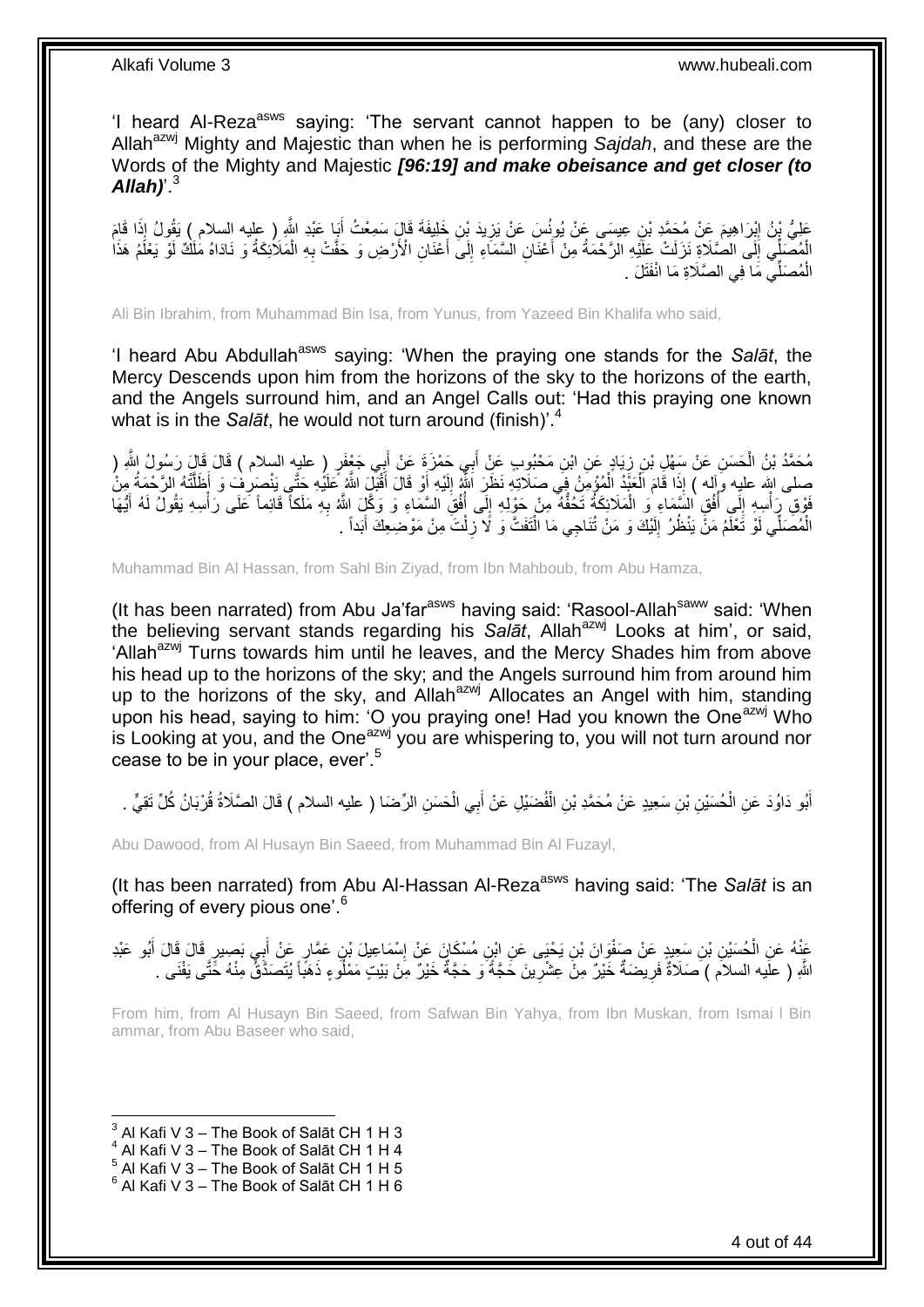'Abu Abdullah<sup>asws</sup> said: 'The Salat is an Obligation, being better than twenty Hajj; and a Hajj is better than a house filled with gold given in charity until it depletes<sup>'.7</sup>

جَمَاعَةٌ مِنْ أَصْحَابِنَا عَنْ أَحْمَدَ بْنِ مُحَمَّدِ بْنِ عِيسَى عَنِ الْحُسَيْنِ بْنِ سَعِيدٍ عَنْ فَضَالَةَ عَنْ عَبْدِ اللَّهِ بْنِ سِنَانٍ عَنْ أَبِي عَبْدٍ اللَّهِ َ **∣** َ َ ْ ( عليه السلام ) أَنَّهُ قَالَ مَرَّ بِالنَّبِيِّ ( صلى الله عليه واله ) رَجَٰلٌ وَ هُوَ يُعَالِجُ بَعْضٍ حُجُرَاتِهِ فَقَالٍ يَا رَسُولَ اللَّهِ أَ لَّا أَعْفِيكَ ِ **∶** َ َ فَقَالَ شَأْنَكَ فَلَمَنْا فَرَغَ قَالَ لَمُه رَسُولٌ النَّهِ ( صلى الله عليه وآلمه ) حَاجَنُكَ قَالَ الْجَنَّةُ فَأَطْرَقَ رَسُولُ اللَّهِ ( صلى الله عليه وآله ) ْ ْ ِ نُّمَّ قَالَ نَعَمْ فَلَمَّا وَلَّى قَالَ لَهُ يَا عَبْدَ اللَّهِ أَعِنَّا بِطُولِ السُّجُودِ . َ ُ

A group of our companions, from Ahmad Bin Muhammad Bin Isa, from Al Husayn Bin Saeed, from Fazalat, from Abdullah Bin Sinan,

(It has been narrated) from Abu Abdullah<sup>asws</sup> having said: 'A man passed by the Prophet<sup>saww</sup> and he<sup>saww</sup> was repairing one of his<sup>saww</sup> chambers, so he said, 'O Rasool-Allah<sup>saww</sup>! Can I suffice (help) you<sup>saww</sup>?' So he<sup>saww</sup> said: 'If you so like'. So when he was free, Rasool-Allahsaww said to him: '(What) is your need?' He said, 'The paradise'. So Rasool-Allah<sup>azwj</sup> remained silent, then said: 'Yes (Granted)'. So when he turned around (to leave), he<sup>saww</sup> said to him: 'O servant of Allah<sup>azwj</sup>! Assist us<sup>saww</sup> by prolonging *Sajdah* (the Zakāt)''.<sup>8</sup>

أَحْمَدُ بْنُ إِدْرِيسَ عَنْ مُحَمَّدٍ بْنِ عَبْدِ الْجَبَّارِ عَنْ صَفْوَانَ عَنْ حَمْزَةَ بْنِ حُمْرَانَ عَنْ عُبَيْدِ بْنِ زُرَارَةَ عَنْ أَبِي عَبْدِ اللَّهِ رِ عليه ِ ْ ِ ِ َ السِلامِ ) قَالَ قَالَ رَسُولُ اللَّهِ لَر صلى الله عليه وآله ) مَثَلُ الصِّلَاةِ مَثَلُ عَمُودِ الْفُسْطَاطِ إِذَا ثَبَتَ الْعَمُودُ نَفَعَتِ الْأَطْنَابُ وَ َ ْ َ ْ َ الْأَوْتَادُ وَ الْغِشَاءُ وَ إِذَا الْكَسَرَ الْعَمُودُ لَمْ يَنْفَعْ طُنُبٌ وَ لَا وَتِدٌ وَ لَا غِشَاءٌ . ْ ْ

Ahmad Bin Idrees, from Muhammad Bin Abdul Jabbar, from Safwan, from Hamza Bin Humran, from Ubeyd Bin Zurara,

(It has been narrated) from Abu Abdullah<sup>asws</sup> having said: 'Rasool-Allah<sup>saww</sup> said: 'An example of the *Salāt* is like an example of the pillars of the tent. When the pillars are firm, the ropes and the pegs and the covering would be of benefit; and when the pillars break, neither the ropes, nor the pegs, nor the covering would be of (any) benefit'.<sup>9</sup>

مُحَمَّدُ بْنُ إِسْمَاعِيلَ عَنِ الْفَضْلِ بْنِ شَاذَانَ عَنْ حَمَّادِ بْنِ عِيسَى عَنْ إِبْرَاهِيمَ بْنِ عُمَرٍ الْيَمَانِيِّ عَمَّنْ حَدَّثَهُ عَنْ أَبِي عَبْدِ الثَّهِ ( ْ ِ ْ ֖֧֓<u>֓</u> َ َ عليِه السلاَم ) فِي قَوْلَِ اللَّهِ عَٰزَ وَ جَلَّ إِنَّ الْحَسَناتِ يُذْهِبْنَ السَّيِّئاتِ قَالَ صَلَاةُ الْمُؤْمِنِ بِاللَّيْلِ تَذْهَبُ بِمَا عَمِلَّ مِنْ ذَنْبٍ َّ ِ ْ **ٔ** ْ ِ ِ **ٔ:** . ِ َِار النَّ ِ ب

Muhammad Bin Isamil, from Al Fazl Bin Shazan, from Hammad Bin Isa, from Ibrahim Bin Umar Al Yamani, from the one who narrated it,

(It has been narrated) from Abu Abdullah<sup>asws</sup> regarding the Words of Allah<sup>azwj</sup> Mighty and Majestic [11:114] surely good deeds take away evil deeds. He<sup>asws</sup> said: 'A Salat of the Believer at night erases the sins committed by him during the day'.<sup>10</sup>

عَلِيُّ بِنُ إِبْرَاهِيمَ عَنْ أَبِيهِ عَنِ ابْنِ أَبِي عُمَيْرٍ عَنْ حَفْصِ بْنِ الْبَخْتَرِيِّ عَنْ أَبِي عَبْدِ اللَّهِ ( عليه السلام ) قَالَ مَنْ قَبِلَ اللَّهُ مِنْهُ َ **∶** ْ َ **!** َ ِ ِ صَلِّاً ۚ وَ احۡدَةٗ لَمْ يُعَذِّبۡهُ وَ مَنْ قَٰبِلَ مِّنْهُ حَسَنَةٌ لَّمْ يُعَذِّبۡهُ ۚ ـ لَ **!** 

Ali Bin Ibrahim, from his father, from Ibn Abu Umeyr, from Hafs Bin Al Bakhtary,

7 Al Kafi V 3 – The Book of Salāt CH 1 H 7

 $^8$  Al Kafi V 3 – The Book of Salāt CH 1 H 8

 $^9$  Al Kafi V 3 – The Book of Salāt CH 1 H 9

 $10$  Al Kafi V 3 – The Book of Salāt CH 1 H 10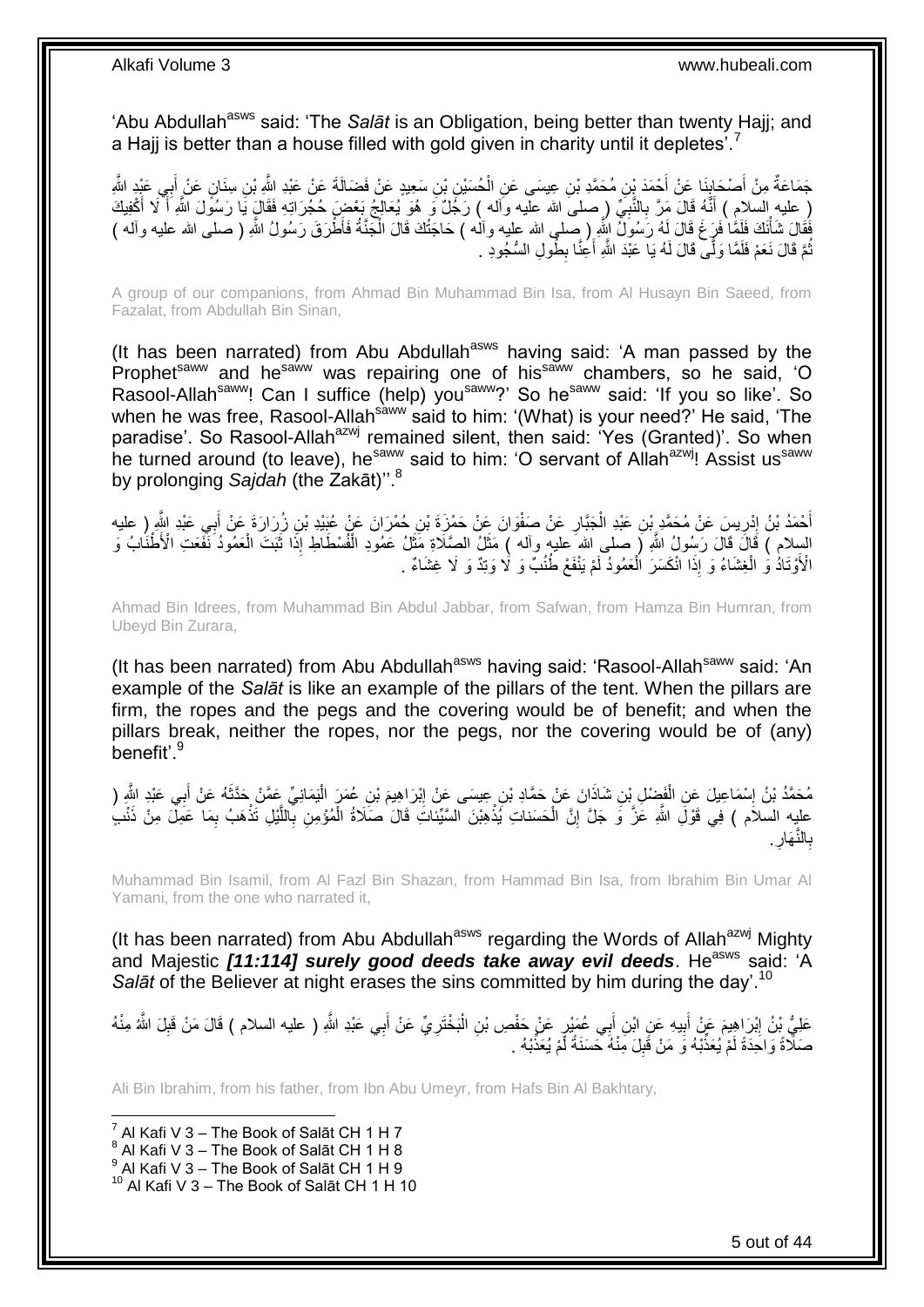(It has been narrated) from Abu Abdullah<sup>asws</sup> having said: 'The one from whom Allah<sup>azwj</sup> Accepts one *Salāt*, He<sup>azwj</sup> would not Punish him, and the one from whom  $He^{azwj}$  Accepts a good deeds. He<sup> $azwj}$ </sup> would not Punish him<sup>".11</sup>

مُحَمَّدُ بِنُ يَحْيَى عَنْ سَلَمَةَ بْنِ الْخَطَّابِ عَنِ الْحُسَيْنِ بْنِ سَيْفٍ عَنْ أَبِيِهِ قَالَ حَذَّثَنِي مَنْ سَمِعَ أَبَا عَبْدِ اللَّهِ ( عليه السلام ) يَقُولُ َ ِ َ ْ ْ مَنْ صَلَّى رَكْعَتَيْنِ يَعْلَمُ مَا يَقُولُ فِيهِمَا انْصَرَفَ وَ لَّيْسَ بَيْنَهُ وَ بَيْنَ اللَّهِ ذَنْبٌ . ِ

Muhammad Bin Yahya, from Salma Bin Al Khattab, from Al Husayn Bin Sayf, from his father who said,

'It was narrated to me from the one who heard Abu Abdullah<sup>asws</sup> saying: 'The one who prays two *Rak'at* (*Rak'at*s) of *Salāt*, knowing what he is saying in these two, would leave and there would not be between him and Allah<sup>azwj</sup>. a sin'.<sup>12</sup>

مُحَمَّدُ بْنُ يَحْيَى عَنْ عَبْدِ إِلَّهِ بْنِ مُحَمَّدِ بْنِ عِيسَى عَنْ أَبِيهِ عَنْ عَبْدِ اللَّهِ بِّنِ الْمُغِيرَةِ عَنِ السَّكُونِيِّ عَنْ أَبِي عَبْدِ اللَّهِ ( عليه **∶** َ ْ ِ َ السلام ) قَالَ قَالَ رَسُولُ اللَّهِ ( صَلى الله عَليه وآله ) الصَّلَاةُ مِيزَانٌ مَنْ وَفَّى اسْتَوْفَى .

Muhammad Bin Yahya, from Abdullah Bin Muhammad Bin Isa, from his father, from Abdullah Bin Al Mugheira, from Al Sakuny,

(It has been narrated) from Abu Abdullah<sup>asws</sup> having said: 'Rasool-Allah<sup>saww</sup> said: 'The *Salāt* is a scale, the one who balances (it), would be Balanced with (on the Day of Judgement)'.<sup>13</sup>

> **ْو َضَّيَع َها باب َم ْن َحافَ َظ َعلَى َصَالتِ ِه أ َ**

## <span id="page-5-0"></span>**Chapter 2 – The one who preserves upon his** *Salāt* **or wastes it**

عَلِيُّ بْنُ إِبْرَاهِيِمَ عَنْ مُحَمَّدِ بْنِ عِيسَى عَنْ يُونُسَ بْنِ عَنْدِ الرَّحْمَنِ عَنْ عَنْدِ الرَّحْمَنِ بْنِ الْحَجَّاجِ عَنْ أَبَانٍ بْنِ تَغْلِبَ قَالَ كُنْتُ ِ َ  $\zeta$ ْ صَلَّيْتُ خَلْفَ أَبِي عَبْدِ اللَّهِ ( عَليه السلام ) بِالْمُزْدَلِفَةِ فَلَمَّا انْصَرَفَ الْتَفَتَ إِلَيَّ فَقَالَ يَا أَبَانُ الصَّلَوَاتُ الْخَمْسُ الْمَفْرُوضَاتُ َ لَ ِ ْ ْ ِ اُ ْ َّ ْ ْ مَنْ أَقَامَ حُدُودَهُنَّ وَ حَافَظَ عَلَى مَوَاقِيتِهِنُّ لَقِيَ اللَّهَ يَوْمَ الْقِيَامَةِ وَ لَهُ عِنْدَهُ عَهْدٌ يُدْخِلُهُ بِهِ الْجَنَّةَ وَ مَنْ لَمْ يُقِمْ حُدُودَهُنَّ وَ لَمْ ْ ِ ُ ْ ِ يُحَافِظُ عَلَى مَوَ اقِبِتِهِنَّ لَقِيَ اللَّهَ وَ ۖ لَا عَهْدَ لَهُ إِنْ شَاءَ عَذَّبَهُ وَ ۚ إِنْ شَاءَ غَفَرَ لَهُ . ِ ِ ֧<u>׀</u>

Ali Bin Ibrahim, from Muhammad Bin Isa, from Yunus Bin Abdul Rahman, from Abdul Rahman Bin Al hakkan, from Aban Bin Taghlub who said,

'I was praying Salat behind Abu Abdullah<sup>asws</sup> at Al-Muzdalifa. So when he<sup>asws</sup> finished, he<sup>asws</sup> turned around to me and said: 'O Aban! The five Salats are Obligatory. The one who establishes their limits and preserves upon their (Prescribed) timings would meet Allah<sup>azwj</sup> on the Day of Judgement, and for him would be, in His<sup>azwj</sup> Presence, a deed he would be entering the Paradise with; but the one who does not establish its limits and does not preserve upon its (Prescribed) timings, would meet Allah<sup>azwj</sup> and there would be no deed for him. If He $^{a}$ zwj so Desires to, He<sup>azwj</sup> would Punish him, and if He<sup>azwj</sup> so Desires to, He<sup>azwj</sup> would Forgive him' $14$ 

- $12$  Al Kafi V 3 The Book of Salāt CH 1 H 12
- $^{13}$  Al Kafi V 3 The Book of Salāt CH 1 H 13

 $11$  Al Kafi V 3 – The Book of Salāt CH 1 H 11

<sup>&</sup>lt;sup>14</sup> Al Kafi V 3 - The Book of Salāt CH 2 H 1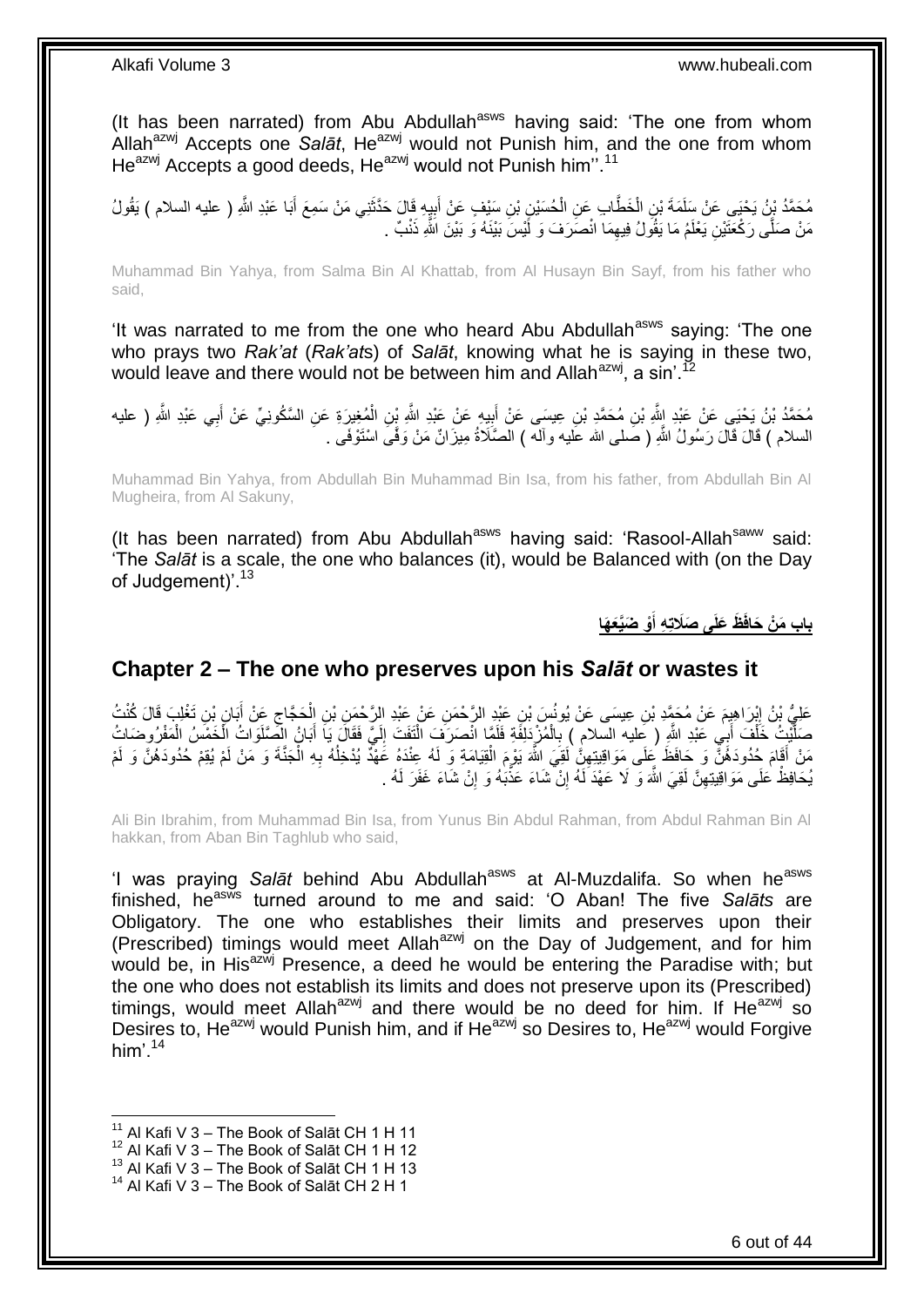## الْحُسَيْنُ بْنُ مُحَمَّدٍ الْأَشْعَرِيُّ عَنْ عَبْدِ اللَّهِ بْنِ عَامِرٍ عَنْ عَلِيِّ بْنِ مَهْزِيَارَ عَنِ ابْنِ أَبِي عُمَيْرٍ عَنْ عَبْدِ الرَّحْمَنِ بْنِ الْحَجَّاجِ َ **∶** ِ ْ ِ ْ عَنْ أَبَانِ بْنِ تَغْلِبَ قَالَ صَلَّيْتُ مَعَ أَبِي عَبْدِ الَّلَهِ ( عَلَيه السلام ) الْمَغْرِبَ بِالْمُزْ كَلِفَةِ فَلَمَّا انْصَرَفَ أَقَامَ الصَّلَاةَ وَ صَلَّى الْعِشَاءَ َ ֪֪֪֪֦֦֪֪֦֪֪֦֦֦֧֦֪֪֪֦֞֟֟֟֟֘֟֟֟֟֟֟֟֟֟֟֬֟֓֕֓֕֓֕֓֞֞֟֡֟֟֡֟֟֟֓֞֟֞֟֟֡֡֬֞֟֟֓֞֞֟֞֟֓֞֟֟ ْ َ ْ ِ ِ ْ الْآخِرَةَ لَّمْ يَرْكَعْ بَيْنَهُمَا

Al Husayn Bin Muhammad Al Ashary, from Abdullah Bin Aamir, from Ali Bin Mahziyar, from Ibn Abu Umeyr, from Abdul Rahman Bin Al hajjaj, from Aban Bin Taghlub who said,

'I prayed Maghrib *Salāt* with Abu Abdullah<sup>asws</sup> at Al-Muzdalifa. So when he<sup>asws</sup> finished, he<sup>asws</sup> recited *Igamah* of the *Salāt* and prayed the last Isha, not praying even one *Rak'at* between the two.

ثُمَّ صَلَّيْتُ مَعَهُ بَعْدَ ذَلِكَ بِسَنَةٍ فَصَلَّى الْمَغْرِبَ ثُمَّ قَامَ فَتَنَفَّلَ بِأَرْبَعِ رَكَعَاتٍ ثُمَّ أَقَامَ فَصَلَّى الْعِشَاءَ الْآخِرَةِ ثُمَّ الْتَفَتَ إِلَيَّ فَقَالَ يَا َّ ُ ْ َ ا پایا<br>سال ِ اُ ِ ُ ِ ْ **∣ ٔ** لَ  $\frac{1}{4}$ ْ ُ اَبَانُ مَذِهِ الصَّلَوَاتُ الْخَمْسَ اَلْمَفْرُوضَناتُ مِّنْ أَقَامَهُنَّ وَ حَافَظَ عَلَى مَوَاقِيتِهِنِّ لَمَي اللَّهَ يَوْمَ الْقِيَامَةِ وَ لَمُه عِنْدًهُ عَهْدً يُّدْخِلُهُ بِهِ َ ْ ْ ِ ُ ْ ِ الْجَنَّةَ وَ مَنْ لَمْ يُصَلِّهِنَّ لِمَوَاقِيتِهِنَّ وَ لَمْ يُحَافِظُ عَلَيْهِنَّ فَذَاكَ إِلَيْهِ إِنْ شَاءَ غَفَرَ لَّهُ وَ إِنْ شَاءَ عَذَّبَهُ . ِ لَ ِ ِ ِ ِ ِّ ْ ِ

Then I prayed *Salāt* with him<sup>asws</sup> a year after that, so he<sup>asws</sup> prayed Al-Maghrib, then recited Igaama and optionally prayed four *Rak'at* (*Rak'ats*). Then he<sup>asws</sup> recited *Igamah* and he<sup>asws</sup> prayed the last Isha. Then he<sup>asws</sup> turned around to me and he<sup>asws</sup> said: 'O Aban! These five *Salāts* are Obligatory. The one who establishes these and preserves upon their (Prescribed) timings, will meet Allah<sup>azwj</sup> on the Day of Judgement, and for him would be, in His<sup>azwj</sup> Presence, a deed he would be entering the Paradise with; but the one who does not pray these in their (Prescribed) timings and does not preserve upon these, so that would be up to Him<sup>azwj</sup>. If He<sup>azwj</sup> so Desires to He<sup>azwj</sup> would Forgive him, and if He<sup>azwj</sup> so Desires to, He<sup>azwj</sup> would Punish him'. $15$ 

َم َع ْب َرا ِهي ِي َعْبِد ََّّللا َعلِ ُّي ْب ُن ِ ِ ) عليه الس ِ ب ٍر َع ْن َ ِن َع َّما َس ْب ِن َع ْن ُيونُ ِن َعْبِد ال َّر ْح َم َس ْب ْن ُم َح َّمِد ْب الم ( َقا َل ِن ِعي َسى َع ْن ُيونُ َ قِيلَ لَهُ وَ أَنَا حَاضِرٌ الرَّجُلُ يَكُونُ فِي صَلَاتِهِ خَالِياً فَيَدْخُلُهُ الْعُجْبُ فَقَالَ إِذَا كَانَ أَوَّلَ صَلَاتِهِ بِبَنِّيَةٍ يُرِيدُ بِهَا رَبَّهُ فَلَا يَضُرُّهُ مَا َ ْ ُ َ ِ **∶ ∶** دَخَلَهُ بَعْدَ ذَلِكَ فَلْيَمْضِ فِي صَلَاتِهِ وَ لَّيَخْسَأِ الشَّيْطَانَ . :<br>ا :<br>ا

Ali Bin Ibrahim, from Muhmmad Bin Isa, from Yunus Bin Abdul Rahman, from Yunus Bin Ammar,

from Abu Abdullah<sup>asws</sup>, said, 'It was said to him<sup>asws</sup> and I was present, 'The man happens to be in his *Salāt* devoid (of negative feelings), and the ego enters into him'. So he<sup>asws</sup> said: 'When it was the beginning of the *Salat* his intention being intending for his Lord<sup>azwj</sup>, so whatever enters into him after that, it would not harm him. So let him continue in his *Salāt* and let him debase Satan<sup>la, 16</sup>

جَمَاعَةٌ عَنْ أَحْمَدَ بْنِ مُحَمَّدِ بْنِ عِيسَى عَنِ الْحُسَيْنِ بْنِ سَعِيدٍ عَنْ فَضَالَةَ عَنْ حُسَيْنِ بْنِ عُثْمَانَ عَنْ سَمَاعَةَ عَنْ أَبِي بَصِيرٍ **ٔ** ْ َ قَالَ سَمِعْتُ أَبَا جَعْفَرٍ ( عليه السلام ) يَقُولُ كُلُّ سَهْوٍ فِي الصَّلَاةِ يُطْرَحُ مِنْهَا غَيْرَ أَنَّ اللَّهَ تَعَالَى يُتِمُّ بِالنَّوَافِلِّ إِنَّ أَوَّلَ مَاَّ َ َ َ ِ ِ يُحَاسَبُ بِهِ الْعَبْدُ الصَّلَاةُ فَإِنْ قُبِلَتْ قُبِلَ مَا سِوَاهَا **!** ِ ِ ْ ِ

A group, from Ahmad Bin Muhammad Bin Isa, from Al Husayn Bin Saeed, from Fazalat, from Husayn Bin Usman, from Sama'at, from Abu Baseer who said,

'I heard Abu Ja'far<sup>asws</sup> saying: 'Every mistake in the Salat is dropped from it, apart from that Allah<sup>azwj</sup> the Exalted would Completed it with the optional (*Salāt*). The first

 $^{15}_{12}$  Al Kafi V 3 – The Book of Salāt CH 2 H 2

 $16$  Al Kafi V 3 – The Book of Salāt CH 2 H 3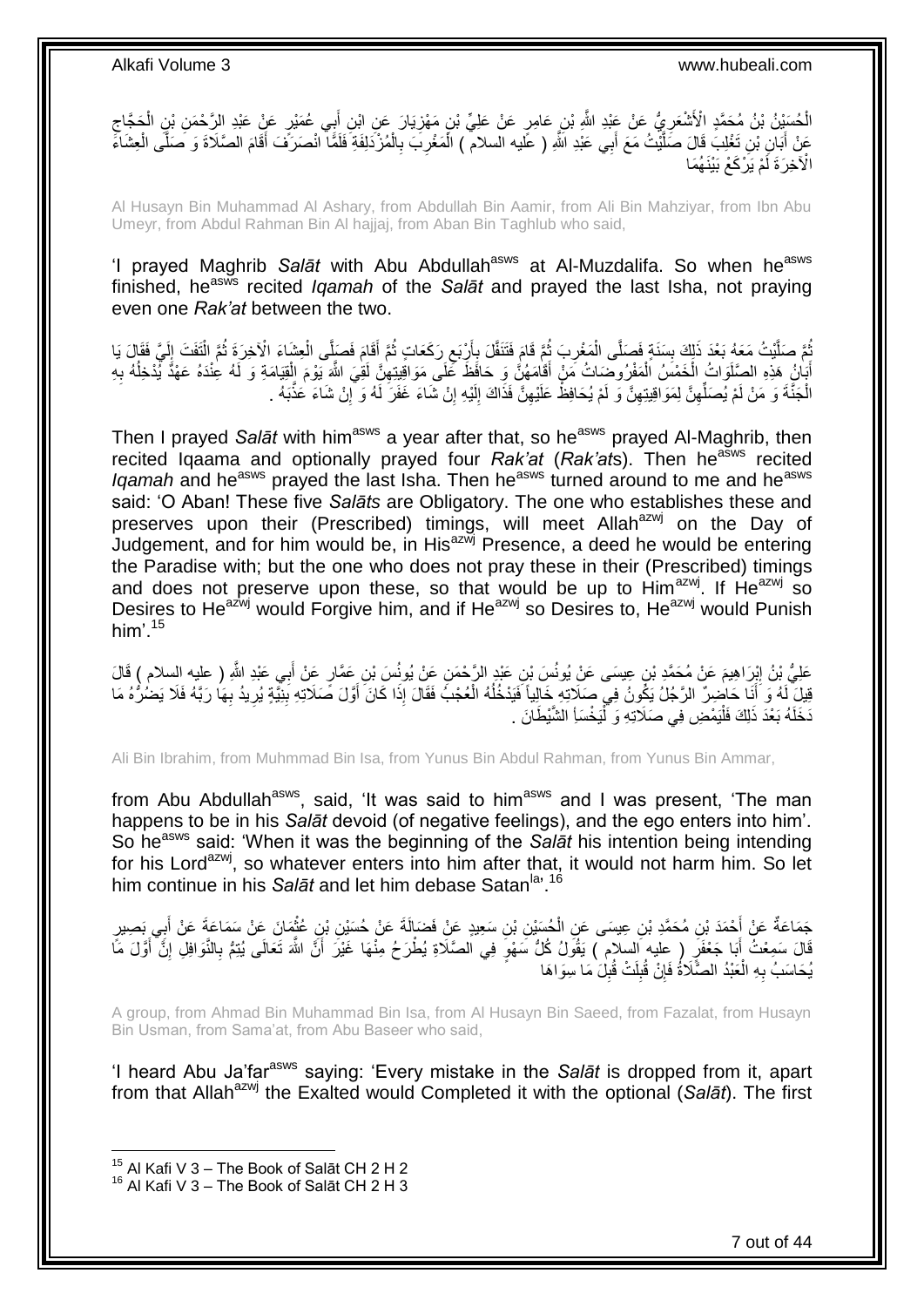of what the servant would be Reckoned with is the *Salāt*, so if it is Accepted, what is besides it would be Accepted.

اِنَّ الصَّلَاةَ إِذَا ارْتَفَعَتْ فِي أَوَّلِ وَقْتِهَا رَجَعَتْ إِلَى صَاحِبِهَا وَ هِيَ بِيْضَاءُ مُشْرِقَةٌ تَقُولُ حَفِظْتَتِي حَفِظَكَ اللَّهُ وَ إِذَا ارْتَفَعَتْ فِي َ ِ ; ِ ِ غَيْرِ وَقْتِهَا بِغَيْرِ خُدُودِهَا رَّجَعَتْ إِلَى صَاحِبِهَا وَ هِيَ سَوْدَاءُ مُظْلِّمَةٌ تَقُولُ ضَيَّعْتَنِي ضَيَّعَكَ اللَّهُ ۖ ِ ِ ِ **∶ ∶** 

The *Salāt*, when it is raised during the beginning of its (Prescribed) timing, returns to its owner and it is white, shining, saying: 'You preserved me, may Allah<sup>azwj</sup> Protect you'; and when it is raised during other than its (prescribed) timing, without its limits, return to its owner at it is black, dark, saying: 'You wasted me, may Allah<sup>azwj</sup> Waste you (your efforts)'.<sup>17</sup>

مُحَمَّدُ بْنُ يَجْيَى عَنْ أَحْمَدَ بْنِ مُحَمَّدٍ عَنِ الْحُسَيْنِ عَنٍْ مُحَمَّدِ بْنِ الْفُضَيْلِ قَالَ سَأَلْتُ عَبْداً صَالِحاً ( عليه السلام ) عَنْ قَوْلِ الثَّهِ ْ اً<br>أ ْ ْ َ عَزَّ وَ جَلَّ الَّذِينَ هُمْ عَنْ صَلَاتِهِمْ ساهُونَ قَالَ هُوَ النَّضْيِيعُ . **!** ِ ر<br>ا

Muhammad Bin Yahya, from Ahmad in Muhammad, from Al Husayn, from Muhammad Bin Al Fuzayl who said,

'I asked Abd Al-Salih<sup>asws</sup> (7<sup>th</sup> Imam<sup>asws</sup>) about the Words of Allah<sup>azwj</sup> Mighty and Majestic **[107:5] Who are unmindful of their Salats**. He<sup>asws</sup> said: 'It is the wasting (of the Sal $\bar{a}$ t)'.<sup>18</sup>

عَلِيُّ بْنُ إِبْرَاهِيمَ عَنْ أَبِيهِ عَنِ ابْنِ أَبِي عُمَيْرٍ عَنْ عُمَرَ بْنِ أَذَيْنَةَ عَنْ زُرَارَةَ عَنْ أَبِي جَعْفَرٍ ( عليه السلام ) قَالَ بَيْنَا رَسُولُ َ :<br>ا َ **∣** َ اللَّهِ لَّ صِلَى الله عليه وأَله ) جَالِسٌ فِيَّ الْمَسْجِدِ إِذْ دَخَلَ رَجُلٌ فَقَامَ يُصَلِّي فَلَمْ يُنِعَ رُكُمْ عَهُ وَ َلَا سُجُودَهُ فَقَالَ ( صلى الله عليه ة<br>ـ ْ وآله ُ) نَقَرَ كَنَقْرِ الْغُرَابِ لَئِنْ مَاتَ هَذَا وَ هَكَذَا صَلَاتُهُ لَيَمُوتَنَّ عَلَى غَيْرِ دِينِي . ِ ْ ِ

Ali Bin Ibrahim, from his father, from Ibn Abu Umeyr, from Umar Bin Azina, from Zurara,

(It has been narrated) from Abu Ja'far<sup>asws</sup> having said: 'While Rasool-Allah<sup>saww</sup> was seated in the Masjid when a man entered. So he stood and prayed *Salāt*, and he<sup>saww</sup> neither completed his *Rukū* nor his *Sajdah*. So hesaww said: 'He pecks the like pecking of the crow. If this one were to die and this is how his *Salāt* is, he would have died upon other than my<sup>saww</sup> Religion<sup>'.19</sup>

عَنْهُ عَنْ أَبِيهِ عَنْ حَمَّادٍ عَنْ حَرِيزٍ عَنْ زُرَارَةَ عَنْ أَبِي جَعْفَرٍ ( عليه السلام ) قَالَ قَالَ لَا نَتَهَاوَنْ بِصَلَاتِكَ فَإِنَّ النَّبِيَّ ( صلى ِ **!** َ ِ ∣ļ ِ ِ الله عليه واله ) قَالَ عِنْدَ مَوْتِهِ لَيْسَ مِنِّي مَنِ اسْتَخَفَّ بِصَلَاتِهِ لَيْسَ مِنًى مَنْ شَٰرِبَ مُسْكِر أَ لَا يَرِدُ غَلَيَّ الْحَوْضَ لَا وَّ اللّهِ . ِ ِ ْ

From him, from his father, from Hammad, from Hareyz, from Zurara,

(It has been narrated) from Abu Ja'far $a<sup>asws</sup>$  having said: 'Do not be careless with your Salāt, for the Prophet<sup>saww</sup> said during his<sup>saww</sup> passing away: 'He is not from me<sup>saww</sup>, the one who belittles with his *Salāt*; he is not from me<sup>saww</sup>, the one who drinks an intoxicant. He would not be returning to me<sup>asws</sup> at the Fountain, no by Allah<sup>azwj</sup>, (he won't)'. $20$ 

<sup>1</sup>  $17$  Al Kafi V 3 – The Book of Salāt CH 2 H 4

 $18$  Al Kafi V 3 – The Book of Salāt CH 2 H 5

 $^{19}$  Al Kafi V 3 – The Book of Salāt CH 2 H 6

 $^{20}$  Al Kafi V 3 – The Book of Salāt CH 2 H 7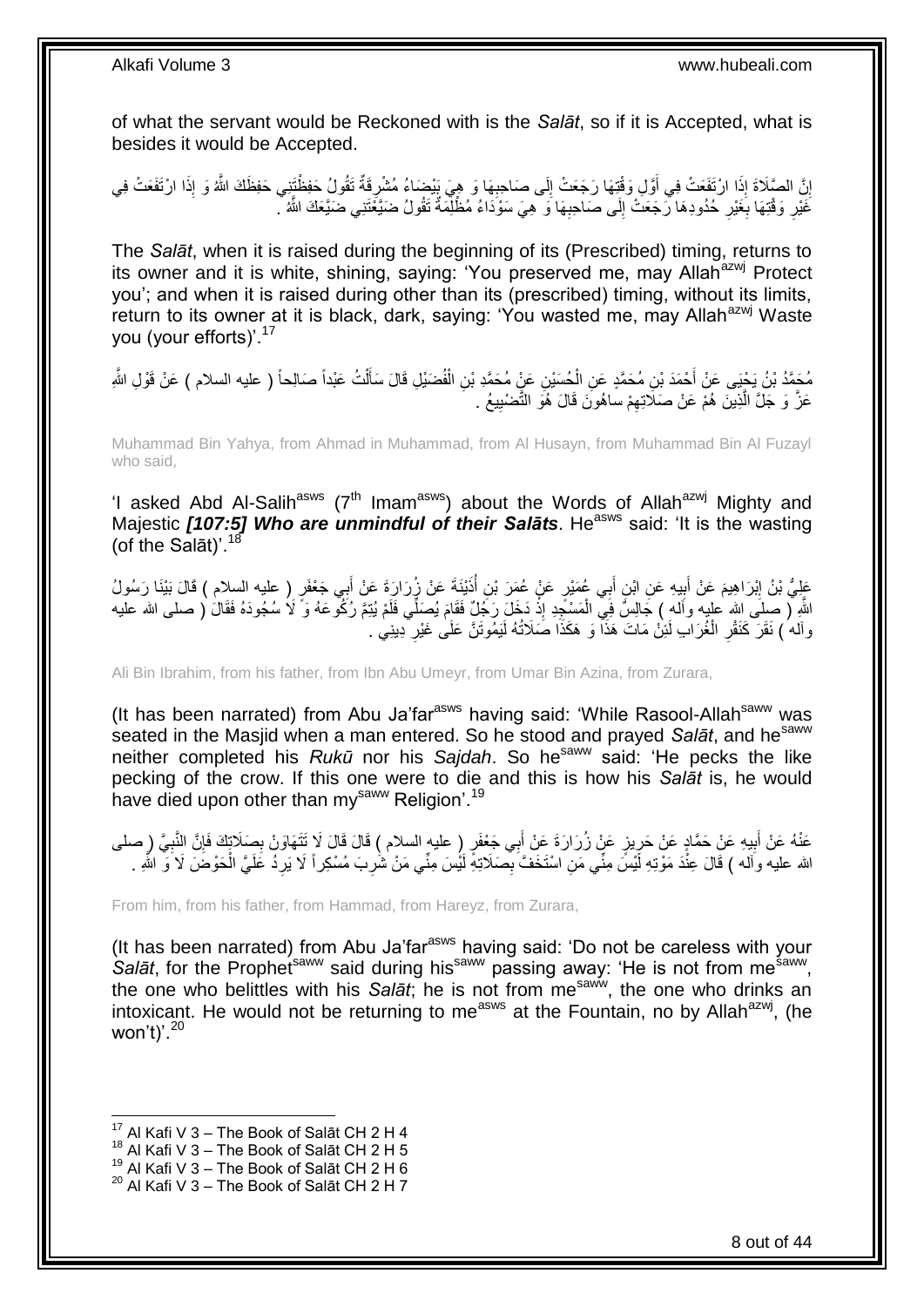عَلِيُّ بْنُ مُحَمَّدٍ عَنْ سَهْلِ بِْنِ زِيَادٍ عَنِ النَّوْفَلِيِّ عَنِ السَّكُونِيِّ عَنْ أَبِي عَبْدٍ اللَّهِ ( عليه السلام ) قَالَ قَالَ رَسُولُ اللَّهِ ( صلى الله َ ِ عليهِ وآله ) لَا يَزَالُ الْشَّيْطَاَنُ ذَعِراً مِنَ الْمُؤْمِنِ مَا حَافَظَ عَلَى الصَّلَوَاتِ الْخَمْسِ فَإِذَا ضَيَّعَهُنَّ تَجَرَّأَ عَلَيْهِ فُأَدْخَلَهُ فِي ْ ْ َ َ الْعَظَائِم. ْ

Ali Bin Muhammad, from Sahl Bin Ziyad, from Al Nowfaly, from Al Sakuny,

(It has been narrated) from Abu Abdullah<sup>asws</sup> that Rasool-Allah<sup>saww</sup> said: 'The Satan<sup>la</sup> does not cease to be alarmed from the Believer who has preserved upon the five (daily) *Salāt*. So when he wastes them, he<sup>la</sup> is audacious upon him, and he<sup>la</sup> enters him into the major sins'. $21$ 

مُحَمَّدُ بْنُ يَحْيَى عَنْ أَحْمَدَ بْنِ مُجَمَّدٍ بْنٍ عِيسَى عَنِ الْحُسَيْنِ بْنِ سَعِيدٍ عَنْ صَفْوَانَ ب<br>يَبْ يَحْيَى عَنِ الْقَاسِمِ قَالَ قَالَ ْ ِ ْ ْ أَبُو عِنْدِ اللَّهِ ( عَليه السلام ) وَ اللَّهِ إِنَّهُ لَيَأْتِي عَلَى الَرَّجُلِ خَمْسُورَنَ سَنَةً وَ مَا قَبِلَ اللَّهُ مِنْهُ صَلَّاةً وَاَحِدَةً فَأَيُّ شَيْءٍ أَشِدُّ مِنْ هَذَا َ ِ ْ ِ َ وَ اللَّهِ إِنَّكُمْ لَتَغْرِفُونَ مِنْ جِيرَانِكُمْ وَ أَصْحَابِكُمْ مَنْ لَوْ كَانَ يُصَلِّي لِبَعْضِكُمْ مَا قَبِلَهَا مِنْهُ لِاسْتِخْفَافِهِ بِهَا إِنَّ اللَّهَ عَزَّ وَ جَلَّ لَا لَ ِ ِ **∶** ِ ِ ِ يَقْبَلُ إِلَّا الْحَسَنَ فَكَيْفَ يَقْبَلُ مَا يُسْتَخَفُّ بِهِ ۗ ِ ْ ِ

Muhammad Bin Yahya, from Ahmad Bin Muhammad Bin Isa, from Al Husayn Bin Saeed, from Safwan Bin Yahya, from Al Ays Bin Al Qasim who said,

'Abu Abdullah<sup>asws</sup> said: 'By Allah<sup>azwj</sup>! There could come upon the man, fifty years (of age) and not a *Salāt* is Accepted from him. So which thing is more difficult than this? By Allah<sup>azwj</sup>! You know the ones in your neighbourhood and your companions, the one who, were to pray *Salāt* from one of you, it would not be Accepted from him due to his belittling with it. Allah<sup>azwj</sup> Mighty and Majestic does not Accept but only pure, so how would  $He^{azwj}$  Accept what is belittled with? $i^{22}$ 

مُحَمَّدُ بْنُ يَحْيَيِ عَنْ أَحْمَدَ بْنِ مُحَمَّدٍ عَنْ عَلِيِّ بْنِ الْحَكَمِ عَنْ هِشَامِ بْنِ سَالِمٍ عَنْ أَبِي عَبْدِ اللَّهِ ( عِليهِ السلام ) قَالَ إِذَا قَامَ الْعَبْدُ َ ֧֖֧֖֖֖֖֖֧֖֖֧֧֧֧ׅ֧֧֧֧֧֧֧֧֧֧֧֧֚֚֚֚֚֚֚֚֝֝֟֓֝֓֝֓֝֬֟֓֟֓֝֬֝֬֝֓֝֬֜֓֝֬֜֓֝֬֝֓֝֬֝֓֝֬֝֬֓֝֬֝֬֝ ِ ِ ْ ْ فِي الصَّلَاةِ فَخَفَّفَ صَلَاتَهُ قَالَ اللَّهُ نَبَارَكَ وَ تَعَالَى لِمَلَاْئِكَتِهِ أَ مَا َتُرَوْنَ إِلَّى عَبْدِيَ كَأَنَّهُ يَرَى أَنَّ قَضَاءَ حُوَائِجِهِ بِيَدِ غَيْرِي أَ َ َ ِ َ َ ِ مَاۤ يَعْلَمُ أَنَّ قَضَاءَ حَوَائِجِهِ بِيَدِي ِ **!** َ

Muhammad Bin Yahya, from Ahmad Bin Muhammad, from Ali Bin Al Hakam, from Hisham Bin Salim,

(It has been narrated) from Abu Abdullah<sup>asws</sup> having said: 'When a servant stands regarding his Salat, so he takes his Salat lightly, Allah<sup>azwj</sup> Blessed and High Says to His<sup>azwj</sup> Angels: "Are you not looking at My<sup> $\frac{3}{x}$ </sup> servant? It is as if he is seeing the fulfilment of his needs to be in a hand other than Mine<sup>azwj</sup>. Does he not know that the fulfilment of his needs are in Mv<sup>azwj</sup> Hand? $^{23}$ 

عَلِيُّ بْنُ إِبْرَاهِيمَ عَنْ أَبِيهِ عَنْ حَمَّادٍ وَ مُحَمَّدُ بْنُ يَحْيَى عَنْ أَحْمَدَ بْنِ مُحَمَّدٍ عَنْ حَمَّادِ بْنِ عِيسَى عَنْ حَرِيزٍ عَنْ زُرَارَةَ عَنْ **!** َ ِ َنِي جَعْفَرٍ ( عليه السلام ) قَالَ إِذَا مَا أَدًى الرَّجُلُ صَلَاةً وَاحِدَةً تَامَّةً قُلِلَتْ جَمِيعُ صَلَاتِهِ وَ إِنْ كُنَّ غَيْرَ تَامًّاتٍ وَ إِنْ أَفْسَدَهَا ِ ِ َ َ َ ِ كُلِّهَا لَمْ يُقَبِّلُ مِنْهُ شَيْءٌ مِنْهَا وَ لَمْ يُحْسَبُ لَهُ نَافِلَةٌ وَ لَا فَرِيضَةٌ وَ إِنَّمَا تُقْبَلُ النَّافِلَةُ بَعْدَ قَبُولَ الْفَرِيضَةِ وَ إِذَا لَمْ يُؤَدِّ الرَّجُلُ َّ ِ ْ ِ **ٍ** الْفَرِيضُةَ لَمْ يُقْبَلْ مِنْهُ النَّافِلَةُ وَ إِنَّمَا جُعِلَتِ النَّافِلَةُ لِيَتِمَّ بِهَا مَا أَفْسِدَ مِنَ الْفَرِيضَةِ . ِ ْ ُ ِ ِ ِ ْ

Ali Bin Ibrahim, from his father, from Hammad and Muhammad Bin Yahya, from Ahmad Bin Muhammad, from Hammad Bin Isa, from Hareyz, from Zuurara,

<sup>&</sup>lt;sup>21</sup> Al Kafi V 3 – The Book of Salāt CH 2 H 8

 $^{22}$  Al Kafi V 3 – The Book of Salāt CH 2 H 9

 $23$  Al Kafi V 3 – The Book of Salāt CH 2 H 10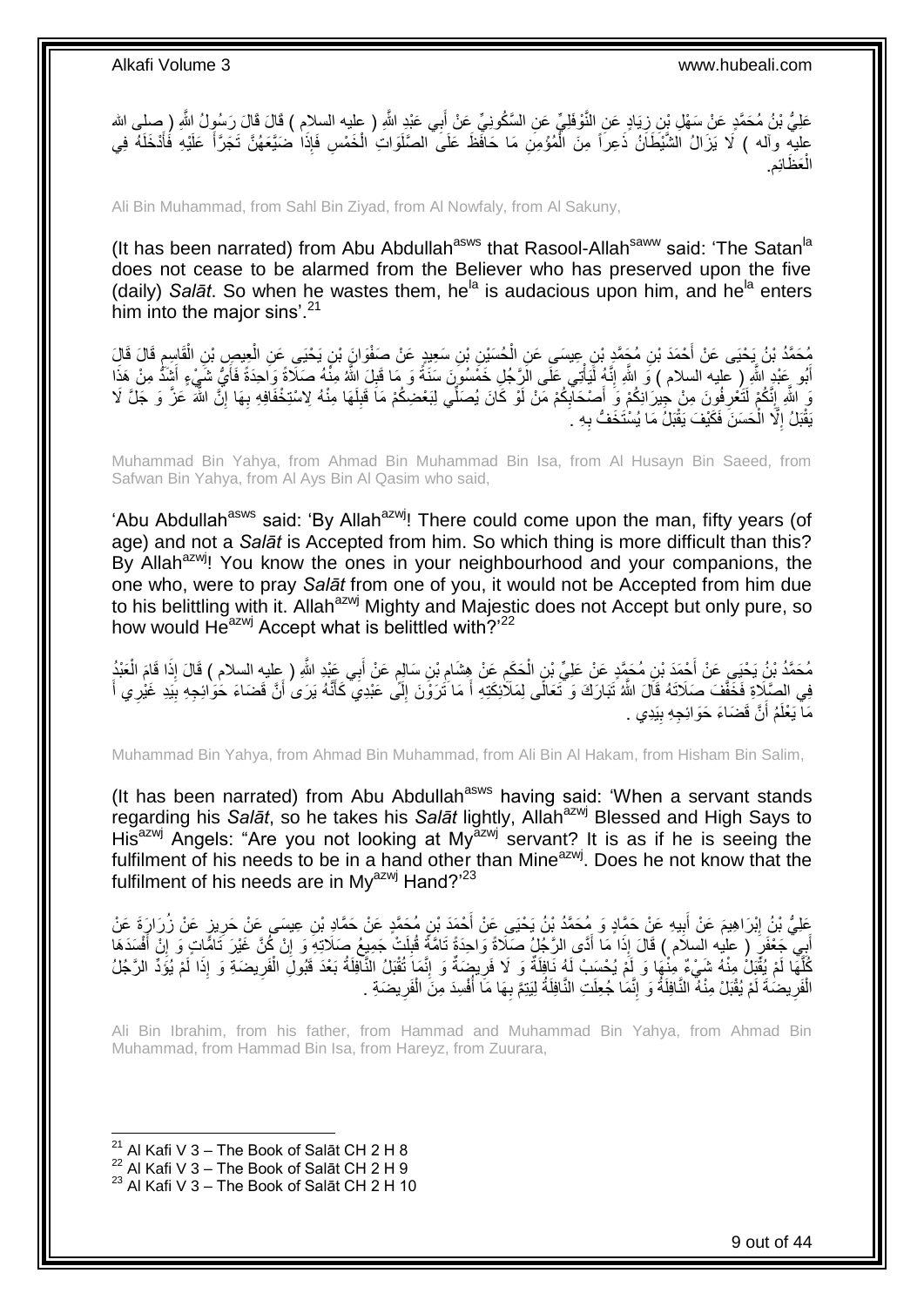(It has been narrated) from Abu Ja'far<sup>asws</sup> having said: 'When a man completes (the rituals) of a *Salāt* properly, all of his other *Salāt* would be accepted; even though those may not be complete; and if he spoils all of them, nothing would be Accepted from these, and they would not be Reckoned for him, neither an optional nor an Obligatory one; and rather, an optional is (only accepted) after the Acceptance of the Obligatory (Salāt). And when the man does not fulfil the Obligatory (*Salāt*), the optional one would not be Accepted from him; and rather, they are to complete therewith the shortcomings of the obligatory ones.<sup>24</sup>

وَ بِهَذَا الْإِسْنَادِ عَنْ جَرِيزٍ عَنِ الْفُضِيْلِ قَالَ سَأَلْتُ أَبَا جَعْفَرٍ ( عليه السلام ) عَنْ قَوْلِ اللَّهِ عَزَّ وَ جَلَّ الَّذِينَ هُمْ عَلى صَلَواتِهِمْ ْ ِ **∶** ِ َّ َ ْ َ يَحافِظُونَ فَالَ هِيَ الْفَرِيضَةُ قُلْتُ الَّذِينَ هُمْ عَلى صَلاتِهِمْ داِّئِمُونَ قَالَ هِيَ النَّافِلَةَ . ِ َّ ْ ِ ْ

And by this chain, from Hareyz, from Al Fuzayl who said,

'I asked Abu Ja'far<sup>asws</sup> about the words of Allah<sup>azwj</sup> Mighty and Majestic **[23:9] And** *those who preserve their Prayers*. He<sup>asws</sup> said: 'It is the Obligatory (*Salat*)'. I said, '*[70:23] Those who are constant at their Salāt***?'** He<sup>asws</sup> said: 'It is the optional'.<sup>25</sup>

مُحَمَّدُ بْنُ يَحْيَى عَنْ أَحْمَدَ بْنِ مُحَمَّدٍ عَنِ الْحُسَيْنِ بْنِ سَعِيدٍ عَنْ فَضَالَةَ بْنِ أَيُّوبَ عَنْ دَاوُدَ بْنِ فَرْقَدٍ قَالَ قُلْتُ لِأَبِي عَبْدِ الثَّهِ ( َ ْ َ ْ عليه السلام ) فَوْلُهُ تَعَالَى إِنَّ الصَّلاَةَ كانَتْ عَلَى اِلْمُؤْمِنِينَ كِتاباً مَوْقُوتاً قَالَ كِتَاباً ذَابِتاً وَ لَيْسَ إِنْ عَجَلْتَ قَلِيلًا أَوْ أَخَّرْتَ قَلِيلًا ِ َ َ ِ  $\frac{1}{2}$ ْ بِاَلَّذٍي يَضُرُّكُ مَا لَمْ تُضَيِّعُ تِلْكَ الْإِضَاعَةَ فَإِنَّ اللَّهَ عَزَّ وَ جَلَّ يَقُولُ لِقَوْمٍ أَضاعُوا الصَّلاةَ وَ اَتَّبَعُوا الشَّهَواتِ فَسَوْفَ يَلْقَوْنَ ֧֧֧֖֧֧֧֧֧֦֧֚֓֝֬֝֝֓֝֬֟֓֓֝֓֝֓֝֬֝֬֝ ِ ْ َّ ِ ْ . َغ يً

Muhammad Bin Yahya, from Ahmad Bin Muhammad, from Al Husayn Bin Saeed, from Fazalat Bin Ayoub, from Dawood Bin Farqad who said,

'I said to Abu Abdullah<sup>asws</sup>, 'The Words of the Exalted *[4:103] surely the Salat is a timed Ordinance for the Believers*. He<sup>asws</sup> said: 'An affirmed Prescription, and it cannot be hastened a little nor delayed a little by which it would harm you for as long as you do not waste these with a wasting (not praying at all), for Allah<sup>azwj</sup> Mighty and Majestic is Saying to a people who wasted the *Salāt [19:59] But there came after them an evil generation, who neglected Prayers and followed the lustful*  desires, so they will be meeting Ghayya (a revolving yellow (sulphuric) mountain in Hell $y^2$ <sup>26</sup>

عَلِيُّ بْنُ إِبْرَاهِيمَ عَنْ أَبِيهِ عَنِ ابْنِ مَحْبُوبِ عَنْ جَمِيلِ بْنِ دَرَّاجٍ عَنْ بَعْضٍ أَصْحَابِهِ عَنْ أَبِي جَعْفَرٍ ( عليه السلام ) قَالَ أَيُّمَا<br>.  $\frac{1}{2}$ َ ِ َ َ ِ َ ٍ مُؤْمِنٍ حَافَظَ عَلَى الصَّلَّوَاتِ اَلْمَفْرُوضَةِ فَصَلَّاهَا لِوَقْتِهَا فَلَيْسَ هَٔذَا مِنَ الْغَافِلِينَ ْ ْ

Ali Bin Ibrahim, from his father from Ibn Mahboub, from Jameel Bin Darraj, from one of his companions,

(It has been narrated) from Abu Ja'farasws having said: 'Whichever Believers is preserving upon the Obligatory *Salāt*, so he prays these upon their (Prescribed) timings, so this one is not from the oblivious (unaware) ones'. $2^2$ 

 $^{24}$  Al Kafi V 3 – The Book of Salāt CH 2 H 11

 $25$  Al Kafi V 3 – The Book of Salāt CH 2 H 12

 $^{26}$  Al Kafi V 3 – The Book of Salāt CH 2 H 13

 $27$  Al Kafi V 3 – The Book of Salāt CH 2 H 14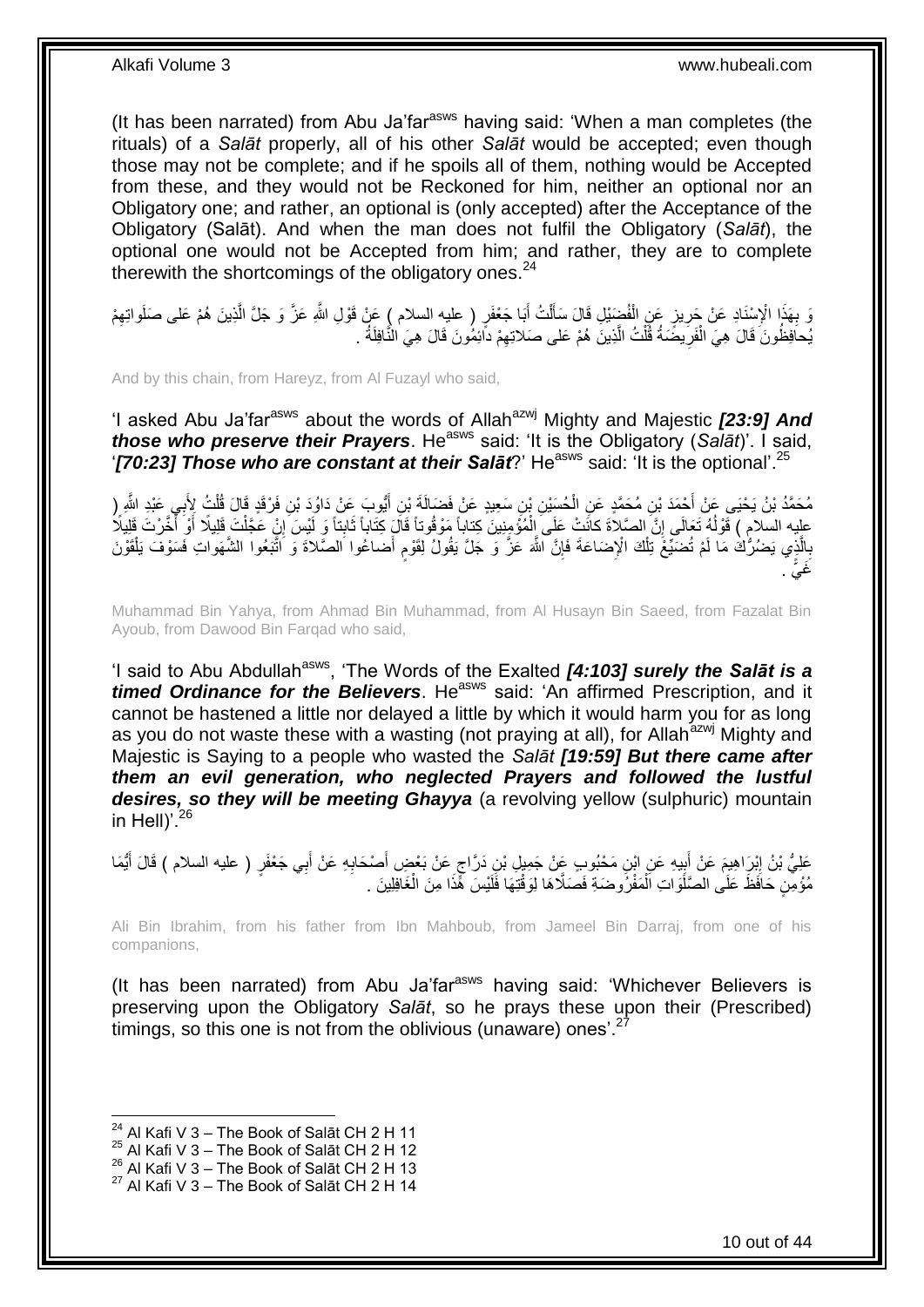مُحَمَّدُ بْنُ يَحْيَى عَنْ أَحْمَدَ بْنِ مُحَمَّدٍ عَنْ مُحَمَّدِ بْنِ إِسْمَاعِيلَ عَنْ أَبِي إِسْمَاعِيلَ السَّرَّاجِ عَنِ ابْنِ مُسْكَانَ عَنْ أَبِي بَصِيبٍ قَالَ<br>. ِ ∣∣<br>∶ َ ِ َ قَالَ أَبُو الْحَسَنِ الْأَوَّلُ ( عليه السلام ) إِنَّهُ لَمَّا حَضَنَ ۖ أَبِيَ الْوَفَاةُ قَالَ لِّي يَا بُنَيَّ إِنَّهُ لَا يَذَلَّلُ شُفَاعَتَنَا مَنِ اسْتَخَفَّ بِالصَّلَاةِ ۖ. ِ ْ َ ِ ِ ْ ِ َ

Muhammad Bin Yahya, from Ahmad Bin Muhammad, from Muhammad Bin Ismail, from Abu Ismail Al Sarraj, from Ibn Muskan, from Abu Baseer who said,

'Abu Al-Hassan<sup>asws</sup> the 1<sup>st</sup> said: 'When the death presented itself to my<sup>asws</sup> father<sup>asws</sup>, he<sup>asws</sup> said to me<sup>asws</sup>: 'We<sup>asws</sup> will not extend our<sup>asws</sup> intercession towards the one who takes *Salāt*' lightly. 28

ْوَف َياٍد َع ِن النَّ ِن ز ي ِه ) عليه السالم ( َقا َل َقا َل َر ُسو ُل ََّّللا ُم َح َّمٌد ِ ) صلى َّللا عليه َع ْن َس ِْ ِل ْب ب ٍر َع ْن َ لِ ِّي َع ِن ال َّس ُكوِن ِّي َع ْن َج ْعَف ِ ِ َ رآله ) لِكُلِّ شَيْءٍ وَجْهٌ وَ وَجُهُ دِينِكُمُ الصَّلَاةُ فَلَا يَشْبِنَنَّ أَحَدُكُمْ وَجْهَ دِينِهِ وَ لِكُلِّ شَيْءٍ أَنْفٌ وَ أَنْفُ الصَّلَاةِ التَّكْبِيرُ ـ َ َ َ ِ

Muhammad, from Sahl, from Al Nowfaly, from Al Sakuny,

(It has been narrated) from Ja'far<sup>asws</sup>, from his<sup>asws</sup> father<sup>asws</sup> having said: 'Rasool-Allah<sup>saww</sup> said: 'For everything there is a face, and a face of your Religion is the *Salāt*, none of you should deface his Religion; and for everything there is a nose (pride), and a nose (pride) of the *Salāt* is the exclamation of *Takbīr*'.<sup>29</sup>

**ْر ِض ال َّصَال ِة باب فَ**

# <span id="page-10-0"></span>**Chapter 3 – Obligation of the** *Salāt*

عَلِيُّ بْنُ إِبْرَاهِيمَ عَنْ أُبِيهِ عَنْ جَمَّادِ بْنِ عِيسَى وَ مُحَمَّدُ بْنُ يَجْيَى عَنْ أَحْمَدُ بْنِ مُحَمَّدٍ بْنِ عِيسَى وَ مُحَمَّدُ بْنُ إِسْمَاعِيلٍّ عَنٍ<br>عَلَيْهُ بِنَ إِبْرَاهِيمَ عَنْ أُبِيهِ عَنْ جَمَّادِ ِ َ ِ ِ َ الْفَضْلِ بْنَ شَاذَانَ جَمِيعاً عَنْ حَمَّادٍ بْنِ عِيسَى عَنْ حَرِيزٍ عَنْ زُرَارَةَ قَالَ سَأَلْتُ أَبَا جَعْفَرٍ ( عليه السلام ) عَمَّا فَرَضٍ اللَّهُ عَزَّ َ ْ َ ِ ْ وَ جَلَّ مِنَ الصَّلَاةِ فَقَالَ خَمْسُ صَلَوَاتٍ فِي الْلِّيْلِ وَ النَّهَأَرِ فَقُلْتُ فَهَلْ سَمَّاهُنَّ وَ بَيَّنَهُنَّ فِي كُتَابِهِ قَالَ نَعَمْ قَالَ الثَّهُ تَعَالَى لِنَبِيِّهٍ ( ْ **∶** َّ ِ **∶** ِّصْلَى اللهِ عليه وآله ) أَقِمِ الصَّلاةَ لِذُلُوكٍ الشَّمْسِ إِلى غَسَقِ اللَّيْلِ وَ ذُلُوكُهَا زَوَالُهَا فَفِيمًا بَيْنَ ذُلُوكِ الشَّمْسِ إِلَى غَسَقِ الَلَّيْلِ **ُ** َّ ِ ُ َّ ِ أَرْبَعُ صَلَوَاتٍ سَمَّاهُنَّ الثَّهُ ۖ وَ بَيَّنَهُنَّ وَ وَقَّتَهُنَّ وَ غَسَقُ اللَّيْلِ هُوَ انْتِصَافُهُ َّ اً

Ali Bin Ibrahim, from his father, from Hammad Bin Is and Muhammad Bin Yahya, from Ahmad Bin Muhammad Bin Isa and Muhammad Bin Ismail, from Al-Fazl Bin Shazan, altogether from Hammad Bin Isa, from Hareyz, from Zurara who said,

'I asked Abu Ja'far<sup>asws</sup> about what Allah<sup>azwj</sup> Mighty and Majestic had Obligated from the *Salāt*. So he<sup>asws</sup> said: 'Five (sets of) *Salāt* during the night and the day'. So I said, 'So has He<sup>azwj</sup> Named these and Clarified these in His<sup>azwj</sup> Book?' He<sup>asws</sup> said: 'Yes. Allahazwj the Exalted Said to Hisazwj Prophetsaww *[17:78] Establish the Prayer from the declining of the sun till the darkness of the night*. So in what is between the (start of the) decline of the sun up to the darkness of the night are four Rak'at *Salāt*. Allah<sup>azwj</sup> Named these and Clarified these and their timings; and the darkness of the night, it is its mid-point.

ثُمَّ قَالَ تَبَارَكَ وَ تَعَالَى وَ قُرْآنَ الْفَجْرِ إِنَّ قُرْآنَ الْفَجْرِ كانَ مَشْهُوداً فَهَذِهِ الْخَامِسَةُ وَ قَالَ اللَّهُ تَعَالَى فِي ذَلِكَ أَقِمِ الصَّلاةَ طَرَفَيِ ْ ْ ِ ِ ْ ُ ِ ِ َ النُّهارِ وَ طَرَفَاهُ الْمَغْرِبُ وَ الْغَدَاةُ وَ زُلَفاً مِنَ اللَّيْلَ وَ هِيَ صَلَاةُ الْعِشَاءِ الْآخِرَةِ وَ قَالَ تَعَالَى حافظُوا عَلَى الصِّلَوِاتِ وَّ ْ **∶** ْ ِ ْ َّ الصَّلِّاةِ الْوُسْطى وَ هِيَ صَلَاةُ الظُّهْرِ وَ هِيَ أَوَّلُ صَلَاةٍ صَّلَاهَا رَسُولُ اللَّهِ ( صلى الله عليه وآله ) وَ هِيَ وَسَطُ النَّهَارِ وَ َ ِ ْ ِ وَسَطُ الصَّلَاتَيْنِ بِالنَّهَارِ ۖ صَلَاةِ الْغَدَاةِ وَ صَلَاّةِ الْعَصْرِ وَ فِي بَعْضِ الْقِرَاءَةِ حافِظُوا عَلَى الصَّلَواتِ وَ الصَّلاةِ الْوُسْطى صَلَاةِ ْ **∶** ْ ْ ِ **∶** ْ الْعَصْلِ وَ قُومُوَا لِللَّهِ قَانِنَِينَ ِ ْ

 $^{28}$  Al Kafi V 3 – The Book of Salāt CH 2 H 15

1

 $29$  Al Kafi V 3 – The Book of Salāt CH 2 H 16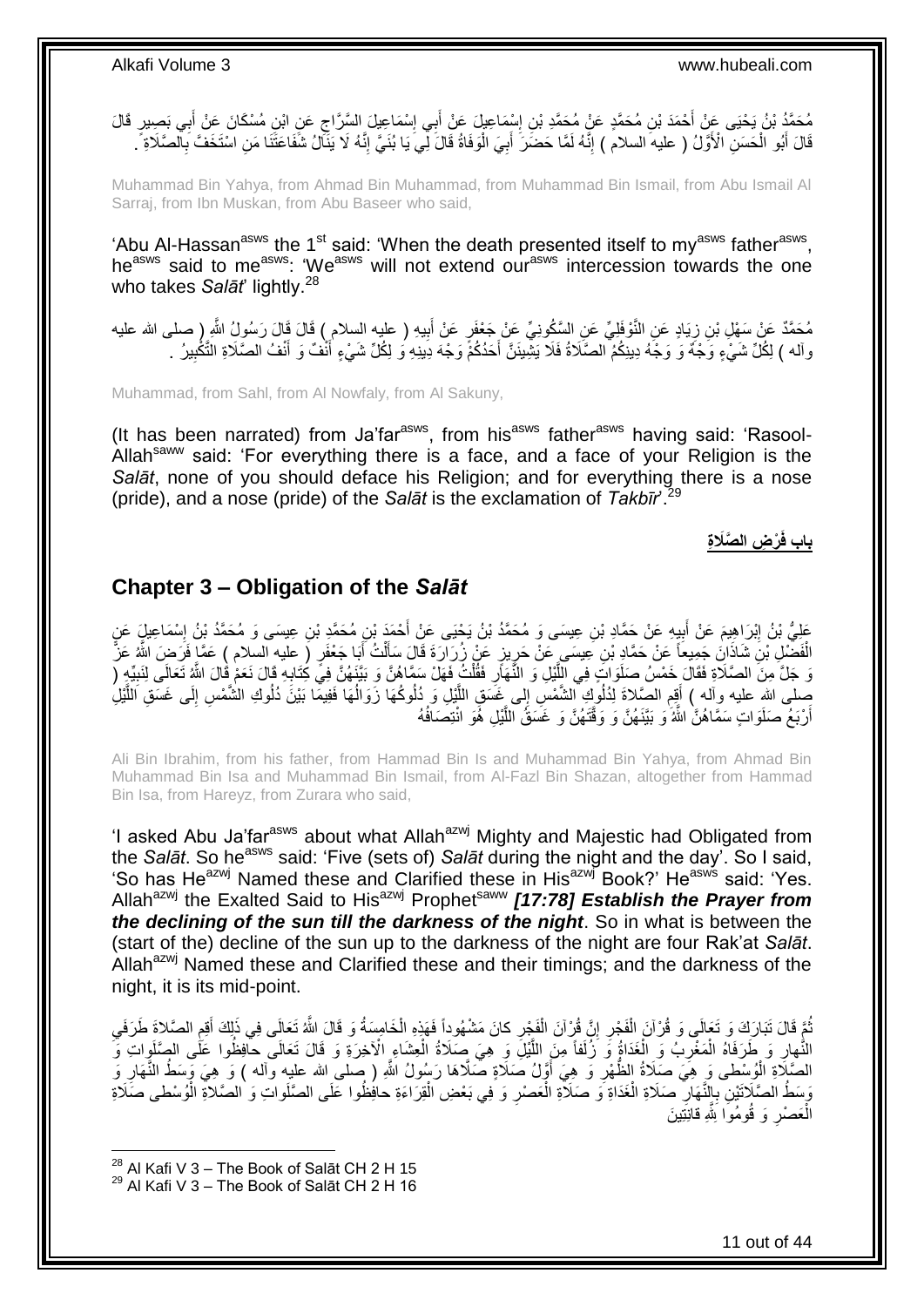Then the Blessed and High Said *[17:78] and the morning recitation; surely the recitation at dawn was always witnessed*. So this is the fifth one. And Allah<sup>azwj</sup> the Exalted Says regarding that *[11:114] And establish Prayer in the two parts of the day and in the first hours of the night*. And its two parts are the Maghrib and the morning, and the first hours from the night, it is the last Isha. And the Exalted Said *[2:238] Protect your Salāt and the middle Salāt* – and it is the Zohr *Salāt*, and it is the first *Salāt* which Rasool-Allahsaww prayed, and it is in the middle of the day. And the middle two *Salāts* by the day is the morning *Salāt* and *Salāt* Al-Asr. And in some recitations (of the Quran, the Verse is as) *[2:238] Protect your Salāt and the middle Salāt, Salāt Al-Asr, and stand up truly obedient to Allah*'.

قَالَ وَ نَزَلَتْ هَذِهِ الْآيَةُ يَوْمَ الْمُمُعَةِ وَ رَسُولُ اللّهِ ( صِلى الله عليه وأله ) فِي سَفَرِهِ فَقَنَتَ فِيهَا رَسُولُ اللّهِ إِ صلى الله عليه ِ ْ وآله ) وَ تَرَكَهَا عَلَى حَالِهَا فِي السَّفَرِ وَ الْحَضَرِ وَ أَضِيَافَ لِلْمُقِيمِ رَكْعَتَيْنِ وَ إِنَّمَا وُضِعَتِ الرَّكْعَتَانِ اللَّتَانِ أَضَافَهُمَا النَّبِيُّ ( ِ ِ ْ َ ِ ْ ِ َ َّ صلى اللهِ عليه وآلمٍ ) يَوْمَ الْجُمُعَةِ لِلْمُقِيمِ لِمَكَانِ الْخُطْبَتَيْنِ مَعَ الْإِمَامِ فَمَنْ صَلَّى يَوْمَ الْجُمُعَةِ فِي غَيْرِ جَمَاعَةٍ فَلْيُصَلِّهَا أَرْبَعُ ِ ا<br>ا ْ َ ِّ ْ ْ ِ ْ رَكَعَاتٍ كَصَلَاةِ الظُّهْرِ فِي سَائِرِ الْأَيَّامِ ِ ِ ِ

He<sup>asws</sup> said: 'And this Verse was Revealed on the day of Friday, and Rasool-Allah<sup>saww</sup> was in his<sup>saww</sup> journey. So Rasool-Allah<sup>saww</sup> taught it and left it upon its state during the journey and not travelling, and increased two *Rak'at* for the non-traveller. And rather, the two *Rak'at* which the Prophet<sup>saww</sup> increased on the day of Friday was in place of the two sermons with the prayer-leader. So the one who prays *Salāt* on the day of Friday in other than a *Jam'at*, so let him pray it as four *Rak'at*, like the Zohr *Salāt* during the rest of the days'.<sup>30</sup>

وَ بِإِسْنَادِهِ عَنْ حَمَّادٍ عَنْ حَرِيزٍ عَنْ زُرَارَةَ عَنْ أَبِي جَعْفَرٍ ( عِليه السلام ) قَالَ كَانَ الَّذِي فَرَضَ اللَّهُ عَلَى الْعِبَادِ مِنَ الصَّلَاةِ َّ َ ِ ון<br>∶ ِ<br>ٍ ْ عَشَّرَ رَكَعَاتٍ وَ فِيهِنَّ الْقِرَاءَةُ وَ لَيْسَ فِيهِنَّ وَهْمٌ يَعْنِي سَهُواً فَزَادَ رَسُولُ اللَّهِ ( صلى الله عليه وأله ) سَبْعاً وَ فِيهِنَّ الْوَهْمُ وَ ِ ْ ِ ْ ِ يْسَ فِيهِنَّ قِرَاءَةٌ . ِ لَ

And by his chain, from Hammad, from Hareyz, from Zurara,

(It has been narrated) from Abu Ja'farasws having said: 'It was so, from the *Salāts* which Allah<sup>azwj</sup> Obligated upon the servants, as being ten *Rak'at*, and in these are recitations, and there are no whims (allowed) therein, meaning the mistakes. So Rasool-Allah<sup>saww</sup> increased seven (Rak'at), and in these the whims (mistakes are allowed), and there is no recitation in these<sup>731</sup>

وَ بِإِسْنَادِهِ عَنْ حَمَّادٍ عَنْ حَرِيزٍ عَنْ زُرَارَةَ قَالَ قَالَ أَبُو جَعْفَرٍ ( عليه السلام ) فَرَضَ اللَّهُ الصَّلَاةَ وَ سَنَّ رَسُولُ اللَّهِ ( صلى َ ِ ון<br>י الله َعليه وأله ) عَشَٰزَةَ أَوْجُهَ صَلَاةَ الْحَضِيرِ وَ السَّفَرِ وَ صَلَاةَ الْخَوْفِ عَلَى ثَلَاثَةِ أَوْجُهٍ وَ صَلَاةَ كُسُوفِ الشَّمْسِ وَ الْقَمَرِ وَ َ َ ْ **∶** ِ ْ َ ْ صَلَاةَ الْعِيدَيْنِ وَ صَلَاةَ الِاسْتِسْقَاءِ وَ الصَّلَاةَ عَلَى الْمََيِّتِ . ْ ْ

And by his chain, from Hammad, from Hareyz, from Zurara who said,

'Abu Ja'far<sup>asws</sup> said: 'Allah<sup>azwj</sup> Necessitated the Salat, and Rasool-Allah<sup>saww</sup> established the Sunnah upon ten aspects – *Salāt* of the non-traveller, and the traveller, and the *Salāt* of fear being upon three aspects, and *Salāt* of the eclipse of

 $30$  Al Kafi V 3 – The Book of Salāt CH 3 H 1

 $31$  Al Kafi V 3 – The Book of Salāt CH 3 H 2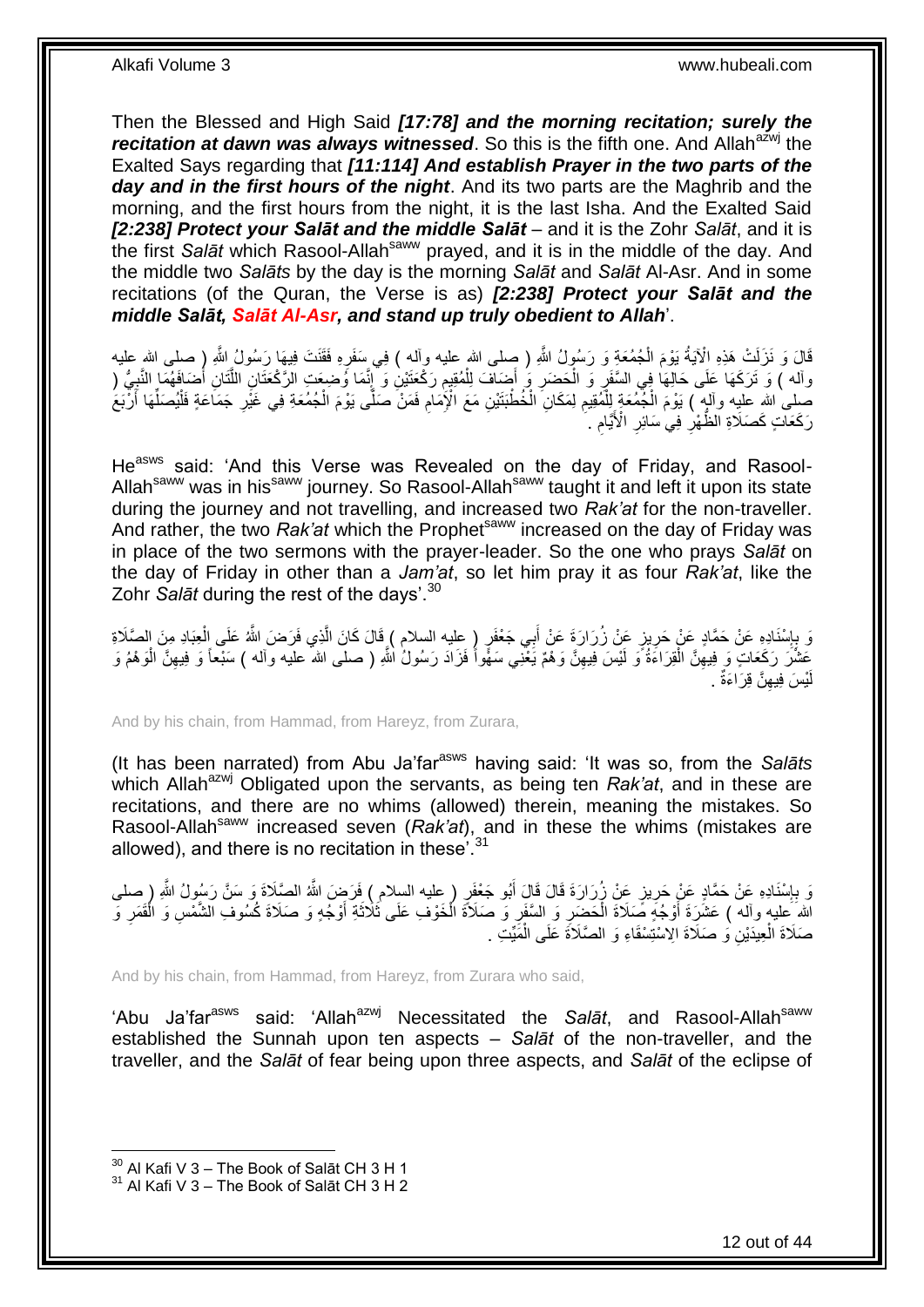the sun and the moon, and *Salāt* of the two Eids, and *Salāt* for the rain, and *Salāt* upon the deceased'.<sup>32</sup>

حَمَّادٌ عَنْ حَرِيزٍ عَنْ زُرَارَةَ عَنْ أَبِي جَعْفَرٍ ( عليه السلام ) فِي قَوْلِ اللَّهِ عَزَّ وَ جَلَّ إِنَّ الصَّلاةَ كانَتْ عَلَى الْمُؤْمِنِينَ كِتَاباً<br>. َ **∶** ْ ِ مَوْقُوتاً أَيْ مَوْجُوباً . اً.<br>ا

Hammad, from Hareyz, from Zurara,

(It has been narrated) from Abu Ja'far<sup>asws</sup> regarding the Words of Allah<sup>azwj</sup> Mighty and Majestic *[4:103] surely the Salāt was always a timed ordinance upon the Believers* – i.e. Obligatory'.<sup>33</sup>

حَمَّادٌ عَنْ حَرِيزٍ عَنْ زُرَارَةَ قَالَ سَأَلْتُ أَبَا جَعْفَرٍ ( عليه السلام ) عَنِ الْفَرْضِ فِي الصَّلَاةِ فَقَالَ الْوَقْتُ وَ الطَّهُورُ وَ الْقِبْلَةُ وَ<br>حَمَّا مُسَلِّمَةٌ مَنْ زُرَارَةَ قَالَ سَأُلْتُ أَبَا جَع ْ ْ َ ْ َ ِ ْ النَّوَجُّهُ وَ الرُّكُوعُ وَ السُّجُودُ وَ الدُّعَاءُ قُلْتُ مَا سِوَى ذَلِكَ قَالَ سُنَّةٌ فِي َفَرِيضَةٍ . ِ ْ

Hammad, from Hareyz, from Zurara who said,

'I asked Abu Ja'far<sup>asws</sup> about the necessities regarding the *Salāt*. So he<sup>asws</sup> said: 'The timing, and the cleanliness, and the Qiblah, and the concentration, and the *Rukū*, and the *Sajdah*, and the supplication'. I said, 'What is besides that?' He<sup>asws</sup> said: 'A Sunnah among the necessities<sup>'34</sup>

> عَلِيُّ بْنُ إِبْرَاهِيمَ عَنْ أَبِيهِ عَنْ حَمَّادِ بْنِ عِيسَى عَنْ أَبِي عَبْدِ اللَّهِ ( عليه السلام ) قَالَ لِلصَّلَاةِ أَرْبَعَةُ آلَافِ حَدٍّ . ِ َ ِ اً َ

Ali Bin Ibrahim, from his father, from Hammad Bin Isa,

(It has been narrated) from Abu Abdullah<sup>asws</sup> having said: 'For *Salāt*, there are four thousand limits'.

> وَ فِي رِوَايَةٍ أُخْرَى لِلصَّلَاةِ أَرْبَعَةُ آلَافِ بَابٍ . اُ .<br>ا ِ

And in another report: 'For the *Salāt*, there are four thousand doors (chapters)'.<sup>35</sup>

عَلِيُّ بْنُ إِبْرَاهِيمَ عَنْ أَبِيهِ عَنِ ابْنِ أَبِي عُمَيْرٍ عَنْ عُمَرَ بْنِ أُذَيْنَةَ عَنْ زُرَارَةَ عَنْ أَبِي جَعْفَرٍ ( عليه السلام ) قَالَ عَشْرُ ُ َ **!** َ َ رَكَعَّاتٍ رَكْعَتَانِ مِنَ الظُّهْرِ وَ رَكْعَتَانٍ مِّنَ الْعَصَّدِ وَ رَكْعَتَا الَصُّبْحِ وَ رَكْعَتَا الْمَعْرِبِ وَ رَكْعَتَا الْعِشَاءِ الْأَخِرَةِ لَا يُجُونُ الْوَهِمُ ِ ْ ِ ِ ْ ِ ْ ْ فِيهِنَّ وَ مَنْ وَهَمَ فِي شَيْءٍ مِنْهُنَّ اسْتَقْبَلَ الصَّلَاةَ اَسْتِقْبَالًا وَ هِيَ الصَّلَاةُ الَّتِي فَرَضَمَهَا اللَّهُ عَزَّ وَ جَلَّ عَلَى الْمُؤْمِنِينَ فِي الْقُرْآنِ ِ ْ َّ ْ وَ فَقَرضَ إِلَى مُحَمَّدٍ ( صَلَّى الله عليه وأله ) י<br>י

Ali Bin Ibrahim, from his father, from Ibn Abu Umeyr, from Umar Bin Azina, from Zurara,

(It has been narrated) from Abu Ja'far<sup>asws</sup> having said: 'Ten *Rak'at* (of *Salāt*) are two *Rak'at* from Al-Zohr, and two *Rak'at* from Al-Asr, and two *Rak'at* from Al-Sub'h, and two *Rak'at* from Al-Maghrib, and two *Rak'at* from the last Isha. The whims (mistakes) are not allowed in these, and the one who errs in something from these should welcome the *Salāt* with a welcoming (pray again); and it is the *Salāt* which

<sup>1</sup>  $32$  Al Kafi V 3 – The Book of Salāt CH 3 H 3

 $33$  Al Kafi V 3 – The Book of Salāt CH 3 H 4

 $34$  Al Kafi V 3 – The Book of Salāt CH 3 H 5

 $35$  Al Kafi V 3 – The Book of Salāt CH 3 H 6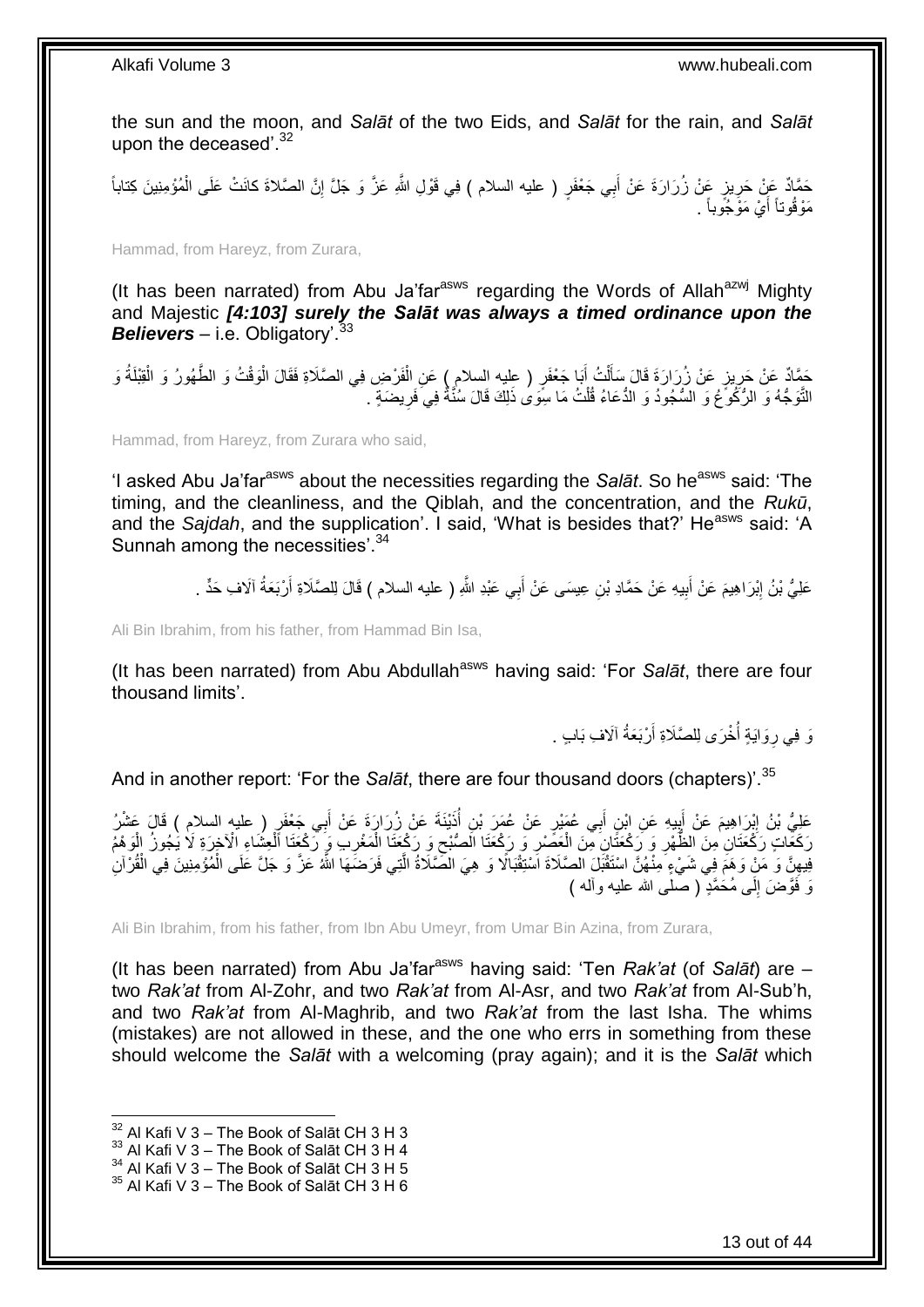Allah<sup>azwj</sup> and Majestic Necessitated upon the Believers in the Quran, and Delegated it to Muhammad<sup>saww</sup>.

فَزَادَ النَّبِيُّ ( صِلى الله عليه وآله ) فِي الصَّلِاةِ سَبْعَ رَكَعَاتٍ وَ هِيَ سُنَّةٌ لَيْسَ فِيهَا قِرَاءَةٌ إِنَّمَا هُوَ تَسْبِيحٌ وَ تَهْلِيلٌ وَ تَكْبِيرٌ وَ ِ لَ ِ ِ ِ ُهُ عَامٌ فَالْوَّهْمُ إِنَّمَا يَكُونُ فِيهِنَّ فَزَإِذْ رَسُّولُ اللَّهِ ( صلى الله عليه وأله ) فِي صَلاَةِ الْمُقِيمِ غَيْرِ الْمُسَافِرِ رَكْعَتَيْنِ فِي الظُّهْرِ وَ ِ ון<br>י ا<br>ا ِ ِ ْ ِ ِ ْ الْعَصْرِ وَ الْعِشَاءِ الْآخِرَةِ وَ رَكْعَةً فِي الْمَغْرِبِ لِلْمُقِيمِ وَ الْمُسَافِرِ . ِ ْ ِ ْ ِ ْ ْ ِ ْ

So the Prophet<sup>saww</sup> increased in the *Salāt* by seven *Rak'at*, and it is the Sunnah in which there is no recitation. But rather, it is a Glorification, and Extollation of the Holiness, and the exclamation of the Greatness, and supplication. So the mistakes, rather can happen to be in these. So Rasool-Allah<sup>saww</sup> increased in the Salat of the stayer, (the one) not travelling, by two *Rak'at* during Al-Zohr and Al-Asr, and Al-Isha the last, and one *Rak'at* in Al-Maghrib for the stayer as well as the traveller'.<sup>36</sup>

عَلِيُّ بْنُ إِبْرَاهِيمَ عَنْ أَبِيهِ عَنِ ابْنِ أَبِي عُمَيْرٍ عَنْ حَمَّادٍ عَنِ الْحَلَبِيِّ عَنْ أَبِي عَبْدِ اللَّهِ ( عليه السلام ) قَالَ الصَّلَاةُ ثَلَاثَةُ َ ِ َ ِ َ َ ِ ْ أَثْلَآتٍۢ ثُلُثٌ طَهُورٌ ۚ وَ ثُلُثٌّ رُكُوۡعٌ وَ ثُلُثٌۖ سُجُودٌ ۚ ـ ُ ُ ُ ْ ֦֪֪֪֪֪֪֦֪֪֦֪֪֦֝֟֟֓֕֘֝֟֘֝֟֟֓֟֓֡֟֓֡֟֓֟֓֡֟֓֟֓֡֟֓֟֡֟֟֓֞֟֓֡֟֓֡֟֓֡֟֡֡֬֞֓֞֟֞֓֞֟֞֬֞֓֞֟֟֞֓֞

Ali Bin Ibrahim, from his father, from Ibn Abu Umeyr, from Hammad, from Al Halby,

(It has been narrated) from Abu Abdullah<sup>asws</sup> having said: 'The Salat is of three (sections) – a third being cleanliness, and a third being *Rukū*, and a third being *Sajdah*'.<sup>37</sup>

> **َضلِ َها فْ َها َو أ َّولِ َها َو آ ِخر َمَواقِي ِت أ باب الْ َ ِ َ**

# <span id="page-13-0"></span>**Chapter 4 – The timings – its beginning, and its ending, and the best of it**

عَلِيُّ بْنُ إِبْرَاهِيمَ عِنْ أَبِيهِ عَنِ ابْنِ أَبِي عُمَيْرٍ عَنْ عُمَرَ بْنِ أُذَيْنَةَ عَنْ زُرَارَةَ قَالَ كُنْتُ قَاعِداً عِنْدَ أَبِي عَبْدِ اللَّهِ ( عليه السلام )<br>حَلْيُّ بْنُ إِبْرَاهِيمَ عِنْ أَبِيهِ عَنِ ابْن ا<br>ا َ **!** َ ِ َ أَنَا وَّ حُمْرَ إِنْ بْنُ أَعْيَنَ فَقَالَ لَهُ حُمْرَ أَنْ مَا ثَّقُولُ فِيمَا يَقُولُ زُرَارَةُ وَ قَدْ خَائْفُتُهُ فِيهِ فَقَالَ أَبُو عَبْدِ اللَّهِ ( عليه السلام ) مَا هُوَ َ َ قَالَ يَزْعُمُ أَنَّ مَوَاقِيتَ الصَّلَاةِ كَانَتْ مُفَوَّضَةً إِلَى رَسُولِ اللَّهِ ( صلى الله عليه وأله ) هُوَ الَّذِي وَضَعَهَا َّ ِ اً

Ali Bin Ibrahim, from his father, from Ibn Abu Umeyr, from Umar Bin Azina, from Zurara who said,

'I was seated in the presence of Abu Abdullah<sup>asws</sup>, I and Humran Bin Ayn. So Humran said to him<sup>asws</sup>, 'What are you<sup>asws</sup> saying regarding what Zurara is saying, and I am differing with him with regards to it?' So Abu Abdullah<sup>asws</sup> said: 'What is it?' He said, 'He is alleging that the timings of the *Salāt* were delegated to Rasool-Allah<sup>saww</sup> (to decide upon). He<sup>saww</sup> is the one who placed these'.

فَقَالَ أَبُوٍ عَبْدِ اللَّهِ ( عليهِ السلام ) فَمَا تَقُولُ أَنْتَ قُلْتُ إِنَّ جَبْرَئِيلَ ( عليه السلام ) أَتَاهُ فِي إِلْيَوْمِ الْأَوَّلِ بِالْوَقْتِ الْأَوَّلِ وَ فِي ْ َ ِ ْ َ َ ْ ِ ِ الْيَوْمِ الْأَخِيرِ بِالْوَقْتُ الْأَخِيرِ ثُمَّ قَالَ جَبْرَئِيلُ ( عليه السّلَامِ ) مَا بَيْنَهُمَا وَقْتٌ فَقَالُ أَبُو عَبْدِ اللّهِ ( عليه السّلام ) يَا حُمْرَ انْ إِنَّ َ ان<br>المقام العالمية ِ :<br>ا **∶** ֦֧֦֧ ِ ِ رُوَرَةَ يَقُولُ إِنَّ جَبْرَئِيلَ ( َعليه السلام ) إِنَّمَا جَاءَ مُشِيدٍ أَ عَلَى رَسُولِ اللّهِ ( صلى الله عليه وألهُ ) وَ صَدَقَ زُرَارَةُ إِنَّمَا جَعَلَ ِ ِ ِ اً اللَّهُ ذَلِكَ إِلَى مُحَمَّدٍ ( صلىُ الله عليه وآله )َ فَوَضَعَهُ وَ أَشَارَ جَبْرَنِيلُ ( عليهُ السلام ) بِهِ عَلَيْهِ <sub>.</sub> **∶** َ ِ

So Abu Abdullah<sup>asws</sup> said: 'So what are you saying?' I said, 'Jibraeel<sup>as</sup> came to him<sup>saww</sup> during the first day with the first timings, and during another day with the last

 $36$  Al Kafi V 3 – The Book of Salāt CH 3 H 7

 $37$  Al Kafi V 3 – The Book of Salāt CH 3 H 8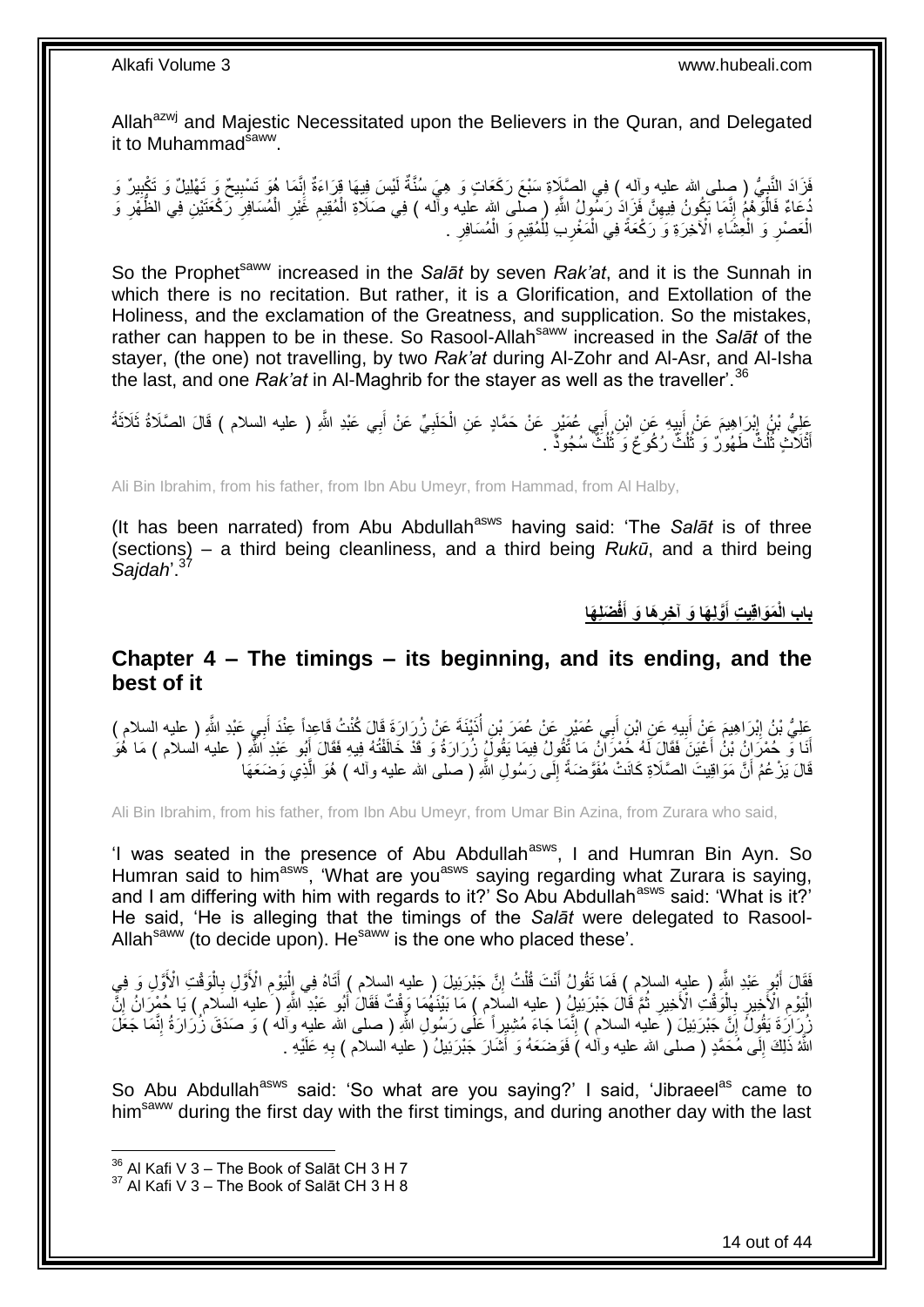of it. Then Jibraeel<sup>as</sup> said what the timings were in between the two'. So Abu Abdullah<sup>asws</sup> said: 'O Humran! Zurara is saying that Jibraeel<sup>as</sup> came as an indicator to Rasool-Allah<sup>saww</sup>, and Zurara speaks the truth. But rather, Allah<sup>azwj</sup> Made that to be for Muhammad<sup>saww</sup>, and he<sup>saww</sup> placed it, and Jibraeel<sup>as</sup> indicated with it to him<sup>saww, 38</sup>

عِدَّةٌ مِنْ أَصْحَابِنَا عَنْ أَحْمَدَ بْنِ مُحَمَّدِ بْنِ عِيسَى عَنِّ مُحَمَّدٍ بْنِ الْحَسَنِ بْنِ عَلَّانٍ عَنْ حَمَّادِ بْنٍ عِيسَىٍ وَ صَفْوَانَ بْنِ يَحْيَى ْ َ ِ َ عَنْ رِبْعِيٍّ بْنِ عَبْدِ اللَّهِ عَنْ فُضَيْلِ بْنِ يَسَارٍ عَنْ أَبِي جَعْفَرٍ ( عليه السلّام ) قَالَ إِنَّ مِنَ الْأَشْيَاءِ أَشْيَاءَ مُوَسَّعَةً وَ أَشْيَاءَ ِ َ َ ِ ∣ļ مُضَيَّقَةً فَالصَّلَاةُ مِمَّا وُسِّعَ فِيهِ تُقَدَّمُ مَرَّةً وَ تُؤَخَّرُ أُخْرَى وَ الْجُمُعَةُ مِمَّا ضُيِّقَ فِيهَا فَإِنَّ وَقْتَهَا يَوْمَ الْجُمُعَةِ سَاعَةُ تَزُولُ وَ وَقْتَ ْ :<br>ا ْ الْعَصْرِ فِيهَا وَقْتُ الظَّهْرِ فِي غَيْرِهَا . **∶** ِ ِ ْ

A number of our companions, from Ahmad Bin Muhammad Bin Isa, from Muhammad Bin Al Hassan Bin Allan, from Hammad Bin Isa, and Safwan Bin Yahya, from Rabie Bin Abdullah, from Fuzayl Bin Yasaar,

(It has been narrated) from Abu Ja'far<sup>asws</sup> having said: 'From the things there are things with leeway and things with constraints. So the *Salāt* is from what there is leeway in it. You can pray it (in its) early hours, or delay it to a later time; but the Friday (*Salāt*) is from that where there is a constraint in it, for its timing is the day of Friday, a time at midday, and the time for Al-Asr during it is the time of Al-Zohr during other (days)'.  $39$ 

عَلِيُّ بْنُ إِبْرَاهِيمَ عَنْ مُحَمَّدِ بْنِ عِيسَىِ عَنْ يُونُسَ بْنِ عَبْدِ الرَّحْمَنِ عَنْ عَبْدِ اللَّهِ بْنِ سِنَانٍ عَنْ أَبِي عَبْدِ اللَّهِ ( عليه السلام )<br>حَفَّ اللَّهِ الْمُدِينِ مِنْ أَنْ الْمَدِينِ عَنْ يُون **֝** َ ْ قَالَ سَمِعْتُهُ يَقُولُ لِكُلِّ صَلَاةٍ وَقَْتَانِ وَ أَوَّلُ الْوَقْتِ أَفْضَلُهُ وَ لَيْسَ لِأَخَدٍ أَنْ يَجْعَلَ آخِرَ الْوَقْتَيْنِ وَقْتَا َإِلَّا فِي عُذْرٍ مِنْ غَيْرِ عِلَّةٍ ` َ  $\overline{a}$ َ ْ َ ֦֧<u>֓</u>֖֖֖֖֖֦֧֦֦֧֦֧֦֧֦֧֦֧֦֧֦֧֚֝֝֝ ا<br>ا َّ ِ

Ali Bin Ibrahim, from Muhammad Bin Isa, from Yunus Bin Abdul Rahman, from Abdullah Bin Sinan,

(It has been narrated) from Abu Abdullah<sup>asws</sup>, said, 'I heard him<sup>asws</sup> saying: 'For every *Salāt* are two timings, and the beginning time is superior; and it is not for anyone that he makes the last of the two timings as a timing except during an excuse from other than an illness'.<sup>40</sup>

مُحَمَّدُ بْنُ يَحْيَى عَنْ أَحْمَدَ بْنِ مُحَمَّدٍ عَنِ الْحُسَيْنِ بْنِ سَعِيدٍ عَنْ فَضَالَةَ بْنِ أَيُّوبَ عَنْ مُعَاوِيَةَ بْنِ عَمَّارٍ أَوِ ابْنِ وَهْبِ قَالَ قَالَ<br>يَبْتُحَمَّدُ بْنُ يَحْيَى عَنْ أَحْمَدَ بْنِ مُح َ ْ ِ أ ِ أَبُو عَبْدِ اللَّهِ ( عليه السلام ) لِكُلِّ صَلَاةٍ وَقْتَانِ أَوَّلُ الْوَقْتِ أَفْضَلُهُمَا . ان<br>ا َ :<br>ا اُ َ

Muhammad Bin Yahya, from Ahmad Bin Muhammad, from Al Husayn Bin Saeed, from Fazalat Bin Ayoub, from Muawiya Bin Ammar, or Ibn Wahab who said,

'Abu Abdullah<sup>asws</sup> said: 'For every Salat are two timings (its onset and its lapse part within a time frame) – (but) the onset time (of Salat) is the superior of the two'.<sup>41</sup>

عَلِيُّ بْنُ إِبْرَاهِيمَ عَنْ أَبِيهِ عَنِ ابْنِ أَبِي عُهِّيْرٍ عَنْ عُمَرَ بْنِ أُذَيْنَةَ عَنْ زُِرَارَةَ قَالَ قُلْتُ لِأَبِي جَعْفَرٍ ( عليه السلام ) أَصْلَحَكَ<br>-ِ َ ِ َ ْ ُ اللَّهُ وَّقْتُ كُلِّ صَلَاةٍ أَوَّلَ الْوَقْتِ أَفْضَلَ أَوْ أَوْسَطُهُ أَوْ آخِرُهُ فَقَالَ أَوَّلُهُ إِنَّ رَسُولَ اللَّهِ ( صلى الله عليه وآله ) قَالَ إِنَّ اللَّهَ عَزَّ وَ ِ ا<br>ا اُ اُ اُ َ ْ َ ِ جَلَّ يُحِبُّ مِنَ الْخَيْرِ مَا يُعَجَّلُ . ِ ْ

Ali Bin Ibrahim, from Ibn Abu Umeyr, from Umar Bin Azina, from Zurara who said,

1

 $^{40}$  Al Kafi V 3 – The Book of Salāt CH 4 H 3

 $38$  Al Kafi V 3 – The Book of Salāt CH 4 H 1

 $39$  Al Kafi V 3 – The Book of Salāt CH 4 H 2

 $41$  Al Kafi V 3 – The Book of Salāt CH 4 H 4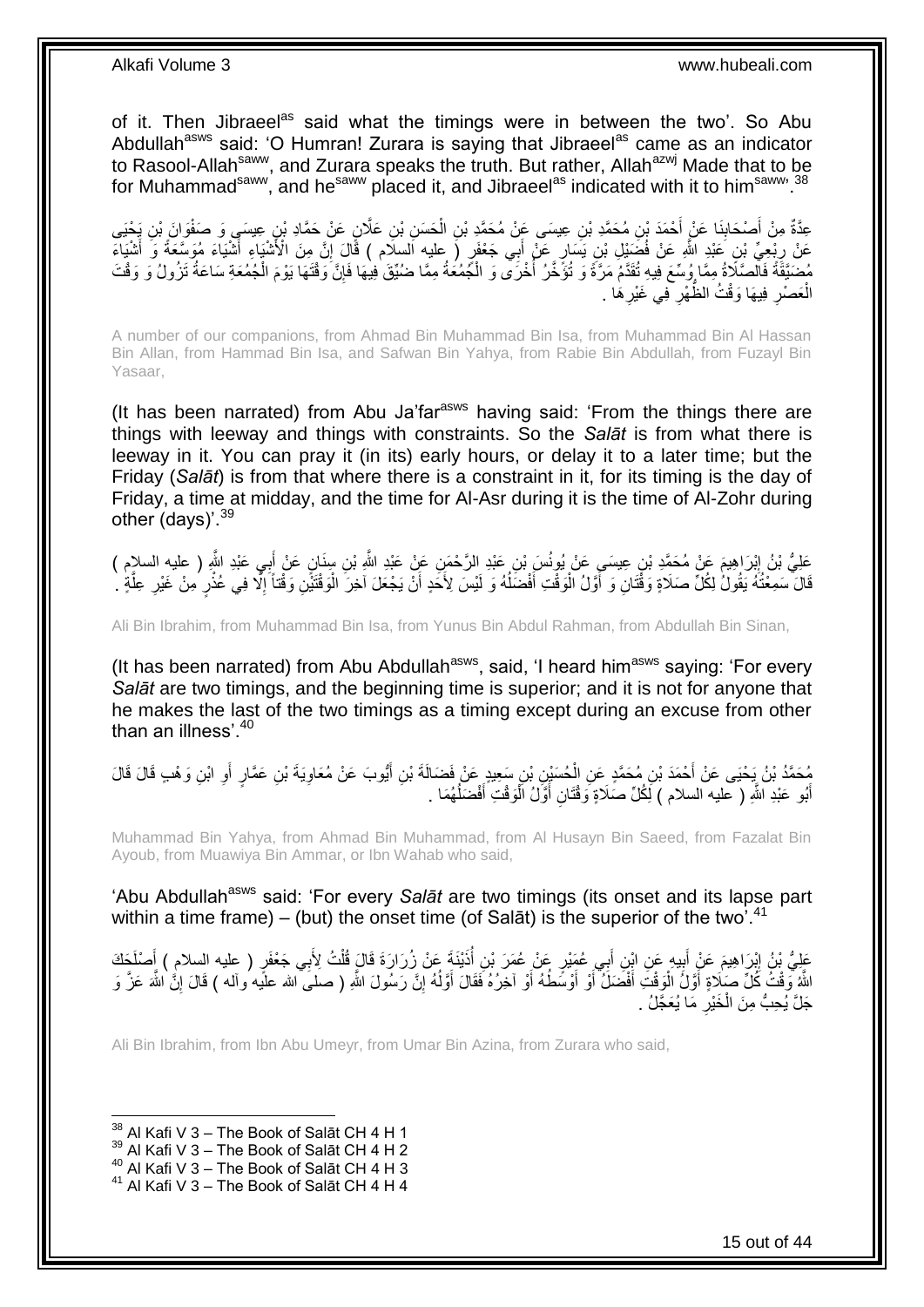'I said to Abu Ja'far<sup>asws</sup>, 'May Allah<sup>azwj</sup> Keep you<sup>asws</sup> well! For each Salat, is the beginning time superior, or its middle, or its last?' So he<sup>asws</sup> said: 'Its beginning. Rasool-Allah<sup>saww</sup> said: 'Allah<sup>azwj</sup> Mighty and Majestic Loves from the goodness what is hastened with<sup>'42</sup>

مُحَمَّدُ بْنُ يَحْيَى عَنْ سَلَمَةَ بْنِ الْخَطَّابِ عَنْ عَلِيِّ بْنِ سَيْفٍ بْنِ عَمِيرَةَ عَنْ أَبِيهِ عَنْ قُتَيْبَةَ الْأَعْشَى عَنْ أَبِي عَبْدِ اللَّهِ ( عليه ْ َ **!** َ السلام ) قَالَ إِنَّ فَضْلَ الْوَقْتِ الْأَوَّلِ عَلَى الْآخِرِ كَفَضَّلِ الْآخِرَةِ عَلَى الدُّنْيَا ۖ. ِ ْ ِ

Muhammad Bin Yahya, from Salma Bin Al Khattab, from Ali Bin Sayf Bin Ameyra, from his father, from Quteyba Al A'ash,

(It has been narrated) from Abu Abdullah<sup>asws</sup> having said: 'The merit of the beginning time upon the end time is like the merit of the Hereafter over the world'.<sup>43</sup>

الْجُسَيْنُ بْنُ مُحَمَّدٍ عَنْ أَحْمَدَ بْنِ إِسْحَاقَ عَنْ بَكْرِ بْنِ مُحَمَّدٍ الْأَزْدِيِّ قَالَ قَالَ أَبُو عَبْدِ اللَّهِ ( عليه السلام ) لَفَضْلُ الْوَقْتِ الْأَوَّلِ ْ ْ َ ِ ِ عَلَى الْأَخِيرِ خَيْرٌ لِلرَّجُلِ مِنْ وَلَدِهِ وَ مَالِهِ <sub>.</sub> ِ

Al Husayn Bin Muhammad, from Ahmad Bin Is'haq, from Bakr Bin Muhammad Al Azdy who said,

'Abu Abdullah<sup>asws</sup> said: 'Preferring the beginning time upon the last is better for the man than his children and his wealth<sup>'44</sup>

مُحَمَّدُ بْنُ يَحْيَى عَنْ أَحْمَدَ بْنِ مُحَمَّدٍ عَنْ حَمَّادٍ عَنْ حَرِيزٍ عَنْ زُرَارَةَ قَالَ قَالَ أَبُو جَعْفَرٍ ( عليه السلام ) اعْلَمْ أَنَّ أَوَّلَ الْوَقْتِ<br>يُحْمَدُ بْنُ يَحْيَى عَنْ أَحْمَدَ بْنِ مُحَمَّدٍ ع **∶** ْ َ َ َ أَبَداً أَفْضَلُ فَعَجِّلْ بِالْخَيْرِ مَا اسْتَطَعْتَ وَ أَحَبُّ الْأَعْمَالِ إِلَى اللَّهِ عَزَّ وَ جَلَّ مَا دَاوَمَ الْعَبْدُ ۚ عَلَيْهِ وَ إِنْ قَلَّ . ْ  $\frac{1}{2}$ َ ِ ْ ِ َ َ ِ

Muhammad Bin Yahya, from Ahmad Bin Muhammad, from Hammad, from Hareyz, from Zurara who said,

'Abu Ja'far<sup>asws</sup> said: 'Know, that the beginning time will always be superior, so hasten with the goodness whatever you are able to; and the most Beloved of the deeds to Allah<sup>azwj</sup> Mighty and Majestic is what the servant persists upon even though it be a little'.<sup>45</sup>

ِ أَجْمَدُ بْنُ إِدْرِيسَ وَ غَيْرُهُ عَنْ مُحَمَّدِ بْنِ أَحْمَدَ عَنْ مُحَمَّدِ بْنِ الْحُسَيْنِ عَنْ إِبِيهِ عَنْ مَنْصُورٍ بْنِ حَازِمٍ أَوْ غَيْرِهِ عَنْ أَبِي عَبْدِ ِ َ ْ ِ ِ ِ َ ِ َ ֧֩֘֝֩֩׆ ِ اللَّهِ ( عليهَ السلام ) قَالَ قَالَ عَلِيُّ بْنُ الْحُسَيْنِ ( صلوات الله عليه ) مَنِ اهْتَمَّ بِمَوَاقِيتِ الصَّلَاةِ لَمْ يَسْتَكُمِلْ لَذَّةَ الدُّنْيَا . ْ ِ

Ahmad Bin Idrees, and someone else, from Muhammad Bin Ahmad, from Muhammad Bin Al Husayn, from his father, from Mansour Bin Hazim, or someone else,

(It has been narrated) from Abu Abdullah<sup>asws</sup> having said: 'Ali<sup>asws</sup> Bin Al-Husayn<sup>asws</sup> said: 'The one who is attentive with the timings of the *Salāt* would never indulge into the pleasures of the world'.<sup>46</sup>

 $^{42}$  Al Kafi V 3 – The Book of Salāt CH 4 H 5

 $43$  Al Kafi V 3 – The Book of Salāt CH 4 H 6

 $^{44}$  Al Kafi V 3 – The Book of Salāt CH 4 H 7

 $45$  Al Kafi V  $3 -$  The Book of Salāt CH 4 H 8

<sup>46</sup> Al Kafi V 3 – The Book of Salāt CH 4 H 9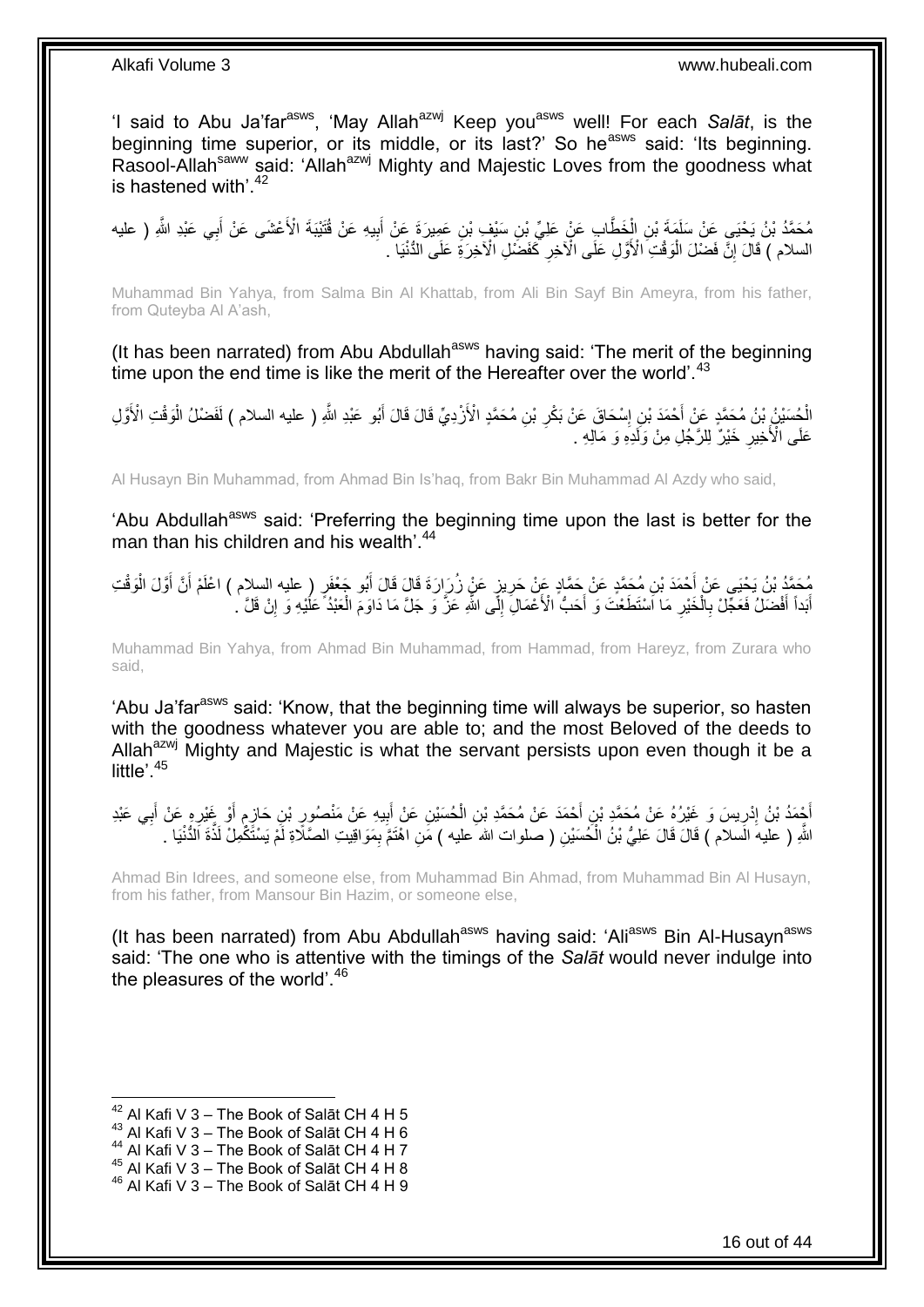**ِ َع ْصر َو الْ ُّظ ْهر ِت ال باب َوقْ ِ**

# <span id="page-16-0"></span>**Chapter 5 – The timing of Al-Zohr and Al-Asr**

عَلِيُّ نِنُ إِبْرَاهِيمَ عَنْ مُحَمَّدِ بْنِ عِيسَى عَنْ يُونُسَ عَنْ يَزِيدَ بْنِ خَلِيفَةَ قَالَ قُلْتُ لِأَبِي عَيْدِ اللَّهِ ( عِليهِ السلام ) إِنَّ عُمَرَ بْنٍَ ْ **∶**  ِ ِ حَنْظُلَةَ أَتَانَا عَنْكُ بِوَقْتٍ فَقَالَ أَبُو عَبْدٍ إِللَّهِ ( عليه السلام ) إِذاً لَا يَكْذِبُ عَلَيْنَا قُلْتُ ذَكِّرَ أَنَّكَ قُلْتَ إِلَّ أَوَّلٍ صَلَاةٍ فَقَالَ أَبُو عَبْدِ إِللَّهِ ( عليه السلام ) إِذاً لَا يَك َ **!** َ َ ِ ْ َ ْ عَلَى نَبِيِّهِ ( صلى الله عليه وآله ) الظُّهْرُ وَ هُوَ قَوْلُ اللَّهِ عََزَّ وَ جَلَّ أَقِمِ الصَّلاةَ لِذُلُوكِ الشَّمْسِ فَإِذَا زَالَتٍ الشَّمْسُ لَمْ يَمْنَعْكَ<br>عَلَى نَبِيِّهِ ( صلى الله عليه وآله ) الظُّهْرُ وَ هُو **∶** َ **!** إِلَّا سَبْحَثُكَ ثُمَّ لَا تَزَالُ فِي وَقْتٍ إِلَى أَنْ يَصِبْرَ الظُّلُّ قَامَةً وَ هُوَ اخِرُ الْوَقْتِ فَإِذا صَارَ الظُّلُّ قَامَةً دَخَلَ وَقْتُ الْعَصْرِ فُلَمْ يَزَلْ ِ ْ َ  $\frac{1}{2}$ ُ ِ ْ فِي وَقْتِ الْعَصْرِ حَتَّى يَصِّيرَ الْظُّلُّ قَامَتَيْنِ وَ ذَلِكَ الْمَسَاءُ فَقَالَ صَدَقَ . ْ **∶** ْ

Ali Bin Ibrahim, from Muhammad Bin Isa, from Yunus, from Yazeed Bin Khaleefa who said,

'I said to Abu Abdullah<sup>asws</sup>, 'Umar Bin Hanzala came over to us from you<sup>asws</sup> with the timing'. So Abu Abdullah<sup>asws</sup> said: 'Then, he would not have lied upon us<sup>asws</sup>'. I said, 'He mentioned that youasws said that the first *Salāt* Allahazwj Necessitated upon Hisazwj Prophet<sup>saww</sup> was Al-Zohr, and these are the Words of Allah<sup>azwj</sup> Mighty and Majestic *[17:78] Establish the Prayer from the declining of the sun*. So when the sun (starts to) decline, then nothing prevents you except for your Optional (*Salāt*). Then you do not cease to be in the timing up to the upright shadow (same length as the upright object), and it is the end of the time. So when the shadow becomes upright, the time of Al-Asr enters, and you do not cease to be in the time of Al-Asr until the shadow comes to be of two upright statures (in length), and that is the evening'. So he<sup>asws</sup> said: 'He spoke the truth'.

مُحَمَّدُ بْنُ يَحْيَى عَنْ سَلَمَةَ بْنِ الْخَطَّابِ عَنْ عَلِيٍّ بْنِ سَنْفٍ بْنِ عَمِيرَةَ عَنْ أَبِيهِ عَنْ عُمَرَ بْنِ حَنْظَلَةَ عَنْ أَبِي عَبْدِ اللَّهِ ( عليه ْ َ ِ َ السلام ) قَالَ إِذَا زَالَتِ الشَّمْسُ دَخَلَ وَقْتُ الظَّهْرِ ۖ إِلَّا أَنَّ بَيْنَ يَدَيْهَا سُبْحَةً وَ ذَلِكَ إِلَيْكَ إِنْ شِئْتَ طَوَّلْتَ وَ إِنْ شِئْتَ قَصَّرْتُ . ِ لَ ِ اُ ِ **ٍ** ِ ْ

Muhammad Bin Yahya, from Salama Bin Al Khattab, from Ali Bin Sayf Bin Ameyra, from his father, from Umar Bin Hanzala,

(It has been narrated) from Abu Abdullah<sup>asws</sup> having said: 'When the sun (starts to) decline the time of Al-Zohr enters except if there is Optional (*Salāt*) in front of it, and that is up to you. If you so desire to, prolong, and if you so desire to, shorten<sup>'.48</sup>

عَلِيُّ بْنُ إِبْرَاهِيمَ عَنْ أَبِيهِ عَنِ ابْنِ أَبِي عُهَيْرٍ عَنْ ذَرِيحِ الْمُحَارِبِيِّ قَالَ قُلْتُ لِأَبِي عَبْدٍ اللَّهِ ( عليه السلام ) مَتَى أُصَلِّي الظُّهْرَ ِ ِ ْ ٍ ِ َ **!** َ ِ ُ ْ فَقَالَ صَلِّ الزَّوَالُ ثَمَانِيَةً ثُمَّ صَلِّ الظُّهْرَ ثُمَّ صَلِّ سُبْحَثَكَ طَالَتْ أَوْ قَصُرَتْ ثُمَّ صَلِّ الْعَصْرَ . ْ ا پایا<br>سال َ ُ ُ ٔ,

Ali Bin Ibrahim, from his father, from Ibn Abu Umeyr, from Dareeh Al Muharby who said,

'I said to Abu Abdullah<sup>asws</sup>, 'When shall I pray Al-Zohr?' So he<sup>asws</sup> said: 'Pray eight (*Rak'at*) of *Salāt* then pray Al-Zohr. Then pray your Optional, prolonging or shortening, then pray Al-Asr<sup>'49</sup>

الْحُسَيْنُ بْنُ مُحَمَّدٍ الْأَشْعَرِيُّ عَنْ عَبْدِ اللَّهِ بْنِ عَامِرٍ عَنْ عَلِيِّ بْنِ مَهْزِيَارَ عَنْ فَضَالَةَ بْنِ أَيُّوبَ عَنِ الْحُسَيْنِ بْنِ عُثْمَانَ عِنِ ْ َ ِ **∶ ٔ** إِبْنِ مُسْكَانٍَ عَنِ الْحَارِثِ بْنِ الْمُغِيرَةِ وَ عُمَرَ بْنِ خَنْظَلَةَ وَ مِّنْصُورٍ بْنِ حَارِمٍ قَالُوا كُنَّا نَقِيسُ الشَّمْسَ بِالْمَدِينَةِ بِالذِّرَاعِ فَقَالَ ֧֖֖֖֖֖֖֖֧֧֧֧ׅ֧֧֧֧ׅ֧֧֧֧֛֪֧֛֪֧֚֚֚֚֚֚֚֚֚֚֚֚֚֚֚֚֚֚֚֚֚֚֚֚֚֓֝֝֬֝֝֓֝֓֝֓֜֝֓֜֓֜֓֞֡֝֬֜֜֡֜֡ ِ ِ ْ ِ ْ ِ **∶** ْ ِ أَبُو عَبْدِ اللَّهِ ( عَليه السَلام ) أَ لَا أُنَبَّئُكُمْ بِأَبْيَنَ مِنْ هَذَا إِذَا زَالَتِ الشَّمْسُ فَقَدْ دَخْلَ وَقْتُ الظَّهْرِ إِلَّا أَنَّ بَيْنَ يَدَيْهَا سُبْحَةً وَّ ذَلِكَ ر<br>ا **∶** ِ<br>ا َ َ ِ ِ إِلَيْكَ إِنْ شِئْتَُ طَوَّلْتَ وَ إِنْْ شِئْتَ قَصَّرْتَ َ ـ ِ لَ יִי<br>; יֲ<br>י ْ

<sup>1</sup>  $47$  Al Kafi V 3 – The Book of Salāt CH 5 H 1

 $48$  Al Kafi V 3 – The Book of Salāt CH 5 H 2

 $49$  Al Kafi V 3 – The Book of Salāt CH 5 H 3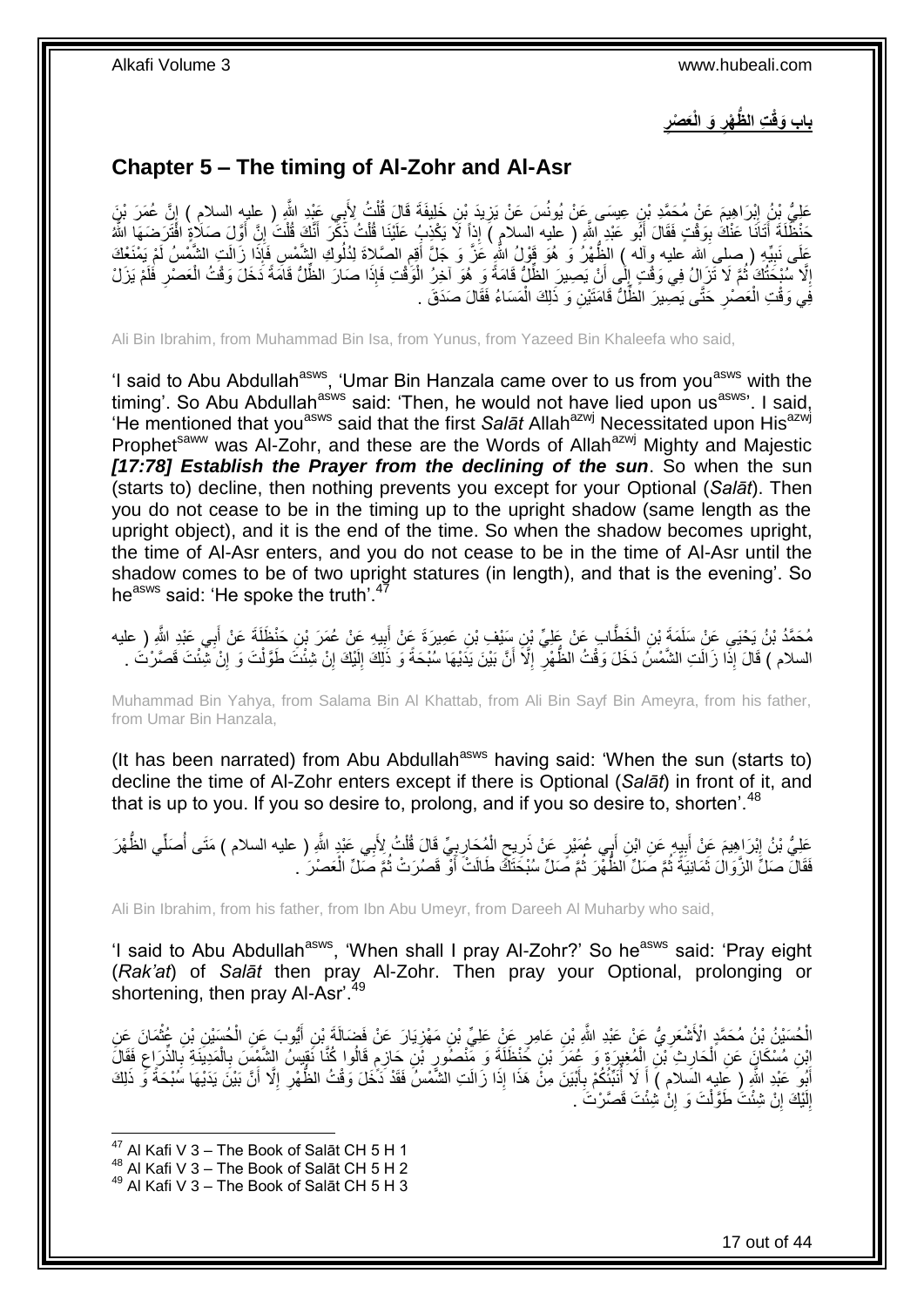Al Husayn Bin Muhammad Al Ashary, from Abdullah Bin Aamir, from Ali Bin Mahziyar, from Fazalat Bin Ayoub, from Al Husayn Bin Usman, from Ibn Muskan, from Al Haris Bin Al Mugheira, and Umar Bin Hanzala, and Mansour Bin Hazim who said,

'We used to estimate the sun at Al-Medina with the (shadow being of a) cubit. So Abu Abdullah<sup>asws</sup> said: 'I<sup>asws</sup> shall notify you with (something) more clear than this. When the sun (starts to) decline, so the time for Al-Zohr has entered, unless in front of it is an Optional (*Salāt*); and that is up to you, if you so desire to, you prolong, and if you so desire to, you shorten'.

ْ يَ رَوَى سَعْدٌ عَنْ مُوسَى بْنِ الْحَسَنِ عَنِ الْحَسَنِ بْنِ الْحُسَنِيْنِ اللَّوْلُوِيِّ عَنْ صَفْوَانَ بْنِ يَحْيَى عَنِ الْحَارِثِ بْنِ الْمُغِيِّرَةِ ِ ُّ ْ ْ ْ ْ ¦ النَّضْرِيِّ ۚ وَ عُمَرَ بْنِ حَنْظَلَةَ عَنْ مَنْصُورٍ مِثْلَهُ وَ فِيهِ إِلَيْكَ فَإِنَّ كُنْتَ خَفَّفْتَ سُبْحَتَكَ فَحِينَ تَفْرُغُ مِنْ سُبْحَتِكَ وَ إِنْ طَوَّلْتَ ِ لَ ِ لَ **ٔ** ِ ْ ِ فَحِينَ نَفْرُ غُ مِنْ سُبْحَتِكَ .

And Sa'ad reported from Musa Bin Al Hassan, from Al Hassan Bin Al Husayn Al Lului, from Safwan Bin Yahya, from Al Haris Bin Al Mugheira Al Nazary and Umar Bin Hanzala, from Mansour

– Similar to it, and in it is: 'It is up to you. And if you would like to lighten your Optional (*Salāt*), so (it is) when you are free from your Optional (*Salāt*), and if you prolong it, so it is when you are from your Optional (*Salāt*)' (i.e.) the time for Zohr'.<sup>50</sup>

عِدَّةٌ مِنْ أَصْحَابِنَا عَنْ أَحْمَدَ بْنِ مُحَمَّدٍ عَنِ الْحُسَيْنِ بْنِ سَعِيدٍ عَنِ الْقَاسِمِ بْنِ عُرْوَةَ عَنْ عُبَيْدِ بْنِ زُرَارَةَ عَنْ أَبِي عَبْدِ اللَّهِ ( ِ ْ ْ َ **ِ** َ َ عليه السلام ) قَالَ إِذَا زَالَتِ الشَّمْسُ فَقَدْ دَخَلَ وَقْتُ الصَّلَاتَيْنِ إِلَّا أَنَّ هَذِهِ هَبْلَ هَذِهِ اُ ِ

A number of our companions, from Ahmad Bin Muhammad, from Al Husyan Bin Saeed, from Al Qasim Bin Urwat, from Ubeyr Binn Zurara,

(It has been narrated) from Abu Abdullah<sup>asws</sup> having said: 'When the sun (starts to) decline, so the time for the two *Salāts* has entered, unless this is before this'.

َوَ رَوَى سَعْدٌ عَنِ الْحُسَيْنِ بْنِ سَعِيدٍ وَ مُحَمَّدِ بْنِ خَالِدٍ الْبَرْقِيِّ وَ الْعَنَاسِ بْنِ مَعْرُوفٍ جَمِيعاً عَنِ الْقَاسِعِ وَ أَحْمَدَ بْنِ مُحَمَّدِ بْنِ ْ َ ِ ْ ْ ْ عِيسَى عَنِ الْبَرْقِيِّ عَنِ الْقَاسِمِ مِثْلَهُ وَ فِيهِ دَخَلَ وَقْتُ الظُّهْرِ وَ الْعَصْرِ جَمِيعاً وَ زَادَ ثُمَّ أَنْتَ فِي وَقْتٍ مِنْهُمَا جَمِيعاً حَتَّىَ َ ا پایا<br>سال **∶** ْ ِ لَ **ٔ** ِ ْ ا<br>ا تَغِيبَ الشَّمْسُ .

And it is reported by Sa'ad, from Al Husayn Bin Saeed and Muhammad Bin Khalid Al Barqy, and Al Abbas Bin Marouf, altogether from Al Qasim and Ahmad Bin Muhammad Bin Isa, from Al Barqy, from Al Qasim

– Similar to it, and in it is, 'The time for Al-Zohr and Al-Asr enters together, and additionally, you would be in the time from both of these together, until the sun disappears (sets)'.<sup>51</sup>

مُحَمَّدُ بْنُ يَحْيَى عَنْ مُحَمَّدِ بْنِ الْحُسَيْنِ عَنْ عَيْدِ الرَّحْمَنِ بْنِ أَبِي هَاشِمِ الْبَجَلِيِّ عَنْ سَالِمٍ أَبِي خَدِيجَةَ عَنْ أَبِي عَبْدٍ اللَّهِ ( عِلْيه<br>. ْ َ َ ٍ ْ ٍ َ ْ السلامِ ) قَالَ سَأَلَهُ إِنْسَانٌ وَ أَنَا حَاضِرٌ فَقَالَ رُبَّمَا دَخَلْتُ الْمَسْجَدِّ وَ بَعْضُ أَصنْحَابِنَا يُصَلُّونَ الْعَصْرَ وَ بَعْضُهُمْ يُصَلُّونَ الظُّهْرَ ِ ْ ْ َ ِ لَ ُّ فَقَالَ أَنَٰا أَمَرْتُهُمْ بِهَذَا لَوْ صَلُّوْا عَلَى وَقْتٍ وَاحِدٍ عُرِفُوا فَأُخِذَ بِرِفَابِهِمْ . ِ ِ ا<br>ا **∶** َّ **∶** َ َ

Muhammad Bin Yahya, from Muhammad Bin Al Husayn, from Abdul Rahman Bin Abu Hashim Al Bajaly, from Saalim Abu Khadeeja,

 $50$  Al Kafi V 3 – The Book of Salāt CH 5 H 4  $<sup>51</sup>$  Al Kafi V 3 – The Book of Salāt CH 5 H 5</sup>

1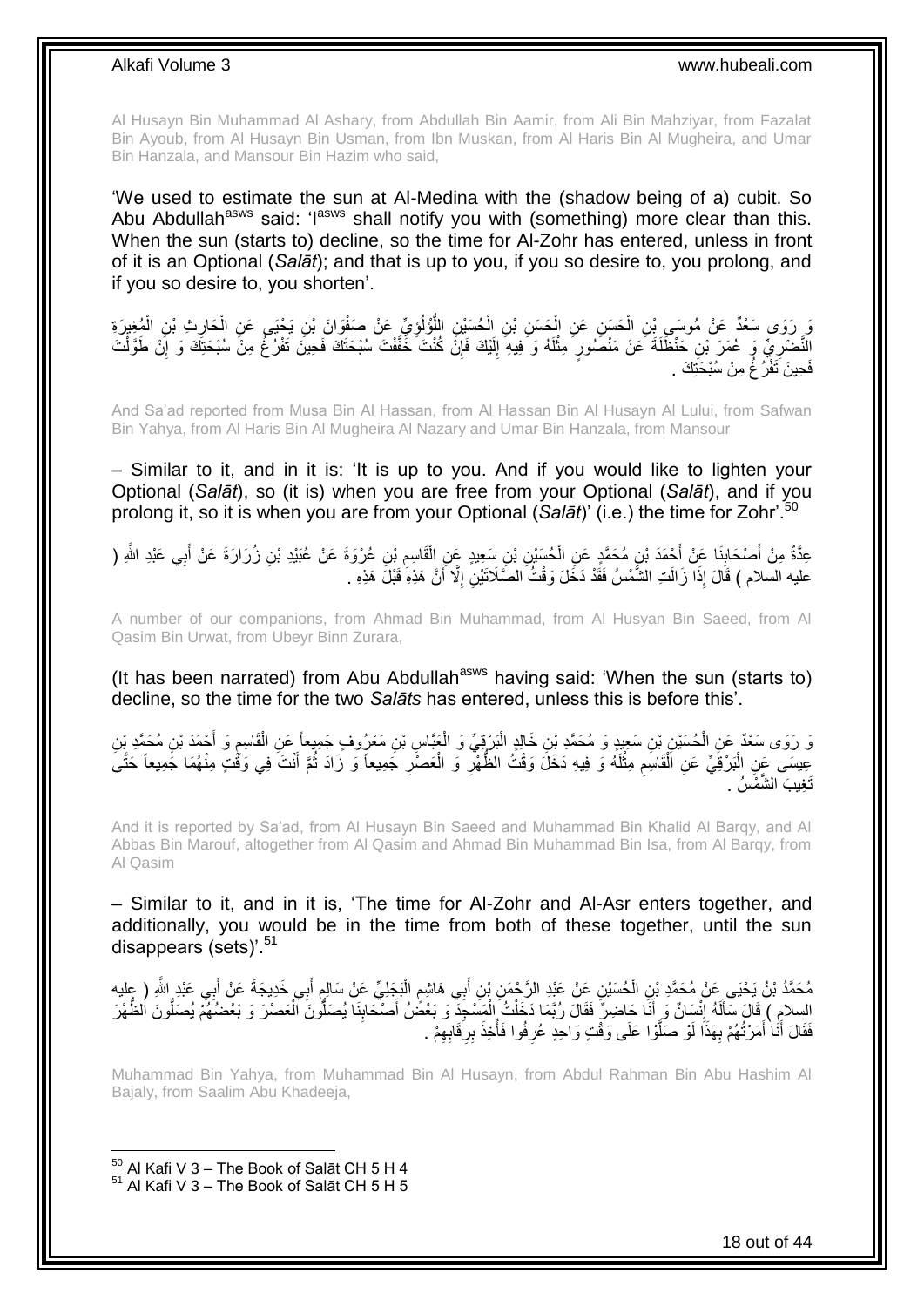(It has been narrated) from Abu Abdullah<sup>asws</sup>, said, 'I asked him, 'A person and I were present, so he said, 'Sometimes I enter the Masjid and some of our companions are praying *Salāt* Al-Asr, and some of them are praying *Salāt* Al-Zohr'. So he<sup>asws</sup> said: 'I<sup>asw's</sup> ordered them with that. If they had prayed Salat upon one timing, they would have been recognised, and they would have been seized by their necks'.<sup>52</sup>

عَلِيُّ بْنُ إِبْرَاهِيمَ عَنْ أَبِيهِ عَنْ صَالِحٍ بْنِ سَعِيدٍ عَنْ يُونُسٍ عَنْ بَعْضِ رِجَالِهِ عَنْ أَبِي عَبْدِ اللَّهِ ( عليه السلام ) قَالَ سَأَلْتُهُ عَمَّا َ ِ ِ ِ َ ِ ْ َ جَاءَ فِي اَلْحَدِيثِ أَنْ صَلِّ الظُّهْرَ إِذًا كَانَتِ الشَّمْسُ قَامَةً وَ قَامَتَيْنِ وَ ذِرَاعاً وَ ذِرَاعَيْنِ وَ قَدَمُاً وَ قَدَمَيْنِ مِلْ هَذَا وَ مِنْ هَذَا َ ْ فَضَى هِّذَا وَ كَيْفَ هَذَا وَ قَدْ يَكُونُ اَلظُّلُّ فِي بَعْضٍ الْأَوْقَاتِ نِصْفَ قَدَم قَالَ إِنَّمَا قَالَ ظِلُّ الْقَامَةِ وَ لَّمْ يَقُلْ قَامَةُ الظُّلِّ وَ ذَلِكَ أَنَّ ْ ِ ֧֧֚֓֝֝֓֝ َ ظِلَّ الْقَامَةِ يَخْتَلِفُ مَرَّةً يَكْثُرُ ۖ وَ مَرَّةً يَقِلُّ وَ ۗ الْقَامَةُ قَامَةٌ أَبَداً لَا يَخْتَلِفُ َ ْ روبو<br>1 ْ

Ali Bin Ibrahim, from his father, from Salih Bin Saeed, from Yunus, from one of his men,

(It has been narrated) from Abu Abdullah<sup>asws</sup>, said, 'I asked him<sup>asws</sup> about what has come in the Hadeeth that Al-Zohr would be prayed when the sun was one upright (in length of shadow) and two, and one cubit and two, and one step and two, from this and from there. So when is this? And how is this, and the shadow happens to be, at certain times, half a step?' He $^{asws}$  said: 'But rather, the shadow is referred to as one shadow upright and is not said as 'uprightness of the shadow', and that is (because) one shadow upright differs sometimes as more, and sometimes as less, and the upright (object) would be of one uprightness (size) for ever, not being different'.

َمْعَ قَالَ ذِرَاعٌ وَ ذِرَاعَانِ وَ قَدَمٌ وَ قَدَمَانِ فَصَارَ ذِرَاعٌ وَ ذِرَاعَانِ تَفْسِيرَ الْقَامَةِ وَ الْقَامَتَيْنِ فِي الزَّمَانِ الَّذِي يَكُونُ فِيهِ ظِلُّ ُ َّ ْ ْ الْقُامَةِ ذِرَاعاً وَ ظِلُّ الْقَامَتَيْنِ ذِرَاعَيْنِ فَيَكُونُ ظِلُّ الْقَامَةِ وَ الْقَامَتَيْنِ وَ الذِّرَاعِ وَ الذُّرَاعِيْنَ مُثَّقَفَيْنِ فِيَ كُلِّ زَمَانٍ مَعْرُوفَيْنِ ْ ْ ْ ْ ِ مُفَسَّرٍاً أَحَدُهُمَا بِالْآخَرِ مُسَدَّداً بِهِ فَإِذَا كَانَ الزَّمَانُ يَكُونُ فِيهِ ظِلُّ الْقَامَةِ ذِرَاكًم وَأَن الْوَقْتُ ذِرَاعاً مِنْ ظِلِّ الْقَامَةِ وَ كَانَتِ ْ ْ **∶** ِ **∶** َ ْ الْقَامَةُ ذِرَاعاً مِنَ الظُّلِّ ۚ فَإِذَا كَانَ ظِلُّ الْقَامَةِ أَقَلَّ أَوْ أَكْثَرَ كَانَ الْوَقْتُ مَحْصُوراً بِالذِّرَاعِ وَ الذِّرَاعَيْنِ ْ ِ **∶** ْ َ َ َ ْ

Then he<sup>asws</sup> said: 'One cubit and two cubits, and one foot and two feet. So the one cubit and two cubits came to be an explanation of the one foot and two feet during the time in which the upright shadow happens to be of one cubit, and the shadow of the two uprights statures being of two cubits. Thus, the shadow of the upright stature and two upright statures, and one cubit and two cubits happen to be co-incidental during every time, both recognised, one of them being interpreted by the other, being supported by it. So when it was the time wherein the shadow of the stature happens to be of one cubit, it would be the time of one cubit from the shadow of the upright stature, and the upright cubit would be from the shadow. So when the upright shadow is less or more, it would be the time limited by the cubit and the two cubits.

> فَهَذَا تَفْسِيرُ الْقَامَةِ وَ الْقَامَتَيْنِ وَ الذِّرَاعِ وَ الذِّرَاعَيْنِ . ْ ْ ِ

So this is the interpretation of the upright stature and the two upright statures, and the one cubit and the two cubits'.<sup>53</sup>

عَلِيُّ بْنُ مُحَمَّدٍ عَنْ سَهْلٍ بْنِ زِيَادٍ عَنٍْ مُحَمَّدِ بْنِ الْحَسَنِ عَنْ عَبْدِ اللَّهِ بْنِ عَبْدِ الرَّحْمَنِ عَنْ مِسْمَعٍ بْنِ عَبْدِ الْمَلِكِ قَالَ إِذَا ْ ِ ْ ِ صَلَّيْتَ الظُّهْرَ فَقَدْ دَخَلَ وَقْتُ الْغَصْبِ إِلَّا أَنَّ بَيْنَ يَدَيْهَا سُبْحَةً فَذَلِكَ إِلَيْكَ إِنْ شِئْتَ طَوَّلْتَ وَ إِنْ شِئْتَ قَصَّرَْتَ . ِ لَ ِ ِ ِ ْ ِ ْ

 $52$  Al Kafi V 3 – The Book of Salāt CH 5 H 6

 $53$  Al Kafi V 3 – The Book of Salāt CH 5 H 7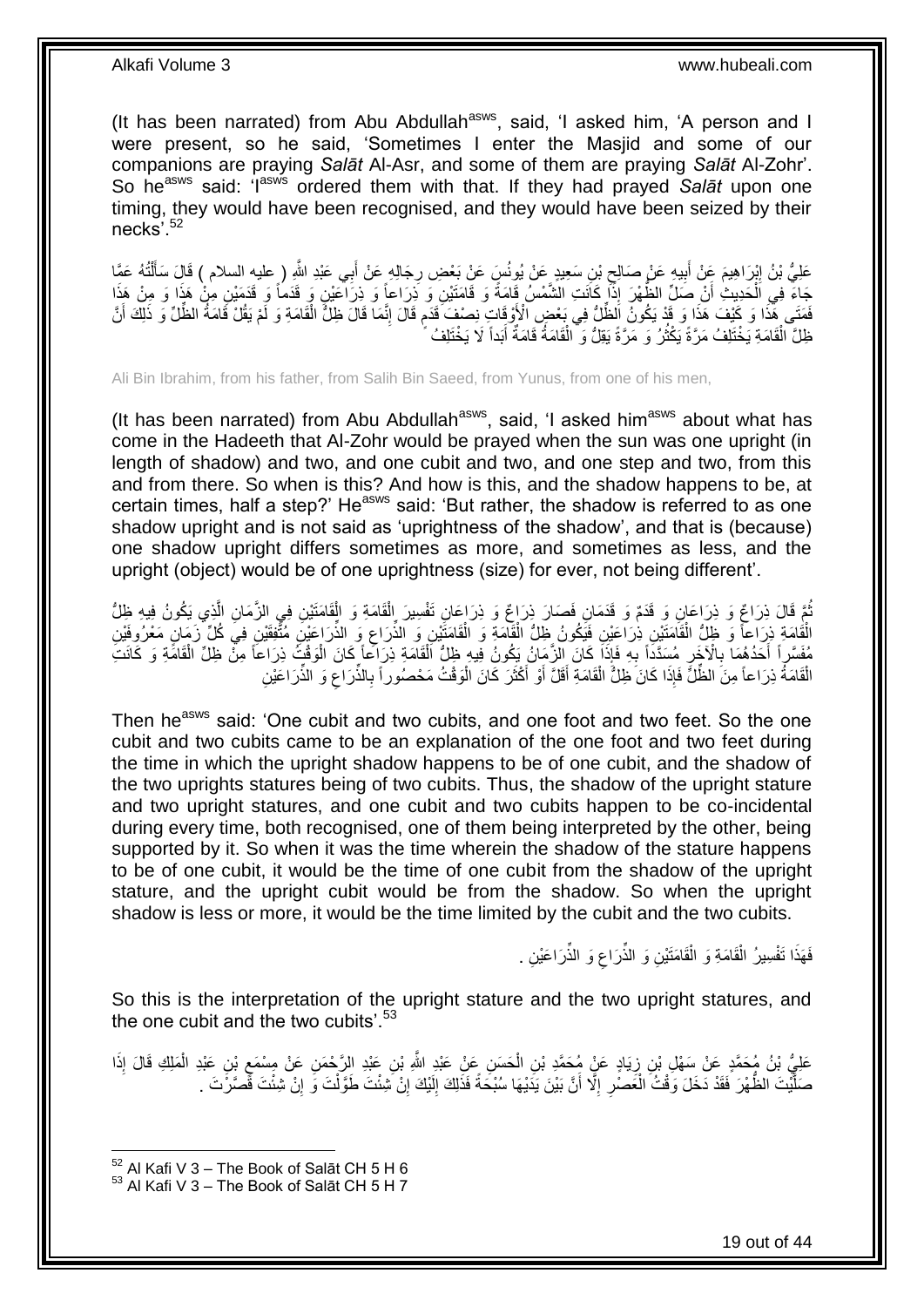Ali Bin Muhammad, from Sahl Bin Ziyad, from Muhammad Bin Al Hassan, from Abdullah Bin Abdul Rahman, from Misma'a Bin Abdul Malik,

'Heasws said: 'When you have prayed *Salāt* Al-Zohr, so the time for Al-Asr has entered until there happens to be an Optional (*Salāt*) in front of it. So that is up to you. If you so desire to, you prolong, and if you so desire to, you shorten (the Optional *Salāt*)'.<sup>54</sup>

> **ِع َشا ِء اْْل ِخ َر ِة ِب َو الْ َم ْغر ِت الْ باب َوقْ ِ**

# <span id="page-19-0"></span>**Chapter 6 – The time for Al Maghrib and the last Isha (***Salāts***)**

مُحَمَّدُ بْنُ يَحْيَى عَنْ أَحْمَدَ بْنِ مُحَمَّدٍ عَنْ عَلِيِّ بْنِ أَحْمَدَ بْنِ أَشْيَمَ عَنْ بَعْضِ أَصْحَابِنَا عَنْ أَبِي عَبْدِ اللَّهِ ( عليه السلام ) قَالَ<br>. َ  $\frac{1}{2}$ َ َ َ سَمِعْتُهُ يَقُولُ وَقْتُ الْمَغْرِبِ إِذَا ذَهَبَتِ الْمُمْرَةُ مِنِّ الْمَشْرِقِ وَ تَذْرِي كَيْفَ ذَاكَ قُلْتُ لَا قَالَ لِأَنَّ الْمَشْرِقَ مُطِلٌّ عَلَى الْمَغْرِبِ ْ ْ ْ ِ ْ ِ ْ ِ هَكَذَا وَ رَفَعَ يَمِينَهُ فَوْقَ يَسَارِهِ فَإِذَا غَابَتْ هَاهُنَا ذَهَبَتِ الْحُمْرَةُ مِنَّ هَاهُنَا . ا<br>ا ِ

Muhammad Bin Yahya, from Ahmad Bin Muhammad, from Ali Bin Ahmad Bin Asheym, from one of our companions,

(It has been narrated) from Abu Abdullah $a<sup>asws</sup>$ , said, 'I heard him $a<sup>asws</sup>$  saying: 'The time for Al-Maghrib is when the redness goes away from the east. And do you know how that is?' I said, 'No'. Heasws said: 'Because the east overlooks upon the west like this', and he<sup>asws</sup> raised his<sup>asws</sup> right hand above his<sup>asws</sup> left, 'So when (the sun) disappears from over here, the redness goes away from over there'.<sup>55</sup>

مُحَمَّدُ بْنُ يَحْيَى عَنْ أَحْمَدَ بْنِ مُحَمَّدٍ عَنْ مُحَمَّدٍ بْنِ خَالِدٍ وَ الْحُسَيْنِ بْنِ سَعِيدٍ عَنِ الْقَاسِمِ بْنِ عُرْوَةَ عَنْ بُرَيْدِ بْنِ مُعَاوِيَةَ عَنْ<br>مُحَمَّدُ بْنُ يَحْيَى عَنْ أَحْمَدَ بْنِ مُحَمَ ِ ْ ْ ِ أَبِي جَعْفَرٍ ( عليه السلام ) قَالَ إِذَا غَابَتِ الْحُمْرَةُ مِنْ هَذَا الْجَانِبِ يَعْنِي مِنَ الْمَشْرِقِ فَقَدْ غَابَتِ الشَّمْسُ مِنْ شَرْقِ الْأَرْضِ وَ ْ ْ ْ َِا . **∶** غَرْب

Muhammad Bin Yahya, from Ahmad Bin Muhammad, from Muhammad Bin Khalid and Al Husayn Bin Saeed, from Al Qasi Bin Urwa, from Bureyd Bin Muawiya,

(It has been narrated) from Abu Ja'far $a<sup>asws</sup>$  having said: 'When the redness disappears from this side, meaning from the east, so the sun has set from the east of the earth and its west'.<sup>56</sup>

عَلِيُّ بِنُ مُحَمَّدٍ وَ مُحَمَّدُ بْنُ الْحَسَنِ عَنْ سَهْلِ بْنِ زِيَادٍ عَنِ ابْنِ مَحْبُوبٍ عَنْ إَبِي وَلَّادٍ قَالَ قَالَ أَبُو عَبْدٍ الثَّهِ ( عليه السالام ) إِنَّ ِ ِ َ َ اللَّهَ خَلَقَ حِجَاباً مِنْ ظُلْمَةٍ مِمَّا بَلِيَ الْمَشْرِقَ وَ وَكِّلَ بِهِ مَلَكاً فَإِذَا غَابَتِ الشَّمْسَ اغْتَرَفَ ذَلِكَ الْمَلَكُ غُرْفَةً بِبَدِهِ ثُمَّ اسْتَقْبَلُ بِهَا ِ ِ ْ ْ ر<br>نالا ِ ْ **∶** الْمَغْرِبِ يَتْبَعُ الشَّفَقَ وَ يُخْرِجُ مِنَّ بَيْنِ يََدَيْهِ قَلِيلًا قَلِيلًا وَ يَمْضَنِي فَيُوَافِي المَغْرِبَ عِنْدَ سُقُوطِ الشَّفَقِ فَيُسَرِّحُ [فِي الظُّلْمَةِ]<br>الْمَغْرِبُ يَتْبَعُ الشَّفَقَ وَ يُخْرِجُ مِنَ ِ ْ ِ ِ ْ ْ الظُّلْمَةَ ثُمَّ يَعُودُ إِلَى الْمَشْرِقِ فَإِذَا طَلَعَ الْفَجْرُ نَشَرَ جَنَاحَيْهِ فَاسْتَاقَ الظُّلْمَةَ مِنَ الْمَشْرِقِ إِلَى الْمَغْرِبِ حَتَّى يُوَافِيَ بِهَآ الْمَغْرِبَ ْ ْ  $\frac{1}{2}$ ُ .<br>ا ِ ْ **∶** ِ ْ ِ ْ ْ عِنْدَ <mark>طُلُوعِ الشَّمْسَ</mark> ِ ِ

Ali Bin Muhammad, and Muhammad Bin Al Hassan, from Sahl Bin Ziyad, from Ibn Mahboub, from Abu Wallad who said,

'Abu Abdullah<sup>asws</sup> said 'Allah<sup>azwj</sup> Created a veil of darkness from what follows the east and Allocated an Angel with it. So when the sun sets, that Angel scoops out a scoop

 $54$  Al Kafi V 3 – The Book of Salāt CH 5 H 8

 $^{55}$  Al Kafi V 3 – The Book of Salāt CH 6 H 1

<sup>56</sup> Al Kafi V 3 – The Book of Salāt CH 6 H 2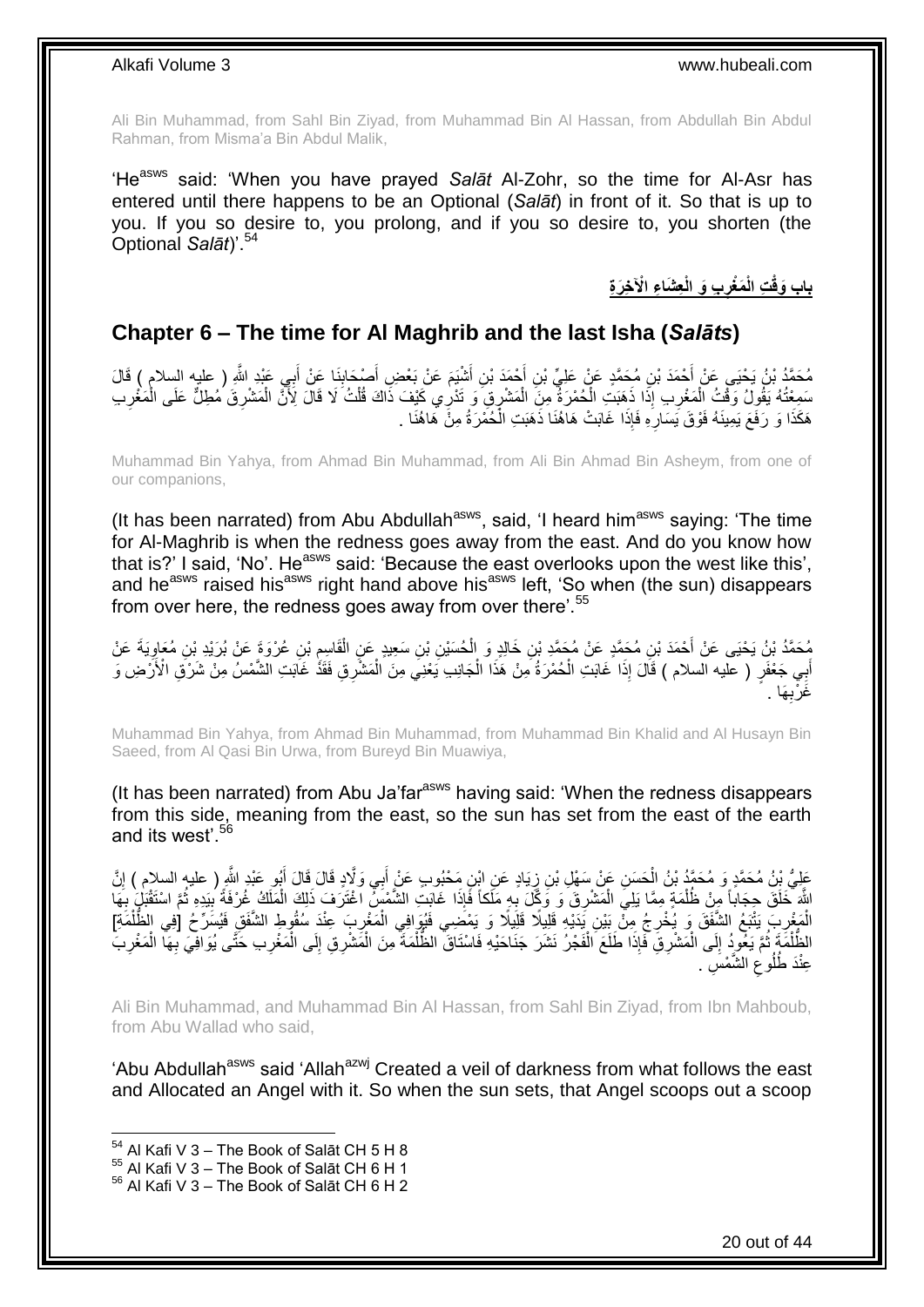with his hand, then faces the west with it followed by the twilight and takes it out from his hand, little by little, and he goes (on doing that). So the Maghrib is complete during the falling of the sun. So the darkness is released (into the darkness). Then he returns to the east. So when the dawn emerges, he spreads his wings, so the darkness urges on from the east to the west until the west is completed with it during the emergence of the sun'.<sup>57</sup>

َ عَلِيُّ بْنُ مُحَمَّدٍ عَنْ سَهْلٍ بْنِ زِيَادٍ عَنْ مُحَمَّدٍ بْنِ عِيسَى عَنِ ابْنِ أَبِي عُمَيْرٍ عَمَّنْ ذَكَرَهُ عَنْ أَبِي عَبْدِ اللَّهِ ( عليه السلام ) قَالَ َ ِ وَقْتُ سُقُوطِ الْقُرْصِ وَ وُجُوَبَ الْإِفْطَارِ أَنْ تَقُومَ بِحِذَاءِ الْقِبْلَةِ وَ تَتَفَقَّدَ الْحُمْرَةَ الَّتِي تَرْتَفِعُ مِنَ الْمَشْرِقِ فَإِذَا جَازَتْ قِمَّةَ الْأَلَّاسِ َّ ْ ْ **∶** َ ِ ْ **ٔ** ْ ْ إِلَى نَاحِيَةِ الْمَغْرِبِ فَقَدْ وَجَبَ الْإِفْطَارُ وَ سَقَطَ الْقُرَْصُ . **∶** ْ ِ

Ali Bin Muhammad, from Sahl Bin Ziyad, from Muhammad Bin Isa, from Ibn Abu Umeyr, from the one who mentioned it,

(It has been narrated) from Abu Abdullah<sup>asws</sup> having said: 'The time of the falling of the disc (setting of the sun), and Obligation of the breaking of the Fast is that you stand parallel to the Qiblah, and the redness which raised from the east is lost. So when it exceeds the top of the head to the western area, so the breaking of the Fast is Obligated and the disc has fallen (the sun has set)<sup>'.58</sup>

عَلِيُّ بْنُ إِبْرَاهِيمَ عَنْ أَبِيهِ عَنْ حَمَّادِ بْنِ عِيِسَى عَنْ حَرِيزٍ عَنْ زُرَارَةَ قَالَ قَالَ أَبُو جَعْفَرٍ ( عِليه السلام ) وَقْتُ الْمَغْرِبِ إِذَا َ **∶ ∣** َ ِ ِ ْ غَابَ الْقُرْصَٰ فَإِنْ رَأَيْتَ بَعْدَ ذَلِكَ وَ قَدْ صَلَّيْتَ فَأَعِدِ الصَّلَاَةَ وَ مَضَى صَوْمُكَ وَ تَكُّفُ عَنِّ الطَّعَامِ إِنْ كُنْتُ أَصَبْتَ مِنْهُ شَيْئاً ۚ َ َّ ِ ْ َ ِ ِ

Ali Bin Ibrahim, from his father, from Hammad Bin Isa, from Hareyz, from Zurara who said,

'Abu Ja'far<sup>asws</sup> said: 'The time for Maghrib is when the disc disappears (the sun sets). So when you see it (the sun) after that, and you have already prayed *Salāt*, so repeat the *Salāt*, and continue your Fast, and refrain from the food, if you have taken something from it'.<sup>59</sup>

عَلِيُّ بِنُ إِبْرَاهِيمَ عَنْ مُحَمَّدِ بْنِ عِيسَى عَنْ يُونُسَ عَنْ يَزِيدَ بْنِ خَلِيفَةَ قَالَ قُلْتُ لِأَبِي عَبْدِ اللَّهِ ( عليه السلام ) إِنَّ عُمَرَ بْنَ ِ ِ ْ ِ َذْظَٰلَةَ أَتَانَا عَنْكَ بِوَقْتٍ قَالَ فَقَالَ أَبُو عَبْدِ اللّهِ ( عليه السلامِ ) إِذَا لَا يَكْذِبُ عَلَيْنَا قُلْتُ قَالَ وَقْتُ الْمَغْرِبِ إِذَا غَابَ الْقُرْصُ إِلَّا ْ َ ِ َ ْ ِ ْ  $\frac{1}{2}$ أَنَّ رَسُولَ اللَّهِ ( صَلى الله عليه وآله ) كَانَ إِذَا جَدَّ بِهِ السَّيْرُ أَخَّرَ الْمَغْرِبَ وَ يَجْمَعُ بَيْنَهَا وَ بَيْنَ الْعِشَاءَ فَقَالَ صَدَقَ وَ قَالَ ِ ْ **∶** ْ وَقْتُ الْعِشَاءِ حِينَ يَغِيبُ الشَّفَقُ إِلَى ثُلُثِ اللَّيْلِ وَ وَقْتُ الْفَجْرِ حِينَ يَبْدُو حَتَّى يُضِيءَ ۖ ْ َّ ُ الموسط المسلمات المسلمات المسلمات المسلمات المسلمات المسلمات المسلمات المسلمات المسلمات المسلمات المسلمات المس<br>مسلمات المسلمات المسلمات المسلمات المسلمات المسلمات المسلمات المسلمات المسلمات المسلمات المسلمات المسلمات المس  $\frac{1}{2}$ ْ ِ

Ali Bin Ibrahim, from Muhammad Bin Isa, from Yunus, from Yazeed Bin Khalifa who said,

'I said to Abu Abdullah<sup>asws</sup> that Umar Bin Hanzala came over to us from you<sup>asws</sup> with the timings (of *Salāt*). So Abu Abdullah<sup>asws</sup> said: 'Then he would not have lied upon us<sup>asws</sup>'. I said, 'He said the timing for Al-Maghrib is when the disc disappears (the sun sets) except that Rasool-Allah<sup>saww</sup>, when the journey was tiring upon him<sup>saww</sup>, delayed Al-Maghrib and gathered between it and Al-Isha'. So he<sup>asws</sup> said: 'He spoke the truth'. And he<sup>asws</sup> said: 'The time for Al-Isha is when the redness disappears to a third of the night, and the time for Al-Fajr is when it (the darkness) clears and there is brightness'.<sup>60</sup>

 $57$  Al Kafi V 3 – The Book of Salāt CH 6 H 3

 $58$  Al Kafi V 3 – The Book of Salāt CH 6 H 4

 $^{59}$  Al Kafi V 3 – The Book of Salāt CH 6 H 5

 $60$  Al Kafi V 3 – The Book of Salāt CH 6 H 6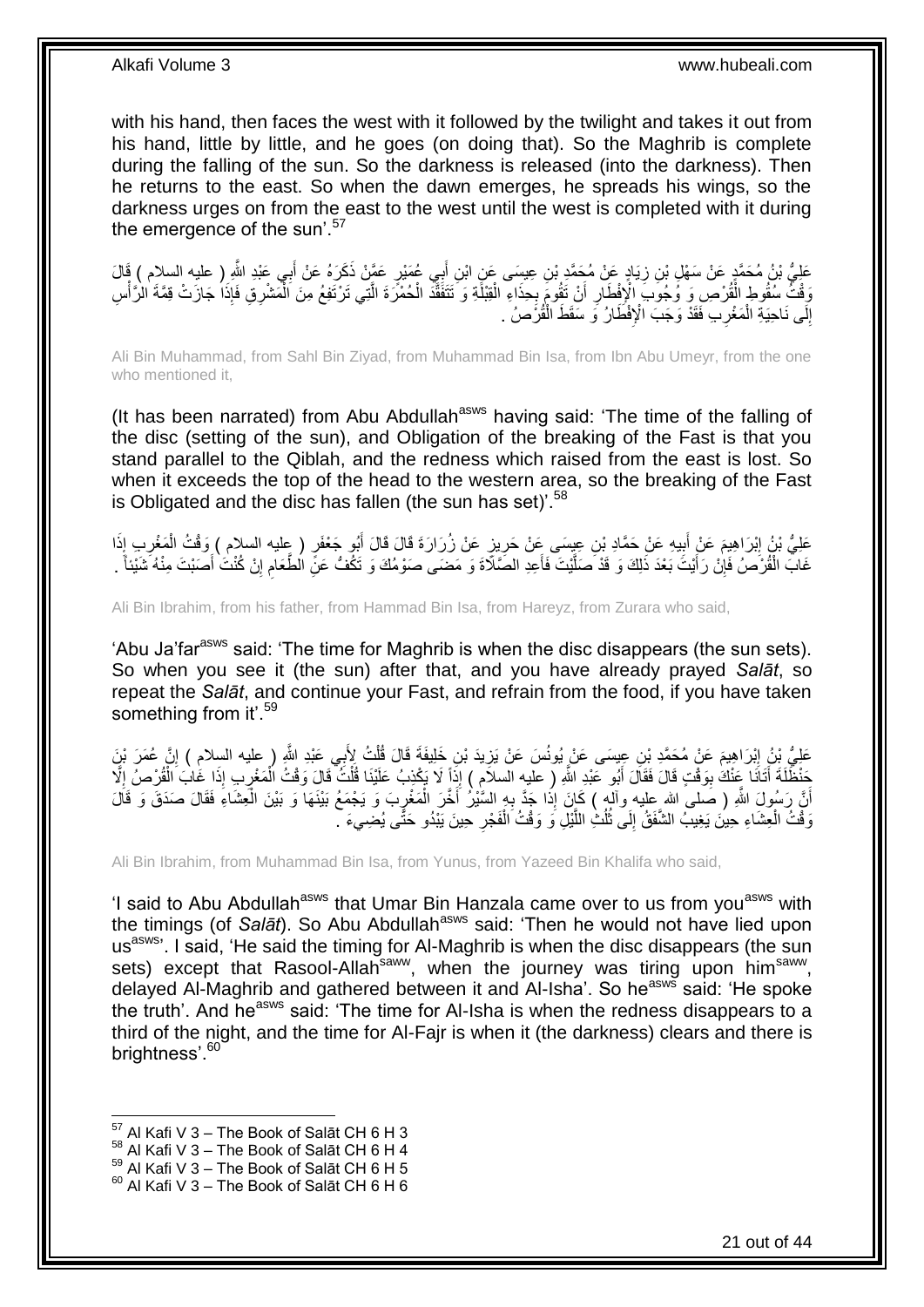عِدَّةٌ مِنْ أَصْحَابِنَا عَنْ أَحْمَدَ بْنِ مُحَمَّدٍ عَنِ الْحُسِّيْنِ بْنِ سَعِيدٍ عَنِ النَّصْبِرِ بْنِ سُوَيْدٍ عَنْ عَبْدِ اللَّهِ بْنِ سِنَانٍ عَنْ أَبِي عَبْدِ اللَّهِ ( ِ ْ َ ِ َ َ عليه السلام ) قَالَ سَمِعْتُهُ يَقُولُ وَقْتُ الْمَغْرِبِ إِذَا غَرَبَتِ الشَّمْسُ فَغَابَ قُرْصُمَهَا . ِ ْ

A number of our companions, from Ahmad Bin Muhammad, from Al Husayn Bin Saeed, from Al Nazar Bin Suweyd, from Abdullah Bin Sinan,

(It has been narrated) from Abu Abdullah<sup>asws</sup>, said, 'I heard him<sup>asws</sup> saying: 'The time for Al-Maghrib is when the sun sets, so its disc disappears'.<sup>61</sup>

الْجُسَيْنُ بِنُ مُحَمَّدٍ الْأَشْعَرِيُّ عَنْ عَبْدِ اللَّهِ بْنِ عَامِرٍ عَنْ عَلِيِّ بْنِ مَهْزِيَارَ عَنْ حَمَّادِ بْنِ عِيسَى عَنْ حَرِيزٍ عَنْ زَيْدٍ الشَّحَّامِ قَالَ ِ ِ ِ ِ سَأَلْتُ أَبَا عَبْدِ اللّهِ ( عليه السلام ) عَنْ وَقْتَ الْمَغْرِبِ فَقَالَ إِنَّ جَبْرَنِيلَ ( عليه السلام ) أَتَى النَّبِيَّ ( صَلى الله عليه وأله ) َ ْ َ ِ َ ِ **∶** ْ لِكُلِّ صَلَاةٍ بِوَقْتَيْنِ غَيْرَ صَلَاةِ الْمَغْرِبِ فَإِنَّ وَقْتَهَا وَاحِدٌ وَ وَقْتَهَا وُجُوبُهَا ۚ. ِ **∶** ْ ِ

Al Husayn Bin Muhammad Al Ashary, from Abdullah Bin Aamir, from Ali Bin Mahziyar, from Hammad Bin Isa, from Hareyz, from Zayd Al Shihaam who said,

'I asked Abu Abdullah<sup>asws</sup> about the time for Al-Maghrib. So he<sup>asws</sup> said: 'Jibraeel<sup>as</sup> came over to the Prophet<sup>saww</sup> with two timings for every Salat except for Al-Maghrib Salāt, for its time is one, and its timing is its Obligatory<sup>'.62</sup>

وَ رِرَوَاهُ عَنْ زُرَارَةَ وَ الْفُضَيْلِ قَالَا قَالَ أَبُو جَعْفَرٍ ( عليه السلام ) إِنَّ لِكُلِّ صَلَاةٍ وَقْتَيْنِ غَيْرَ الْمَغْرِبِ فَإِنَّ وَقْتَهَا وَاحِدٌ وَ ِ َ ْ ِ ِ ْ وَقْتَهَا وُجُوبَهَا وَ وَقْتَ فَوْتِهَا سُفُوطُ الشَّفَقِ ۚ

And it is reported from Zurara and Al Fuzayl who both said,

'Abu Ja'far<sup>asws</sup> said: 'For every Salat are two timings apart from Al-Maghrib. So it's time is one, and its time is its Obligatory time, and the time for its expiry is the falling of the redness (from sight)'.

> نَ رُوِيَ أَيْضاً أَنَّ لَهَا وَقْتَيْنِ آخِرُ وَقْتِهَا سُقُوطُ الشَّفَقِ . َ َ ِ

And it is reported as well that for it are two timings, the last of its timing being the falling of the redness (from sight)'.

رَ لَيْسَ هَذَا مِمَّا يُخَالِفُ الْحَدِيثَ الْأَوَّلَ إِنَّ لَمَا وَقْتَاً وَاحِداً لِأَنَّ الشَّفَقَ هُوَ الْحُمْرَةُ وَ لَيْسَ بَيْنَ غَيْبُوبَةِ الشَّمْسِ وَ بَيْنَ غَيْبُوبَةِ<br>وَ يَنِّس هَذَا مِمَّا يُخَالِفُ الْزَرِ يْسَ هَذَا مِمَّا يُخَالِفُ الْحَدِيثِ الْأَوَّلَ إِنَّ لَمَا وَقْتَاً وَاحِداً لِأَنَّ الشَّفَقَ هُوَ الْحُمْرَةُ وَ لَيْسَ بَيْنَ غَيْبُوبَةِ الشَّمْ ْ ِ ْ الشَّفَقِ إِلَّا شَيْءٌ يَسِيدٌ وَ ذَلِكَ أَنَّ عَلَامَةَ غَيْبُوبَةِ الشَّمْسِ بُلُوعُ الْحُمْرَةِ الْقِيْلَةَ وَ لَيْسَ بَيْنَ بُلُوعٍ الْكُمْرَةِ الْقِيْلَةَ وَ بَيْنَ بِتَلْقِيْلَةَ وَ بَيْنَ ِ َ **ٔ** ْ ْ ِ ْ ْ إِلَّا قَذْرُ مَا يُصَلِّي الْإِنْسَانُ صَلَاةَ الْمَغْرِبِ وَ نَوَافِلَهَا إِذَا صَلَّاهَا عَلَى تُؤَدَّةٍ وَ سُكُونٍ وَ قَدْ تَفَقَّدَتُ ذَلِكَ غَيْرَ مَرَّةٍ وَ لِذَلِكَ صَارَ ِ ْ ِ وَفْتُ الْمَغْرِبِ ضَيِّقاً َ **∶** ْ

And this is not from what opposes the first Hadeeth. For it is one timing, because the twilight, it is the redness, and there is not between the setting of the sun and the setting of the redness except for a small thing, and that is that a sign of the setting of the sun is when the redness reaches overhead, and there is not between the reaching of the redness overhead and its disappearance except for a measurement of what the human being would pray the Maghrib *Salāt* and its Optional, when he prays it upon unhurriedness and tranquillity, and I have surveyed it many a time, and

 $61$  Al Kafi V 3 – The Book of Salāt CH 6 H 7

 $62$  Al Kafi V 3 – The Book of Salāt CH 6 H 8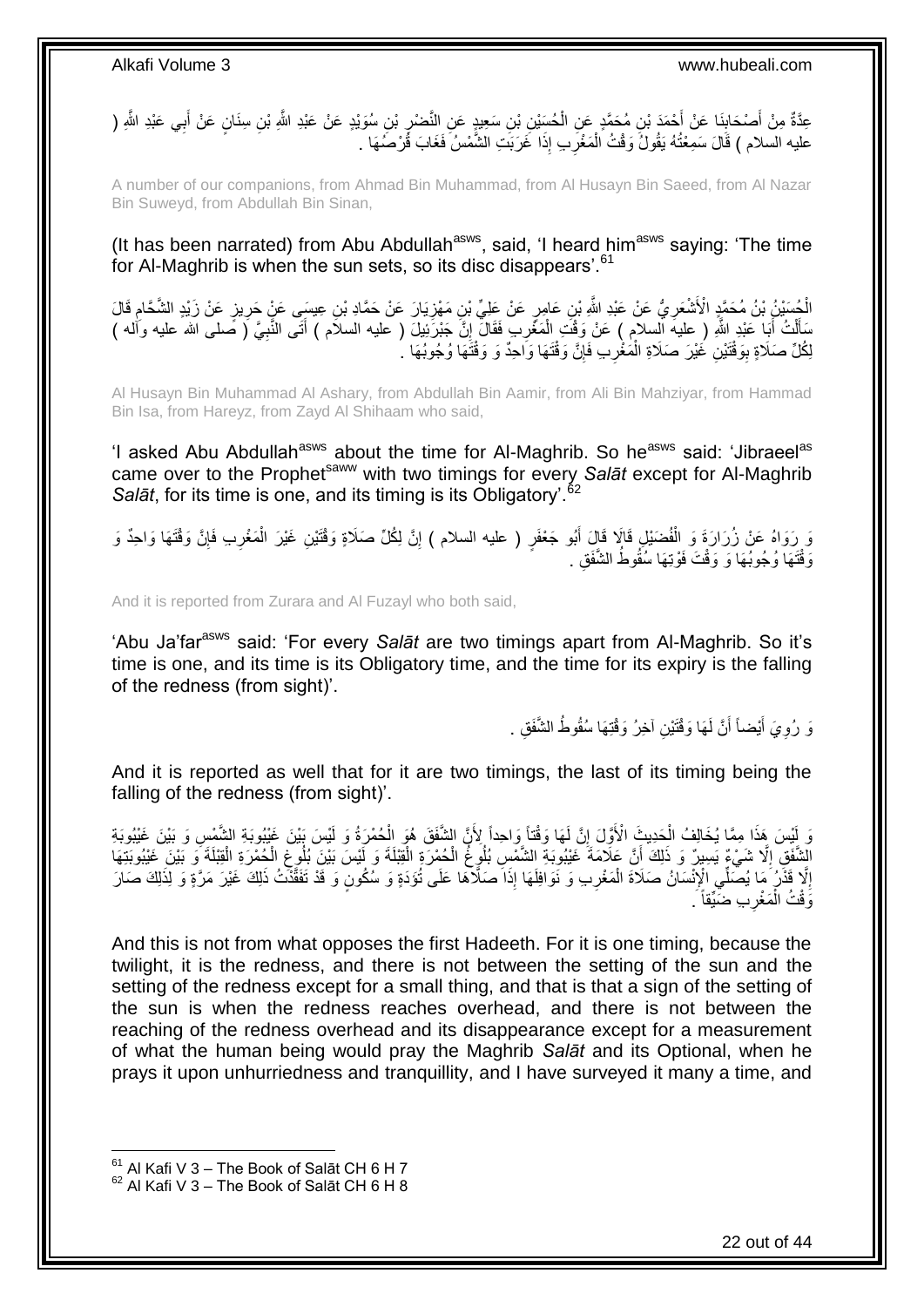it is due to that, then time for Al-Maghrib is narrow'. (P.S. – This is not part of the Hadeeth and looks like a comment to me, probably from Kulayni himself).<sup>63</sup>

مُحَمَّدُ بْنُ يَحْيَى عَنْ أَحْمَدَ بْنِ مُحَمَّدِ بْنِ عِيسَى عَنِ ابْنِ فَضَّالٍ قَالَ سَأَلَ عَلِيُّ بْنُ أَسْبَاطٍ أَبَا الْحَسَنِ ( عليه السلام ) وَ نَحْنُ<br>. َ َ َ ْ َسْمَعُ الشَّفَقُ الْحُمْرَةُ أَوِ الْبَيَاضُ فَقَالَ الْحُمْرَةُ لَوْ كَانَ الْبَيَاضُ كَانَ إِلَى ثَلْثِ اللَّيْلِ ْ ا.<br>ا **∶** اً ْ َّ ُ ُ  $\frac{1}{2}$ ْ

Muhammad Bin Yahya, from Ahmad Bin Muhammad Bin Isa, from Ibn Fazzal who said,

'Ali Bin Asbaat asked Abu Al-Hassan<sup>asws</sup> and we were listening, 'Is the twilight the redness or the whiteness?' So he<sup>asws</sup> said: 'The redness. If it was the whiteness, it would have been up to the third of the night'.<sup>64</sup>

مُحَمَّدُ بِنُ يَحْيَى عَنْ أَحْمَدَ بْنِ مُحَمَّدٍ عَنْ عَبْدِ اللَّهِ بْنِ مُحَمَّدٍ الْحَجَّالِ عَنْ ثَعْلَيَةَ بْنِ مَيْمُونِ عَنْ عِمْرَانَ بِنِ عَلِيٍّ الْحَلَيِيِّ قَالَ<br>مُعَلَّمُ بِنُ يَحْيَى عَنْ أَحْمَدَ بْنِ مُح  $\ddot{\cdot}$ ْ ْ مَأَلْتُ أَبَا عَبْدِ اللَّهِ ( عليه السِلَام ) مَتَى تَجِبُ الْعَتَمَةُ قَالَ إِذَا غَابَ الشَّفَقُ وَ الشَّفَقُ الْحُمْرَةُ فَقَالَ عُبَيْدُ اللَّهِ أَصَلَحَكَ اللَّهُ إِنَّهُ يَبْقَى ْ ْ َ ْ ِ َ بَعْدَ ذَهَابِ الْحُمْرَةِ ضَوْءٌ شَدِيدٌ مُعْتَرِضٌ فَقَالَ أَبُو عَبْدِ اللّهِ ( عليه السلام ) إِنَّ الشَّفَقَ إِنَّمَا هُوَ الْحُمْرَةُ وَ لَيْسَ الضَّوْءُ مِنَ ِ ْ ْ ِ ِ َ الشَّفَقِ .

Muhammad Bin Yahya, from Ahmad Bin Muhammad, from Abdullah Bin Muhammad Al hajjal, from Sa'albat Bin Maymoun, from Imran Bin Ali Al Halby who said,

'I asked Abu Abdullah<sup>asws</sup>, 'When is the darkness (Al-Isha *Salāt*) Obligated?' He<sup>asws</sup> the twilight disappears, and the twilight is the redness'. So Ubeydullah said objecting, 'May Allah<sup>azwj</sup> Keep you<sup>asws</sup> well! Intense brightness tends to remain after the departure of the redness'. So Abu Abdullah<sup>asws</sup> said: 'The twilight, rather it is the redness, and the brightness is not from the twilight'.<sup>65</sup>

عِدَّةٌ مِنْ أَصْحَابِنَا عَنْ أَحْمَدَ بْنِ مُحَمَّدٍ عَنِ الْمُسَيْنِ بْنِ سَعِيدٍ عَنِ الْقَاسِمِ بْنِ عُرْوَةَ عَنْ عُبَيْدِ بْنِ زُرَارَةَ عَنْ أَبِي عَبْدِ اللَّهِ ( ِ ْ ْ َ **ِ** َ َ عليه السلام ) قَالَ إِذَا غَرَبَتِ الشَّمْسُ دَخَلَ وَقْتُ الصَّلَاَتَيْنِ إِلَّا أَنَّ هَذِهِ قَبْلَ هَذِهِ . َ ِ

A number of our companions, from Ahmad Bin Muhammad, from Al Husayn Bin Saeed, from Al Qasim Bin Urwa, from Ubeyd Bin Zurara,

(It has been narrated) from Abu Abdullah<sup>asws</sup> having said: 'When the sun sets, the time for the two *Salāts* (Al-Maghrib and Al-Isha) enters, unless this is before this<sup>'66</sup>

الْجُسَيْنُ بْنُ مُحَمَّدٍ عَنْ مُعَلَّى بْنِ مُحَمَّدٍ عَنِ الْوَشَّاءِ عَنْ أَبَانٍ عَنْ أَبِي بَِصِبِيرٍ عَنْ أَبِي جَعْفَرٍ ( عليه السلام ) قَالَ قَالَ رَسُولُ َ َ َ ْ اللَّهِ ( صلى الله عليه وآله ) لَوْ لَا أَنْ أَشُقَّ عَلَى أُمَّنِي لَأَخَّرْتُ الْعِشَاءَ إِلَى ثُلُّثَ اللَّيْلِ ۖ َّ ُ ُ ِ ْ ا<br>ا َ

Al Husayn Bin Muhammad, from Moalla Bin Muhmmad, from Al Washa, from Aban, from Abu Baseer,

(It has been narrated) from Abu Ja'far<sup>asws</sup> having said: 'Rasool-Allah<sup>saww</sup> said: 'Had it not been grievous upon mysaww community, Isaww would have delayed Al-Isha (*Salāt*) up to a third of the night'.

> وَ رُوِيَ أَيْضاً إِلَى نِصْفِ اللَّيْلِ . رُّ<br>ا  $\frac{1}{2}$ َ ِ

And it is reported as well (that he<sup>saww</sup> said): 'Up to half the night'.<sup>67</sup>

<sup>1</sup>  $63$  Al Kafi V 3 – The Book of Salāt CH 6 H 9

 $64$  Al Kafi V 3 – The Book of Salāt CH 6 H 10

 $65$  Al Kafi V  $3 -$  The Book of Salāt CH 6 H 11

<sup>&</sup>lt;sup>66</sup> Al Kafi V 3 – The Book of Salāt CH 6 H 12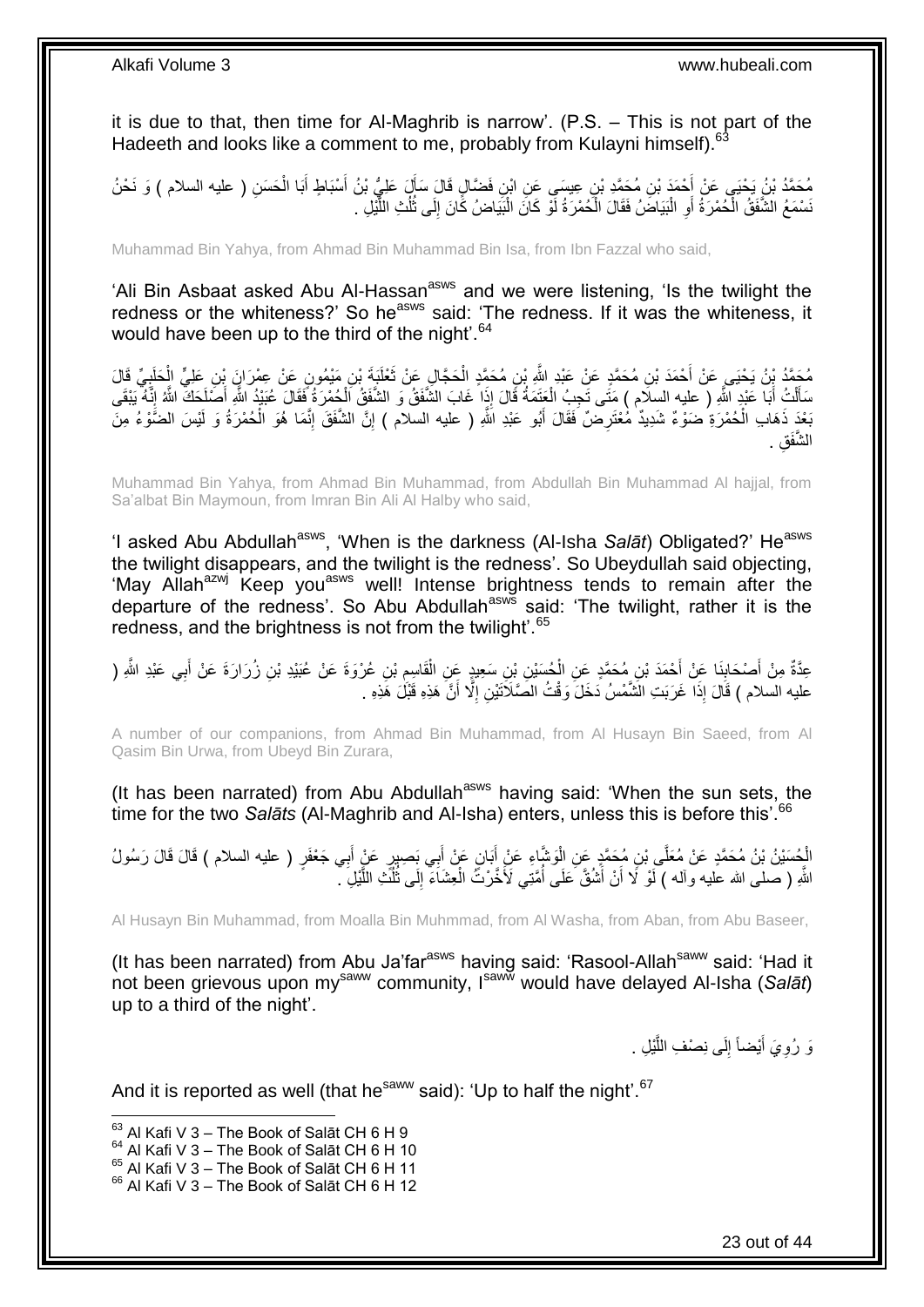مُحَمَّدُ بْنُ يَحْيَى عَنْ سَلَمَةَ بْنِ الْخَطَّابِ عَنْ مُحَمَّدِ بْنِ الْوَلِيدِ عَنْ أَبَانِ بْنِ عُثْمَانَ عَنْ عُمَرَ بْنِ يَزِيدَ عَنْ أَبِي عَبْدِ اللَّهِ ( عليه **ٔ** َ ْ ْ َ **∶** السلام ) قَالَ قَالَ وَقْتُ الْمَغْرِبَ فِي السَّفَرِ إِلَى رُبُعِ اللَّيْلِ . َّ ِ יִי<br>י ِ ِ ْ

Muhammad Bin Yahya, from Salma Bin Al Khattab, from Muhammad Bin Al Waleed, from Aban Bin Usman, from Umar Bin Yazeed,

(It has been narrated) from Abu Abdullah<sup>asws</sup> having said: 'The time for Al-Maghrib during the journey is up to a quarter of the night'. $68$ 

عَلِيُّ بْنُ مُحَمَّدٍ عَنْ سَهْلِ بْنِ زِيَادٍ عَنْ عَلِيِّ بْنِ الرَّيَّانِ قَالَ كَتَبْتُ إِلَيْهِ الرَّجُلُ يَكُونُ فِي الدَّارِ تَمْنَعُهُ حِيطَانُهَا النَّظَرَ إِلَي حُمْرَةِ لَ ∣∣<br>∶ ِ ِ لَ ِ الْمَغْرِبِ وَ مَعْرِفَةَ مَغِيبٍ الشَّفَقِ وَ وَقْتِ صَلاَةٍ الْعِشَاءِ الْآخِرَةِ مَتَى يُصنَلْيهَا وَ كَيْفَ يَصنَعُ فَوَقَّعَ ( عليه السلام ) يُصَلِّيها إِذَا ِّ ْ ِ **∶** ْ ِّ كَانَ عَلَى هَذِهِ اَلصّفَةِ عِنْدَ قَصْرَةِ النَّجُومِ وَ الْمَغْرِبَ عِنْدَ اشْتِبَاكِهَا وَ بَيَاضُ مَغِيبِ الشَّمْسِ قَصْرَةُ النَّجُومِ إِلَى بَيَانِهَا . ِ ِ ِ ْ ِ

Ali Bin Muhammad, from Sahl Bin Ziyad, from Ali Bin A Rayyan who said,

'I wrote to him<sup>asws</sup>, 'A man happens to be in the house the walls of which prevent him from looking at the redness of Al-Maghrib and recognising the disappearance of the twilight, and the time for *Salāt* of Al-Isha the last (Salāt). When should he pray it, and how should he deal with it?' So he<sup>asws</sup> signed: 'He should pray it when it was upon these descriptions during the abundance of the stars (being visible); and Al-Maghrib is during its clashing, and whiteness of the disappearance of the sun, a few stars, up to its clarity'.<sup>69</sup>

َعْلِيُّ بْنُ هُحَمَّدٍ وَ مُحَمَّدُ بْنُ الْحَسَنِ عَنْ سَهْلِ بْنِ زِيَادٍ عَنْ إِسْمَاعِيلَ بْنِ مِهْرَانَ قَالَ كَتَبْتُ إِلَى الرِّضَا ( عليه السلام ) ذَكَرَ<br>عَلِيُّ بْنُ مُحَمَّدٍ وَ مُحَمَّدُ بْنُ الْحَسَنِ عَنْ سَه ِ ِ ِ َّضَّكَابُنَا أَنَّهُ إِذَا زَالَتِ الشَّمْسُ فَقَدْ دَخَلَ وَقْتُ الظُّهْرِ وَ الْعَصْلَرِ وَ إِذَا غَرَبَتْ دَخَلَ وَقْتُ الْمَغْرَبِ وَ الْعِشَاءِ الْآخِرَةِ إِلَّا أَنَّ هَذِهِ ْ **∶** ْ **∶** ا<br>ا َ ْ ِ َ ا<br>: قَبْلَ هَذِهِ فِي اَلِسَّفَرِ وَ الْحَضَرِ وَ أَنَّ وَقْتَ الْمَغْرِبِ إِلَى رُبُعِ اللَّيْلِ فَكَتَبَ كَذَلِكَ الْوَقْتُ غَيْرَ أَنَّ وَقْتَ الْمَغْرِبِ ضَيَّقٌ وَ آخِرُ ْ َّ ِ ِ **∶** ْ ِ ْ ِ ِ ْ َ لَ ِ وَقْتِهَا ذَهَابٌ الْحُمْرَةِ وَ مَصِيرُ َهَا إِلَى الْبَيَاضِ فِيَ أَفُقِ الْمَغْرِبِّ . ْ ِ ْ اً<br>ا ْ

Ali Bin Muhammad and Muhammad Bin Al Hassan, from Sahl Bin Ziyad, from Ismail Bin Mihran who said,

'I wrote to AI-Reza<sup>asws</sup>, 'Our companions are mentioning that when the sun (starts to) decline, so the time for Al-Zohr and Al-Asr has entered, and when it sets, so the time for Al-Maghrib and Al-Isha the last has entered, until this is before this during the journey as well as the staying, and that the time for Al-Maghrib is up to a quarter of the night'. So he<sup>asws</sup> wrote: 'The timing is like that apart from that the time for Al-Maghrib is narrow, and the end of its time is the departure of the redness and its becoming to the whiteness in the western horizon'.<sup>70</sup>

> **ِ ْجر ِت الْفَ باب َوقْ**

## <span id="page-23-0"></span>**Chapter 7 – The time for Al-Fajr (***Salāt***)**

 $\frac{1}{2}$ عَلِيُّ بْنُ مُحَمَّدٍ عَنْ سَهْلِ بْنِ زِيَادٍ عَنْ عَلِيٍّ بْنِ مَهْزِيَارَ قَالَ كَتَبَ أَبُو الْحَسَنِ بْنُ الْجُصَنْيِنِ إِلَى أَبِي جَعْفَرٍ الثَّانِي ( عليه ْ ْ َ ِ ِ َّ َ السلَّامِ ) مَعِي ُجُعِلْتُ فِدَاكَ قَدِّ اخْتَلَفَتْ مُوَالُوثَةِ فَي صَلَّاةِ الْفَجْرِ فَمِنْهُمْ مَنْ يُصَلِّي إِذَا طَلَعَ الْفَجْرُ الْأَوَّلُ الْمُسْتَطِيلُ فِي السَّمَاءِ ْ ْ ْ ِ ْ وَ قُتْيُنِ فَأَصَلِّي إِذَا اعْتَرَضَ فِي أَسْفَلِّ الْأُفُقِ وَ اسْتَبَانَ وَ لَّسْتُ أَعْرِفُ أَفْضَلَّ الْوَقْتَيْنِ فَأُصَلِّيَ فِيهِ فَإِنْ رَأَيْتَ أَنَّ تُعَلِّمَنِيَ ْ َ **∶** َ اُ، ِّ َ َ ِ ِّ ُ

 $67$  Al Kafi V 3 – The Book of Salāt CH 6 H 13  $68$  Al Kafi V 3 – The Book of Salāt CH 6 H 14

1

 $69$  Al Kafi V  $3 -$  The Book of Salāt CH 6 H 15

 $70$  Al Kafi V 3 – The Book of Salāt CH 6 H 16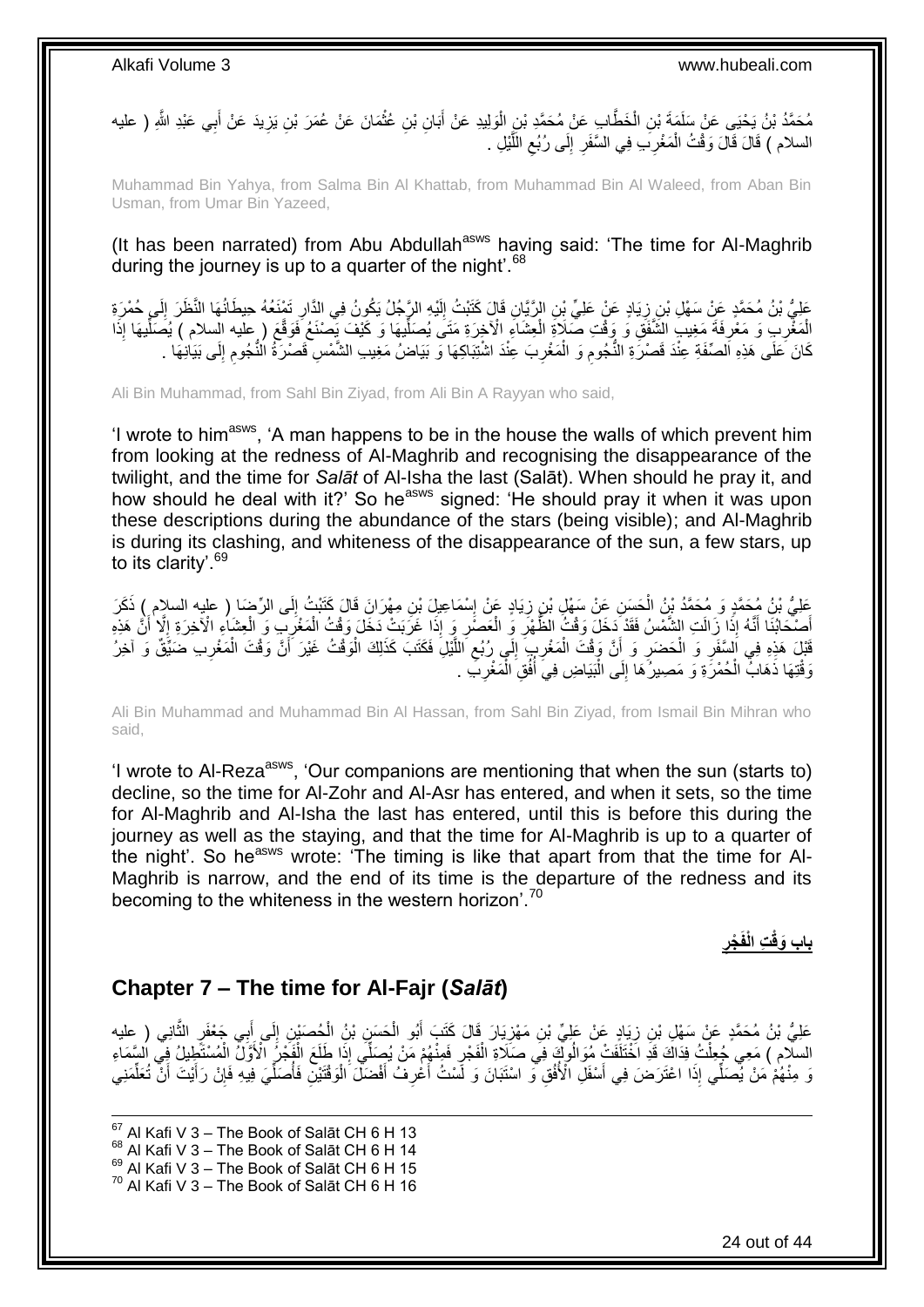أَفْضِلَ الْوَقْتَيْنِ وَ تَحُدَّهُ لِي وَ كَيْفَ أَصْنَعُ مَعَ إِلْقَمَرِ وَ الْفَجْرُ لَا يَتَبَيَّنُ مَعَهُ حَتَّى يَحْمَرَّ وَ يُصْبِحَ وَ كَيْفَ أَصْنَعُ مَعَ الْغَيْمِ وَ مَا ْ **∶** ْ َ ْ َ ِ ْ َ **∶** حَدُّ ذَلِكَ فِي الۡسَّفَرِ وَ الْحَضَّرِ فَعَلْتُ إِنْ شَّاءَ اللَّهُ יֲ<br>י ْ ِ ْ ِ

Ali Bin Muhammad, from Sahl Bin Ziyad, from Ali Bin Mahziyar who said,

'Abu Al-Hassan Bin Al-Husayn wrote to Abu Ja'far<sup>asws</sup> the 2<sup>nd</sup> along with me, 'Mav I be sacrificed for you<sup>asws</sup>! The ones in your<sup>asws</sup> Wilayah are differing regarding Al-Fajr *Salāt*. So, from them is one who is praying when the dawn emerges as the first elongation in the sky, and from them is the one who prays when presents it itself in the bottom of the horizon and is clear, and I do not understand the preference of the two timings so that I can pray during it. So if you<sup>asws</sup> view that you<sup>asws</sup> should teach me the preference of the two timings and its limit to me, and how I should deal with it when there are clouds about, and what is the limit of that during the journey and the staying, do so, Allah<sup>azwj</sup> Willing'.

فَكَتَبَ ( عليه السلام ) بِخَطِّهِ وَ قَرَأْتُهُ اِلْفَجْرُ يَرْحَمُكَ اللَّهُ هُوَ الْخَيْطُ الْأَبْيَضُ الْمُعْتَرِضِ لَيْسَ هُوَ الْأَبْيَضَ صُعَدَاءَ فَلَا تُصَلِّ ْ ֪ׅ֪ׅ֪ׅ֪ׅ֦֧֪ׅ֧֪ׅ֦֧֪ׅ֦֧֪ׅ֧֪ׅ֦֧֪ׅ֧֪ׅ֪ׅ֘֝֟֟֓֕֓֕֓֡֟֓֡֟֓֟֓֡֟֓֡֟֟֓֡֟֡֟֓֡֟֟֓֞֟֡֟֟֓֞֟֡֟֡֟֓֞֟֡֟֡֟֓֞֟֓֞֟֓֞֟֓֞֟֟֓֞֟֓֞֟֟֓֟֟ ِ ِ ْ ْ فِي سَفَرٍ وَ لَا حَضَرٍ خُتَّى تَتَبَيَّنَهُ فَإِنَّ اللَّهَ تَبَارَكَ وَ تَعَالَى لَمْ يَجْعَلْ خَلْقَهُ فِي شُبْهَةٍ مِنَّ هَذَا فَقَالَ كُلُوا وَ اشْرَبُوا حَتَّى يَتَبَيَّنَ لَكُمُ<br>وَمَنْ يَقْلِمُ مِنْ الْمَرْضَلِ حَ ْ ِ **∶** الْخَيْطُ ٱلْأَبْيَضُ مِنَ ٱلْخَيْطِ الْأَسْوَدِ مِنَ الْفَجْرِ فَالْخَيْطُ الْأَبْيَضُ هُوَ الْمُعْتَرِضَ الْأَي يَحْرُمُ بِهِ الْأَكْلُ وَ الشُّرْبُ فِي الصَّوْمِ وَ َّ ِ ْ ْ **∶** ْ ْ ِ كَذَلِكَ هُوَ الَّذِي تُوجَبُ بِهِ الصَّلَاةُ . **∶** ر<br>ا

So he<sup>asws</sup> wrote by his<sup>asws</sup> own handwriting, and I read it: 'The dawn, may Allah<sup>azwj</sup> have Mercy on you, is the white line, the horizontal. It is not the vertical whiteness. Therefore, do not pray *Salāt*, neither during a journey nor during a staying until it is clear, for Allah<sup>azwj</sup> Blessed and High never Made His<sup>azwj</sup> creatures to be in doubt from this, so He<sup>azwj</sup> Said *[2:187] and eat and drink until the white thread becomes distinct from the black thread at Dawn*. So the white thread, it is the horizontal (white line) by which the eating and the drinking is Prohibited during the Fasting, and similar to that, it is that which the *Salāt* is Obligated by'.<sup>71</sup>

عَلِيُّ بْنُ مُحَمَّدٍ عَنْ سَهْلِ بْنِ زِيَادٍ عَنْ أَحْمَدَ بْنِ مُحَمَّدِ بْنِ أَبِي نَصْرٍ عَنْ عَبْدِ الرَّحْمَنِ بْنِ سَالِمٍ عَنْ إِسْجَاقَ بْنِ عَمَّارٍ قَالَ<br>وَأَنْجَمَعُ اللَّهُ عَنْ سَهْلِ بْنِ زِيَادٍ عَنْ أَح َ **∶**  $\frac{1}{2}$ ֧֚֚֚֓֝֬֝ ِ قُلْتُ لِأَبِي عَبْدِ اللَّهِ ( عليه السّلاَم ) أَخْبِرْنِي بِأَفْضَلِ الْمَوَاقِيَّتِ فَي صَلَّاةِ الْفَجْرِ قَقَالَ مَعَ طُلُوعِ الْفُجْرِ إِنِّ اللَّهَ عَنْ ً وَ جَلَّ يَقُولُ ِ ْ ْ َ ِ ِ َ ْ ِ ِ ْ ِّ قُرْآنَ الْفَجْرِ ۚ إِنَّ قُرْآنَ الْفَجْرِ كَانٍ مَشْهُوداً يَعْنِي صَلَاةَ الْفَجْرِ ثَشْهَدُهُ مَلَائِكَةُ اللَّيْلِ وَ مَلَائِكَةٌ النَّهَارَ فَإِذَا صَلَّى الْعَبْدُ الصُّبْحَ<br>يَسْتُمْلُلُ الْفَجْرِ إِنَّ فَالْفَج ِ ِ ْ ِ َّ ِ ْ ْ مَعَ طُلُوعِ الْفَجْرِ ۖ أُثْبِتَتْ لَهُ مَرَّتَيْنِ أَثْبَتَهَا مَلَائِكَةُ اللَّيْلِ وَ مَلَائِكَةُ النَّهَارِ ۚ . َّ ֦֘<u>֓</u>֖֖֖֦֧֦֦֧֦֚֝֝֝ َ ِ **ٔ** ُ **∶** ْ ِ ِ

Ali Bin Muhammad, from Sahl Bin Ziyad, from Ahmad Bin Muhammad Bin Abu Nasr, from Abdul Rahman Bin Salim, from Is'haq Bin Ammar who said,

'I said to Abu Abdullah<sup>asws</sup>, 'Inform me of the most elevated of the timings regarding the Fajr Salāt<sup>'</sup>. So he<sup>asws</sup> said: 'With the emergence of the dawn, Allah<sup>azwj</sup> Mighty and Majestic is Saying *[17:78] the morning recitation; surely the recitation at dawn was always witnessed* – Meaning the Fajr *Salāt*. The Angels of the night witness it and the Angels of the day (as well). So when the servant prays the morning (*Salāt*) with the emergence of the dawn, it is affirmed for him twice. It is affirmed by the Angels of the night and the Angels of the day'.<sup>72</sup>

عَلِيُّ بْنُ إِبْرَاهِيمَ عَنْ أَبِيهِ عَنِ ابْنِ أَبِي عُمَيْرٍ عَنْ عَلِيِّ بْنِ عَطِيَّةَ عَنْ أَبِي عَبْدِ اللَّهِ ( عليه السلام ) قَالَ الصُّبْحُ هُوَ الَّذِي إِذَا َ **!** َ ِ َّ َ رَأَيْتُهُ مُعْتَرِضاً كَأَنَّهُ بَيَاَضُ سُورَى كَ َ َ

 $^{71}$  Al Kafi V 3 – The Book of Salāt CH 7 H 1

 $72$  Al Kafi V 3 – The Book of Salāt CH 7 H 2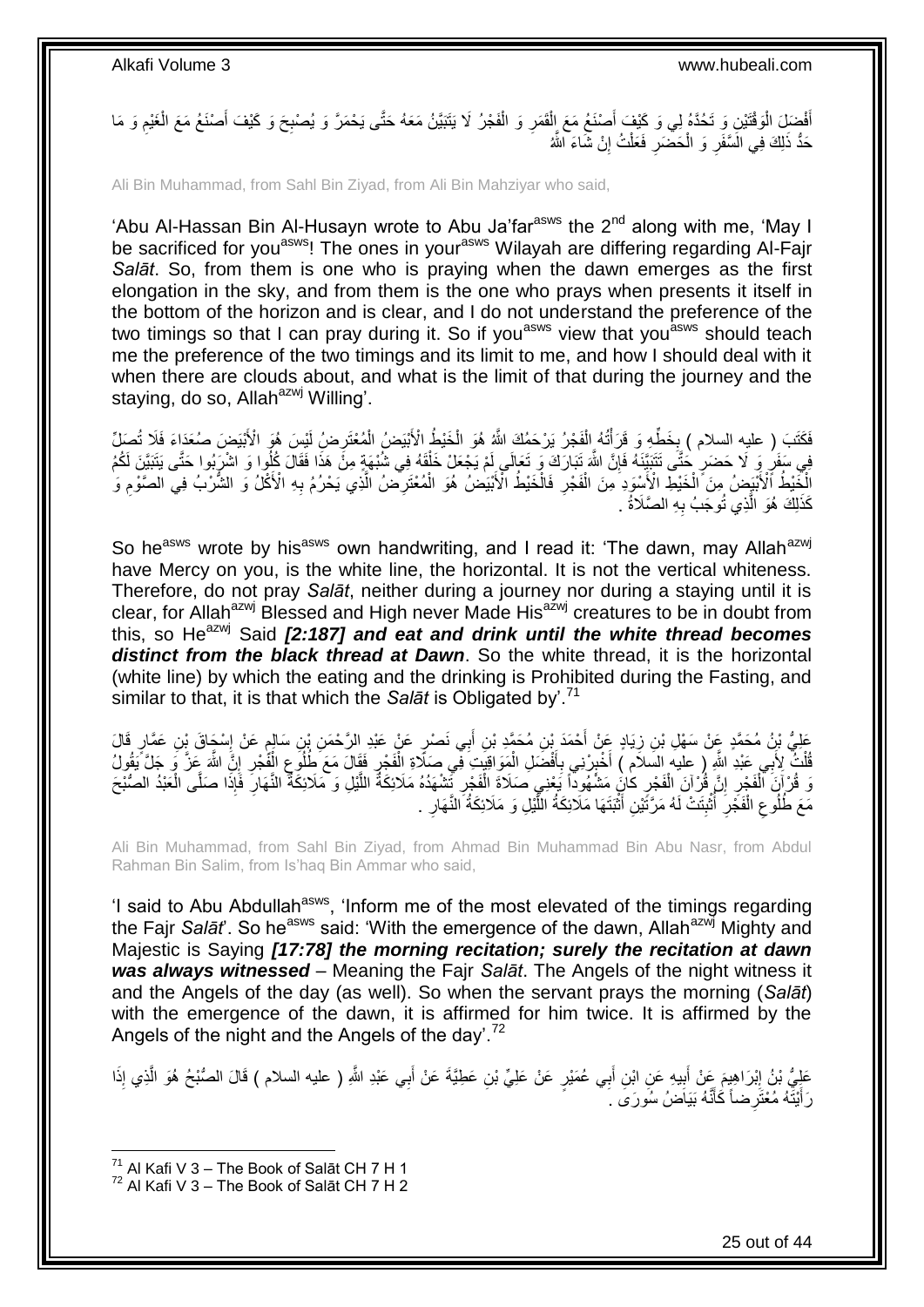Ali Bin Ibrahim, from his father, from Ibn Abu Umeyr, from Ali Bin Atiyya,

(It has been narrated) from Abu Abdullah $a<sup>asws</sup>$  having said: 'The morning, it is which, when you see it horizontally, it is as if it is a white edge'.<sup>73</sup>

عَلِيٌّ عَنْ مُحَمَّدِ بْنِ عِيسَى عَنْ يُونُسَ عَنْ يَزِيدَ بْنِ خَلِيفَةَ عَنْ أَبِي عَبْدِ اللَّهِ ( عليه السلام ) قَالَ وَقْتُ الْفَجْرِ حِينَ يَبْدُو حَتَّى **∶** ْ ِ يُضِيءَ .

Ali, from Muhammad Bin Isa, from Yunus, from Yazeed Bin Khaleefa,

(It has been narrated) from Abu Abdullah $^{asws}$  having said: 'The time for Al-Fajr is (from) where it begins until it brightens'.<sup>74</sup>

عَلِيٌّ عَنْ أَبِيهِ عَنِ ابْنِ أَبِي عُمَيْرٍ عَنْ حَمَّادٍ عَنِ الْحَلَبِيِّ عَنْ أَبِي عَبْدِ اللَّهِ ( عليه السلام ) قَالَ وَقْتُ الْفَجْرِ حِينَ يَنْشَقُّ الْفَجْرُ. ¦ ِ ْ َ **∶** ْ َ ْ إِلَى أَنْ يَتَجَلَّلَ الصَّنْبُحُ السَّمَاءَ وَ لَا يَنْبَغِي تَأْخِيرُ ۚ ذَلِكَ عَمْداً لَكِنَّهُ وَفْتٌ لِمَنْ شُغِلَ أَوْ نَسِيَ أَوْ نَامَ . لَ ا<br>ا َّ َ ِ َ َ

Ali, from his father, from Ibn Abu Umeyr, from Hammad, from Al Halby,

(It has been narrated) from Abu Abdullah $a<sup>asws</sup>$  having said: 'The time for Al-Fajr is when the dawn breaks up to when the morning brightens the sky, and it is not befitting for you to delay that deliberately, but it is a time (leeway) for the one who is busy, or forgets, or sleeps'.<sup>75</sup>

َعْلِيُّ بِنُ إِبْرَاهِيمَ عَنْ عَلِيِّ بْنِ مُحَمَّدٍ الْقَاسَانِيِّ عَنْ سُلَيْمَانَ بْنِ حَفْصٍ الْمَرْوَزِيِّ عَنْ أَبِي الْحَسَنِ الْعَسْكَرِيِّ ( عليه السلام )<br>حَفْلُ بِنُ إِبْرَاهِيمَ عَنْ عَلِيِّ بْنِ مُحَمَّدٍ الْ َ ِ ْ ْ ِ ِ ْ قَالَ إِذَا انْتَصَفَ اللَّيْلَ ظَهَرَ بَيَاضٌ فِي وَسَطِ الشِّمَاءِ شِبْهُ عَمُودٍ مِنْ حَدِيدٍ تُضَعِيَّهُ لَهُ الدُّنْيَا فَيَكُونُ سَاعَةً ثُمَّ يَذْهُبُ وَ يُظْلِمُ فَإِذَا َّ **ٔ** ُ يَقِيَ ثُلُثُ اللَّيْلِ ظَهَرَ بَيَاضٍ ۖ مِنْ قِبَلِ ٱلْمَشْرِقِ فَأَصَاءَتْ لَهُ الدُّنْيَا فَيَكُونُ سَاعَةً ثُمَّ يَذْهَبُ وَ هُوَ وَقْتُ صَلَاةِ اللَّيْلِ ثُمَّ يُظْلِمُ قَبْلَ َّ ُ ُ َّ **ٔ** ا<br>المقامات<br>المقامات َ ْ الْفَجْرِ ثُمَّ يَطْلُعُ الْفَجْرُ الْصَّادِقُ مِنْ قِيَلِ الْمَشَّرِقِ ْ ْ ٔ<br>ا ا ماہ<br>سال ِ ْ

Ali Bin Ibrahim, from Ali Bin Muhammad Al Qasany, from Suleyman Bin Hafs Al Marouzy,

(It has been narrated) from Abu Al-Hassan Al-Askary<sup>asws</sup> having said: 'When it is midnight, a whiteness appears in the middle of the sky, resembling a pillar of iron, the world being illuminated for it. So it happens to be for a while, then it goes away, and darkens. So when a third of the night remains, a whiteness appears from the easterly direction, and the world is illuminated for it. So it happens to be for a while, then it goes away, and it is the time for the night *Salāt*. Then it darkens before the dawn. Then the true dawn emerges from the easterly direction'.

> قَالَ وَ مَنْ أَرَادَ أَنْ يُصَلِّيَ صَلَاةَ اللَّيْلِ فِي نِصْفِ اللَّيْلِ فَذَلِكَ لَهُ . َّ َّ ِّ

He<sup>asws</sup> said: 'And the one who intends to pray the night *Salāt* during midnight, so that is for him' $^{76}$ 

 $^{73}$  Al Kafi V 3 – The Book of Salāt CH 7 H 3

 $74$  Al Kafi V 3 – The Book of Salāt CH 7 H 4

 $^{75}$  Al Kafi V 3 – The Book of Salāt CH 7 H 5

 $76$  Al Kafi V 3 – The Book of Salāt CH 7 H 6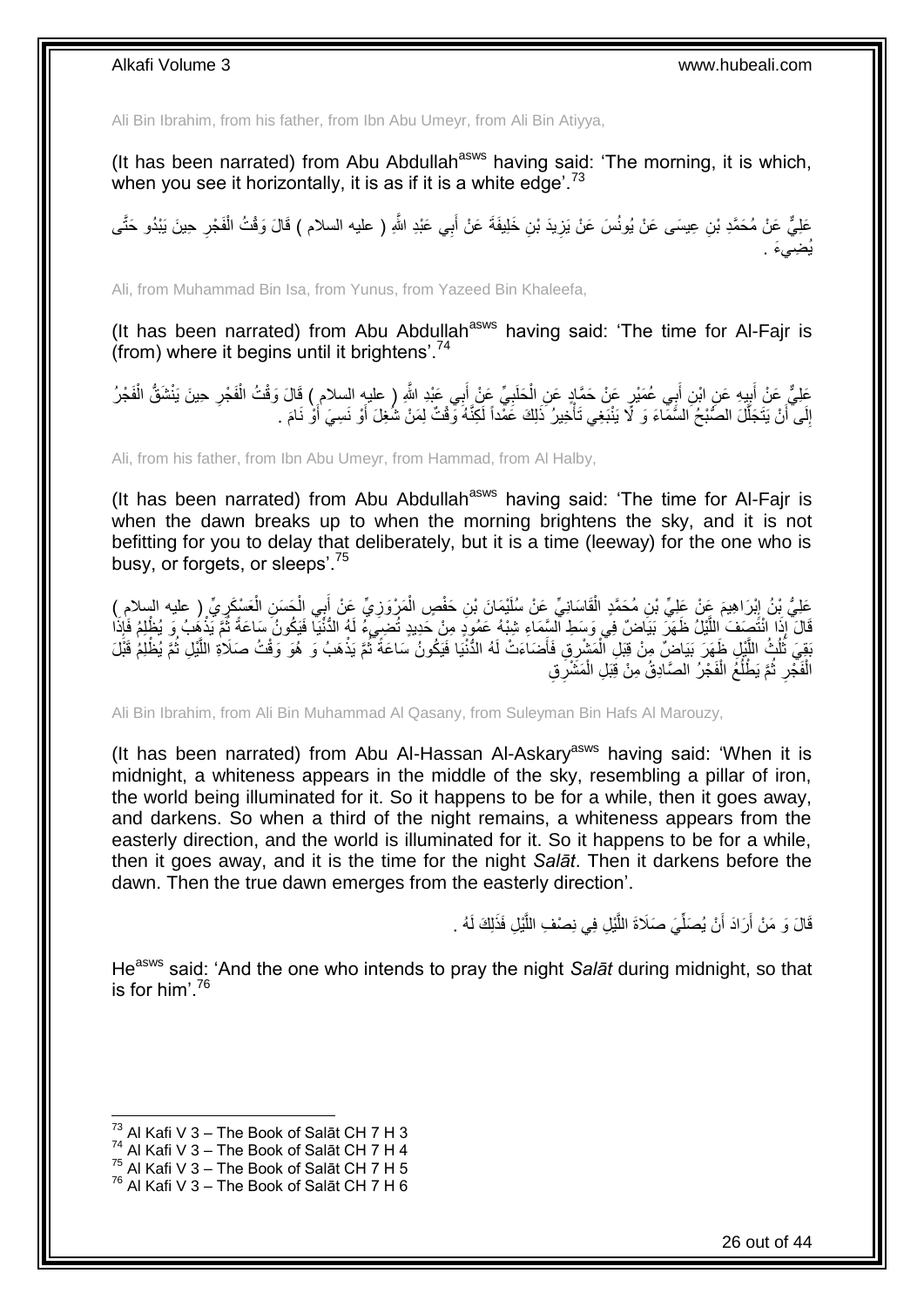## باب وَقْتِ الصَّلَاةِ فِى يَوْمِ الْغَيْمِ وَ الرِّيحِ وَ مَنْ صَلَّى لِغَيْرِ الْقِبْلَةِ **ِ ِ ِ ِ**

# <span id="page-26-0"></span>**Chapter 8 – The time for** *Salāt* **during a cloudy and windy day, and the one who prays** *Salāt* **to other than the Qiblah**

مُحَمَّدُ بْنُ يَحْيَى عَنْ مُحَمَّدٍ بْنِ الْحُسَيْنِ عَنْ عُثْمَانَ بْنِ عِيسَى عَنْ سَمَاعَةَ قَالَ سَأَلْتُهُ عَنِ الصَّلَاةِ بِاللَّيْلِ وَ النَّهَارِ إِذَا لَمْ تُرَ َّ **∶** ْ َ ْ ْ ِ الشَّمْسُ وَ لَا الْقَمَرُ وَ لَا النَّجُومُ قَالَ اجْتَهِدْ رَأْيَكَ وَ تَعَمَّدِ الْقِبْلَةَ جُهْدَكَ . ْ ْ ِ ْ

Muhammad Bin Yahya, from Muhammad Bin Al Husayn, from Usman Bin Isa, from Sama'at who said,

'I asked himasws about the *Salāt* by the night and the day, when neither the sun, nor the moon, nor the stars can be seen. He<sup>asws</sup> said: 'Strive your view and deliberate your struggle for (finding) the Qiblah'.<sup>77</sup>

عَلِيُّ بْنُ إِبْرَاهِيمَ عَنْ أَبِيهٍ عَنِ اِبْنِ أَبِي عُمَيْرٍ عَنْ أَبِي عَبْدِ اللَّهِ الْفَرَّإِءِ عَنْ أَبِي عَبْدٍ اللَّهِ ( عليه السلام ) قَالَ قَالَ لَهُ رَجُلٌ مِنْ َ ْ َ **!** َ ِ أَصِنْحَابِنَا زُرُّبَمَا اشْتَبَهَ الْوَقْتُ عَلَيْنَا َفِي يَوْمِ الْغُيْمِ فَقَالَ تَتْعِرِفُ هَذِهِ الطَّيُورَ الَّتَنِيَّ عِنْدَكُمْ بِالْعِرَاقِ يُقَالُ لَهَا الْدِّيَكَةُ قُلْتُ نَعَمْ قَالَ إِذَا  $\frac{1}{2}$ ْ **∶** َّ ِ ِ ْ ِ ْ ْ لَ ارْتَفَعَتُ أَصْوَاتُهَا وَ تَجَاوَبَتْ فَقَدْ زَالَّتِ الَشَّمْسُ أَوْ قَالَ فَصَلَّهْ . ِّ اُ

Ali Bin Ibrahim, from his father, from Ibn Abu Umeyr, from Abu Abdullah Al Fara'a,

(It has been narrated) from Abu Abdullah<sup>asws</sup>, said, 'A man from our companions said to him<sup>asws</sup>, 'Sometimes the time is doubtful upon us during the cloudy day. So he<sup>asws</sup> said: 'Do you know these birds which are with you at Al-Iraq, called the rooster?' I said, 'Yes'. He<sup>asws</sup> said: 'When it raises its voice and is responded to, so the sun has (started to) decline', or said: 'So pray it'.<sup>78</sup>

الْحُسَيْنُ بْنُ مُحَمَّدٍ عَنْ عَبْدِ اللَّهِ عَامِرٍ عَنْ عَلِيٍّ بْنِ مَهْزِيَارَ عَنْ فَضَالَةَ بْنِ أَيُّوبَ عَنْ عَبْدِ الرَّحْمَنِ بْنِ أَبِي عَبْدٍ اللَّهِ عَنْ أَبِي ْ َ َ ِ ِ َ َّ عَبْدِ اللَّهِ ( عِليه السلام ) قَالَ إِذَا صَلَّيْتَ وَ أَنْتَ عَلَى غَيْرِ الْقِبْلَةِ فَاسْتَبَانَ لَكَ أَنَّكَ صَلَّيْتَ عَلَى غَيْرِ الْقِبْلَةِ وَ أَنْتَ فِي وَقْتَ َ ْ **∶** َ َّ َ ْ ِ فَأَعِدْ فَإِنْ فَاتَكَ الْوَقْتُ فَلَا تُعِدْ كَ ْ ِ َ

Al Husayn Bin Muhammad, from Abdullah Aamir, from Ali Bin Mahziyar, from Fazalat Bin Ayoub, from Abdul Rahman Bin Abu Abdullah,

(It has been narrated) from Abu Abdullah<sup>asws</sup> having said: 'When you pray Salat and you are upon other than the Qiblah, and it becomes clear to you that you have prayed upon other than the Qiblah, and you are within the time, so repeat. But if the time is lost, so do not repeat<sup>'.79</sup>

يَ بِهَذَا الْإِسْنَادِ عَنْ فَضَالَةَ عَنْ أَبَانٍ عَنْ زُرَارٍةَ عَنْ أَبِي جَعْفَرٍ ( عِليه السلام ) فِي رَجُلٍ صَلَّى الْغَدَاةَ بِلَيْلٍ غَرَّهُ مِنْ ذَلِكَ ْ َ ِ لَ ِ الْقَمَرُ ۚ وَ نَامَ حَتَّى طَلَعَتِ الشَّمْسُ فَأُخْبِرَ ۚ أَنَّهُ صَلَّى بِلَيْلٍ قَالَ يُعِيدُ صَلَاتَهُ ۚ ـ لَ ِ َ ِ ان<br>المستقبل .<br>ا

And by this chain, from Fazalat, from Aban, from Zurara,

(It has been narrated) from Abu Ja'far<sup>asws</sup> regarding a man who prayed the morning *Salāt* at night, the moon (light) having deceived him from that, and he slept until the

 $^{77}$  Al Kafi V 3 – The Book of Salāt CH 8 H 1

 $^{78}$  Al Kafi V 3 – The Book of Salāt CH 8 H 2

 $79$  Al Kafi V 3 – The Book of Salāt CH 8 H 3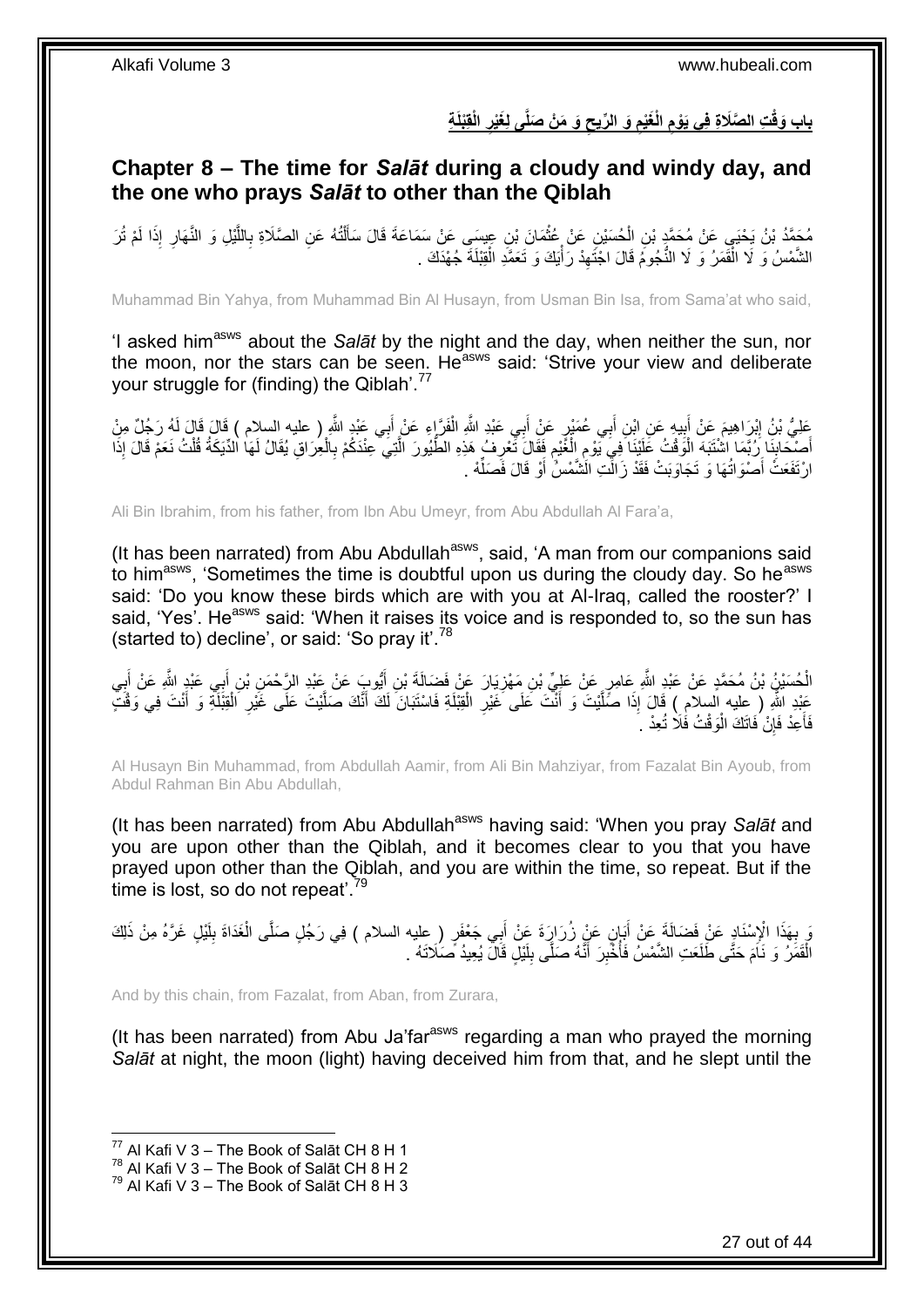emergence of the sun. So he was informed that he had prayed at night'. He<sup>asws</sup> said: 'He should repeat his Salat<sup>'.80</sup>

عَلِيُّ بْنُ مُحَمَّدٍ عَنْ سَهْلٍ بْنِ زِيَادٍ عِنْ مُحَمَّدِ بْنِ إِبْرَاهِيمَ إِلَنَّوْفَلِيِّ عَنِ الْحُسَيْنِ بْنِ الْمُخْتَارِ عَنْ رِجْلٍ قَالَ قُلْتُ لِأَبِي عَبْدِ اللَّهِ ( ْ ْ ِ ∫<br>∶ ْ ِ عليه السلامِ ) إِنِّي رَجُلٌ مُؤَذِّنٌ فَإِذَا كَانَ يَوْمُ الْغَيْمِ لَمْ أَعْرِفِ الْوَقْتَ فَقَالَ إِذَا صَاحَ الْدِّيْكَ ثَلَاثَةَ أَصْوَاتٍ وِلَاَءً فَقَدْ زَالَتِ ْ ِ َ لَ ِ ْ יִי<br>: َ َ الشَّمْسُ وَ قَذْ دَخَلَ وَقْتُ الصَّلَاةِ .

Ali Bin Muhammad, from Sahl Bin Ziyad, from Muhammad Bin Ibrahim Al Nowfaly, from Al Husayn Bin Al Mukhtar, from a man who said,

'I said to Abu Abdullah<sup>asws</sup>, 'I am a man who is a Muezzin (a caller to the *Salāt*). So whenever it was the cloudy day, I do not recognise the time'. So he<sup>asws</sup> said: 'When the rooster crows with three voices consecutively, so the sun has (started to) decline, and the time for the *Salāt* has entered<sup>'.81</sup>

مُحَمَّدُ بْنُ يَحْيَى عَنْ سَلَمَةَ بْنِ الْخَطَّابِ عَنْ يَحْيَى بْنِ إِبْرَاهِيمَ بْنِ أَبِي الْبِلَادِ عَنْ أَبِيهِ عَنْ أَبِي عَبْدِ اللَّهِ ( عليه **∶** ْ َ ِ ْ َ َ ِ َ السلام ) قَالَ مَنْ صَلَّى فِي غََيْرِ وَقْتٍ فَلَا صَلَاةَ لَهُ ـَ ِ

Muhammad Bin Yahya, from Salama Bin Al Khattab, from Yahya Bin Ibrahim Bin Abu Al Balaad, from his father, from Abu Baseer,

(It has been narrated) from Abu Abdullah<sup>asws</sup> having said: 'The one prays Salat during other that a (correct) timing, so there is no *Salāt* for him'.<sup>82</sup>

مُحَمَّدُ بْنُ يَجْيَى عَنْ أَحْمَدَ بْنِ مُحَمَّدٍ عَنْ حَمَّادٍ عَنْ حَرِيزٍ عَنْ زُرَارَةَ قَالَ قَالَ أَبُو جَعْفَرٍ ( عليه السلام ) يُجْزِئُ التَّحَرِّي أَبَداً<br>حَمَّدُ بْنُ يَجْنِي عَنْ أَحْدَ ِ َ َ ِ َ إِذَا لَمْ يُعْلَمْ أَيْنَ وَجْهُ الْقِبْلَةِ <sub>.</sub> ْ َ

Muhammad Bin Yahya, from Ahmad Bin Muhammad, from Hammad, from Hareyz, from Zurara who said,

'Abu Ja'far<sup>asws</sup> said: 'The investigation would always suffice when one does not know the direction of the Qiblah'.<sup>83</sup>

أَحْمَدُ بْنُ إِدْرِيسَ وَ مُحَمَّدُ بْنُ يَحْيَى عَنْ مُحَمَّدِ بْنِ أَحْمَدَ عَنْ أَحْمَدَ بْنِ الْحَسَنِ بْنِ عَلِيٍّ عَنْ عَمْرٍو بْنِ سَعِيدٍ عَنْ مُصَدِّقِ بِنِ<br>الْحَمَدُ بِنُ إِدْرِيسَ وَ مَحَمَّدُ بْنُ يَحْيَى عَنْ ْ َ َ ¦ ِ َ صَدَقَةَ عَنَّ عَمَّارٍ السَّابَاطِيِّ عَنْ أَبِي عَبْدِ اللَّهِ ( عَليه السلام ) قَالَ فِي رَجُلٍ صَلَّى عَلَى غَيْرِ الْقِبْلَةِ فَيَعْلَمُ وَ ِ هُوَ فِي الصَّلَاةِ<br>بَيْنَ الْقَبْلَةِ فَيَعْلَمُ وَ هُوَ فِي الصَّلَاةِ ْ ِ َ قَبْلَ أَنْ يَفْرُغَ مِنًّ صَلَاتِهِ قَالَ إِنْ كَانَ مُتَوَجِّهاً فِيمَا بَيْنَ الْمَشْرِقِ وَ الْمَغْرِبِ فَلْيُحَوِّلْ وَجْهَهُ إِلَى الْقِبْلَةِ سَاعَةَ يَعْلَمُ وَ إِنْ كَانَ<br>فَيَسَ وَأَنْهُمْ مِنْ ذَوَيَ وَ وَ إِنْ ْ **∶ ٔ** ْ ِ َ ِ ْ ِ مُّتَوَجِّهاً إِلَى ذُبُرِ الْقِبْلَةِ فَلْيَقْطَعِ اَلْصَّلَاةَ ثُمَّ يُحَوِّلُ وَجْهَهُ إِلَى الْقِبْلَةِ ثُمَّ يَفْتَتِحُ الصَّلَاةَ . :<br>• • • • ْ ∣∣<br>∶ ُ ِ ْ ْ ِ ∣∣<br>∶

Ahmad Bin Idrees, and Muhammad Bin Yahya, from Muhammad Bin Ahmad, from Ahmad Bin Al Hassan Bin Ali, from Amro Bin Saeed, from Musaddaq Bin Sadaqa, from Ammar Al Sabaty,

(It has been narrated) from Abu Abdullah<sup>asws</sup> having said regarding a man who prays *Salāt* upon other than the Qibah. So he comes to know while he is during the *Salāt*, before he is free from his *Salāt*, said: 'If he was facing towards what is between the east and the west, so let him turn his face towards the Qiblah the moment he comes

 $^{80}$  Al Kafi V 3 – The Book of Salāt CH 8 H 4

 $81$  Al Kafi V 3 – The Book of Salāt CH 8 H 5

 $^{82}$  Al Kafi V 3 – The Book of Salāt CH 8 H 6

<sup>83</sup> Al Kafi V 3 - The Book of Salāt CH 8 H 7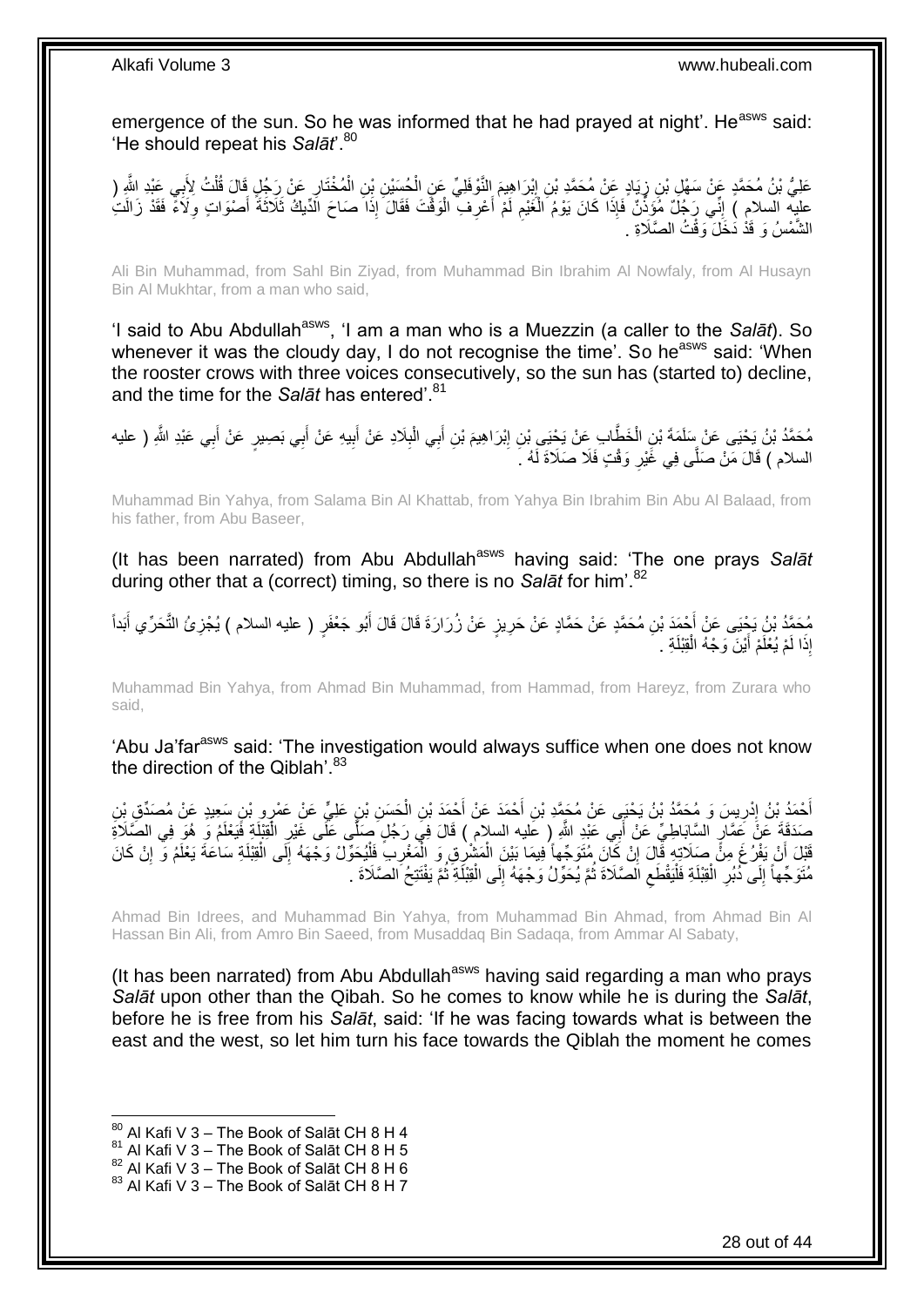to know; and if he was facing towards the back of the Qiblah, so let him cut off the *Salāt*, then turn his face towards the Qiblah, then open (begin again) the *Salāt*<sup>84</sup>

مُحَمَّدُ بْنُ يَحْيَى عَنْ أَحْمَدَ بْنِ مُحَمَّدٍ عَنِ إِبْنِ أَبِي عُمَيْرٍ عَنْ هِشَامٍ بْنِ سَالِمٍ عَنْ سُلَيْمَانَ بْنِ خَالِدٍ قَالَ قُلْتُ لِأَبِي عَبْدِ اللَّهِ ( ٍ ุ์<br>∶ุ้ ْ ِيْهِ السِّلاَمُ ﴾ الرَّجُلُ يَكُونُ فِي قَفْرٍ مِنَ ٱلْأَرْضَىَ فِي يَوْمِّ غَيْمٍ فَيُصَلِّي لِغَيْرِ الْقِيْلَةِ أَنَّهُ وَالَّذِي الْقِيْلَةِ كَيْفَ<br>عَيْنَا يَسْمَعُ الْمَرْجُلُ يَكُونُ فِي قَفْرٍ مِنَ ٱلأَرْضَىَ فِي ي ُ ْ ِ ុ<br>ខ ِ ْ َ َبِصْنَعُ قَالَ إِنْ كَانَ فِي وَقْتٍ فَلْيُعِدْ صَلَاتَهُ وَ إِنْ كَانَ مَضَى الْوَقْتُ فَحَسْبُهُ اَجْتِهَادُهُ . ֖֖֦֖֖֪֦֪֦֦֖֡֟֟֟֟֟֟֟֟֟֟֟֟֟֟֟֟֟֟֟֟֟֟֟֞֟֞֟֞֟֟֓֞֟֞֟ ِ ْ יֲ<br>י

Muhammad Bin Yahya, from Ahad Bin Muhammad, from Ibn Abu Umeyr, from Hisham Bin Salim, from Suleyman Bin Khalid who said,

'I said to Abu Abdullah<sup>asws</sup>, 'The man happens to be in a wilderness from the earth during a cloudy day, so he prays *Salāt* towards other than the Qiblah. Then (the clouds) clear, so he comes to know that he had prayed to other than the Qiblah. How should he deal with it?' He<sup>asws</sup> said: 'If he was within the time, so let him repeat his *Salāt*, but if the time had passed, so his striving (to locate the Qiblah) would suffice him'. $85$ 

عَنْهُ عَنْ أَحْمَدَ بْنِ مُحَمَّدٍ عَنِ الْحُسَيْنِ بْنِ سَعِيدٍ عَنِ ابْنِ أَبِي عُمَيْرٍ عَنْ بَعْضٍ أَصْحَابِذَا عَنْ زُرَارَةَ قَالَ سَأَلْتُ أَبَا جَعْفَرٍ (<br>. ِ َ َ ْ َ ْ َ عليه السلام ) عَنَّ قِبْلَةِ الْمُتَحَيِّرِ. فَقَالَ يُصَلِّي حَيْثُ يَشَاءُ ۖ **∶** ْ

From him, from Ahmad Bin Muhammad, from Al Husayn Bin Saeed, from Ibn Abu Umeyr, from one of our companions, from Zurara who said,

'I asked Abu Ja'far<sup>asws</sup> about a Qiblah of the one confused. So he<sup>asws</sup> said: 'He can pray *Salāt* wherever he so desires to (in any direction)'. 86

مُحَمَّدُ بْنُ يَحْيَى عَنْ أَحْمَدَ بْنِ مُحَمَّدٍ عَنِ الْحُسَيْنِ بْنِ سَعِيدٍ عَنِ ابْنٍ أَبِي عُمَيْرٍ عَنْ إِسْمَاعِيلَ بْنِ رَبَاحٍ عَنْ أَبِي عَبْدِ اللَّهِ ( عليه<br>. ِ َ ْ **∶** َ ٍ السلام ) قَالَ إِذَا صَلَّيْتَ وَ أَنْتَ تَرَى أَنَّكَ فِي وَقْتٍ وَ لَمْ يَذْخُلِ الْوَقْتُ فَدَخَلَ ٱلْوَقْتُ وَ أَنْتَ فِي اَلصَّلَأَةِ فَقَدْ أَجَزَأَتْ عَنْكَ. َ ْ ْ َ َ َّ َ َ

Muhammad Bin Yahya, from Ahmad Bin Muhammad, from Al Husayn Bin Saeed, from Ibn Abu Umer, from Ismail Bin Rabaah,

(It has been narrated) from Abu Abdullah<sup>asws</sup> having said: 'When you are praying *Salāt* and you see that you are within the time, and the time has not entered yet, then the time does enter while you are during the *Salāt*, so it would have sufficed you'.<sup>87</sup>

عَلِيُّ بْنُ إِبْرَاهِيمَ عَنْ أَبِيهِ عَنِ ابْنِ أَبِي عُمَيْرٍ عَنْ حَمَّادٍ عَنِ الْحَلَبِيِّ عَنْ أَبِي عَبْدِ اللَّهِ ( عليه السلام ) قَالَ سَأَلْتُهُ هَلْ كَانَ َ ِ ْ َ ِ َ **ֽו** ْ اً<br>أ لَ ِ رَسُوِلُ اللَّهِ (ِصلِي الله عليهِ وَإِله ) يُصَلِّي إِلَى بَيْتِ الْمَقْدِسِ قَالَ نَعَمْ فَقُلْتُ أَكَانَ يَجْعَلُ الْكَعْبَةَ خَلْفَ ظَهْرِهِ فَقَالَ أَمَّا إِذَا كَانَ َ ِ ْ ْ َ ْ ْ بِمَكَّةَ فَلَا وَ أَمَّا إِذَا هَاجَرَ إِلَى الْمَدِينَةِ فَنَعَمْ حَتَّى حُوِّلَ إِلَى الْكَعْبَةِ . ْ ِ ْ ِ َ ِ

Ali Bin Ibrahim, from his father, from Ibn Abu Umeyr, from Hammad, from Al Halby,

(It has been narrated) from Abu Abdullah<sup>asws</sup>, said, 'I asked him<sup>asws</sup>, 'Did Rasool-Allah<sup>saww</sup> used to pray *Salāt* (facing) towards Bayt Al-Maqdis?' He<sup>asws</sup> said: 'Yes'. So I said, 'Did he<sup>saww</sup> make the Kabah to be behind his<sup>saww</sup> back?' So he<sup>asws</sup> said: 'As for

 $84$  Al Kafi V 3 – The Book of Salāt CH 8 H 8

<sup>85</sup> Al Kafi V 3 – The Book of Salāt CH 8 H 9

 $86$  Al Kafi V  $3 -$  The Book of Salāt CH 8 H 10

 $87$  Al Kafi V 3 – The Book of Salāt CH 8 H 11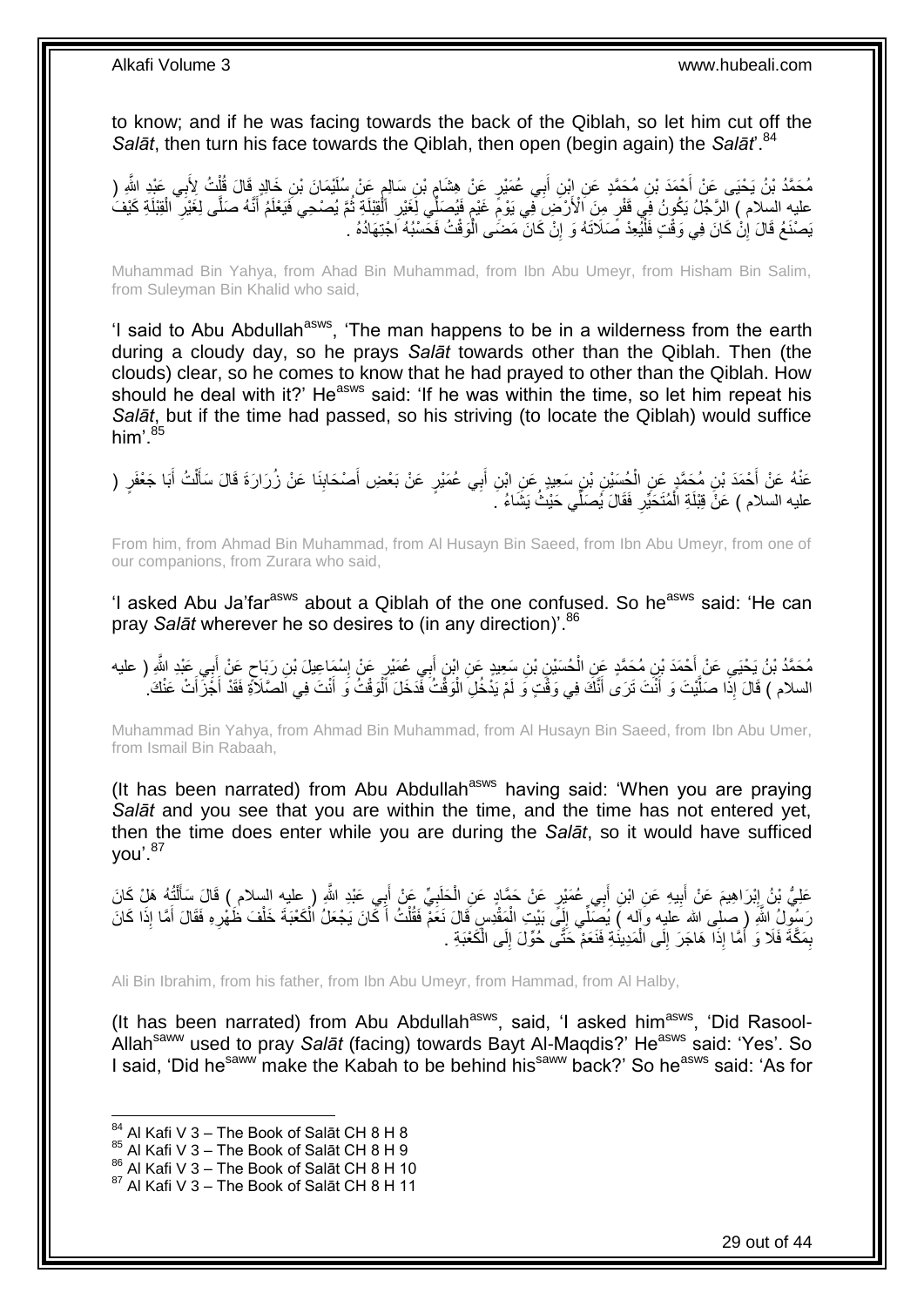when he<sup>saww</sup> was in Makkah, so no, and as for when he<sup>saww</sup> had emigrated to Al-Medina, so yes, until he<sup>saww</sup> turned towards the Kabah (permanently)<sup>'.88</sup>

> **ِن َبْي َن ال َّصَالَتْي َج ْمع باب الْ ِ**

# <span id="page-29-0"></span>**Chapter 9 – The gathering of the two** *Salāts*

مُحَمَّدُ بْنُ يَحْيَى عَنْ أَحْمَدَ بْنِ مُحَمَّدٍ عَنْ عَلِيِّ بْنٍ الْحَكَمِ عَنْ عَبْدٍ اللَّهِ بْنِ بُكَيْرٍ عَنْ زُرَارَةَ عَنْ أَبِي عَبْدِ اللَّهِ إِ عليهِ السلامِ ) ِ ْ َ َ َّقَالَ صَلَّى رَسُولُ اللَّهِ ( صلىَ الله عليه وآله ) بِالنَّاسِ الْظُهْرَ وَ الْعَصْرَ حَينَ زَالَتٍ الشَّمْسُ فِي جَمَيِّاعَةٍ مِنْ غَيْرِ عِلَّةٍ وَ صَلَّىٰ **∶** َّ َّ ; ْ بِهِمُ الْمَغْرِبَ وَ الْعِشْبَاءُ الْآخِرَةَ قَبْلَ سُقُوطِ الْشَّفَقِ مِنْ غَيْرِ عِلَّةٍ فِي جَمَاعَةٍ وَ إِنَّمَا فَعَلَ رَسُولٌ اللَّهِ ( صلى الله عليه وأله ) ِ َّ **ٍ** ْ ِ ْ لِّيَتَّسِعَ الْوَفْتُ عَلَى أُمَّتِهِ . ُ ْ

Muhammad Bin Yahya, from Ahmad Bin Muhammad, from Ali Bin Al Hakam, from Abdullah Bin Bukeyr, from Zurara,

(It has been narrated) from Abu Abdullah<sup>asws</sup> having said: 'Rasool-Allah<sup>saww</sup> prayed *Salāt* with the people, Al-Zohr and Al-Asr when the sun (started its) decline, in a Jam'at, from without a reason; and he<sup>saww</sup> prayed with them Al-Maghrib and Al-Isha the last before the fall of the twilight, from without a reason, in a *Jam'at*. And rather, Rasool-Allah<sup>saww</sup> did it in order to expand the timing upon his<sup>saww</sup> community'.<sup>89</sup>

عَلِيُّ بْنُ مُحَمَّدٍ عَنْ سَهْلِ بْنِ زِيَادٍ عَنْ أَحْمَدَ بْنِ مُحَمَّدِ بْنِ أَبِي نَصْرٍ عَنْ عَبْدِ اللَّهِ بْنِ سِنَانٍ قَالَ شَهِدْتُ الْمَغْرِبَ لَيْلَةً مَطِيرَةً َ َ ِ ِ ْ ِ فِي مَسْجِدٍ رَسُولٍ اللَّهِ ( صلَى الله عليه وأله ) فَحِينَ كَانَ قَرِيباً مِنَ الشَّفَقِ نَادَوْا وَ أَقَامُوا الصَّلَاةَ فَصَلَّوُا الْمَغْرِبَ ثُمَّ أَمْهَلُوا ا<br>ا َ ا<br>المقام ِ ْ َّ َ ِ بِالْنَّاسِ حَتَّى صَلَّوْا رَكْعَتَيْنِ ثُمَّ قَامَ الْمُنَادِي فِي ْمَكَانِهِ فِي الْمَسَّجِدِ فَأَقَامَ الصَّلَاةَ فَصَلَّوُا الْعِشَاءَ ثُمَّ انْصَرَفَ النَّاسُ إِلَى مَٰنَازِ لِهِمْ َّ َ ْ ْ ្មី َّ ِ ِ ِ ِ ا<br>المقام

Ali Bin Muhammad, from Sahl Bin Ziyad, from Ahmad Bin Muhammad Bin Abu Nasr, from Abdullah Bin Sinan who said,

'I attended Al-Maghrib *Salāt* on a rainy night in the Masjid of Rasool-Allahsaww. So when it was near to the twilight, there was a call (Azan) and the *Salāt* was established. So they prayed Al-Maghrib. Then the people were respited until they had prayed two *Rak'at* of *Salāt*. Then the caller stood up in his place in the Masjid, and established the *Salāt*. So they prayed Al-Isha. Then the people dispersed to go to their houses.

> فَسَأَلْتُ أَبَا عَبْدِ اللَّهِ ( عليه السلام ) عَنْ ذَلِكَ فَقَالَ نَعَمْ قَدْ كَانَ رَسُولُ اللَّهِ ( صلى الله عليه وألمه ) عَمِلَ بِهَذَا . َ .<br>ا َ ِ

So I asked Abu Abdullah<sup>asws</sup> about that. So he<sup>asws</sup> said: 'Yes. Rasool-Allah<sup>saww</sup> had performed (like) this'.<sup>90</sup>

مُحَمَّدُ بْنُ يَحْيَى عَنْ سَلَمَةَ بْنِ الْخَطَّابِ عَنِ الْحُسَيْنِ بْنِ سَيْفٍ عَنْ حَمَّادِ بْنِ عُثْمَانَ عَنْ مُحَمَّدِ بْنِ حَكِيمٍ عَنْ أَبِي الْحَسَنِ ( ْ ْ ْ ْ َ م<br>م عليه السلام ) قَالَ سَمِعْتُهُ يَقُولُ إِذَا جَمَعْتَ بَيْنَ الصَّلَاتَيْنِ فَلَا تَطَوَّعْ بَيْنَهُمَا ۚ . َ ِ

Muhammad Bin Yahya, from Salma Bin Al Khattab, from Al Husayn Bin Sayf, from Hammad Bin Usman, from Muhammad Bin Hakeym,

 $88$  Al Kafi V 3 – The Book of Salāt CH 8 H 12

 $89$  Al Kafi V 3 – The Book of Salāt CH 9 H 1

<sup>90</sup> Al Kafi V 3 – The Book of Salāt CH 9 H 2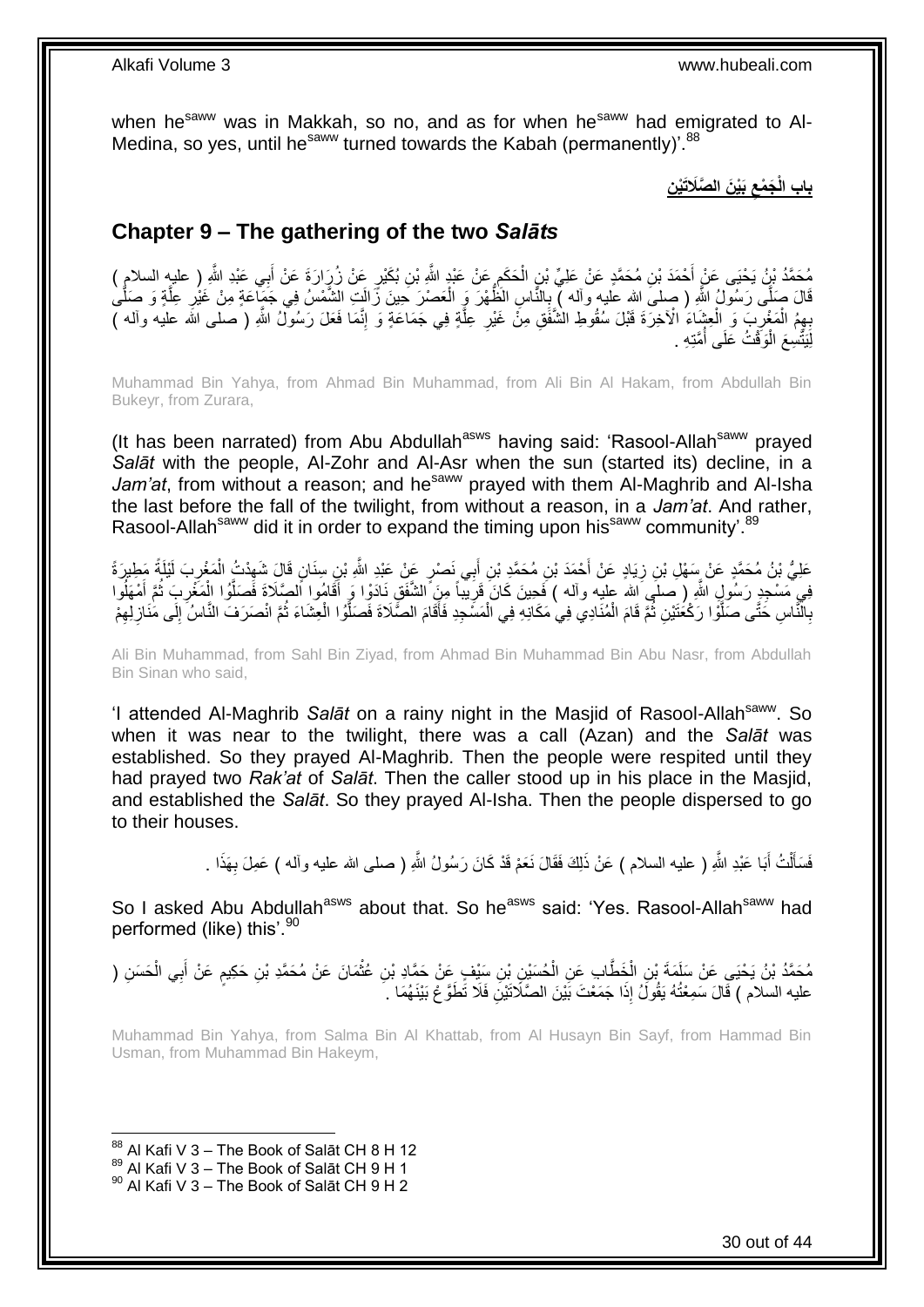(It has been narrated) from Abu Al-Hassan<sup>asws</sup>, said, 'I heard him<sup>asws</sup> saying: 'When you gather between the two *Salāts*, so do not perform Optional *Salāts* between the two'.  $91$ 

عَلِيُّ بْنُ مُحَمَّدٍ عَنْ مُحَمَّدِ بْنِ مُوسَى عَنْ مُحَمَّدِ بْنِ عِيسَى عَنِ ابْنِ فَضَّالٍ عَنْ حَمَّادٍ<br>بِنَ يَعْلَمُونَ مَعْ أَمَّامِ الْعَمَّامِ بِنِي مُحَمَّدٍ بِنِ مَعْ الْبَيْتِ وَجَالِدٍ عَلَيْهِ مَعَنِّ مَعْ **ٔ** ֧֩֘׆֧ َ قَالَ سَمِعْتُ أَبَا الْحَسَنِ ( عليهَ السلام ) يَقُولُ الْجَمْعُ بَيْنَ الصَّلَاتَيْنِ إِذَا لَمْ يَكُنْ بَيْنَهُمَا تَطَوُّعُ فَإِذَا كَانَ بَيْنَهُمَا تَطَوُّعُ فَلَا جَمْعَ ۚ ۚ ْ ْ َ

Ali Bin Muhammad, from Muhammad Bin Musa, from Muhammad Bin Isa, from Ibn Fazzal, from Hammad Bin Usman who said, 'Muhammad Bin Hakeym narrated to me saying,

'I heard Abu Al-Hassan<sup>asws</sup> saying: 'The gathering between the two Salat is when there does not happen to be Optional *Salāts* between the two. So when there were Optional *Salāts* between the two, so do not gather'.<sup>92</sup>

عَلِيُّ بْنُ مُحَمَّدٍ عَنِ الْفَضْلِ بْنِ مُحَمَّدٍ عَنْ يَحْيَي بْنِ أَبِي زَكَرِيًّا عَنْ أَبَانٍ عَنْ صَفْوِانَ الْجَمَّالِ قَالَ صَلَّى بِنَا أَبُو عَبْدِ اللَّهِ ( ْ َ **∶** َ ْ َ ِ عليه السلام ) الظُّهَّرَ وَ الْعَصْرَ عِنْدَ مَا زَالَتِ الشَّمْسُ بِأَذَّانٍ وَ إِقَامَتَيْنِ وَ قَالَ إِنِّي عَلَى حَاجَةٍ فَتَنَفَّلُوا . ِّ ِ ِ ِ ْ

Ali Bin Muhammad, from Al Fazl Bin Muhammad, from Yahya Bin Abu Zakariyya, from Aban, from Safwan Al Jammal who said,

'Abu Abullah<sup>asws</sup> prayed with us Al-Zohr and Al-Asr Salat during the (start of the) decline of the sun, with one Azan and two Iqamas, and said: 'l<sup>asws</sup> am upon a need, so pray Optional *Salāts*'.<sup>93</sup>

مُحَمَّدُ بْنُ يَحْيَى عَنْ مُحَمَّدِ بْنِ أَحْمَدَ عَنْ عَبَّاسٍ النَّاقِدِ قَإِلَ تَفَرَّقَ مَا كَانَ فِي يَدِي وَ تَفَرَّقَ عَنِّي حُرَفَائِي فَشَكَوْتُ ذَلِكَ إِلَى أُبِي َ ِ َ ِ مُحَمَّدٍ ( عليه السلام ) فَقَالَ لِي اجْمَعْ بَيْنَ الصَّلَاتَيْنِ الظُّهْرِ وَ الْعَصْرِ تَرَى مَا ثُحِبُّ . ِ ْ ِ

Muhammad Bin Yahya, from Muhammad Bin Ahmad, from Abbas Al Naqid who said,

'There has separated from me what was in my hands (belongings) and there have separated my business associates from me. So I complained of that to Abu Muhammad<sup>asws</sup>, and he<sup>asws</sup> said to me: 'Gather between the two *Salāts*, Al-Zohr and Al-Asr. You shall see what you love'.  $94$ 

**تِي ُت َصلَّى فِي ُكلِّ َوقْ** باب **ت ال َّصَال ِة الَّ**

## <span id="page-30-0"></span>**Chapter 10 – The** *Salāt* **which can be prayed during every time**

عَلِيُّ بْنُ إِبْرَاهِيمَ عَنْ مُحَمَّدِ بْنِ عِيسَى عَنْ يُونُسَ عَنْ هَاشِمٍ أَبِي سَعِيدٍ الْمُكَارِيِ عَنْ أَبِي بَصِيرٍ عَنْ أَبِي عَبْدِ الشَّرِ ( عِليه<br>بدي الله العليم الله عنه الله عليه الله عنه الله عليه الله الل َ ٍ יִי י َ َ ْ السِّلْامِ ) قَالَ خَمْسٍ صَلَوَاتٍ تُصَلِّيهِنَّ فِي كُلِّ وَقْتٍ صَلَاةُ الْكُسُوَفِ وَ الصَّلَاةُ عَلَى الْمَيِّتَ وَ صَلَاةُ الْإِحْرَامِ وَ الصَّلَاةُ الَّتِي ْ ِ ِّ َّ ِ تَفُوتُ وَ ْصَلَاةُ الطَّوَافِ مِنَ الْفَجْرِ إِلَى طُّلُوعِ الشَّمْسِ وَ بَعْدَ الْعَصْرِ إِلَى اللَّيْلِ . َّ ِ **∶** ْ ِ  $\frac{1}{2}$ ِ ْ

Ali Bin Ibrahim, from Muhammad Bin Isa, from Yunus, from Hashim Abu Saeed Al Mukary, from Abu Baseer,

(It has been narrated) from Abu Abdullah<sup>asws</sup> having said: 'Five Salats, you can pray these during every time – The *Salāt* for the eclipse, and the *Salāt* upon the

 $91$  Al Kafi V 3 – The Book of Salāt CH 9 H 3

 $92$  Al Kafi V 3 – The Book of Salāt CH 9 H 4

 $^{93}$  Al Kafi V 3 – The Book of Salāt CH 9 H 5

<sup>94</sup> Al Kafi V 3 – The Book of Salāt CH 9 H 6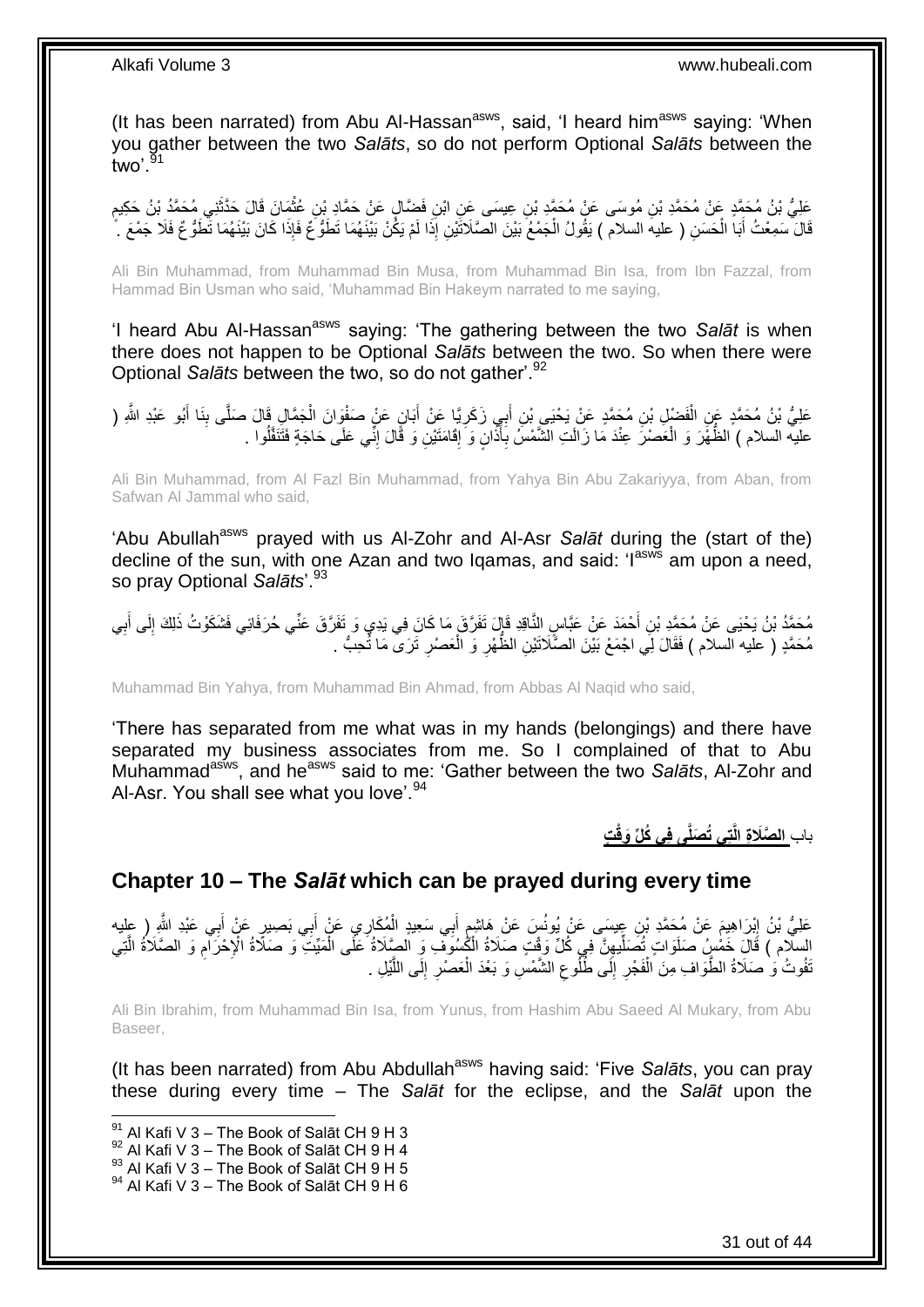deceased, and *Salāt* of (wearing) Al-*Ihraam*, and the *Salāt* which is missed out, and *Salāt* of the *Tawaaf* – from the dawn to the emergence of the sun, and after Al-Asr up to the night'. $95$ 

مُحَمَّدُ بْنُ إِسْمَاعِيلَ عَنِ الْفَضْلِ بْنِ شَاذَانَ وَ أَحْمَدُ بْنُ إِدْرِيسَ عَنْ مُحَمَّدٍ بْنِ عَبْدٍ الْجَبَّارِ جَمِيعاً عَنْ صَفْوَانَ بْنِ يَحْيَى عَنِْ ِ ْ ِ ا<br>؛ َ ْ مُعَاوِيَةَ بْنِ عَمَّارٍ قَالَ سَمِعْتُ أَبَا عَبْدِ اللَّهِ ( عليهِ السلامِ ) يَقُولُ خَمْسُ صَلَوَاتٍ لَا تُتْرَكُ عَلَى كُلِّ حَالٍ إِذَا طُفْتَ بِالْبَيْتِ وَ إِذَا َ ِ ْ ِ أَرَدْتَ أَنْ َتُحْرِمَ َوَ صَلَاةُ الْكُسُوفِ وَ إِذَا نَسِيتَ فَصَلٍّ إِذَا ذَكَرْتَ وَ صَلَاةُ الْجِنَازَةِ ْ اً َ

Muhammad Bin Ismail, from Al Fazl Bin ShAzan and Ahmad Bin Idrees, from Muhammad Bin Abdul Jabbar, altogether from Safwan Bin Yahya, from Muawiya Bin Ammar who said,

'I heard Abu Abdullah<sup>asws</sup> saying: 'Five Salats you cannot neglect upon every state – When you perform *Tawaaf* of the House (Kabah), and when you intend to wear the *Ihraam*, and *Salāt* of the eclipse, and when you forget so you pray when you remember, and *Salāt* of the funeral'.<sup>96</sup>

اً عَلِيُّ بْنُ إِبْرَاهِيمَ عَنْ أُبِيهِ عَنْ حَمَّادٍ عَنْ حَرِيزٍ عَنْ زُرَارَةَ عَنْ أَبِي جَعْفَرٍ ( عليه السلام ) قَالَ أَرْبَعُ صَلَوَاتٍ يُصَلِّيفٍنَّ َ ِ ِ َ **ֽ**ו ِ ِّ الرَّجُلُ فِيَ كُلِّ سَاعَةٍ صَلَاةٌ فَاتَتْكَ فَمَتَى مَا ذَكَرْتَهَا أَدَّيْتَهَا وَ صَلَاةُ رَكْعَتَي الطُّوَافِ الْفَرِيضَةِ وَ صَلَاةُ الْكُسُوفِ وَ الصَّلَاةُ ِ ْ ِ َ ِّ عَلَى الْمَيِّتِ هَؤُلَاءِ تُصَلِّيهِنَّ فِي السَّاعَاتِ كُلِّهَا . ِ ِّ ْ

Ali Bin Ibrahim, from his father, from Hammad, from Hareyz, from Zurara,

(It has been narrated) from Abu Ja'farasws Four *Salāts*, the man should pray these during every timing – A *Salāt* which is missed out, so whenever you remember it, fulfil it; and a *Salāt* of two *Rak'at* for the *Tawaaf* is an Obligation; and *Salāt* of the eclipse; and the *Salāt* upon the deceased. You can pray these during all of the timings'.<sup>97</sup>

> باب التَّطَوُّع فِى وَقْتِ الْفَرِيضَةِ وَ السَّاعَاتِ الَّتِى لَا يُصَلِّى فِيهَا **ِ ِ**

# <span id="page-31-0"></span>**Chapter 11 – The Optional** *Salāt* **during the time of the Obligatory (***Salāts***), and the timings in which you cannot pray these**

الْحُسَنْيُ بْنُ مُحَمَّدٍ الْأَشْعَرِيُّ عَنْ عَبْدٍ اللَّهِ بْنِ عَامِرٍ عَنْ عَلِيِّ بْنِ مَهْزِيَارَ عَنْ فَضَالَةَ بْنِ أَيُّوبَ عَنِ الْحُسَنْنِ بْنِ عُثْمَانَ عَنِ ِ ِ ْ ْ َ **ٔ** ائِنِ مُسْكَانَ عَنْ زُرِكَ قَالَ قَالَ إِلَى أَ تَدْرِيَ لِمَ جُئٍهِلَ الذُّرَاغُ وَ الذُّرَاعَانِ قَالَ قُلْتُ لِمَ قَالَ لِمَكَانِ الْفَرِيضَةِ لَكَ أَنْ تَتَنَفَّلَ مِنْ<br>ابْنِ مُسْكَانَ عَنْ زُرِكَ وَمُعَنفِّسَاتِ اللَ ْ َ َ ِ ْ زَوَالِ الشَّمْسِ إِلَى أَنْ يَبْلُغَ ذِرَاعاً فَإِذَا بَلَغَ ذِرَاعاً بَدَأْتَ بِالْفَرِيضَةِ وَ تَرَكْتَ النَّافِلَةَ . ٔ<br>ا َ י<br>י ِ ْ **∶** 

Al Husayn Bin Muhammad Al Ashary, from Abdullah Bin Aamir, from Ali Bin Mahziyar, from Fazalat in Ayoub, from Al Husayn Bin Usman, from Ibn Muskan, from Zurara who said,

'He<sup>asws</sup> said to me: 'Do you know why a cubit and two cubits have been made to be?' I said, 'Why?' He<sup>asws</sup> said: 'In place of the Obligatory (Salat). It is for you that you can pray Optional (*Salāts*) from the (start of the) decline of the sun up it (the shadow) reaching one cubit. So when it reaches to one cubit, begin with the Obligatory and leave the Optional'.<sup>98</sup>

- 96 Al Kafi V 3 The Book of Salāt CH 10 H 2
- $97$  Al Kafi V  $3 -$  The Book of Salāt CH 10 H 3

 $95$  Al Kafi V 3 – The Book of Salāt CH 10 H 1

<sup>98</sup> Al Kafi V 3 – The Book of Salāt CH 11 H 1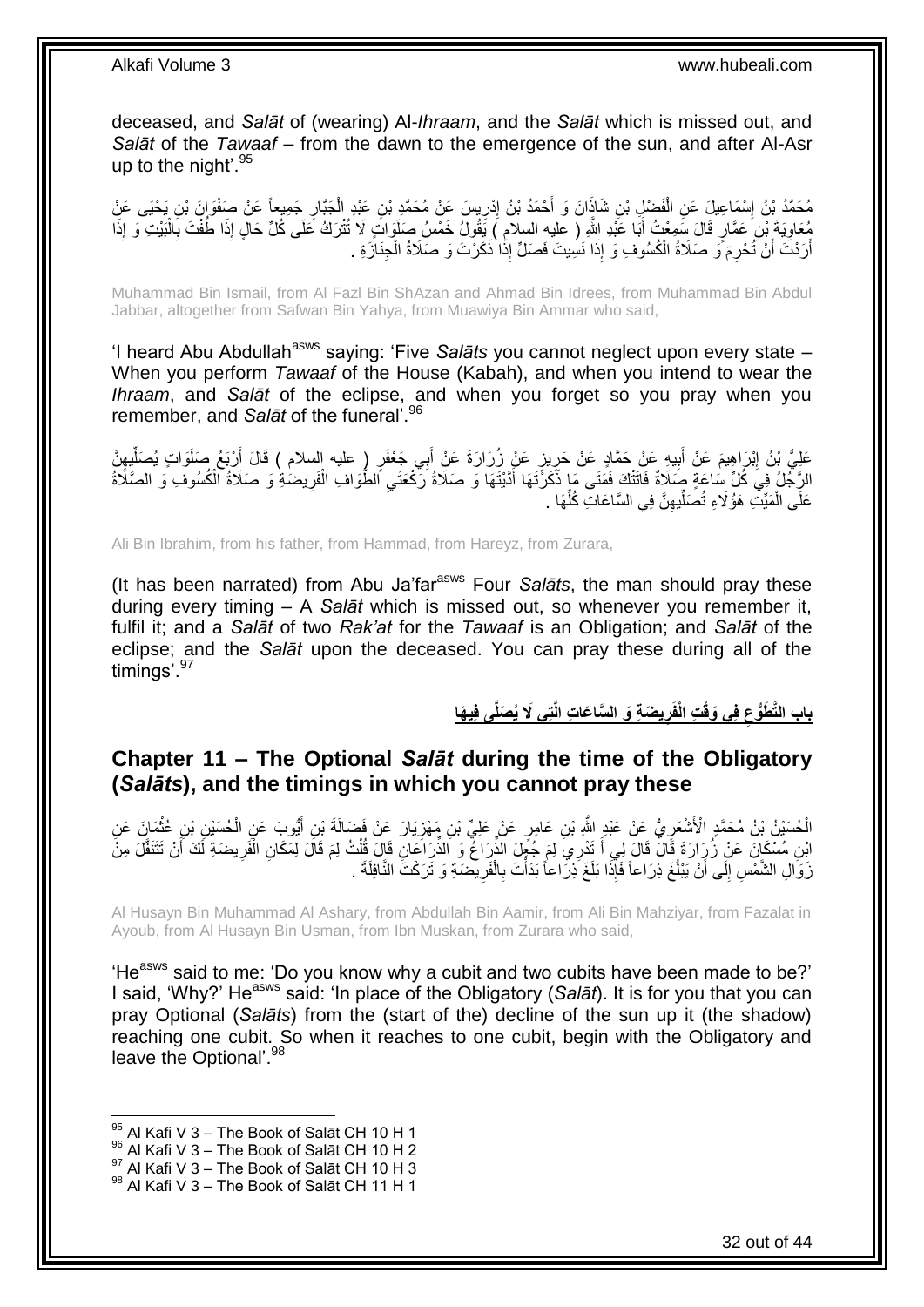َ مُحَمَّدُ بْنُ يَحْيَى عَنْ أَحْمَدَ بْنِ مُحَمَّدٍ عَنِ ابْنِ فَضَّالٍ عَنْ يُونُسَ بْنٍ يَعْقُوبَ عَنْ مِنْهَالٍ قَالَ سَأَلْتُ أَبَا عَبْدِ اللَّهِ ( عليه السلام ) َ ْ عَنِ الْوَقْتِ الَّذِي لَا يَنْبَغِي لِيَ [أَنْ يَتَنَفَّلَ]َ إِذَا جَاءَ الزَّوَالُ قَالَ ذِرَاغٌ إِلَى مِثْلِهِ . **ٔ** ِ َّ ْ

Muhammad Bin Yahya, from Ahmad Bin Muhammad, from Ibn Fazzal, from Yunus Bin Yaqoub, from Minhal who said,

'I asked Abu Abdullah<sup>asws</sup> about the time in which it is not befitting for me that I pray the Optional *Salāts* when the midday comes. He<sup>asws</sup> said: 'One cubit to its like (of the shadow)<sup>', 99</sup>

مُحَمَّدُ بْنُ يَحْيَى عَنْ مُحَمَّدِ بْنِ الْحُسَيْنِ عَنْ عُثْمَانَ بْنٍ عِيسَى عَنْ سَمَاعَةَ قَالَ سَأَلْتُهُ عَنِ الرَّجُلِ يَأْتِي الْمَسْجِدَ وَ قَدْ صَلَّى<br>يَمُهُ يَهُدُّ بَيْنَ عَنْ مُعَبَّدٍ فَيَجْمَعُونَ عَنْ ع **ٔ** ْ َّ ْ ْ ْ َ ِّ فَلْكَ أَ يَبْتَدِىُ بِالْمَكْتُوِيَةِ أَوْ يَتَطَوَّعُ فَقَالَ إِنْ كَانَ فِي وَقْتٍ جَسَنٍ فَلَا بَأْسَ بِالتَّطَوُّعِ قَبْلَ الْفَرِيضَةِ وَ إِنْ كَانَ خَافَ الْفَوْتَ مِنْ ֧֦֧֦֦֧֦֧֦֧֦֧֦֧֦֧֦֧֦֧֓֝֝֝֝֟֓֟֓֝֬֟֓֟֓֝֬֟֓֟֓ ֢֧֦֧֦֧֦֧֦֧֦֧֦֧֦֧ׅ֧֦֧֚֜֓ ْ ِ َ ْ **∶** ان<br>ا ْ ِ ِ ْ أَجْلِ مَا مَضـَى مِنَ الْمَوَقْتِ فَلْيَبْدَأْ بِالْفَرِيضَةِ ۖ وَ هُوَ حَقٌّ اللَّهِ عَزَّ وَ حَمْلَ ثُمَّ لْيَتَطَوَّعْ بِمَا شَاءَ ِ :<br>ا ان<br>المقامات ِ ْ ِ ا<br>أ :<br>إ ْ

Muhammad Bin Yahya, from Muhammad Bin Al Husayn, from Usman Bin Isa, from Sama'at who said,

'I asked him<sup>asws</sup> about the man who comes over to the Masjid and its inhabitants have already prayed *Salāt*. Should he begin with the Prescribed *Salāt* or Optional?' So he<sup>asws</sup> said: 'If he was within good timing, so there is no problem with the Optional before the Obligatory; and if he was fearing the missing out due to the passing of the time, so let him begin with the Obligatory, and it is a Right of Allah<sup>azwj</sup> Mighty and Majestic. Then let him pray Optional with whatever he so desires to.

أَلَا هُوَ مُوَسَّعٌ أَنْ يُصَلِّيَ الْإِنْسَانُ فِي أَوَّلِ دُخُولِ وَقْتِ الْفَرِيضَةِ النَّوَافِلَ إِلَّا أَنْ يَخَافَ فَوْتَ الْفَرِيضَةِ وَ الْفَضْلُ إِذَا صَلَّى<br>\* \* يَسْمِدُ وَيَسَعُ إِنَّ يَسَمِّلُ الْإِنْسَانُ فِ ِّ َّ ْ ِ ْ َ ِ ِ ْ الْإِنْسَانُ وَحْدَهُ أَنِّ يَبْدَأَ بِٱلْفَرِيضَةِ إِذَا دَخَلَ وَقْتُهَا لَيَكُونَ فَضْلٌ أَوَّلِ الْوَقْتِ لِلْفَرِيضَةِ وَ لَيْسَ بِمَحْظُوِّرٍ عَلَيْهِ أَنْ يُصَلِّيَ النَّوَافِلَ **∶** ْ ْ َ **∶** ْ **∶** َ اً ِ ِّ َ مِنَّ أَوَّلِ الْوَقْتِ إِلَى قَرِيبِ مِنْ آخِرِ الْوَقْتِ . ْ **ٍ** ِ  $\frac{1}{2}$ ْ َ

Indeed! The person is with leeway to pray the Optional during the beginning of the time of the Obligatory (*Salāt*) entering, unless he fears losing the Obligatory; and the superior is when the person prays alone, is that he should begin with the Obligatory, when its time enters in order for the merit of the beginning of the time to be for the Obligatory. And it is not forbidden upon him that he prays the Optional *Salāt* from the beginning of the time up to near to the end of the time'.<sup>100</sup>

ْس َحا َق ْب ِن ِعي َسى َع ْن ِ َما َن ْب ِن َس ِعيٍد َع ْن ُعث ِن ْب ُح َسْي ِن ُم َح َّمٍد َع ِن ال ْح َمَد ْب ُم َح َّمُد ْب ُن َي ْحَيى َع ْن َ ي ِفي َ َصل ُت َ ل ٍر َقا َل قُ ِن َع َّما ِ **ٔ** ْ ِّ ْ َنَ قُتِ فَرِيضَةٍ نَافِلَةً قَالَ نَعَمْ فِي أَوَّلِ الْوَقْتِ إِذَا كُنْتَ مَعَ إِمَامٍ تَقْتَدِي بِهِ فَإِذَا كُنْتَ وَحْدَكَ فَابْدَأْ بِالْمَكْتُوبَةِ ۚ . **∶** ْ ِ  $\frac{1}{2}$ ِ ٍ ِ :<br>ا اُ

Muhammad Bin Yahya, from Ahmad Bin Muhammad, from Al Husayn Bin Saeed, from Usman Bin Isa, from Is'haq Bin Ammar who said,

'I said, 'Can I pray an Optional *Salāt* during the time of an Obligatory (Salat)?' He<sup>asws</sup> said: 'Yes, during the beginning of the time, when he was with a prayer-leader, following him. So when you were alone, so begin with the Prescribed (*Salāt*)'.<sup>101</sup>

عَلِيُّ بْنُ إِبْرَاهِيمَ عَنْ أَبِيهِ عَنِ ابْنِ أَبِي عُمَيْرٍ عَنْ أَبِي أَيُّوبَ عَنْ مُجَمَّدٍ بْنِ مُسْلِمٍ قَالَ قُلْتُ لِأَبِي عَبْدِ اللَّهِ ( عِليه السلام ) إِذَا **∶** ْ ֖֖֖֦֧֧֧֦֧֧֦֧֚֚֚֚֚֚֚֚֬֝֝֓֝֓֝֓֜֓֜֡֓֟ َ ِ َ ِ نَخَلِّ وَقْتُ الْفَرِيضِةِ ٱتَنَقَّلُ أَوْ أَبْدَأُ بِالْفَرِيضَةِ ۚ فَقَالَ إِنَّ الْفَضَلَ أَنْ تَبْدَأَ بِالْفَرِيضَةِ وُ إِنَّمَا اُخْرَتَ الظُّهْرُ ذِرَاعاً مِنْ عِنْدِ الْزُوَالِ ْ ِ ِ ْ **∶** اد<br>ا َ َ **∶** ْ ا<br>ا ِ ِ ْ **∶** َ اُ مِنْ أَجْلِ صَلَاةِ الْأَوَّابِينَ . ِ

 $^{99}$  Al Kafi V 3 – The Book of Salāt CH 11 H 2

<sup>100</sup> Al Kafi V  $3 -$  The Book of Salāt CH 11 H 3

<sup>101</sup> Al Kafi V 3 – The Book of Salāt CH 11 H 4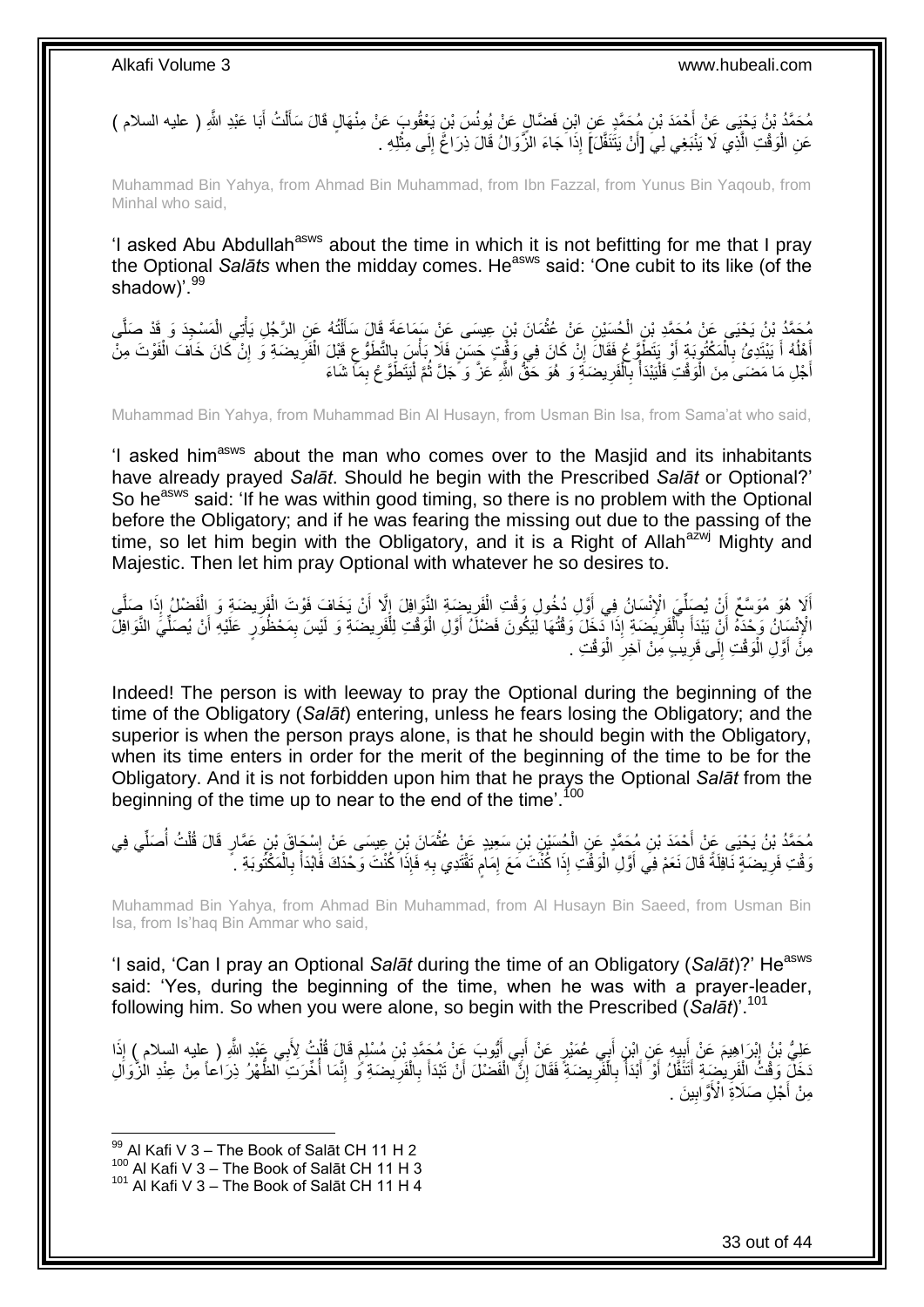Ali Bin Ibrahim, from his father, from Ibn Abu Umeyr, from Abu Ayoub, from Muhammad Bin Muslim who said,

'I said to Abu Abdullah<sup>asws</sup>, 'When the time for the Obligatory (Salat) enters, shall I pray the Optional or begin with the Obligatory?' So he<sup>asws</sup> said: 'It is preferred that you begin with the Obligatory, and rather delay Al-Zohr from the midday due to the reason of a *Salāt* of the repentants'.<sup>102</sup>

عَلِيُّ بْنُ إِبْرَاهِيمَ عَنْ أَبِيهِ عَنِ ابْنِ أَبِي عُمَيْرٍ عَنْ أَبِي أَيُّوبَ عَنْ مُحَمَّدِ بْنِ مُسْلِمٍ قَالَ قُلْتُ لِأَبِي عَبْدِ اللَّهِ ( عليه السلام ) إِذَا ْ ֧֖֖֖֖֧֧֧ׅ֧֧ׅ֧֚֚֚֚֚֚֚֚֚֓֝֝֬֝֟֓֝֓֝֓֝֓֜֟֓֟֓֟֓֝֬֜֝ َ َ َ ِ َ ِ َخَلَّ وَقْتُ الْفَرِيضَةِ أَتَتَفَّلُ أَوْ أَبْدَأَ بِالْفَرِيضَةِ قَالَ إِنَّ الْفَضْلَ أَنْ تَبْدَأَ بِالْفَرِيضَةِ . **∶** ْ ِ ُ َ َ َ ِ ْ **ٍ** ْ **∶** َ ْ ِ

Ali Bin Ibrahim, from his father, from Ibn Abu Umeyr, from Abu Ayoub, from Muhammad Bin Muslim who said,

'I said to Abu Abdullah<sup>asws</sup>, 'When the time for the Obligatory (Salat) enters, shall I pray the Optional Salat or begin with the Obligatory?' He<sup>asws</sup> said 'It is preferred that you begin with the Obligatory<sup>7103</sup>

َ َنا َ ْص َحاب ْيَن َة َع ْن ِعَّدٍة ِم ْن َ ذَ ِن َ ٍر َع ْن ُع َم َر ْب ِي ُع َمْي ب ِن َ ي ِه َع ِن اْب ب َم َع ْن َ ْب َرا ِهي َعلِ ُّي ْب ُن ِ ُِْم َس ِمُع ٍر ن ) عليه السالم ( َّ َبا َج ْعَف وا َ ِ َ َ **!** ِ َ يَقُولُ كَانَ أَمِيرُ الْمُؤْمِنِيَنَ ( صَلواتَ الله عليه ) لَا يُصَلِّيَ مِنَ النَّهَارِ حَتَّى تَزُولَ الشَّمْسُ وَ لَا مِنَ اللَّيْلِ بَعْدَ مَا يُصَلِّي الْعِشَاءَ ِ ْ َ ْ َّ الْآخِرَةَ حَتَّى يَنْتَصِفَ اللَّيْلُٰ . َّ

Ali Bin Ibrahim, from his father, from Ibn Abu Umeyr, from Umar Bin Azina, from a number of our companions,

(It has been narrated) they heard Abu Ja'far<sup>asws</sup> saying: 'Amir Al-Momineen<sup>asws</sup> did not pray *Salāt* from the day until the midday, nor from the night after having had prayed Al-Isha the last, until midnight'.

مَعْنَى هَذَا أَنَّهُ لَيْسَ وَقْتَ صِلَاةِ فَرِيضِهَةٍ وَ لَا سُنَّةٍ لِأَنَّ الْأَوْقَاتَ كُلَّهَا قَدْ بَيَّنَهَا رَسُولُ اللَّهِ ( صلى الله عليه وآله ) فَأَمَّا الْقَضَاءُ َّ **∶** َ ْ َ قَضَاءُ الْفَرِيضَةِ وَ تَقْدِيمُ النَّوَافِلِ وَ َتَأْخِيرُ هَا فَلَا بَأْسَ . ِ ْ م<br>أ ْ

The meaning of this is that it is neither a time for an Obligatory *Salāt* nor a Sunnah, because all of the timings were clarified by Rasool-Allah<sup>saww</sup>. So as for 'الْقَضَاءُ' the ْ lapse, so it is a الْقَضَاءُ for the Obligatory (*Salāts* missed out), and bringing forward the ْ Optional and delaying it, there is not problem'.<sup>104</sup> (This is a comment)

عَلِيُّ بْنُ إِبْرَاهِيمَ عَنْ أَبِيهِ رَفَعَهُ قَالَ قَالَ رَِجُلٌ لِأَبِي عَبْدِ اللَّهِ ( عليهِ السلام ) الْحَدِيثُ الَّذِي رُرُوِيَ عَنْ أَبِي جَعْفَرٍ ( عليه َّ ْ ِ َ  $\frac{1}{2}$ ِ َ السلّام ) أَنَّ الشَّمْسَ تَطْلُعُ بَيْنَ قَرْنَي الشَّيْطَانِ قَالَ نَّعَمْ إِنَّ إِبْلِيسٍۢ اتَّخَذَ عَرْشاً بَيْنَ السَّمَاءِ وَ ۗ الْأَرْضَ فَإِذَا طَّلَعَت الَّشَمْسُ وَ ِ ِ ِ ُ سَجَدَ فِي ذَلِكَ الْوَقْتِ النَّاسِّ قَالَ إِبْلِيسُّ لِشَيَاطِينِهِ إِنَّ بَنِي آَدَمَ يُصَلُّونَ لِي . ِ ْ ُّ ِ

Ali Bin Ibrahim, from his father, raising it, said,

'A man said to Abu Abdullah<sup>asws</sup>, 'The Hadeeth which is reported from Abu Ja'far<sup>asws</sup> that the sun emerges from between the two horns of the Satan<sup>la</sup>'. He<sup>asws</sup> said: 'Yes. Iblees<sup>la</sup> takes a throne between the sky and the earth. So when the sun emerges and

 $102$  Al Kafi V 3 – The Book of Salāt CH 11 H 5

 $103$  Al Kafi V  $3 -$  The Book of Salāt CH 11 H 6

 $104$  Al Kafi V 3 – The Book of Salāt CH 11 H 7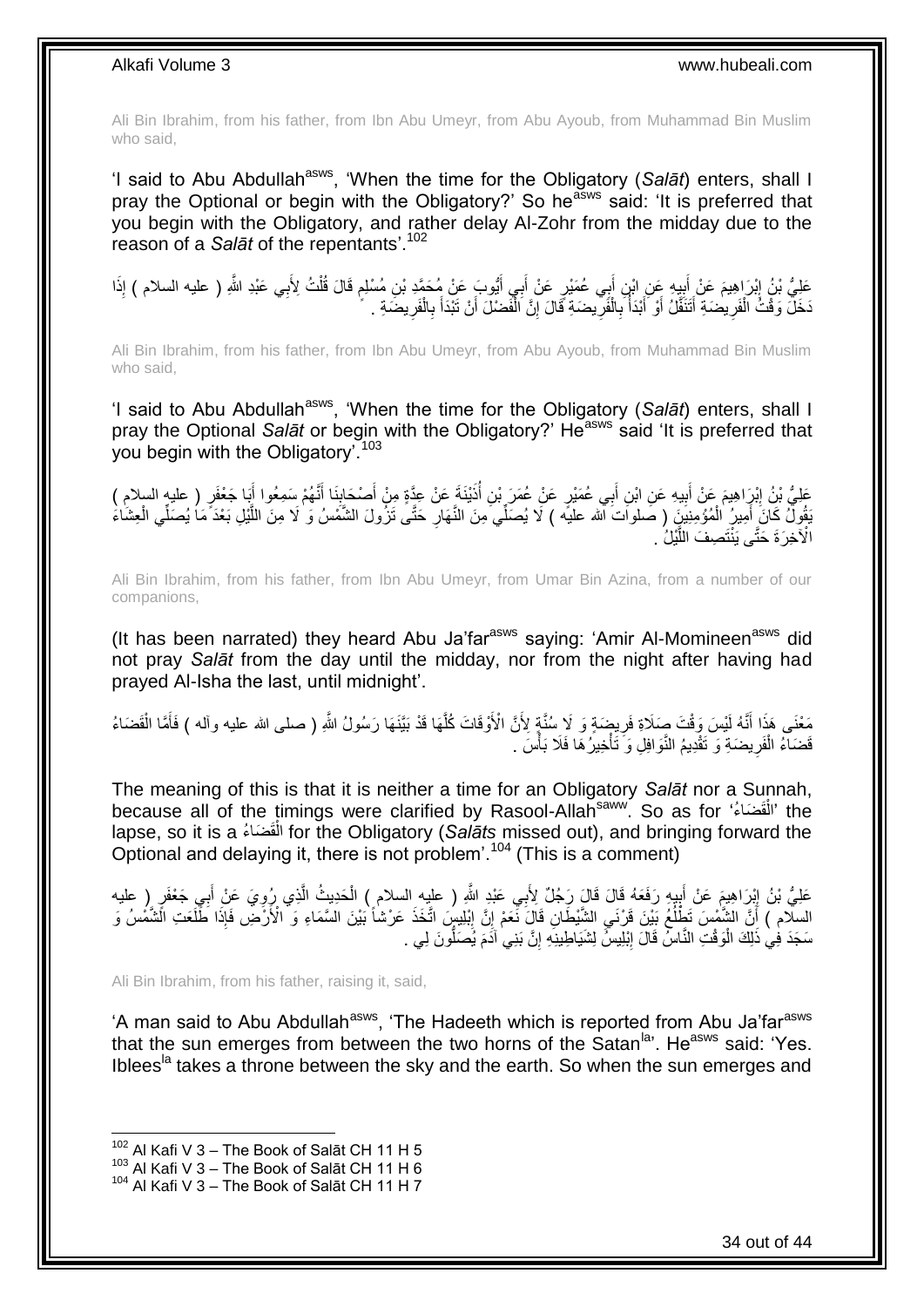the people perform *Sajdah* during that time, Iblees<sup>la</sup> says to his<sup>la</sup> devils, 'The children of Adam<sup>as</sup> are praying to me<sup>la, 105</sup>

عَلِيُّ بْنُ مُحَمَّدٍ عَنْ سَهْلِ بْنِ زِيَادٍ عَنِ الْحُسَيْنِ بْنِ رَاشِدٍ عَنِ الْحُسَيْنِ بْنِ أَسْلَمَ قَالَ قُلْتُ لِأَبِي الْحَسَنِ الثَّانِي ( عليهِ السلام )<br>وَيَسْيَمُونَ مَنْ سَهْلِ بْنِ زِيَادٍ عَنِ الْحُسَيْنِ َّ ْ ْ َ ْ ْ ِ أَكُونَّ فِي السُّوِقِ فَأَعْرِفُ الْوَقْتَ وَ يَضِّيقُ عَلَيَّ أَنْ أَذْخُلَ فَأُصِّلِّيَ قَالَ إِنَّ الشَّيْطُنَ يُقَارِنُ الشَّمْسَ فِي ثَلَاثَةِ أَحْوُالٍ إِذَا ذَرَّتْ وَ ِ ِ ِّ ا<br>ا َ َ ا.<br>ا ِ اً<br>ا َ َ إِذَا كَبَّدَتْْ وَ إِذَا خَرَبَتْ فَصَلِّ بَعْدَ الزَّوَالِ فَإِنَّ الشَّيْطَانَ يُرِيدُ أَنْ يُوقِعَكَ عَلَى حَدٍّ يُقْطَعُ بِكَ دُونَهُ . اُ ِ ِ ِ

Ali Bin Muhammad, from Sahl Bin Ziyad, from Al Husayn Bin Rashid, from Al Husayn Bin Aslam who said,

'I said to Abu Al-Hassan<sup>asws</sup> the  $2<sup>nd</sup>$ , 'I happen to be in the market, so I recognise the time, and it is straitening upon me if I were to enter (the marketplace) and pray *Salāt*'. He<sup>asws</sup> said: 'The Satan<sup>la</sup> approaches the sun during three states – At sunrise, and at midday, and at sunset. So pray *Salāt* after the midday, for the Satan<sup>la</sup> intends that he makes you fall upon a limit which would cut you off from the ones besides him $\lim$ <sup>la</sup>'.<sup>106</sup>

> **ْو َس َها َعْن َه َم َع ِن ال َّصَال ِة أ باب َم ْن ا َنا َ**

## <span id="page-34-0"></span>**Chapter 12 – The one who sleeps through the** *Salāt***, or forgets about it**

Ali Bin Ibrahim, from his father and Miuhammad Bin Ismail, from Al Faszl Bin ShAzan, altogether from Hammad Bin Isa, from Hareyz, from Zurara,

(It has been narrated) from Abu Ja'far<sup>asws</sup> having said: 'If you forget a Salat or your pray it without *Wuzu* (an ablution), and there are outstanding *Salāts* upon you, so begin with the first of these. So recite an Azan for it and an *Iqamah*, then pray it. Then pray whatever is after it with an *Iqamah*, an *Iqamah* for each *Salāt*'.

عَلِيُّ بْنُ إِبْرَاهِيمَ عَنْ أَبِيهِ وَ مُحَمَّدِ بْنِ إِسْمَاعِيلِ عَنِ الْفَضْلِ بْنِ شَاذَانَ جَمِيعاً عَنْ حَمَّادِ بْنِ عِيسَى عَنْ حَرِيزٍ عَنْ زُرَارَةَ عَنْ ْ ِ **!** َ <u>ุ้</u> أَبِي جَعْفَرٍ ( عليه السلام ) قَالَ إِذَا نَسِيتَ صَلَاةً أَوْ صِلَّيْتَهَا بِغَيْرِ وُضمُوءٍ وَ كَانَ عَلَيْكَ قَضَاءُ صَلَوَاتٍ فَائَذَأْ بِأَوَّلِهِنَّ فَأَنْنْ لَهَا َ َ ِ َ ِ ا<br>ا ِ **∶** َّ َ نَ أَقِمْ ثُمَّ صَلِّهَا ثُمَّ صَلِّ مَا بَعْدَهَا بِإِقَامَةٍ إِقَامَةٍ لِكُلِّ صَلَاةٍ ∣∣<br>∶ ِ ِ ۔<br>۔ ِّ ُ

ِ َد قَالَ قَالَ أَبُو جَعْفَرٍ ( عليه السلام ) وَ إِنْ كُنْتَ قَدْ صَلَّيْتَ الظُّهْرَ وَ قَدْ فَاتَتْكَ الْغَدَاةُ فَذَكَرْتَهَا فَصَلِّ الْغَدَاةَ أَيَّ سَاعَةٍ ذَكَرْتَهَا َ َ ْ ْ َّ وَ لَوْ بَعْدَ الْعَصْرِ وَ مَتَى مَا ذَكَرْتَ صُلَاةً فَاتَتْكَ صَلَّيْتَهَا َّ ِ ْ

And he (the narrator) said, 'And Abu Ja'far<sup>asws</sup> said: 'And you have already prayed Al-Zohr and the morning *Salāt* has been missed by you, and you remember it, so pray the morning *Salāt* whichever time you remember it, and even though it may be after Al-Asr; and whenever you remember a *Salāt* having been missed out, pray it'.

وَ قَالَ إِنْ نَسِيتَ الظُّهْرَ حَتَّى صَلَّيْتَ الْعَصْرَ فَذَكَرْتَهَا وَ أَنْتَ فِي الصَّلَاةِ أَوْ بَعْدَ فَرَاغِكَ فَإِنْهِا الْأُولَى ثُمَّ صَلِّ الْعَصْرِرَ فَإِنَّهَا َ ْ َّ ֧<u>׀</u>  $\frac{1}{2}$ ْ ا دیکھیے ِ هِيَ أَرْبَعٌ مَكَانَ أَرْبَعٍ فَإِنْ ذَكَرْتَ أَنَّكَ لَمْ تُصَلِّ الْأُولَى وَ أَنْتَ فِي صَلَاةِ الْعَصْرِ وَ قَدْ صَلَّيْتُ مِنْهَا رَكْعَتَيْنِ فَانْوِهَا الْأُولَى ثُمَّ َ ِ ٍ ر<br>: ِ َّ ِ ْ َ صَلِّ الرَّكْعَتَيْنِ الْبَاقِيَتَّيْنِ وَ قُمْ فَصَلِّ الْعَصْرَ ْ ا<br>ا

And he<sup>asws</sup> said: 'If you forget Al-Zohr until you have prayed Al-Asr, so you remember it while you are in the *Salāt*, or your being free from it, so intend it first, then pray Al-

<sup>105</sup> Al Kafi V 3 - The Book of Salāt CH 11 H 8

<sup>106</sup> Al Kafi V 3 – The Book of Salāt CH 11 H 9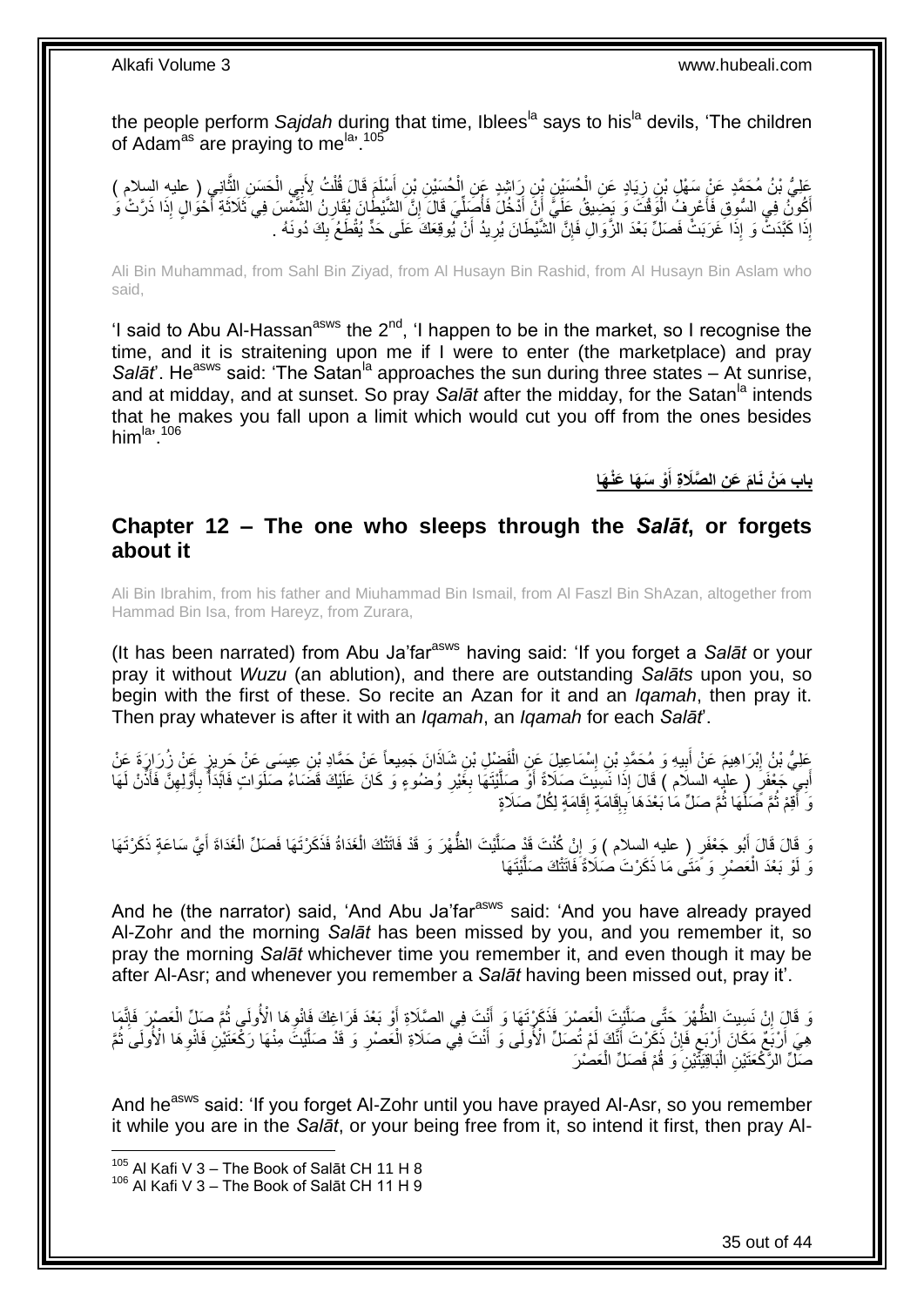Asr, for rather it is four (*Rak'at*) in place of four (*Rak'at*). So if you remember that you did not pray the first one and you are in *Salāt* Al-Asr, and you have already prayed two *Rak'at* from it, so intend it as the first one, then pray the two remaining *Rak'at*, and stand and pray Al-Asr.

َوَ إِنْ كُنْتَ قَدْ ذَكَرْتَ أَنَّكَ لَمْ تُصَلِّ الْعَصْرَ حَتَّى دَخَلَ وَقْتُ اِلْمَغْرِبِ وَ لَمْ تَخَفْ فَوْتَهَا فَصِلّ الْعَصِرَ ثُمَّ صَلِّ الْمَغْرِبَ وَ إِنْ ِ ْ ْ َ ِ ِ ِ ْ ُ ْ َّفْذْ صَلَّيْتَ الْمَغْرِبِ فَقُمْ فَصَلٍّ الْعَصْرَ وَ إِنْ كُنْتَ قَدْ صَلَّيْتَ مِنَ الْمَغْرِبِ رَكْعَتَيْنِ ثُمَّ ذَكَرْتَ الْعَصْرَ فَالْعِهَا الْعَصَْرَ ثُمَّ قُمْ ُ ِ ْ اُ<br>ا ֧<u>׀</u> ْ ِ ْ َّ ُ ْ ِ ْ فَأَتِمَّهَا رَكْعَتَيْنِ ثُمَّ سَلِّمْ ثُمَّ تُصَلِّي الْمَغْرِبَ ِّ ُ َ ِ ْ ُ

And if (you) remember that you did not pray Al-Asr until the time for Al-Maghrib enters, and you do not fear missing it, so pray Al-Asr, then pray Al-Maghrib. And if you had already prayed Al-Maghrib, so stand and pray Al-Asr. And if you had already prayed two *Rak'at* from Al-Maghrib, then you remember Al-Asr, so intend it as Al-Asr, then stand and complete it with two *Rak'at*, then greet (*Salām*), then pray Al-Maghrib.

فَإِنْ كُنْتَ قَدْ صَلَّيْتَ الْعِشَاءَ الْأَخِرَةَ وَ نَسِيتَ الْمَغْرِبَ فَقُمْ فَصَلٍّ الْمَغْرِبَ وَ إِنْ كُنْتَ ذَكَرْتَهَا وَ قَدْ صَلَّيْتَ مِنَ الْعِشَاءِ الْأَخِرَةِ ْ َّ ِ ْ َّ ِ **∶** ْ ِ ْ رَكْعَتَيْنِ أَوْ قُمْتَ فِي الثَّالِثَةِ فَانْوِهَا الْمَغْرِبَ ثُمَّ سَلِّمْ ثُمَّ قُمْ فَصَلِّ الْعِشَاءَ الْآخِرَةَ ْ ُ ِّ ُ ِ ْ ِ َ َّ َ

So if you already prayed Al-Isha the last, and forgot Al-Maghrib, so stand and pray Al-Maghrib. And if you remembered it and you have already prayed two *Rak'at* from the Al-Isha the last, or are standing during the third (*Rak'at*), so intend it as Al-Maghrib, then greet (*Salām*), then stand and pray Al-Isha the last.

وَ إِنْ كُنْتَ قَدْ نَسِيتَ الْعِشَاءَ الْأَخِرَةَ حَتَّى صَلَّيْتَ الْفَجْرَ فِصَلِّ الْعِشَاءَ الْأَخِرَةَ وَ إِنْ كُنْتَ ذَكَرْتَهَا وَ أَنْتَ فِي رَكْعَةِ الْأُولَى أَوْ ِ ْ ْ َّ ْ ِ َ َ فِّي النُّانِيَةِ مِنَ الْغَدَاةِ فَانْوِ هَا الْعِشَاءَ ثُمَّ قُمْ فَصَلِّ الْغَدَاةَ وَ أَذَّنْ وَ أَقِمْ ْ **∶** ْ َ َ ْ ا ماہ<br>سال

And if you forgot Al-Isha the last until you prayed Al-Fajr, so pray Al-Isha the last. So if you remember it while you are in the first *Rak'at* or during the second one from the morning (*Salāt*), so intend it as Al-Isha, then stand and pray the morning (*Salāt*), and recite an Azan and an *Iqamah*.

وَ إِنْ كَانَتِ الْمَغْرِبُ وَ الْعِشَاءُ الْآخِرَةُ قَدْ فَاتَتَاكَ جَمِيعاً فَابْدَأْ بِهِمَا قَبْلَ أَنْ تُصَلِّيَ الْغَدَاةَ ابْدَأْ بِالْمَغْرِبِ ثُمَّ الْعِشَاءِ الْآخِرَةِ فَإِنْ<br>وَ إِنْ كَانَتِ الْمَغْرِبُ فِي الْ ْ ِّ َ ِ ْ ْ ِ ْ ِ ْ ُ ِ ْ ِ ∣ٍ إا ا خَشِيتَ أَنْ تَفُوتَكَ الْغَدَاةُ إِنْ يَذَاتَ بِهِمَا فَابْدَأْ بِالْمَغْرِبِ ثُمَّ بِالْغَذَاةِ ثُمَّ صَلِّ الْعِشَاءَ فَإِنْ خَشِيتَ أَنْ تَفُوتَكَ الْغَذَاةُ إِنْ بَدَأْتَ<br>مَقَبَّنِينَ أَنْ تَفُوت ْ ُ ْ ِ ُ ِ ْ **∶** ْ ِ ْ ِ ْ َ ْ ِ ْ َ بِالْمَغْرِبِ فَصَلِّ الْغَدَاةَ ثُمَّ صَلِّ الْمَغْرِبَ وَ الْعِشَاءَ ابْذَأْ بِأَوَّلِهِمَا لِأَنَّهُمَا جَمِيعاً قَضَاءٌ أَيَّهُمَا ذَكَرْتَ فَلَّا تُصَلِّهِمَا إِلَّا بَغُدَ شُعَاعِ<br>يَذَبَّهُ ْ ُ ْ **∶** ْ **∶** ِ ِ ِّ َ ِ َ ِ ْ ْ ِ ِس الشَّمْا

And if Al-Maghrib and Al-Isha the last had been missed out on together, so begin with these two before you pray the morning (*Salāt*). Begin with Al-Maghrib, then Al-Isha the last. So if you were to fear that you would be missing the morning (*Salāt*) if you were to begin with these two, so begin with Al-Maghrib, then with the morning, then pray Al-Isha. So if you were to fear that you would be missing the morning (*Salāt*) if you were to begin with Al-Maghrib, so pray the morning (*Salāt*), then pray Al-Maghrib and Al-Isha. Begin with the first of the two, because they are both outstanding, whichever of the two you remember, so do not pray these two except after the rays of the sun'.

> قَالَ قُلْتُ لِمَ ذَاكَ قَالَ لِأَنَّكَ لَسْتَ تَخَافُ فَوْتَهَا . ْ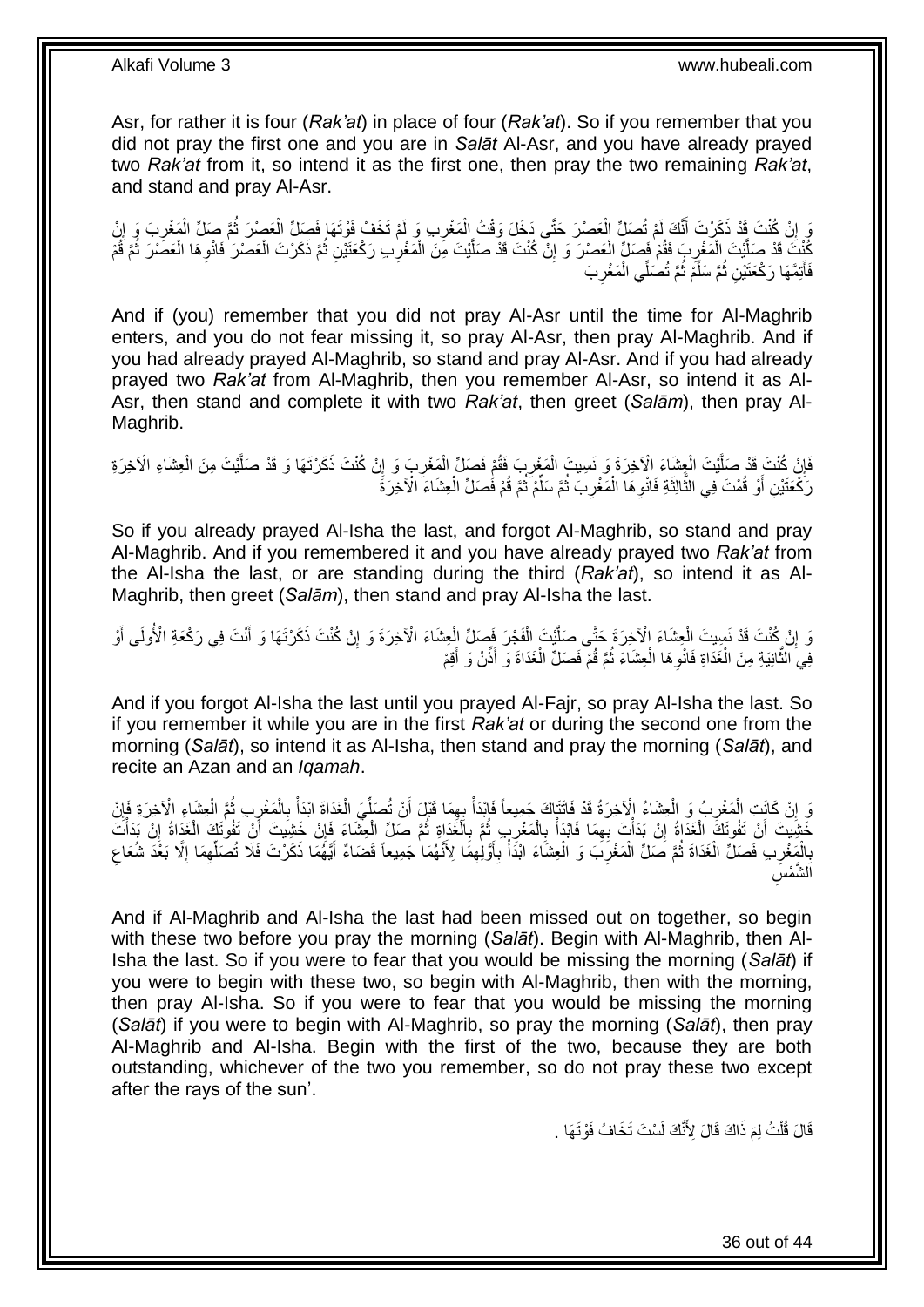He (the narrator) said, 'I said, 'Why is that so?' He<sup>asws</sup> said: 'Because you are not fearing it being missed out on'.<sup>107</sup>

عَلِيُّ بْنُ مُحَمَّدٍ عَنْ سَهْلِ بْنِ زِيَإِدٍ عَنْ مُحَمَّدِ بْنِ سِنَانٍ عَنِ ابْنِ مُسْكَانَ عَنْ أَبِي بَصِيرٍ قَالَ سَأَلْتُهُ عَنْ رَجُلٍ نَسِيَ الظَّهْرَ جَتَّى ْ َ ِ َخَلَّ وَقْتُ الْعَصْرِ ۖ قَالَ يَبْدَأُ بِالْظُّهْرِ وَ كَذَلِكَ الصَّلَوَاتُّ تَبْدَأُ بِالَّتِي نَسِيتَ إِلَّا أَنْ تَخَافَ أَنْ يَخْرُجَ وَقْتُ الْصَّلَاةِ فَثَبْدَأُ بِالَّتِي أَنْتَ َّ **∶** ا<br>ا **∶ ∶** ا<br>ا ِ ْ َ َّ ِ ُ َ َ ا<br>ا فِي وَقْتِهَا ثُمَّ تُصَلِّّي الَّذِي نَسِيتَ . َّ ُ

Ali Bin Muhammad, from Sahl Bin Ziyad, from Muhammad Bin Sinan, from Ibn Muskaan, from Abu Baseer who said,

'I asked him<sup>asws</sup> about a man who forgets Al-Zohr until the time for Al-Asr enters. He<sup>asws</sup> said: 'He should begin with Al-Zohr; and similar to that, the *Salat* to begin with is that which you forgot except if you fear upon the time for the *Salāt* expiring, so you should begin with that which you are within its timing, then pray that which you forgot'.<sup>108</sup>

عَلِيُّ بْنُ إِبْرَاهِيمَ عَنٍْ أَبِيهِ عَنِ ابْنِ أَبِي عُمَيْرٍ عَنِ ابْنِ أُذَيْنَةَ عَنْ زُرَارَةَ عَنْ أَبِي جَعْفَرٍ ( عليه السلام ) أَنَّهُ سُئِلٍَ عَنْ رَجُلٍ َ ُ َ **!** َ َ صَلَّى بِغَيْرِ طَهُورٍ أَوْ نَسِيَ صَلَوَاتٍ لَمْ يُصَلِّهًا أَوْ نَامَ عَنْهَا فَقَالَ يَقْضِيهَا إِذَا ذَكَرَهَا فِي أَيٍّ سَاعَةٍ ذَكَرَهَا مِنْ لَيْلٍ أَوْ نَهَارٍ فَإِذَا َ َ ِّ ِ ِ َ ِ َ َجَلَ وَفَّتُ الصَّلَاةِ وَ لَمْ يُتِمَّ مَا قَدْ فَاتَهُ فَلْيَقْضِ مَا لَمْ يَتَخَوَّفْ أَنْ يَذْهَبَ وَفِّتُ هَذِهِ الصِّلَاةِ الَّتِي قَدْ حَضَرَتْ وَ هَذِهِ أَحَقُّ بِوَقْتِهَا :<br>ا ِ َ َّ **ٔ** َ فَلْيُصَلِّّهَا فَإِذَا قَضَاهَا فَلْيُصَلِّ مَا فَاتَهُ مِمَّا قَدْ مَضَى وَٰ لَا يَتَطَوَّعْ بِرَكْعَةٍ حَتَّى يَقْضِيَ الْفَرِيضَةَ كُلَّهَا . ْ ِ :<br>ا ِّ :<br>ا َّ ِ

Ali Bin Ibrahim, from his father, from Ibn Abu Umeyr, from Ibn Azina, from Zurara,

(It has been narrated) from Abu Ja'far<sup>asws</sup> having been asked about a man who prayed *Salāt* without cleanliness, or forgot a *Salāt*, not having prayed it, or slept during its (time). So he<sup>asws</sup> said: 'He should fulfil it when he remembers it, whichever time he remembers it, be it from the night or day. So when the time for the (current) *Salāt* enters and he has not completed what he had missed out on, so let him fulfil what he is not fearing the departure of this present *Salāt*, and it is more deserving with its timing. Therefore, let him fulfil this. So when he has fulfilled it, so let him pray what had been missed out on from what has passed, and he should not perform an Optional (*Salāt*) by (even) on *Rak'at*, until he has fulfilled the Obligatory ones, all of them'.<sup>109</sup>

ْ مُحَمَّدُ بْنُ يَحْيَى عَنْ أَحْمَدَ بْنِ مُحَمَّدٍ عَنِ الْحُسَيْنِ بْنِ سَعِيدٍ وَ مُحَمَّدٍ بْنِ خَالِدٍ جَمِيعاً عَنِ الْقَاسِمِ بْنِ عُرْوَةٍ عَنْ عُبَيْدِ بْنِي زُرَ إِرَةَ ْ َ ِ َ عَنْ أَبِيهِ عَنْ أَبِي جَعْفَرٍ ( عَليه السلام ) قَالَ إِذَا فَاتَتْكَ صَلَاةٌ فَذَكَرْتَهَا فِي وَقْتٍ أُخْرَى فَإِنْ كُنْتَ تَعْلَمُ أَنَّكَ إِذَا صَلَّيْتَ الَّتِي ِ ا<br>ا َ **!** َّ َّ َ َاتَثَّلَّكَ كُنْتَ مِنَ الْأُخْرَى فِي وَقْتٍ فَائِذَاْ بِالَّتِي فَاتَتْكَ فَإِنَّ اللَّهَ عَلَّ وَ جَلَّ يَقُولُهُ أَقِرِ الْصَّلاةَ لِّذِكْرِي وَ إِنْ كُنْتَ تَعْلَمُ أَنَّكَ إِذَاْ ِ َّ **∶** ْ **ٔ** َ ِ ِ َ صَلَّيْتَ الَّتِي فَاتَتْكَ فَاتَتْكَ الَّتِي بَعْدَهُا فَابْدَأْ بِالَّتِي أَنْتَ فِي وَقْتِهَا فَصَلِّهَا ثُمَّ أَقِم الْأُخْرَىٰ . ِ َ ُ ِّ َ َّ **∶**  $\frac{1}{2}$ َّ َّ

Muhammad Bin Yahya, from Ahmad Bin Muhammad, from Al Husayn Bin Saeed and Muhammad Bin Khalid, altogether from Al Qasim Bin Urwa, from Ubeyd Bin Zurara, from his father,

(It has been narrated) from Abu Ja'far<sup>asws</sup> having said: 'So when a Salat is missed out by you and you remember it during another time, so if you know that if you were to pray that which is missed out, you would still be within the time, so begin by that which was missed out by you, for Allah<sup>azwj</sup> Mighty and Majestic is Saying **[20:14] and** *establish the Prayer for My Remembrance*. And if you were to know that if you

 $107$  Al Kafi V 3 – The Book of Salāt CH 12 H 1

 $108$  Al Kafi V 3 – The Book of Salāt CH 12 H 2

<sup>109</sup> Al Kafi V 3 – The Book of Salāt CH 12 H 3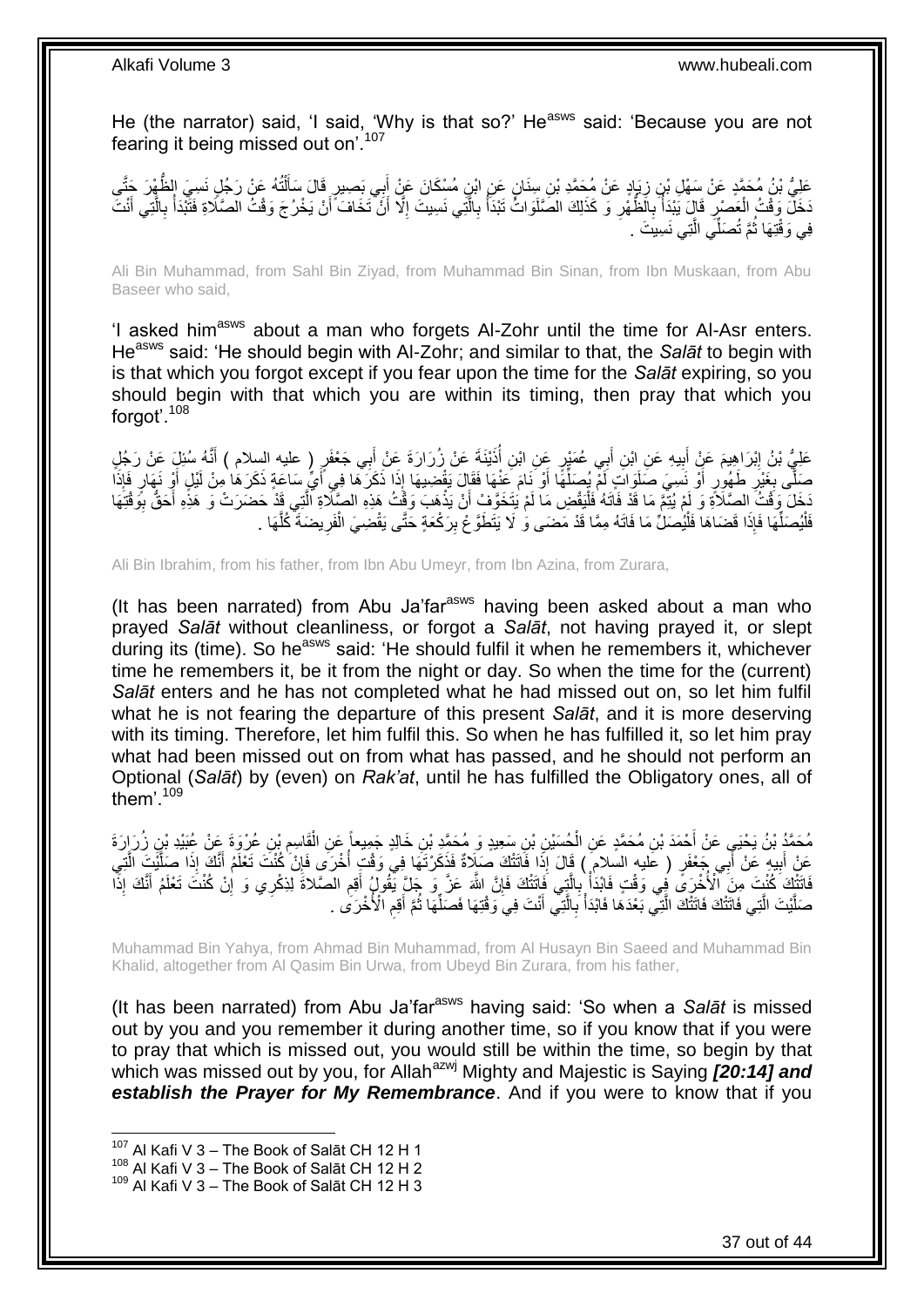were to pray that which was missed out by you, the one after it would be missed out by you, so begin by which you are within its timing. So pray it, then establish the other one'.<sup>110</sup>

ِ الْحُسَيْنُ بْنُ مُحَمَّدٍ الْأَشْعَرِ يُّ عَنْ مُعَلَّى بْنِ مُحَمَّدٍ عَنِ الْوَشَّاءِ عَنْ أَبَانِ بْنِ عُثْمَانَ عَنْ عَبْدِ الرَّحْمَنِ بْنِ أَبِي عَبْدِ الثَّهِ قَالَ سَأَلْتُ ْ َ **ٔ** َ ْ ْ َ أَبَا عَبْدٍ اللَّهِ ( عِلْيهِ السلاَم ) عَنْ رَجُلٍ نَسِيَ صَلَاةً حَتَّى دَخَلَ وَقْتُ صَلَاةٍ أُخْرَى فَقَالَ إِذَا نَسِيَ الصَّلَاةَ أَوْ نَامَ عَنْهَا صَلَّى َّ َ ْ حِينَ يَذْكُرُهَا فَإِذَا ذَكَرَهَا وَ هُوَ فِي صَلَاةٍ بِّدَأَ بِالَّتِي نَسِيَ وَ إِنْ ذَكَرَهَا مَعَ إِمَامٍ فِي صَلَاةِ الْمَغْرِبِ أَتَمَّهَا بِرَكْعِةٍ ثُمَّ صَلَّى ֧֧֩֩֓׆ ِ ِ َّ **∶** َ َّ ُ ِ َ ِ الْمَغْرِبَ ثُمَّ صَلُّي الْعَنَمَةَ بَعْدَهَا وَ إِنْ كَانَ صِلَّيَ الْعَقَمَةَ وَحْدَهُ فَصَلَّى مِنْهَا رَكْعَتَيْنِ ثُمَّ ذَكَرَ أَنَّهُ نَسِيَ الْمَغْرِبَ أَتَمَّهَا بِرَكْعَةٍ ْ ُ ¦ َ ِ ْ َ ُ ا<br>ا ِ ِ فَيَكُونَُ صَلَاةُ الْمَغْرِبِ ثَلَاثَ رَكَعَاتٍ ثُمَّ يُصَلِّي الْعَتَمَةَ بَعْدَ ذَلِكَ . ْ ان<br>المقامات ِ ْ

Al Husayn Bin Muhammad Al Ashary, from Moalla Bin Muhammad, from Al Washa, from Aban Bin Usman, from Abdul Rahman Bin Abu Abdullah who said,

'I asked Abu Abdullah<sup>asws</sup> about a man who forgot a Salat until the time for another *Salāt* entered. So he<sup>asws</sup> said: 'When he forgets the *Salāt*, or sleeps over it, he should pray when he remembers it. So when he remembers it, and he is during a *Salāt*, he should begin by that which he forgot. And if he were to remember it with a prayer leader during Al-Maghrib *Salāt*, he should complete it by one *Rak'at*, then pray Al-Maghrib, then pray Al-Isha after it. And if he had already prayed Al-Isha alone, so he had prayed two *Rak'at* from it, then remembers that he had forgotten Al-Maghrib, she should complete it with one *Rak'at*, so Al-Maghrib *Salāt* would happen to be of three *Rak'at*. Then he should pray Al-Isha after that'.<sup>111</sup>

مُحَمَّدُ بْنُ إِسْمَاعِيلَ عَنِ الْفَضْلِ بْنِ شَاذَانَ عَنْ صَفْوَانَ بْنِ يَحْيَيِ عَنْ أَبِي الْحَسَنِ ( عليه السلام ) قَالَ سَأَلْتُهُ عَنْ رَجُلٍ نَسِيَ ْ َ ْ ْ ĺ الظَّهْرَ حَتَّى غَرَبَتٍ الشَّمْسُ وَ قَدْ كَانَ صَلَّى الْعَصْرَ فَقَالَ كَإِنَ أَبُو جَعْفَرٍ ۚ ( عليه السلام ) أَوْ كَانَ أَبِي ( عليه السلام ) يَقُولُ َ َ َ ْ إِنْ أَمْكَنَهُ أَنْ يُصَلِّيَهَا قَبْلَ أَنْ يَفُوتَهُ الْمَغْرِبُ بَدَأَ بِهَا وَ إِلَّا صَلَّى الْمَغْرِبَ ثُمَّ صَلَّاهَا . ُ **ٍ** ْ ِ ِ َ **∶** ْ اً، ِّ اً َ ا

Muhammad Bin Ismail, from Al Fazl Bin ShAzan, from Safwan Bin Yahya,

(It has been narrated) from Abu Al-Hassan $a_{\text{sws}}$ , said, 'I asked him $a_{\text{sws}}$  about a man who forgot Al-Zohr until the sun set, and he had prayed Al-Asr. So he<sup>asws</sup> said: 'Abu Ja'farasws', or said: 'Myasws fatherasws was saying that if you are able to pray it before missing out on Al-Maghrib, begin with it, or else pray Al-Maghrib, then pray it (Al-Zohr $)$ '.<sup>1</sup>

عَلِيُّ بْنُ إِبْرَاهِيمَ عَنْ أَبِيهِ عَنٍ ابْنٍ أَبِي عُمَيْرٍ عَنْ حَمَّادٍ عَنِ الْحَلَبِيِّ قَالَ سَأَلْتُ أَيَا عَبْدِ اللَّهِ ( عليه السلام ) عَنْ رَجُلٍ أَمَّ قَوْماً ْ َ ِ َ ِ َ َ ْ َ ِ فِي الْعَصِّنِ فَذَكْرُ وَ هُوَ يُصَلِّي أَنَّهُ لَمْ يَكُنْ صَلَّى الْأُولَى قَالَ فَلْيَجْعَلْهَا الْأُولَى الَّتِي فَاتَتْهُ وَ لُيُسْتَأْنِفْ بَعْدُ صَلَاةَ الْعَصَّنِ وَ قَدْ َّ ْ ْ َ ِ ِ ْ ْ ْ مَضَى الْقَوْمُ بِصَلَاتِهِمْ . ِ ِ ْ

Ali Bin Ibrahim, from his father, from Ibn Abu Umeyr, from Hammad, from Al Halby who said,

'I asked Abu Abdullah<sup>asws</sup> about a man leading a group in Al-Asr Salat, so he remembers while he is praying that he had not prayed the former *Salāt*. He<sup>asws</sup> said: 'So let him make it to be the former which had been missed out, and let him resume after Al-Asr *Salāt*, and the people proceeded with their *Salāts*'.<sup>113</sup>

 $110$  Al Kafi V 3 – The Book of Salāt CH 12 H 4

 $111$  Al Kafi V 3 – The Book of Salāt CH 12 H 5

<sup>112</sup> Al Kafi V 3 – The Book of Salāt CH 12 H 6

 $113$  Al Kafi V 3 – The Book of Salāt CH 12 H 7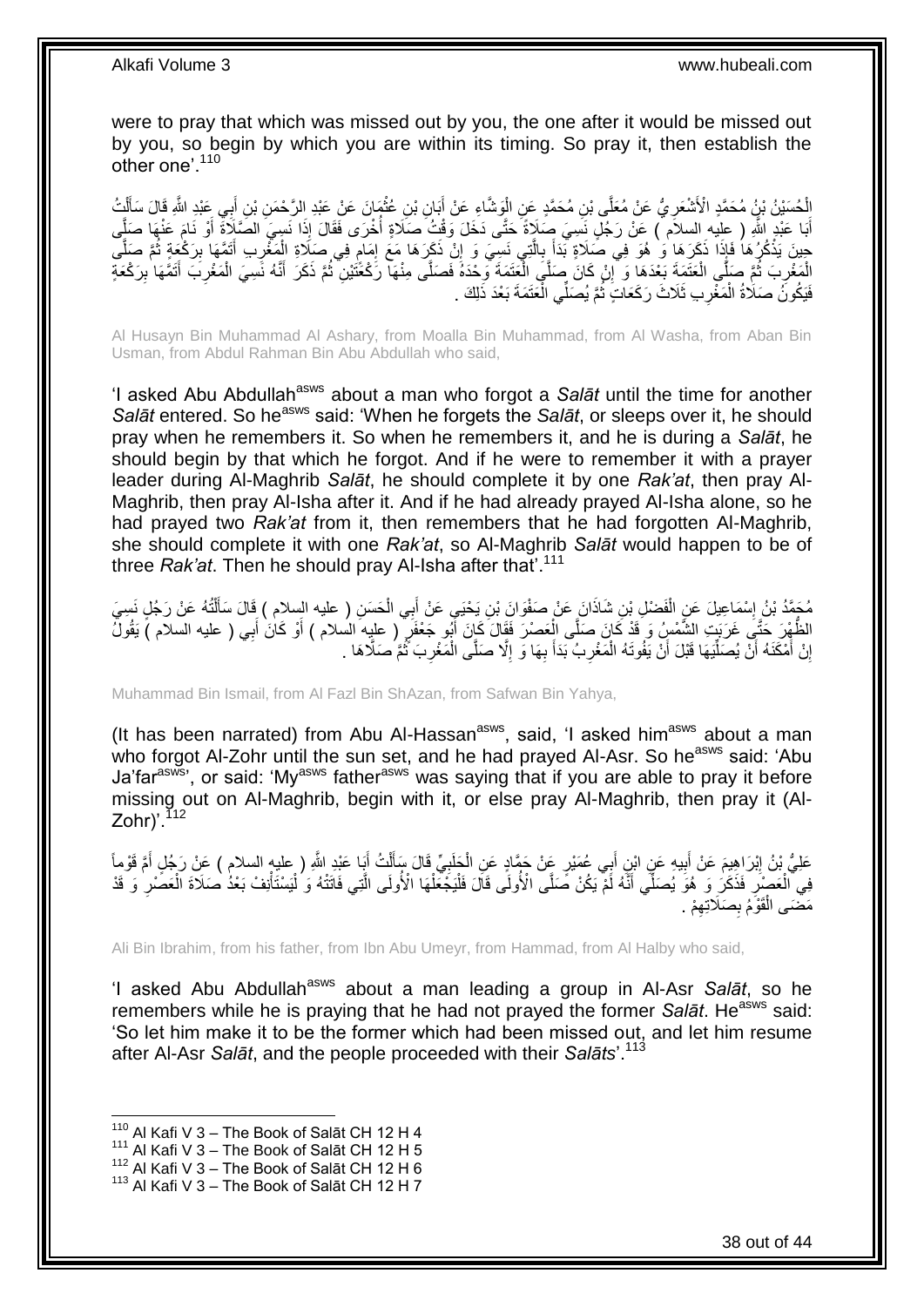َعْلِيُّ بْنُ إِبْرَاهِيمَ عَنْ أَبِيهِ عَنِ ابْنِ أَبِي عُمَيْرٍ عَنْ حَمَّادٍ عَنْ حَرِيزٍ عَنْ زُرَارَةَ وَ الْفُضَيْلِ عَنْ أَبِي جَعْفَرٍ ( عليه السلام ) فِي َ ِ َ َ ْ ِ قَوْلٍ اللَّهِ ثَبَارَكَ اسْمُهُ إِنَّ الصَّلَاةَ كَانَتْ عَلَيَ الْمُؤْمِنِينَ كِتاباً مَوْقُوتًا قَالَ يَعْنِي مَفْرُوضاً وَ لَيْسَ يَعْنِي وَقْتَ فَوْتِهَا إِذَا جَازٍ ذَلِكَ ْ ِ الْوَقْتُ ثُمَّ صَلَّاهَا لَمْ تَكُنٍّ صَلَاتُهُ هَذِهِ مُؤَدَّاةً وَ لَوْ كَانَ ذَلِكَ لَهَلَكَ سُلَيْمَانُ بْنُ دَاوُدَ ( عليه السلام ) حِينَ صَلَّاهَا لِغَيْرِ وَقْتِهَا وَ ُ ِ كِنَّهُ مَتَى مَا ذَكَرَ هَا صَلَّاهَا لَ

Ali Bin Ibrahim, from his father, from Ibn Abu Umeyr, from Hammad, from Hareyz, from Zurara and Al Fuzayl,

(It has been narrated) from Abu Ja'far<sup>asws</sup> regarding the Words of Allah<sup>azwj</sup>, Blessed is Hisazwj Name *[4:103] surely prayer is a timed ordinance upon the Believers*. He<sup>asws</sup> said: 'It Means Obligatory and does not mean a time being missed out. When that timing is exceeded, then he prays, his *Salāt* would not happen to be rendered. And had it been for that, Suleyman<sup>as</sup> Bin Dawood<sup>as</sup> would have been destroyed when he<sup>as</sup> prayed it during other than its time. But, when he<sup>as</sup> remembered it, prayed it'.

قَالَ ثُمَّ قَالَ وَ مَتَى اسْتَيْقَنْتَ أَوْ شَكَكْتَ فِي وَقْتِهَا أَنَّكَ لَمْ تُصَلِّهَا أَوْ فِي وَقْتِ فَوْتِهَا أَنَّكَ لَمْ تُصِلِّهَا صِلَّيْتَهَا فَإِنْ شَكَكْتَ بَعْدَ مَا َ َ ِّ َ َ ُ ا َّ ِّ لَ خَرَجَ وَقْتُ الْفَوْتِ فَقَدْ دَخَلَ حَائِلٌ فَلَا إِعَادَةَ عَلَيْكَ مِنْ شَكٍّ حَتَّى تَسْتَيْقِنَ فَإِنِ اسْنَيْقَنْتَ فَعَلَيْكَ أَنْ تُصَلِّيَهَا فِي أَيٍّ حَالٍ كُنْتَ . َ ِ ْ َ ِّ

He (the narrator) said, 'Then he<sup>asws</sup> said: 'When you are convinced or doubt with regards to its timing that you have not prayed it, or you are within a timing of it being missed out, that you did not pray it, pray it. So if you were to doubt after the expiry of the time of it being missed out on, so an obstacle has entered. Therefore there is no repeating upon you from a doubt until you are convinced. So if you are convinced, then upon you is that you pray it in whichever state you were'.<sup>114</sup>

عَلِيُّ بِنُ إِبْرَاهِيمَ عَنْ أَبِيهِ عَنْ عَبْدٍ اللَّهِ بْنِ الْمُغِيرَةِ عَمَّنْ حَدَّثَهُ عَنْ أَبِي عَبْدِ اللَّهِ ( عليه السلام ) فِي رَجُلٍ نَامَ عَنِ الْعَتَمَةِ فَلَمْ َ  $\ddot{\phantom{0}}$ ْ  $\frac{1}{2}$ َ ֚֡<u>֚֓</u>֢ׅ֚֚֚֚֚֚֚֚֓֡֡֡֘֡֘ ْ يَقُمْ إِلَّا بَعْدَ انْتِصَافِ اللَّيْلِ قَالَ يُصَلِّيهَا وَ يُصْبِحُ صَائِماً . ِ ِّ َّ ِ

Ali Bin Ibrahim, from his father, from Abdullah Bin Al Mugheira, from the one who narrated it,

(It has been narrated) from Abu Abdullah<sup>asws</sup> regarding a man who slept through the Isha *Salāt*. So he did not arise until after midnight. Heasws said: 'He should pray it and Fast till the morning'.<sup>115</sup>

> **ِّي ص َنا ِء َم ْس ِجِد الَّنب باب ب ِ ِ**

# <span id="page-38-0"></span>**Chapter 13 – Construction of Masjid of the Prophetsaww**

عَلِيُّ بْنُ مُحَمَّدٍ وَ مُحَمَّدُ بْنُ الْحَسَنِ عَنْ سَهْلِ بْنِ زِيَادٍ عَنْ أَحْمَدَ بْنِ مُحَمَّدِ بْنِ أَبِي نَصْرٍ وَ عَلِيُّ بْنُ إِبْرِاهِيمَ عَنْ غَيْدِ عَنْ عَبْدِ َ َ **∶** ِ َ ِ اللَّهِ ْبْنِ الْمُغِيرَةِ عَنْ عَبْدِ اللَّهِ بْنِ سِنَّانٍ عَنْ أَبِي عَبْدٍ اللَّهِ ( عليه السِلَام ) قَالَ سَمِعْتُهُ يَقُولُ إِنَّ رَسُولَ اللَّهِ ( صلى الله عليه وألمه ْ ِ َ ) بَنَى َمَسْجِدَهُ بِالسَّمِيطِ ثُمَّ إِنَّ الْمُسْلِمِيَّنَ كَثُرُوا فَقَالُوا يَا رُسُولَ اللَّهِ لَوْ أَمَرْتَ بِالْمَسْجِدِ فَزِيدَ فِيهِ فَقَالَ نَعَمْ ْ ِ اً ان<br>المعاملات ا ْ ِ .<br>د مون **∶** ِ

Ali Bin Muhammad and Muhammad Bin Al Hassan, from Sahl Bin Ziyad, from Ahmad Bin Muhammad Bin Abu Nasr, and Ali Bin Ibrahim, from his father, from Abdullah Bin Al Mugheira, from Abdullah Bin Sinan,

<sup>114</sup> Al Kafi V 3 - The Book of Salāt CH 12 H 10 <sup>115</sup> Al Kafi V 3 - The Book of Salāt CH 12 H 11

1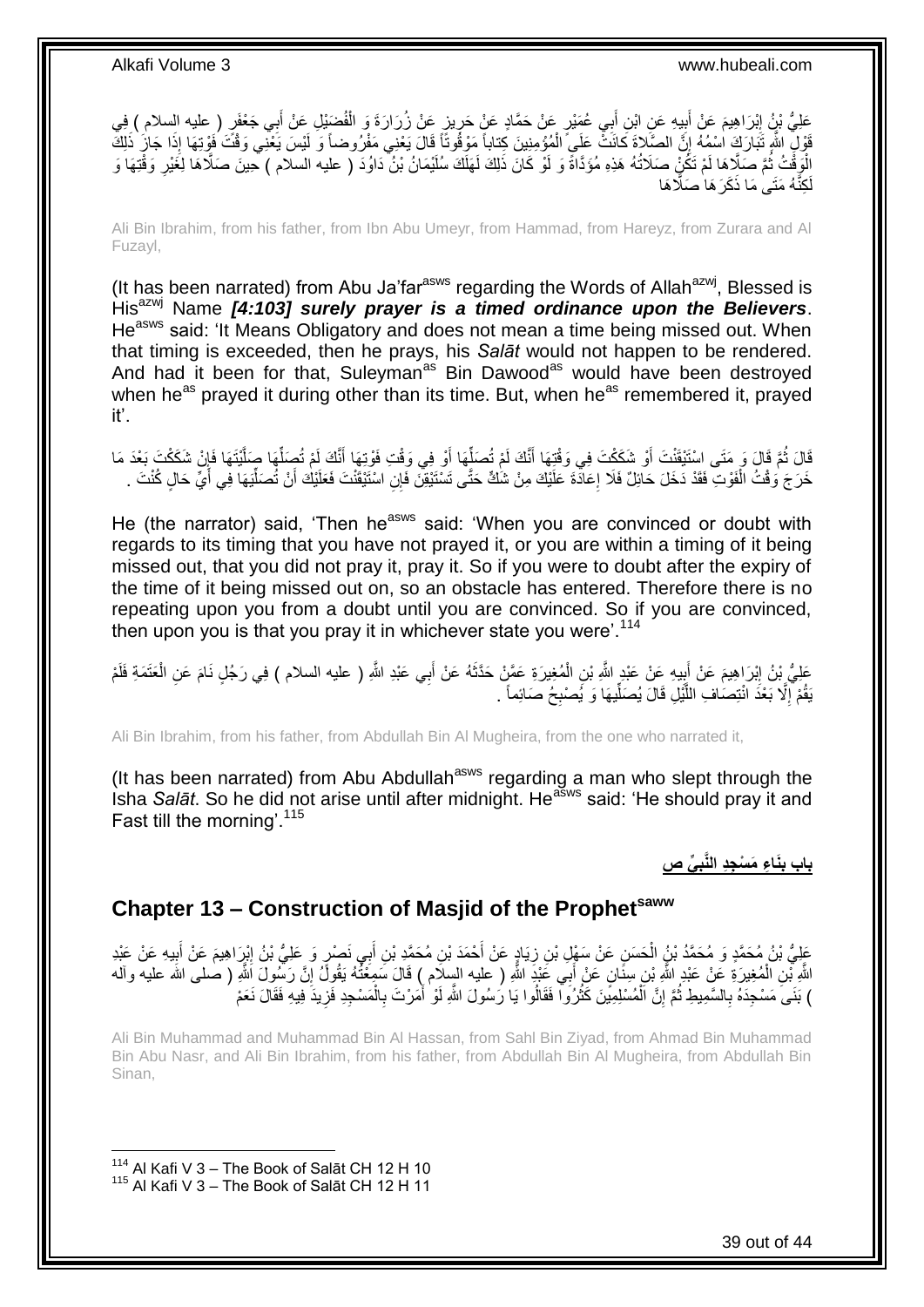(It has been narrated) from Abu Abdullah<sup>asws</sup>, said, 'I heard him<sup>asws</sup> saying: 'Rasool-Allahsaww, hissaww Masjid was built in *Al-Sameyt* manner (brick by brick). Then the Muslims became numerous, so they said, 'O Rasool-Allah<sup>saww</sup>! If only you<sup>saww</sup> would order with the Masjid so there would be an increase in it'. So he<sup>saww</sup> said: 'Yes'.

فَأَمَرَ بِهِ فَزِيدَ فِيهِ وَ بَنَاهُ بِإِسْعِيدَةِ ثُمَّ إِنَّ الْمُسْلِمِينَ كَثُرُوا فَقَالُوا يَا رَسُولَ اللَّهِ لَوْ أُمَرِّتَ بِالْمَسْجِدِ فَزِيدَ فِيهِ فَقَالَ نَعَمْ فَأَمَرَ بِهِ ان<br>سال ْ ِ ُ ِ ِ ِ َ ِ َ ِ ْ ِ َ َفزِيدَ فِيهِ وَ ۖ بَنَى جِدَارَهُ بِالْأُنْثَى وَ الذَّكَٰرِ ۖ ثُمَّ اشْنَدَّ عَلَيْهِمُ الْحَرُّ فَقَالُوا يَا رَسُولَ اللَّهِ لَّو أَمَّرْتَ بِالْمَسْجِدِ فَظُلِّلَ فَقَالَ نَعَمْ **∶** ْ ِ َ ْ ان<br>المقام المقام المقام المقام المقام المقام المقام المقام المقام المقام المقام المقام المقام المقام المقام المقا ِ **∶** ِّ

So he<sup>saww</sup> ordered with it, and there was an increase in it, and it was built Al-Saeedat manner (a brick by half brick). Then the Muslims became numerous, and they said, 'O Rasool-Allah<sup>saww</sup>! If only you<sup>saww</sup> would order with the Masjid so there can be an increase in it'. So he<sup>saww</sup> said: 'Yes'. So he<sup>saww</sup> ordered with it, and there was an increase in it, and its walls were built in the male and female manner (Zakr bil Unsa – i.e. two opposite sides). Then the heat became intense upon them, so they said, 'O Rasool-Allah<sup>saww</sup>! If only you<sup>saww</sup> would order with the Masjid, so there can be shade'. So he<sup>saww</sup> said: 'Yes'.

َأَمَرَ بِهِ فَأُقِيمَتْ فِيهِ سَوَارٍ مِنْ جُذُوعٍ النَّخْلِ ثُمَّ طُرِجَتْ عَلَيْهِ الْعَوَارِضُ وَ الْخَصَفُ وَ الْإِذْخِرُ فَعَاشُوا فِيهِ حَتَّى أَصَابَتْهُمُ<br>فَيَمَدِّدُ فَعَاشُوا فِيهِ سَوَارٍ مِنْ جُذُوعٍ النَّخْل ْ ْ ِ ْ ِ ان<br>المقام المقام المقام المقام المقام المقام المقام المقام المقام المقام المقام المقام المقام المقام المقام المقا ِ ُ **∶** َ َ الْأَمْطَاَرُ فَجَعَلَ الْمَسْجِدُ يَكِفَّ عَلَيْهِمْ فَقَالُوا يَا رَسُولَ اللَّهِ لَوْ أَمَرْتَ بِالْمَسْجِدِ فَطُيِّنَ فَقَالَ لَهُمْ رَسُولٌ اللَّهِ ( صلى الله عليه وآله ) َ ِ ْ ْ **∶** َلَا عَرِيشٌ كَعَرِيشٍ مُوسَى ( عليه السلام ) **∶** ِ

So he<sup>saww</sup> ordered with it, and the straps from palm trunks were placed therein. Then the beams and the baskets, and the grass was thrown on top of it. So they lived therein (under the shade) until the rain hit them. So the Masjid became inappropriate for them, and they said, 'O Rasool-Allahsaww! If only yousaww would order us, so we would apply clay upon it'. So Rasool-Allah<sup>saww</sup> said to them: 'There shall be no shafts like the shafts of Musa<sup>as</sup>'.

فَلَمْ يَزَلْ كَذَلِكَ حَتَّى قُبِضٍ رَسُورٍلُ اللَّهِ ( صِلى الله عليه وأله ) وَ كَانَ جِدَارُهُ قَبْلَ أَنْ يُظَلَّلَ قَامَةً فَكَانَ إِذَا كَانَ الْفَيْءُ ذِرَاعاً وَ َّ اُ ْ هُوَٰ قَدْرُ مَرْبِضِ عَنَّزٍ صَلَّى الظَّهْرَ وَ إِذَا كَانَ ضِعْفَ ذَلِكَ صَلَّى الْعَصْرَ ِ ْ

So it did not cease to be like that until Rasool-Allah<sup>saww</sup> passed away, and its wall was such that it would shade an upright person. When it (the shadow) was on one cubit, and it was like the crouching goat, Al-Zohr *Salāt* was prayed, and when it was double that, Al-Asr was prayed'.

> وَ قَالَ السَّمِيطُ لَبِنَةٌ لَبِنَةٌ وَ السَّعِيدَةُ لَبِنَةٌ وَ نِصْفٌ وَ الذَّكَرُ وَ الْأُنْثَى لَبِنَتَانِ مُخَالِفَتَانِ . **! ∣** لَ ِ

And he<sup>asws</sup> said: 'Al-Sameyt, is a brick by brick, and Al-Saeeda is a brick and a half brick, and Al-Zakr Bil Unsa is building two opposite sides'.<sup>116</sup>

عَلِيُّ بِنُ إِبْرَاهِيمَ عَٖنْ أَبِيهِ عَنِ إِبْنِ أَبِي عُمَيْرٍ عَنْ حَمَّادِ بْنِ عِيسَى عَنِ الْحَلَبِيِّ عَنْ أَبِي عَبْدِ اللَّهِ ( عليه السلام ) قَالَ سَأَلْتُهُ َ ِ ْ َ ِ َ ِ ْ َ عَنِ الْمَسْجِدِ الَّذِي أَسِّسَ عَلَى الثَّقْوَى قَالَ مَسْجِدُ قُبَا . ؚ<br>ا ر<br>ا ْ

Ali Bin Ibrahim, from his father, from Ibn Abu Umeyr, from Hammad Bin Isa, from Al Halby,

(It has been narrated) from Abu Abdullah<sup>asws</sup>, said, 'I asked him<sup>asws</sup> about *[9:108] a Masjid founded on piety.* He<sup>asws</sup> said: 'Masjid Quba'.<sup>117</sup>

<sup>1</sup> <sup>116</sup> Al Kafi V 3 – The Book of Salāt CH 13 H 1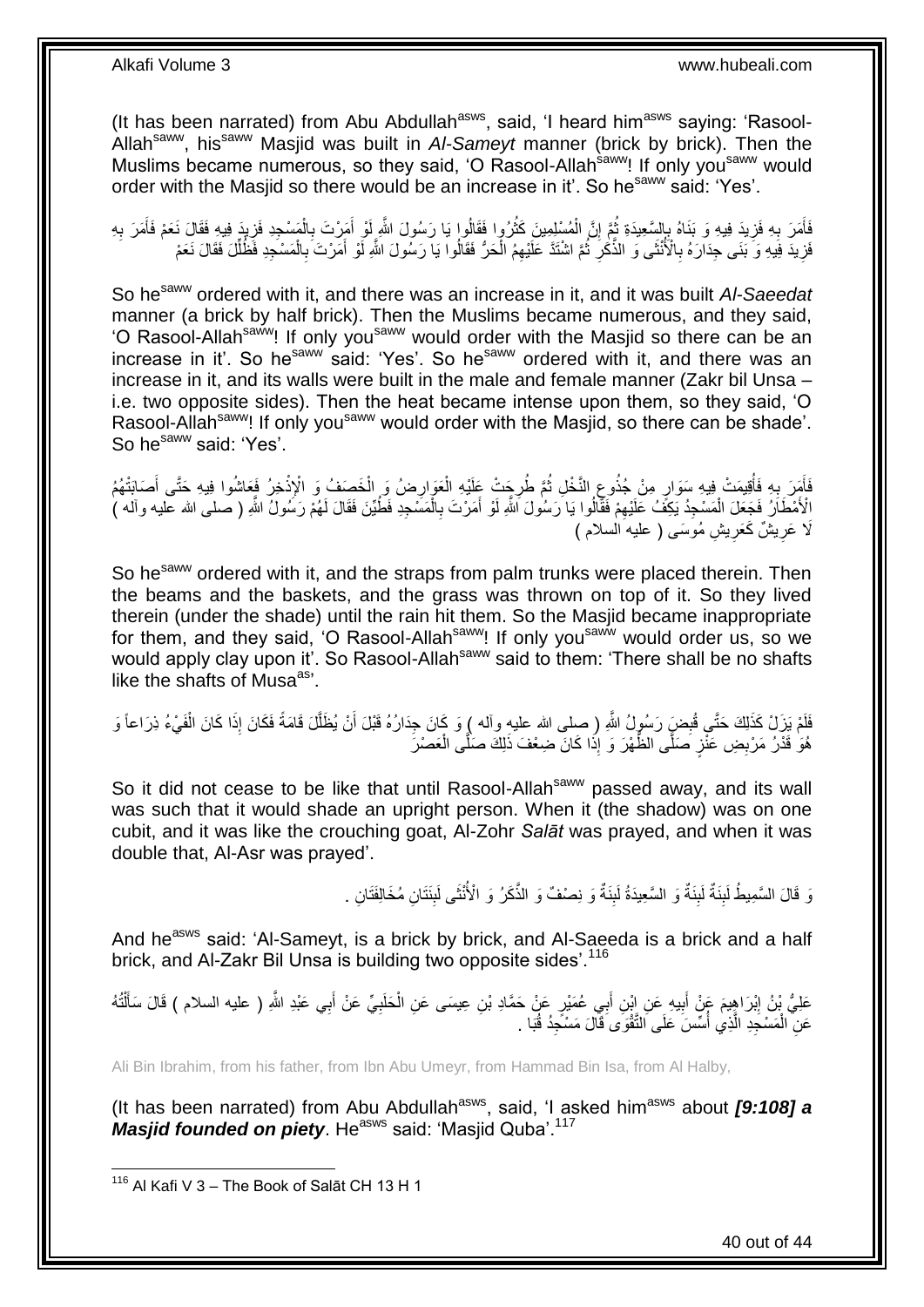

Ahmad Bin Idrees and someone else, from Ahmad Bin Muhammad, from Ali Bin Ismail, from Muhammad Bin Amro Bin Saeed who said, 'Musa Bin Akeyl narrated to me, from Abdul A'la, a slave of the family of Saam who said,

'I said to Abu Abdullah<sup>asws</sup>, 'How much was (the size of) the Masjid of Rasool-Allah<sup>saww</sup>?' He<sup>asws</sup> said: 'It was of three thousand and six hundred cubits squared'.<sup>118</sup>

> **ُم َصلِّي ِم َّم ْن َي ُم ُّر َبْي َن َيَدْي ِه ِه الْ باب َما َي ْسَتتِ ُر ب ِ**

<span id="page-40-0"></span>**Chapter 14 – What the praying one can veil with from the ones who are passing in front of him**

مُحَمَّدُ بْنُ يَحْيَى عَنْ أَحْمَدَ بْنِ مُحَمَّدٍ عَنِ الْحَسِنِ بْنِ مَحْبُوبٍ عَنْ مُعَاوِيَةَ بْنِ وَهْبِ عَنْ أَبِي عَبْدِ اللَّهِ ( عليه السلام ) قَالَ كَانَ َ **∶** ْ رَسُولُ اللَّهِ ( صلـى الله عليه وَالـه ) يَجْعَلُ الْعَنَزَةَ بَيْنَ بَدَيْهِ إِذَا صَلَّـى . ْ

Muhammad Bin Yahya, from Ahmad Bin Muhammad, from Al Hassan Bin Mahboub, from MUawiya Bin Wahab,

(It has been narrated) from Abu Abdullah<sup>asws</sup> having said: 'Rasool-Allah<sup>saww</sup> used to place the walking stick in front of himsaww when hesaww prayed *Salāt*'.<sup>119</sup>

عِدَّةٌ مِنْ أَصْحَابِنَا عَنْ أَحْمَدَ بْنِ مُحَمَّدٍ عَنِ الْحُسَيْنِ بْنِ سَعِيدٍ عَنِ ابْنِ سِنَانٍ عَنِ إِبْنِ مُسْكَانَ عَنٍْ أَبِي بَصِيرٍ عَنْ أَبِي عَبْدِ اللَّهِ ِ َ ْ َ ِ َ َ ِ ( عِليه السلام ) قَالَ كَانَ طُولً رَحْلِ رَسُولِ اللَّهِ ( صَلى الله علَيه وَاله ) َّذِرَاعاً وَ كَانَ إِذَا صَلَّى وَضَعَهُ بَّيْنَ يَدَيْهِ يَبْسْتَتِرُ بِهِ مِمَّنْ يَمُرُّ بَيْنَ يَدَيْهِ .

A number of our companions, from Ahmad Bin Muhammad, from Al Husayn Bin Saeed, from Ibn Sinan, from Ibn Muskan, from Abu Baseer,

(It has been narrated) from Abu Abdullah<sup>asws</sup> having said: 'The length of the saddlehas seen narrated, we have a sensor the same of the saww used to place it in front of him<sup>saww</sup> when he<sup>saww</sup> prayed *Salāt* in order to veil him<sup>saww</sup> from the ones who would pass by in front of him<sup>saww</sup><sup>120</sup>

مُحَمَّدُ بْنُ يَحْيَى عَنْ أَحْمَدَ بْنِ مُحَمَّدٍ عَنْ عُثْمَانَ بْنِ عِيسَى عَنِ ابْنِ مُسْكَانَ عَنِ ابْنِ أَبِي يَعْفُورِ قَالَ سَأَلْتُ أَبَا عَبْدِ اللَّهِ ( عليه<br>. ْ اً ا َ ْ َ السِلامِ ) عَنِ الرَّجُلِ هَلْ يَقْطَعُ صَلَاتَهُ شَيْءٌ مِمَّا يَمُرُّ بَيْنَ يَدَيْهِ فَقَالَ لَا يَقْطَعُ صَلَاةَ الْمُؤْمِنِ شَيْءٌ وَ لَكِنِ ادْرَءُوا مَا ْ ه<br>م. اسْتَطَعْتُ

Muhammad Bin Yahya, from Ahmad Bin Muhammad, from Usman Bin Isa, from Ibn Muskan, from Ibn Abu Yafour who said,

'I asked Abu Abdullah<sup>asws</sup> about the man, 'Should he cut off his Salat due to anything from what passes by in front of him?' So he<sup>asws</sup> said: 'Nothing cuts off the *Salat* of the Believer, but be protective, whatever you are able to'.

1  $117$  Al Kafi V 3 – The Book of Salāt CH 13 H 2  $118$  Al Kafi V 3 – The Book of Salāt CH 13 H 3 119 Al Kafi V  $3 -$  The Book of Salāt CH 14 H 1 <sup>120</sup> Al Kafi V 3 – The Book of Salāt CH 14 H 2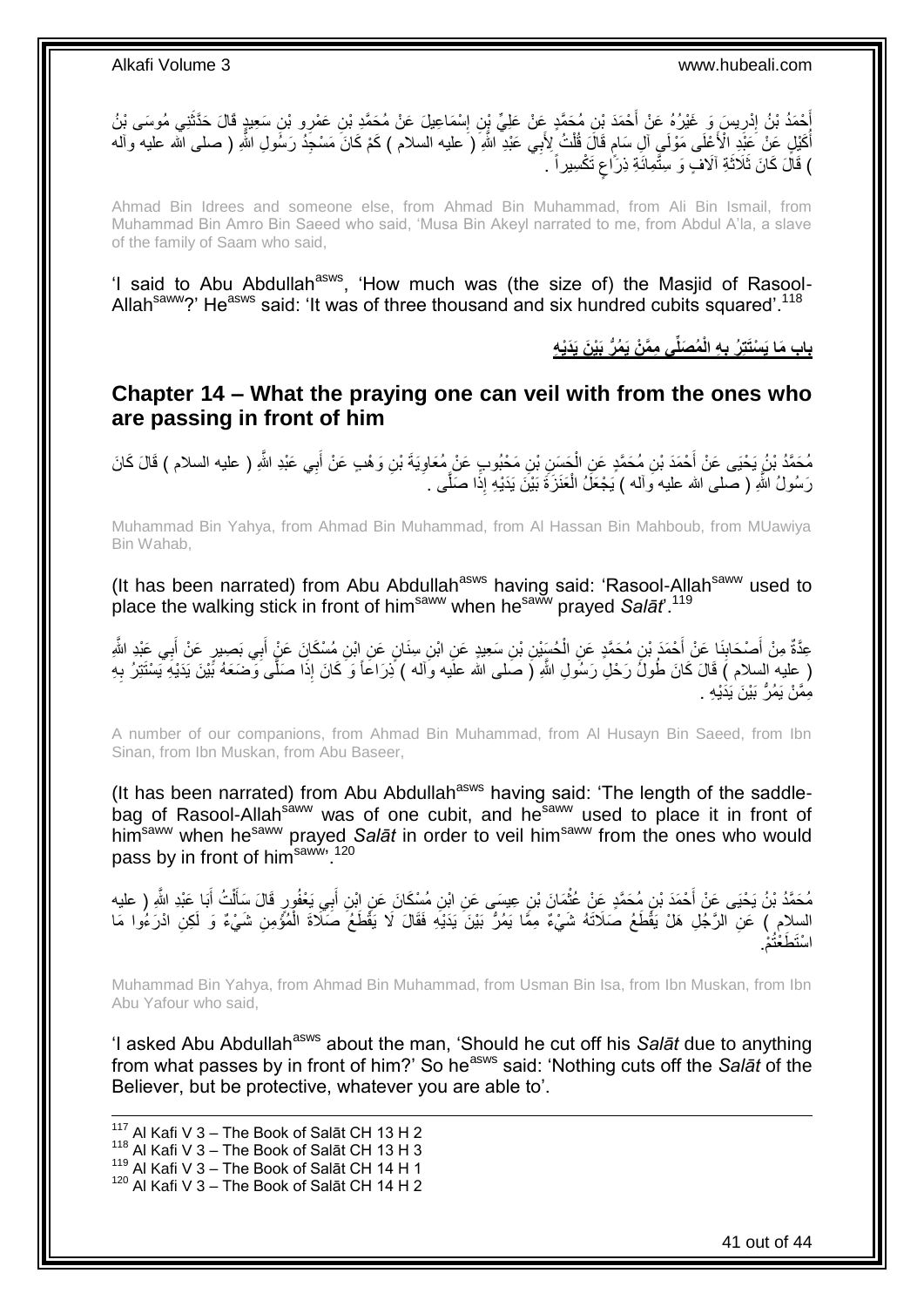وَ فِي رِوَايَةٍ ابْنِ مُسْكَانَ عَنْ أَبِي بَصِيرٍ عَنْ أَبِي عَبْدِ اللَّهِ ( عليه السلام ) قَالَ لَا يَقْطَعُ الصَّلَاةَ شَيْءٌ لَا كَلْبٌ وَ لَا حِمَارٌ وَ َ َ ِ ْ لَا اهْرَأَةٌ وَ لَكِنِ اسْتَتِرُوا بِشَيْءٍ فَأَإِنْ كَانَّ بَيْنَ يَدَيْكَ قَدْرُ ذِرَاعٍ رَافِعاً مِنَ الْأَرْضِ فَقَدِ اسْتَتْرْتَ . **∣** ا<br>ا ;<br>; ِ

And in a report of Ibn Muskan, from Abu Baseer,

(It has been narrated) from Abu Abdullah<sup>asws</sup> having said: 'Nothing cut off the Salat, neither a dog, nor a donkey, nor a woman, but veil yourself with something. So if there was in front of you (something of) a measurement of a cubit raised from the ground (in height), so you would have veiled'.

قَالَ الْكُلَيْنِيُّ وَ الْفَضْلِ ُ فِي هَذَا أَنْ تَسْتَتِرَ بِشَيْءٍ وَ تَضَعَ بَيْنَ يَدَيْكَ مَا تَتَّقِي بِهِ مِنَ الْمَارِّ فَإِنْ لَمْ تَفْعَلْ فَلَيْسَ بِهِ بَأْسٌ لِأَنَّ الَّذِي **∣** َ ْ َّ ْ ِ ِ ْ ِ يُصَلِّي لَهُ الْمُصَلِّي أَقْرَبُ ۚ إِلَيْهِ مِمَّنْ يَمُرُّ بَيْنَ يَدَيْهِ وَ لَكِنّْ ذَلِكَ أَدَبُ الصَّلَاةِ وَ تَوْقِيرُ هَا . َ ْ َ لَ  $\frac{1}{2}$ 

Al-Kulayni and Al-Fazl said with regards to this, 'You should veil with something and place it in front of you what you can protect with from the passer by. But if you do not do so, there is no problem with it, because the one who is praying is closer to the One Prayed to than the one who is passing by in front of him, but that is for etiquette of the *Salāt* and its reverence'.<sup>121</sup>

عَلِيُّ بْنُ إِبْرَاهِيمَ رَفَعَهُ عَنْ مُحَمَّدِ بْنِ مُسْلِمٍ قَالَ دَخَلَ أَبُو حَنِيفَةَ عَلَى أَبِي عَنْدِ اللَّهِ ( عليه إلسلام ) فَقَالَ لَهُ رَأَيْتُ النَّكَ مُوسَى ِ َ َ َ ٍ ( عَلَيه السَلام ) يُصَلِّي وَ النَّاسُ يَمُرُّونَ بَِيْنَ بَدَيْهِ فَلَا يَنْهَاهُمْ وَ فِيهِ مَا فِيهِ فَقَالَ أَبُو ُعَبْدِ اللَّهِ ( عليه السلام ) ادْعُوا لِي مُوسَى َ فَدُعِيَ فَقَالَ لَمُهُ يَا بُنَيَّ إِنَّ أَبَا حَنِيفَةَ يَذْكُرُ أَنَّكَ كُنْتَ تُصَلِّّي وَ النَّاسُ يَمُرُّونَ بَيْنَ يَدَيْكَ فَلَمْ تَنْهَهُمْ **ٔ** َ יֲ<br>י

Ali Bin Ibrahim, raising it, from Muhammad Bin Muslim who said,

'Abu Haneefa came over to Abu Abdullah<sup>asws</sup> and said to him<sup>asws</sup>, 'I saw your<sup>asws</sup> son<sup>asws</sup> Musa<sup>asws</sup> praying Salat and the people were passing by in front of him<sup>asws</sup>, and he<sup>asws</sup> did not prevent them, and what is in it'. So Abu Abdullah<sup>asws</sup> said: 'Call Musa<sup>asws</sup> for me<sup>asws</sup>!' So he<sup>asws</sup> was called, and he<sup>asws</sup> said to him<sup>asws</sup>: 'O my<sup>asws</sup> son<sup>asws</sup>! Abu Haneefa mentions that you<sup>asws</sup> were praying *Salat* and the people were passing by in front of you<sup>asws</sup>, and you<sup>asws</sup> did not forbid them'.

ِ فَقَالَ نَعَمْ يَا أَبَةِ إِنَّ الَّذِي كُنْتُ أُصَلِّي لَهُ كَانَ أَقْرَبَ إِلَيَّ مِنْهُمْ يَقُولُ اللَّهُ عَزَّ وَ جَلَّ وَ نَحْنُ أَقْرَبُ إِلَيْهِ مِنْ حَبْلِ الْوَرِيدِ قَالَ َ لَ ِ َ لَ ِ َ ا<br>ا ِ ْ فَضَمَّهُ أَبُو عَبْدِ اللَّهِ ( عليه السلام ) إِلَّمى نَفْسِهِ ثُمَّ قَالَ يَا بُنِّيَّ بِأَبِي أَنْتَ وَ أُمِّي يَا مُوَدَّعَ الْأَسْرَارِ . َ َ ِ ا دیکھیے ِ َ **∶** ُ

So he<sup>asws</sup> said: 'Yes, O father<sup>asws</sup>! The One Whom I<sup>asws</sup> was praying Salat to was closer to me<sup>asws</sup> than them. Allah<sup>azwj</sup> Mighty and Majestic is Saying *[50:16] and We* are nearer to him than his jugular vein'. So Abu Abdullah<sup>asws</sup> embraced him<sup>asws</sup> to himself<sup>asws</sup>, then said: 'O my<sup>asws</sup> son<sup>asws</sup>! By my<sup>asws</sup> father<sup>asws</sup> and my<sup>asws</sup> mother<sup>asws</sup>, O the mine of the secrets!'

> نَ هَذَا تَأْدِيبٌ مِنْهُ ( عليه السلام ) لَا أَنَّهُ تَرَكَ الْفَضْلَ . ْ َ ْ

And this is an education from him<sup>asws</sup>, not that he<sup>asws</sup> neglected the merit.<sup>122</sup>

 $121$  Al Kafi V 3 – The Book of Salāt CH 14 H 3

 $122$  Al Kafi V 3 – The Book of Salāt CH 14 H 4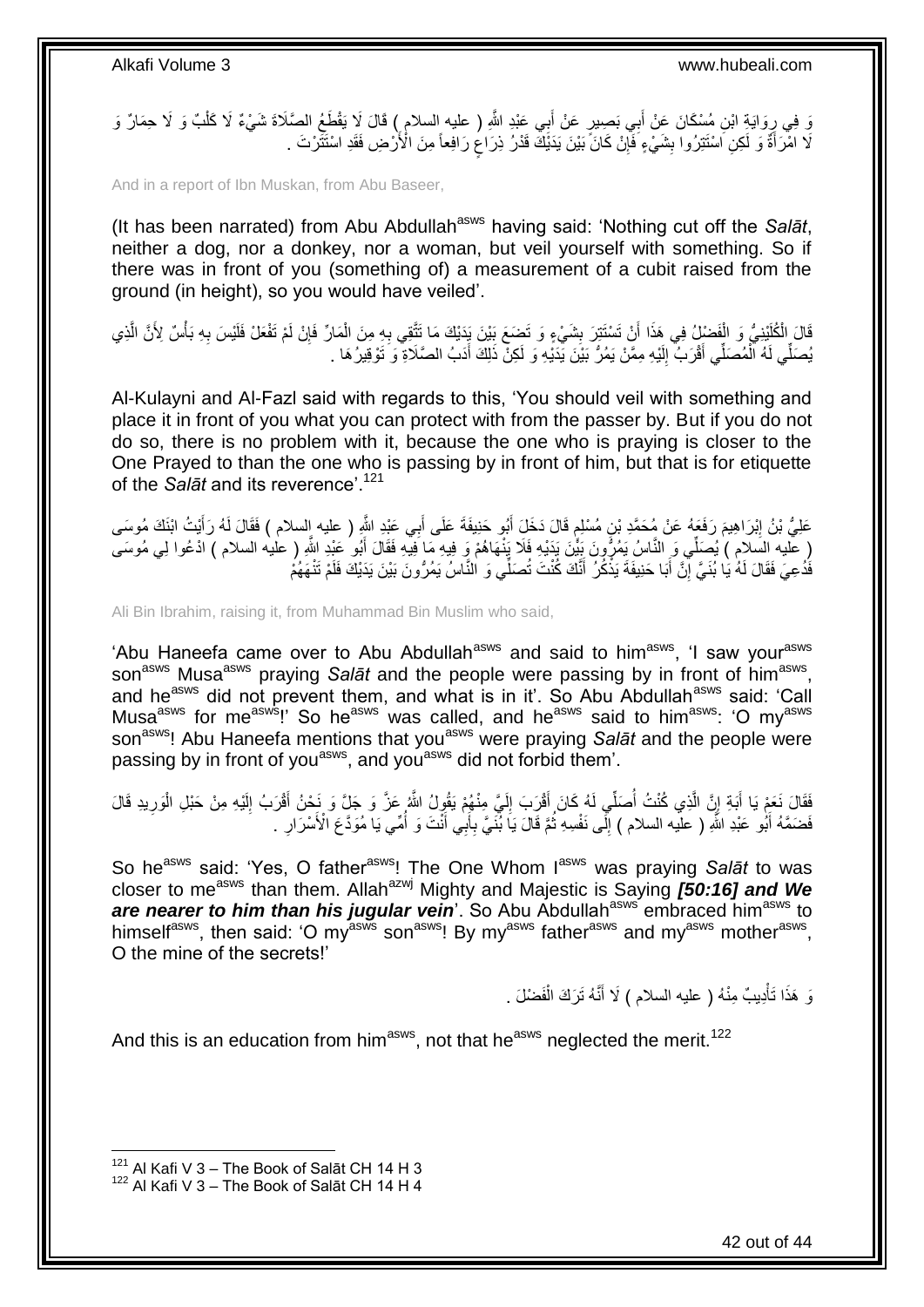باب الْمَرْأَةِ تُصَلَّى بِحِيَالِ الرَّجُلِ وَ الرَّجُلِ يُصَلَّى وَ الْمَرْأَةُ بِحِيَالِهِ **ِ َ ِ َ**

<span id="page-42-0"></span>**Chapter 15 – The woman prays** *Salāt* **parallel with the man, and the man prays** *Salāt* **and the woman is parallel to him**

عَلِيُّ بِنُ إِبْرَاهِيمَ عَنْ أَبِيهِ عَنْ حَمَّادٍ عَنْ جَرِيزٍ عَنْ أَبِي عَبْدِ اللَّهِ ( عليه السلام ) فِي الْمَرْأَةِ تُصَلِّي إِلَى جَنْبِ الرَّجُلِ قَرِيباً ِّ َ ْ **∶ !** َ ِ ِ ِ مِنْهُ فَقَالَ إِذَا كَانَ بَيْنَهُمَاً مَوْضِعُ رَحْلٍ فَلَا بَأْسَ ً. **ٔ** 

Ali Bin Ibrahim, from his father, from Hammad, from Hareyz,

(It has been narrated) from Abu Abdullah<sup>asws</sup> regarding the woman who prays Salat to the side of the man, near to him. So he<sup>asws</sup> said: 'When there was a place between the two of them of one saddle-bag (cubit), so there is no problem'. $123$ 

الْجُسَيْنُ بْنُ مُحَمَّدٍ عَنْ مُعَلِّي بْنِ مُحَمَّدٍ عَنِ الْوَشَاءِ عَنْ أَبَانٍ بْنِ عُثْمَانَ عَنْ عَبْدِ الرَّحْمَنِ بْنٍ أَبِي عَيْدِ الثَّهِ قَالَ سَأَلْتُ أَبَا عَبْدِ ْ َ ْ َ ْ َ َ ِ اللَّهِ ( عليه السلام ) عَنِ الزَّجُلِ يُصَلِّي وَ الْمَرْ أَةُ بِحِذَاهُ يَمْنَةً أَوْ يَسْرَةً قَالَ لَا بَأْسَ بِهِ إِذَا كَانَتْ لَا نَّصَلِّي . <u>أ</u> ْ **∶** ْ َ

Al Husayn Bin Muhammad, from Moalla Bin Muhammad, from Al Washa, from Aban Bin Usman,

(It has been narrated) from Abdul Rahman Bin Abu Abdullah<sup>asws</sup>, said, 'I asked Abu Abdullah<sup>asws</sup> about the man who is praying and the woman is by his right side, or left. Heasws said: 'There is no problem with it when she was not praying *Salāt*'.<sup>124</sup>

**∶** عَلِيُّ بْنٍُ مُحَمَّدٍ عَنْ سَهْلٍ بْنِ زِيَادٍ عَنِ ابْنِ سِنَانٍ عَنِ ابْنِ مُسْكَانَ عَنْ أَبِي بِصِيرٍ عَنْ أَبِي عَبْدِ اللَّهِ ( عليه السلام ) فِي الرَّجُلِ ِ َ وَ الْمَرْأَةِ يُصَلِّيَانِ فِي وَقْتٍ وَاحَدٍ الْمَرْأَةُ عََنْ يَمِيَّنِ الرَّجُلِّ بِحِذَاهُ قَالَ لَا إِلَّا أَنْ يَكُونَ بَيْنَهُمَا شِبْرٌ ۚ أَوْ ذِرَاعٌ . َ ِ ِ َ ْ ِّ َ ْ َ

Ali Bin Muhammad, from Sahl Bin Ziyad, from Ibn Sinan, from Ibn Muskan, from Abu Baseer,

(It has been narrated) from Abu Abdullah<sup>asws</sup> regarding the man and the woman both praying *Salāt* at one time, the woman being on the right of the man by his side. He<sup>asws</sup> said: 'No, unless if there happens to be one shibr (open palm's width) or one cubit between the two of them'.  $125$ 

عَلِيُّ بْنُ مُحَمَّدٍ عَنْ سَهْلِ بْنِ زِيَادٍ عَنْ أَحْمَدَ بْنِ مُحَمَّدِ بْنِ أَبِي نَصْرٍ عَنِ الْعَلَاءِ<br>عَلَيُّ بْنُ مُحَمَّدٍ عَهُ ْ َ َ ِ َ ֧֖֖֖֖֧֧֧֧֦֧ׅ֧֧ׅ֧֛֧ׅ֧֛֛֛֚֚֚֚֚֚֚֚֓֝֝֬֝֟֓֝֓֝֓֝֓֜֟֓֟֓֝֬֜֓֜֜֡֓֜֜֜ السَّلام ) قَالَ سَأَلْتُهُ عَنِّ الزَّجْلِ بُصِّلًى فِي زَاوِيَةِ الْحُجْرَةِ ۖ وَ اَمْرَ أَتُهُ أَوِّ ابْنَثَّهُ تُصَلِّي بِحِذَاهُ فِي الْزَاوِيَةِ ۗ الْأُخْرَى فَقَالَ لَا يَنْبَغِي **∶** ِ َ َ ْ ِ ֦֧֦֧֧֦֧֦֧֦֧֦֧֦֧֦֧֧֦֧֦֪֧֪֦֪֦֧֧֧֧֧֧֧֟֟֟֓֕֟֓֕֝֓֟֓֡֟֓֡֟֓֡֟֓֡֟֓֡֟֟֓֡֟֓֡֟֟֩֓֞֟֓֞֟֓֡֟֓֞֟֓֟֓֝֬֝֓֟֝֓֟֝֬֝֬֝֬֝֬֝֬֝֬֝֬<br>֧֪֪֧֪֧֪֪֪֪֦֧֪֧֪֪֪֪֪֦֧֝֝֝֬֝֝֬֝ ِ هُ ذَلِكَ فَإِنْ كَانَ بَيْنَهُمَا َشِبْرٌ ۖ أَجْرَأَهُ َ َ ِ لَ

Ali Bin Muhammad, from Sahl Bin Ziyad, from Ahmad Bin Muhammad Bin Abu Nasr, from Al A'ala, from Muhammad Bin Muslim,

(It has been narrated) from one of the two  $(5<sup>th</sup>$  or  $6<sup>th</sup>$  Imam<sup>asws</sup>, said, 'I asked him<sup>asws</sup> about the man who is praying *Salāt* in a corner of the room, and his wife or his daughter is praying *Salāt* by his side in the other corner. So he<sup>asws</sup> said: 'That is not befitting for him. But if there was one palm's width (of distance between the two, so it would suffice him'.

 $123$  Al Kafi V 3 – The Book of Salāt CH 15 H 1

 $124$  Al Kafi V 3 – The Book of Salāt CH 15 H 2

 $125$  Al Kafi V 3 – The Book of Salāt CH 15 H 3